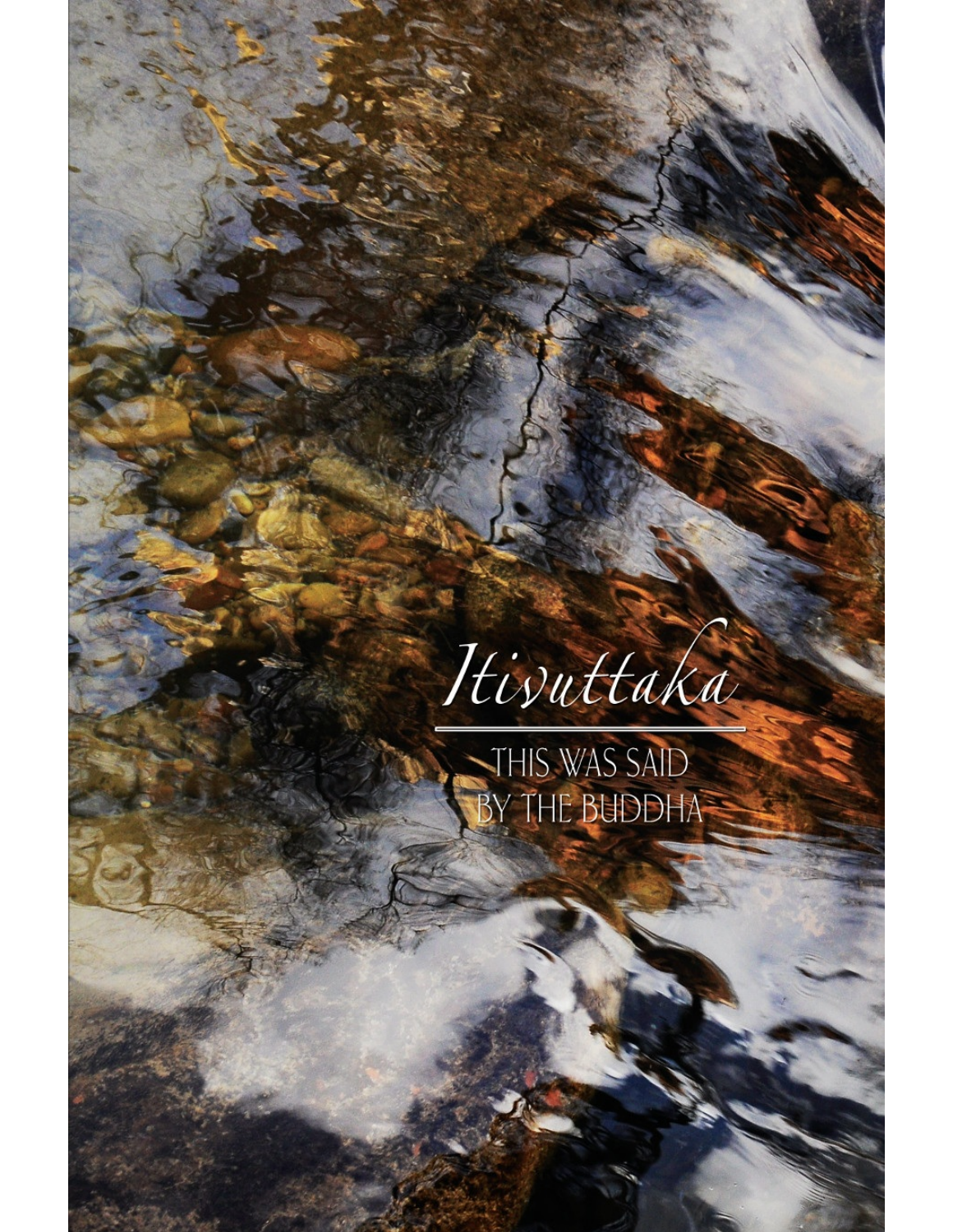## *Itivuttaka:*

### THIS WAS SAID BY THE BUDDHA

### A TRANSLATION

WITH AN INTRODUCTION & NOTES B Y

> THĀNIS SARO BHIKKHU (GEOFFREY DeGRAFF)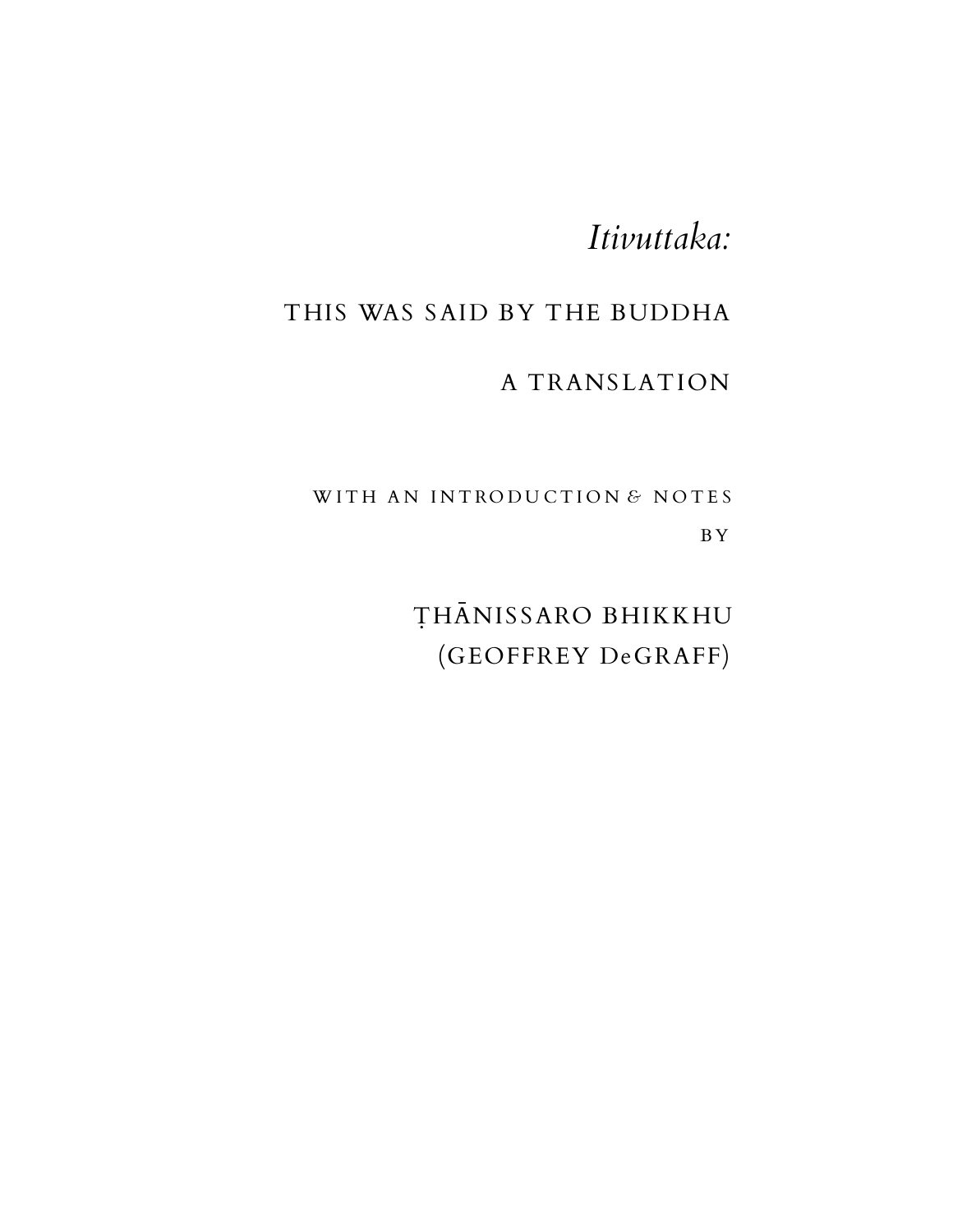c o p y ri g h t

Copyright © 2001 Ṭhānissaro Bhikkhu (Revised edition, 2013)

## for free distribution

You may copy, reformat, reprint, republish, and redistribute this work in any medium whatsoever without the author's permission, provided that: (1) such copies, etc. are made available *free of any charge*; (2) any translations of this work state that they are derived herefrom; (3) any derivations of this work state that they are derived and differ herefrom; and (4) you include the full text of this license in any copies, translations or derivations of this work. Otherwise, all rights reserved.

### a d ditional resources

More Dhamma talks, books and translations by Thanissaro Bhikkhu are available to download in digital audio and various ebook formats at <u>[dhammatalks.org](http://www.dhammatalks.org/)</u> and <u>[accesstoinsight.org](http://www.accesstoinsight.org/lib/authors/thanissaro/)</u>.

### p ri n t e d c o p y

A paperback copy of this book is available free of charge. To request one write to: Book Request, Metta Forest Monastery, PO Box 1409, Valley Center, CA 92082 USA.

#### q u e s t i on s

Questions regarding this book may be addressed to: The Abbot, Metta Forest Monastery, PO Box 1409, Valley Center, CA 92082 USA.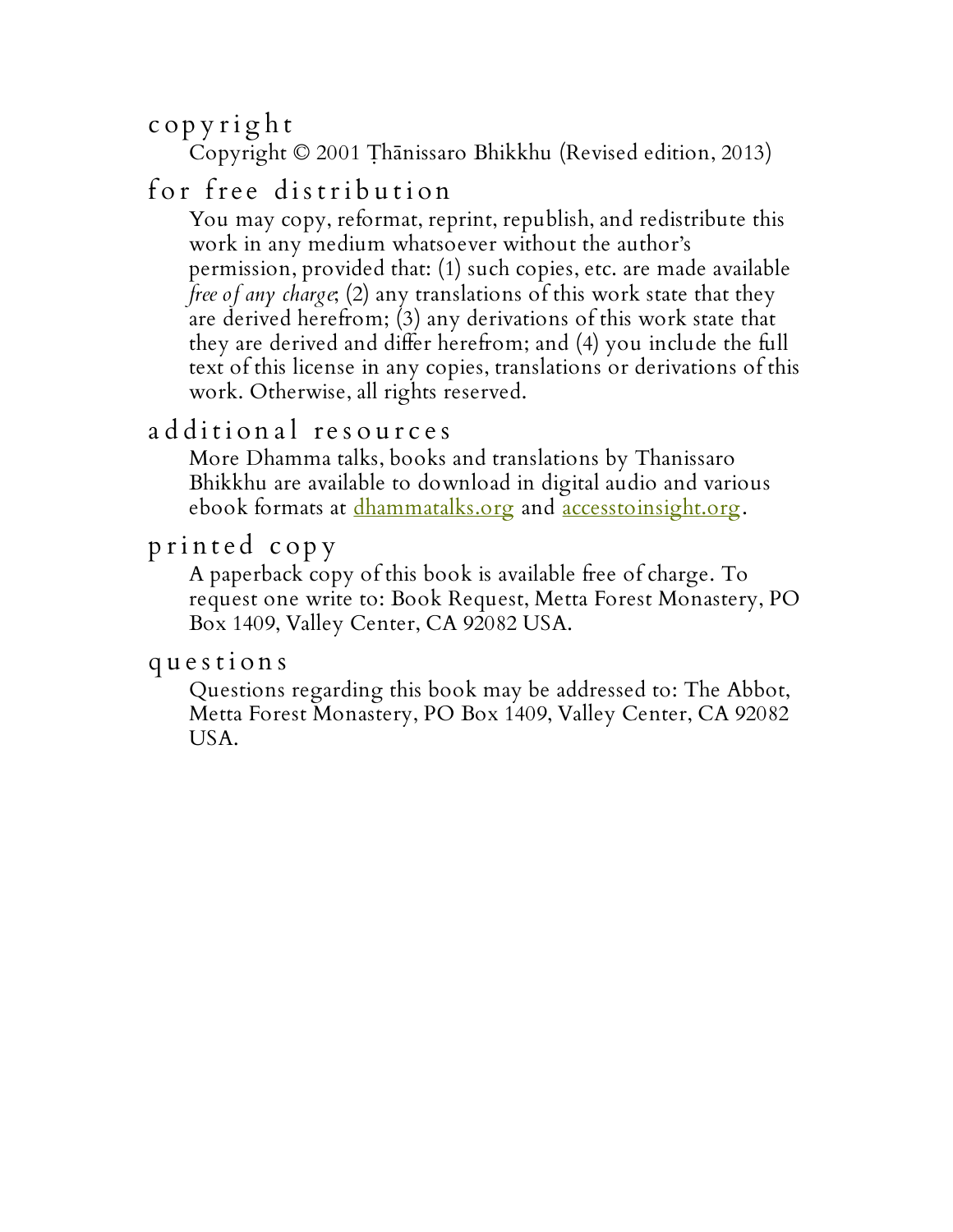## *Introduction*

THE ITIVUTTAKA, a collection of 112 short discourses, takes its name from the statement at the beginning of each of its discourses: this *(iti)* was said *(vuttaṁ)* by the Blessed One. The collection as a whole is attributed to a laywoman named Khujjuttarā, who worked in the palace of King Udena of Kosambī as a servant to one of his queens, Sāmāvati. Because the Queen could not leave the palace to hear the Buddha's discourses, Khujjuttarā went in her place, memorized what the Buddha said, and then returned to the palace to teach the Queen and her 500 ladies-in-waiting. For her efforts, the Buddha cited Khujjuttarā as the foremost of his laywomen disciples in terms of her learning. She was also an effective teacher: when the inner apartments of the palace later burned down, killing the Queen and her entourage, the Buddha commented (in [Udāna](http://www.accesstoinsight.org/tipitaka/kn/ud/ud.7.10.than.html) 7:10 ) that all of the women had reached at least the first stage of awakening.

The name of the Itivuttaka is included in the standard early list of the nine divisions of the Buddha's teachings—a list that predates the organization of the Pali Canon as we now know it. It's impossible to determine, though, the extent to which the extant Pali Itivuttaka corresponds to the Itivuttaka mentioned in that list. The Chinese canon contains a translation of an Itivuttaka, attributed to Hsüan-tsang, that strongly resembles the text of the Pali Itivuttaka, the major difference being that parts of the Group of Threes and all of the Group of Fours in the Pali are missing in Hsüan-tsang's translation. Either these parts were later additions to the text that found their way into the Pali but not into the Sanskrit version translated by Hsüan-tsang, or the Sanskrit text was incomplete, or Hsüan-tsang's translation—which dates from the last months of his life—was left unfinished.

The extant Pali Itivuttaka is composed of 112 itivuttakas (to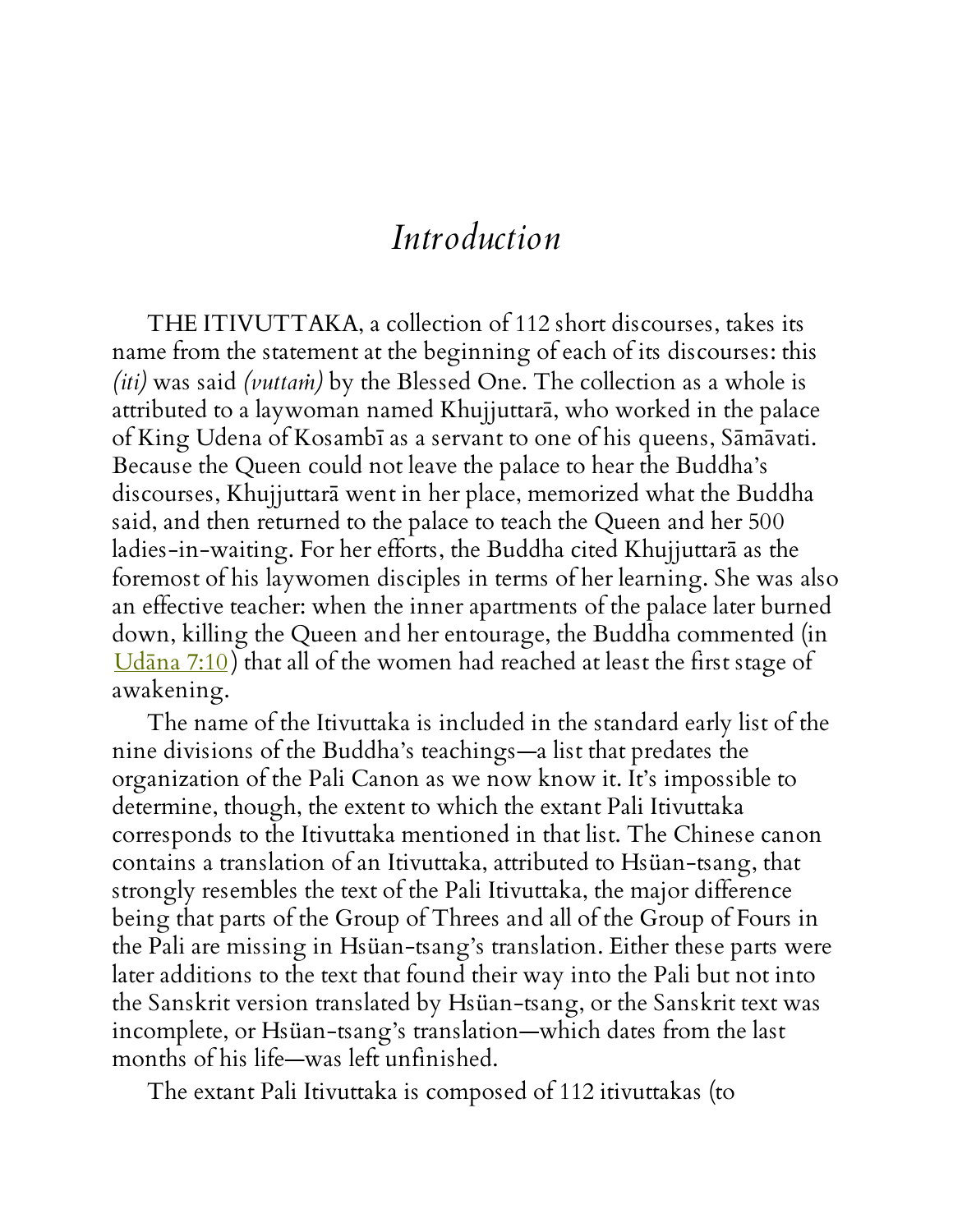distinguish between individual itivuttakas and the collection as a whole, the standard practice is to capitalize the latter and not the former.) The collection is organized into four groups, according to the number of items treated in each itivuttaka. Thus the Group of Ones contains itivuttakas treating one item; the Group of Twos, those treating two items, and so on up to four. In this way, the Itivuttaka resembles the Aṅguttara Nikāya in its method of organization.

And the resemblance goes beyond that. Many of the suttas in the Aṅguttara are composed of a prose passage followed by a verse summary of what's given in the prose. This was apparently one of the Buddha's techniques for helping his listeners remember his message. In the Itivuttaka, all of the passages follow this pattern: a prose passage, spoken by the Buddha to the monks, followed by a verse, also attributed to the Buddha, summarizing the prose passage. However, more often than not, the verses in the itivuttakas add extra information not covered in the prose. In most cases, the extra information is fairly minor, but in a few (such as  $\frac{\sqrt{63}}{1}$ , it's quite extensive. Because the prose passages are, in many instances, extremely short, this raises the question of whether they report entire discourses or simply gives the gist of those discourses. If just the gist, then perhaps the added information in the verse was actually treated in the full prose of the original discourse.

More than any other collection in the Canon, the Itivuttaka gives a sense of the Buddha's ability to recycle his material when composing verses. In some cases, entire verses are repeated (e.g.,  $\sqrt{15}$  and  $\sqrt{105}$ ); in others, a verse composed on one topic is fitted to another topic simply with the change of a word or two (e.g.,  $\sqrt{(1-6)}$ ). In still others, repeated cadences and lines help to round out verses on a variety of topics ( $\sqrt{52}$ , [54](#page-49-0), [56](#page-50-0) ). Although this tendency may seem to indicate a lack of originality, it is not a flaw. It eases the task of listeners trying to memorize blocks of material, and points out parallels between subjects that otherwise might not be clear.

In terms of style, the Itivuttaka differs from its neighbors in the Khuddaka Nikāya—such as the Dhammapada and Udāna—in being less obviously shaped by literary considerations. Most of the prose and verse passages are straightforwardly didactic, and so the collection as a whole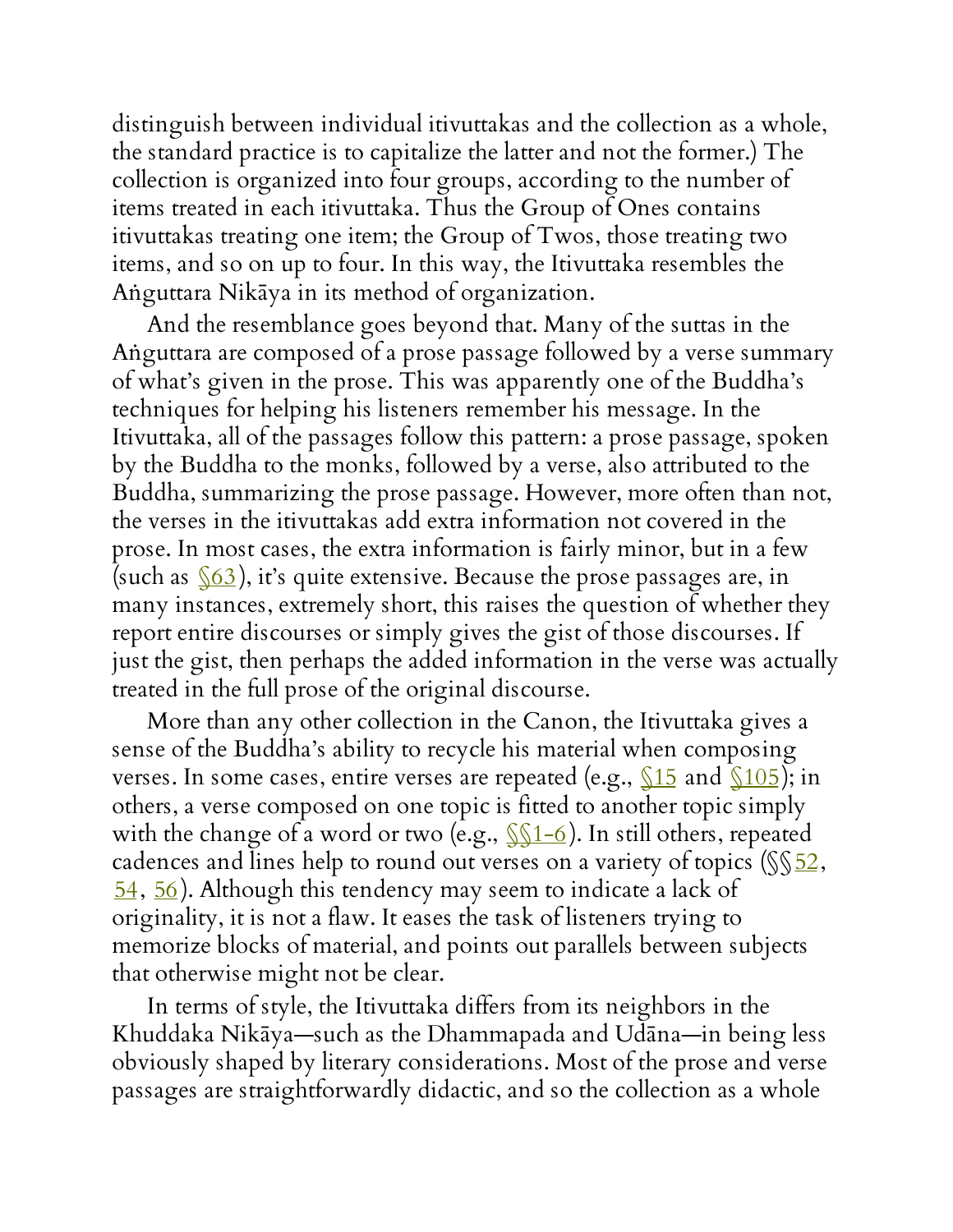does not convey a strong literary "savor" (rasa), the aesthetic experience of an emotion that people in ancient India sought in literary works. However, the collection does contain occasional traces of a literary sensibility.

As an overall organizing principle, the final itivuttaka in each of the four groups conveys the astounding savor: the aesthetic experience conveyed by the portrayal of something astonishing. The Group of Ones ends with a passage  $(\sqrt{27})$  on how good will for all beings is a victory excelling the victories of all the kings of the past; the Group of Twos ends with a passage  $(\underline{\$49})$  on the Arahant's paradoxical avoidance of both becoming and non-becoming in mastering the path to awakening. The Group of Threes ends with a celebration  $(\sqrt{99})$  of the Arahant as the true brahman; and the Group of Fours ends with an even more elaborate celebration  $(\underline{\$112})$  of the many amazing qualities of the Buddha himself. In this way, even though the majority of passages in each group are not literary, the experience of reading (or listening to) each group ends on an aesthetically satisfying note.

Along the way, there enough poetic figures to maintain interest with touches of aesthetic savor. Although some of these figures, such as alliteration, are hard to convey in translation, others survive the rendering from Pali into English. The most prominent figures are similes ( $\S 27, 38, 60, 69, 74, 75, 76, 78, 82, 87, 89, 91, 92$  $\S 27, 38, 60, 69, 74, 75, 76, 78, 82, 87, 89, 91, 92$  $\S 27, 38, 60, 69, 74, 75, 76, 78, 82, 87, 89, 91, 92$  $\S 27, 38, 60, 69, 74, 75, 76, 78, 82, 87, 89, 91, 92$  $\S 27, 38, 60, 69, 74, 75, 76, 78, 82, 87, 89, 91, 92$  $\S 27, 38, 60, 69, 74, 75, 76, 78, 82, 87, 89, 91, 92$  $\S 27, 38, 60, 69, 74, 75, 76, 78, 82, 87, 89, 91, 92$  $\S 27, 38, 60, 69, 74, 75, 76, 78, 82, 87, 89, 91, 92$  $\S 27, 38, 60, 69, 74, 75, 76, 78, 82, 87, 89, 91, 92$  $\S 27, 38, 60, 69, 74, 75, 76, 78, 82, 87, 89, 91, 92$  $\S 27, 38, 60, 69, 74, 75, 76, 78, 82, 87, 89, 91, 92$  $\S 27, 38, 60, 69, 74, 75, 76, 78, 82, 87, 89, 91, 92$  $\S 27, 38, 60, 69, 74, 75, 76, 78, 82, 87, 89, 91, 92$  $\S 27, 38, 60, 69, 74, 75, 76, 78, 82, 87, 89, 91, 92$  $\S 27, 38, 60, 69, 74, 75, 76, 78, 82, 87, 89, 91, 92$  $\S 27, 38, 60, 69, 74, 75, 76, 78, 82, 87, 89, 91, 92$  $\S 27, 38, 60, 69, 74, 75, 76, 78, 82, 87, 89, 91, 92$  $\S 27, 38, 60, 69, 74, 75, 76, 78, 82, 87, 89, 91, 92$  $\S 27, 38, 60, 69, 74, 75, 76, 78, 82, 87, 89, 91, 92$  $\S 27, 38, 60, 69, 74, 75, 76, 78, 82, 87, 89, 91, 92$  $\S 27, 38, 60, 69, 74, 75, 76, 78, 82, 87, 89, 91, 92$  $\S 27, 38, 60, 69, 74, 75, 76, 78, 82, 87, 89, 91, 92$  $\S 27, 38, 60, 69, 74, 75, 76, 78, 82, 87, 89, 91, 92$  $\S 27, 38, 60, 69, 74, 75, 76, 78, 82, 87, 89, 91, 92$  $\S 27, 38, 60, 69, 74, 75, 76, 78, 82, 87, 89, 91, 92$ ) and metaphors (\$\\famp[38](#page-32-0), [46](#page-41-0), [57,](#page-51-0) [58](#page-51-1), [59,](#page-52-1) [62,](#page-53-0) [68](#page-58-1), [93](#page-89-0), [96](#page-93-0), [112](#page-112-0)), including one complete metaphor  $(\underline{\$109})$ . Another figure used is the lamp: a poetic figure in which one word, such as an adjective or a verb, functions in two or more different clauses or sentences. The name of this figure comes from the image of the different clauses or sentences "radiating" from the one word. Examples of lamps in the Itivuttaka are in  $\S27, \underline{87}$ , and  $92$ . Other figures include narratives ( $\sqrt{\}22$ ,  $83$ ,  $89$ ) distinctions ( $\S27, 112$  $\S27, 112$  $\S27, 112$  $\S27, 112$ ), etymologies ( $\S112$ ), an illustration ( $\S22$ ), a rhetorical question ( $\sqrt{98}$ ), and praise ( $\sqrt{106}$  $\sqrt{106}$  $\sqrt{106}$ ,  $\sqrt{107}$  $\sqrt{107}$  $\sqrt{107}$ ,  $\sqrt{112}$  $\sqrt{112}$  $\sqrt{112}$ ). These figures provide a variety of aesthetic savors, although the military similes and metaphors  $(\sqrt{$27}, \frac{46}{62}, \frac{62}{67}, \frac{68}{68}, \frac{69}{62})$  $(\sqrt{$27}, \frac{46}{62}, \frac{62}{67}, \frac{68}{68}, \frac{69}{62})$  $(\sqrt{$27}, \frac{46}{62}, \frac{62}{67}, \frac{68}{68}, \frac{69}{62})$  $(\sqrt{$27}, \frac{46}{62}, \frac{62}{67}, \frac{68}{68}, \frac{69}{62})$  $(\sqrt{$27}, \frac{46}{62}, \frac{62}{67}, \frac{68}{68}, \frac{69}{62})$  $(\sqrt{$27}, \frac{46}{62}, \frac{62}{67}, \frac{68}{68}, \frac{69}{62})$  $(\sqrt{$27}, \frac{46}{62}, \frac{62}{67}, \frac{68}{68}, \frac{69}{62})$  $(\sqrt{$27}, \frac{46}{62}, \frac{62}{67}, \frac{68}{68}, \frac{69}{62})$  $(\sqrt{$27}, \frac{46}{62}, \frac{62}{67}, \frac{68}{68}, \frac{69}{62})$ , along with distinctions and praise, make the heroic savor dominant. Because, in the aesthetic, tradition of the time, the heroic savor is supposed to shade into the astounding savor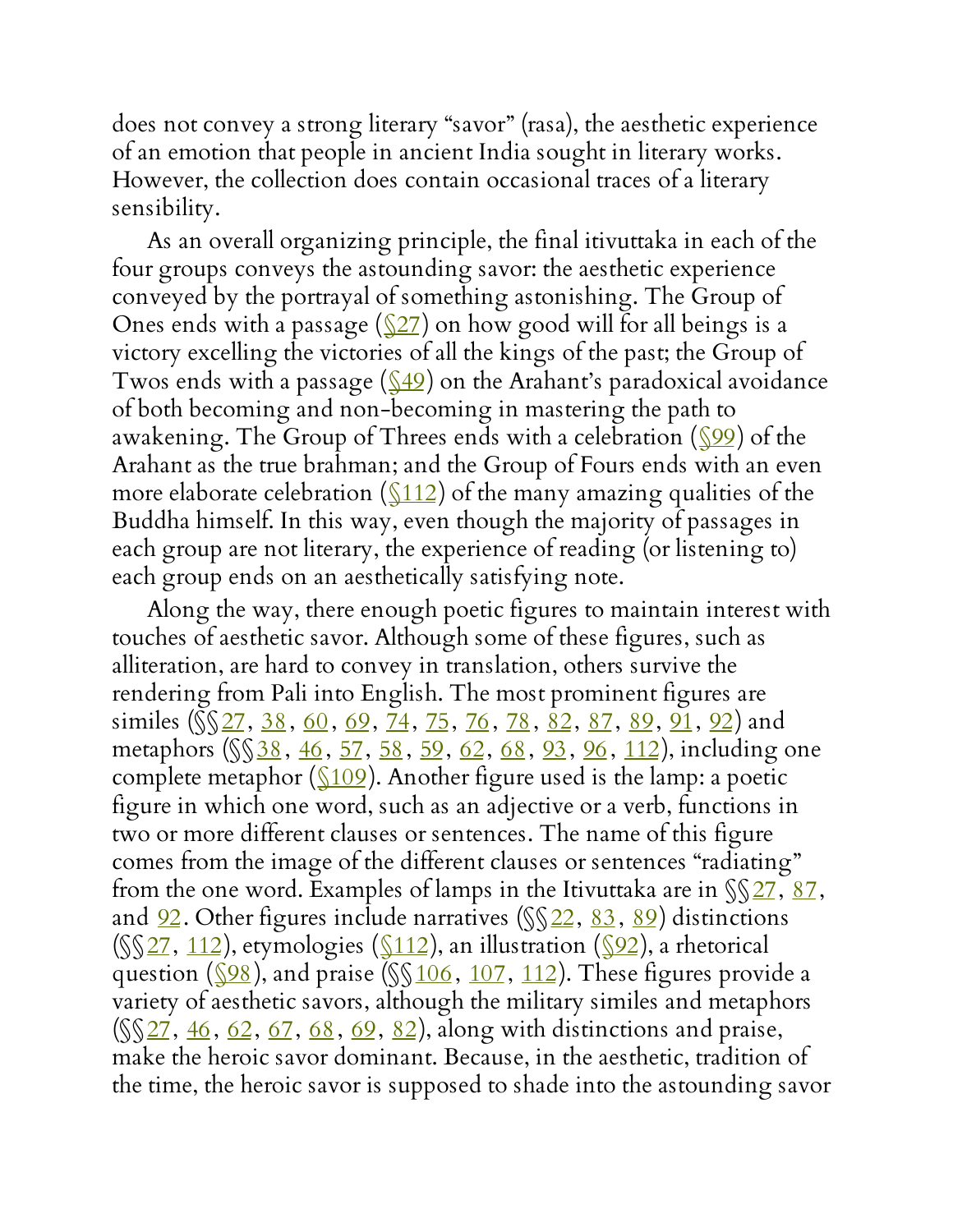at the end of a work, this harmonizes with the overall organization of each group, noted above. Thus, even though the Itivuttaka is not a blatantly literary work, there is at least some aesthetic unity to the collection as a whole.

In terms of content, the itivuttakas cover the full range of Buddhist practice, with an emphasis on the very basic and very advanced stages. On the basic levels, the texts focus on the distinction between skillful and unskillful behavior. On the advanced, they treat such subtle topics as the role of becoming on the path  $(\sqrt{49})$ , the different aspects of Unbinding  $(\underline{\sqrt{44}})$ , and the fact that an Arahant, having abandoned the All  $(\underline{\sqrt{66}}; \underline{\sqrt{68}})$ cannot be classified in any way  $(\sqrt{63}; \sqrt{69})$ . In fact, many of the discussions about these more advanced points of the practice are found nowhere else in the Canon. If they had not been memorized, our knowledge of the Buddha's teachings would have been severely impoverished. Like Queen Sāmāvati and her entourage, we are in Khujjuttarā's debt.

*Ṭhānissaro Bhikkhu*

METTA FOREST MONASTERY M A R C H, 2013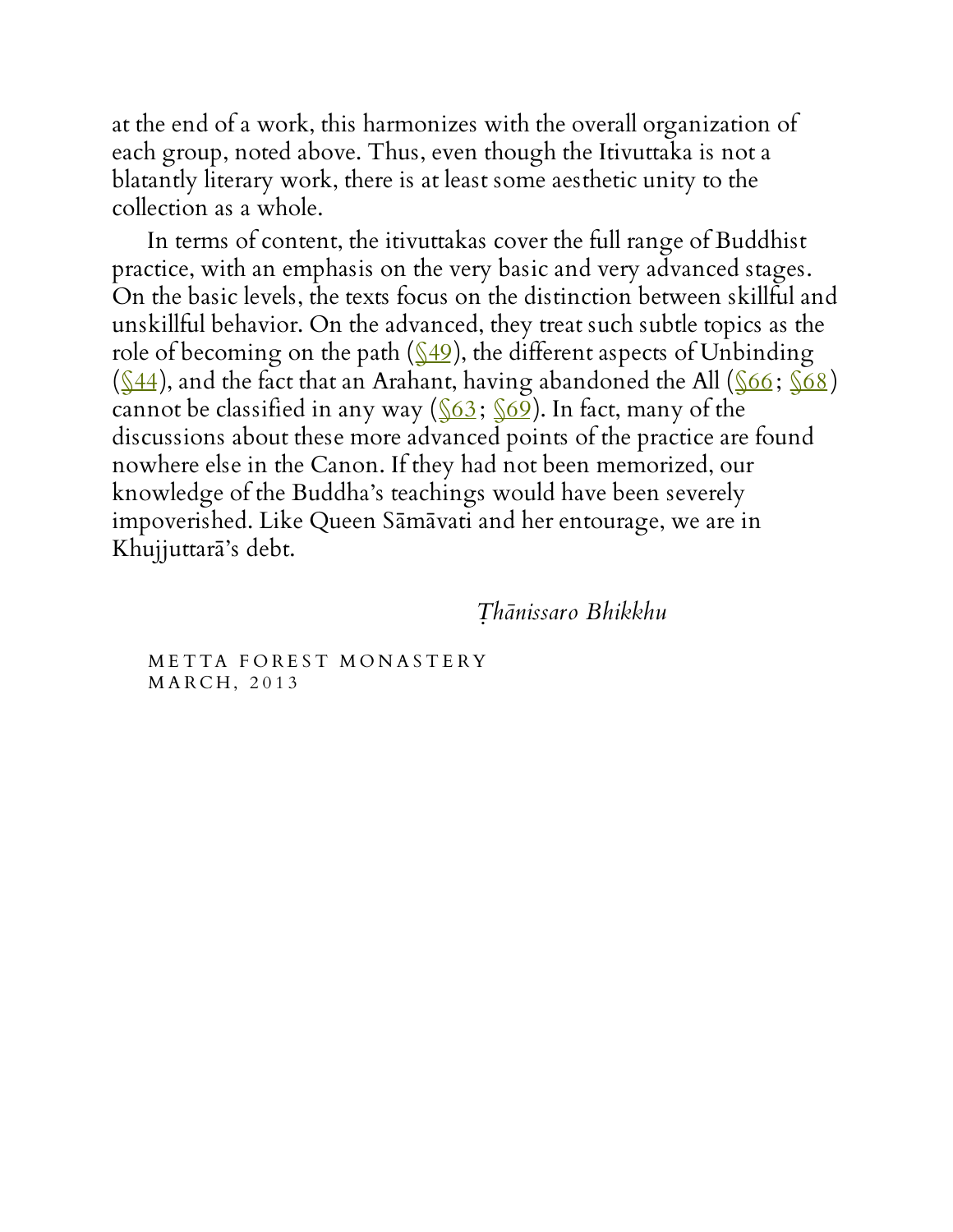## *The Group of Ones*

<span id="page-7-0"></span>§1. *This was said by the Blessed One, said by the Arahant, so I have heard:* "Abandon one quality, monks, and I guarantee you non-return. Which one quality? Abandon greed as the one quality, and I guarantee you non-return."[1] *This is the meaning of what the Blessed One said. So with regard to this it was said:*[2]

> The greed with which beings go to a bad destination,[3] coveting: from rightly knowing that greed, those who see clearly let go. Letting go, they never come to this world again.

*This, too, was the meaning of what was said by the Blessed One, so I have heard.*[2]

**NOTES** 

1. Non-return: The third of the four levels of awakening. On reaching this level, one will never be reborn in this world. A non-returner who does not go on to attain Arahantship in this lifetime will be reborn in the Brahma worlds called the Pure Abodes and will attain nibbāna there.

2. These two statements are repeated in each itivuttaka. To avoid monotony, they are given here only in the first and last itivuttakas.

3. The bad destinations: rebirth in hell, as a hungry ghost, as an angry demon, or as a common animal. As with the good destinations—rebirth as a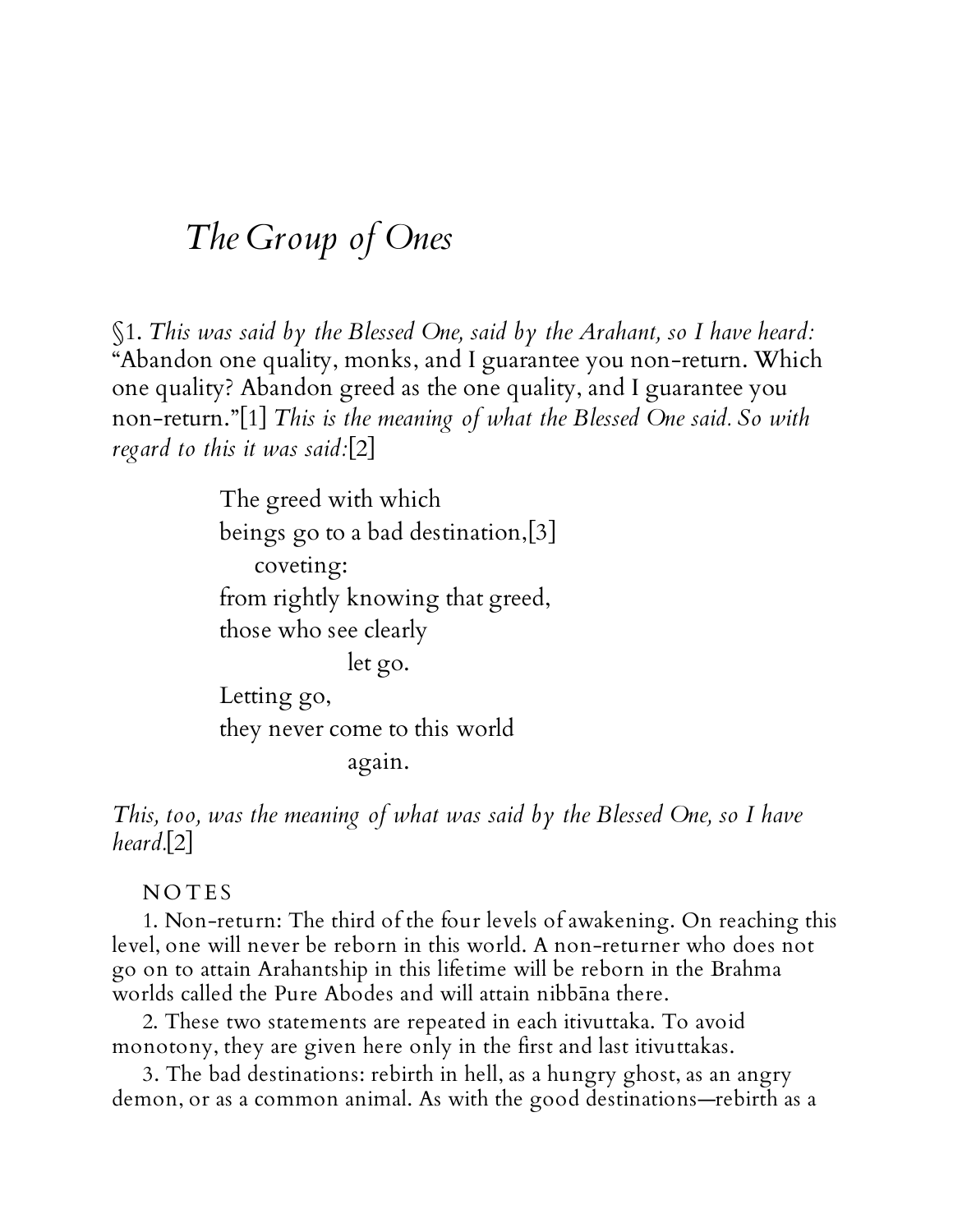human being, in heaven, or in the Brahma worlds—these states are impermanent and dependent on *kamma.*

<span id="page-8-0"></span>§2. *This was said by the Blessed One, said by the Arahant, so I have heard:* "Abandon one quality, monks, and I guarantee you non-return. Which one quality? Abandon aversion as the one quality, and I guarantee you non-return."

> The aversion with which beings go to a bad destination, upset: from rightly knowing that aversion, those who see clearly let go. Letting go, they never come to this world again.

§3. *This was said by the Blessed One, said by the Arahant, so I have heard:* "Abandon one quality, monks, and I guarantee you non-return. Which one quality? Abandon delusion as the one quality, and I guarantee you non-return."

> The delusion with which beings go to a bad destination, confused: from rightly knowing that delusion, those who see clearly let go. Letting go, they never come to this world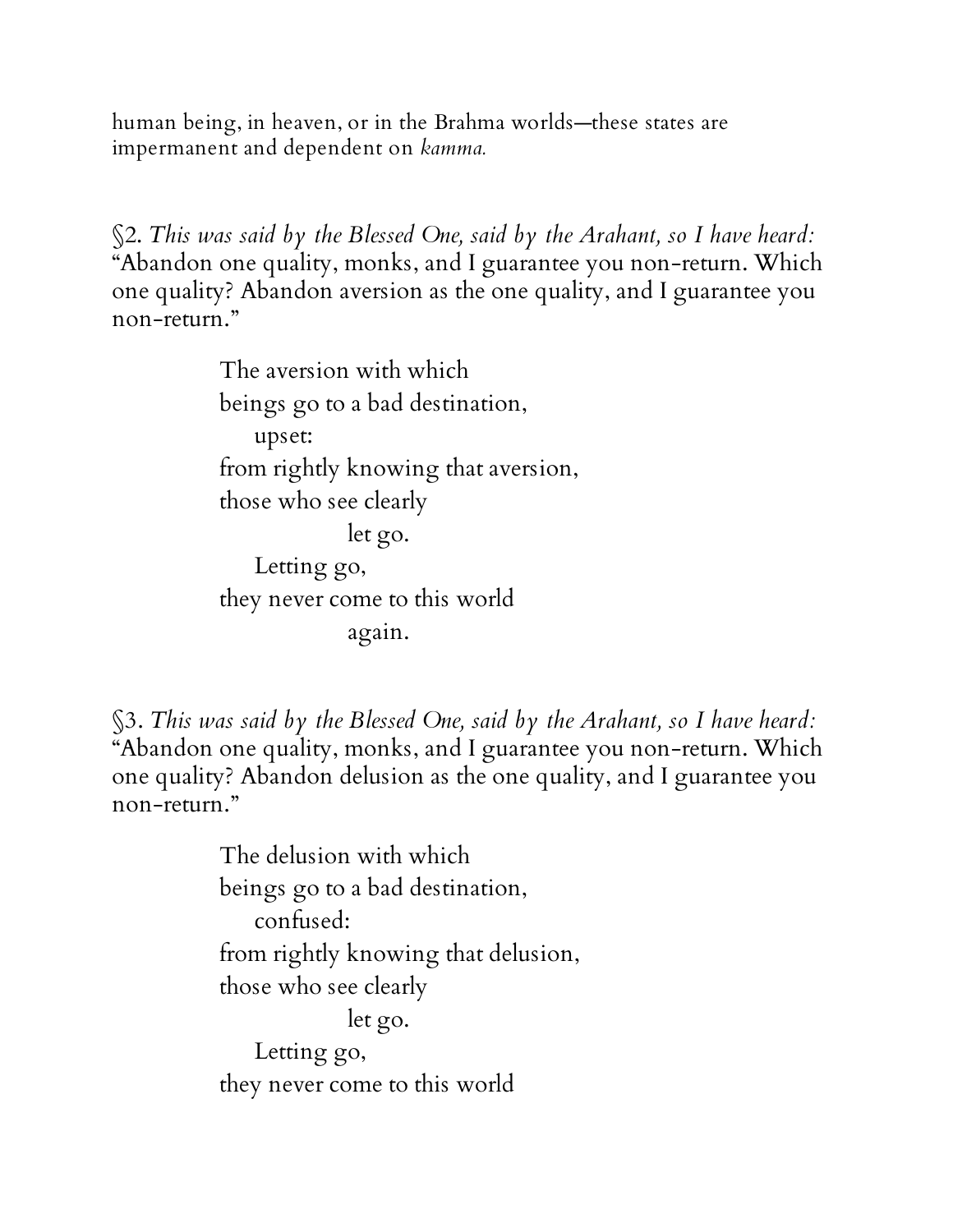again.

§4. *This was said by the Blessed One, said by the Arahant, so I have heard:* "Abandon one quality, monks, and I guarantee you non-return. Which one quality? Abandon anger as the one quality, and I guarantee you non-return."

> The anger with which beings go to a bad destination, enraged: from rightly knowing that anger, those who see clearly let go. Letting go, they never come to this world again.

§5. *This was said by the Blessed One, said by the Arahant, so I have heard:* "Abandon one quality, monks, and I guarantee you non-return. Which one quality? Abandon contempt as the one quality, and I guarantee you non-return."

> The contempt with which beings go to a bad destination, disdainful: from rightly knowing that contempt, those who see clearly let go. Letting go, they never come to this world again.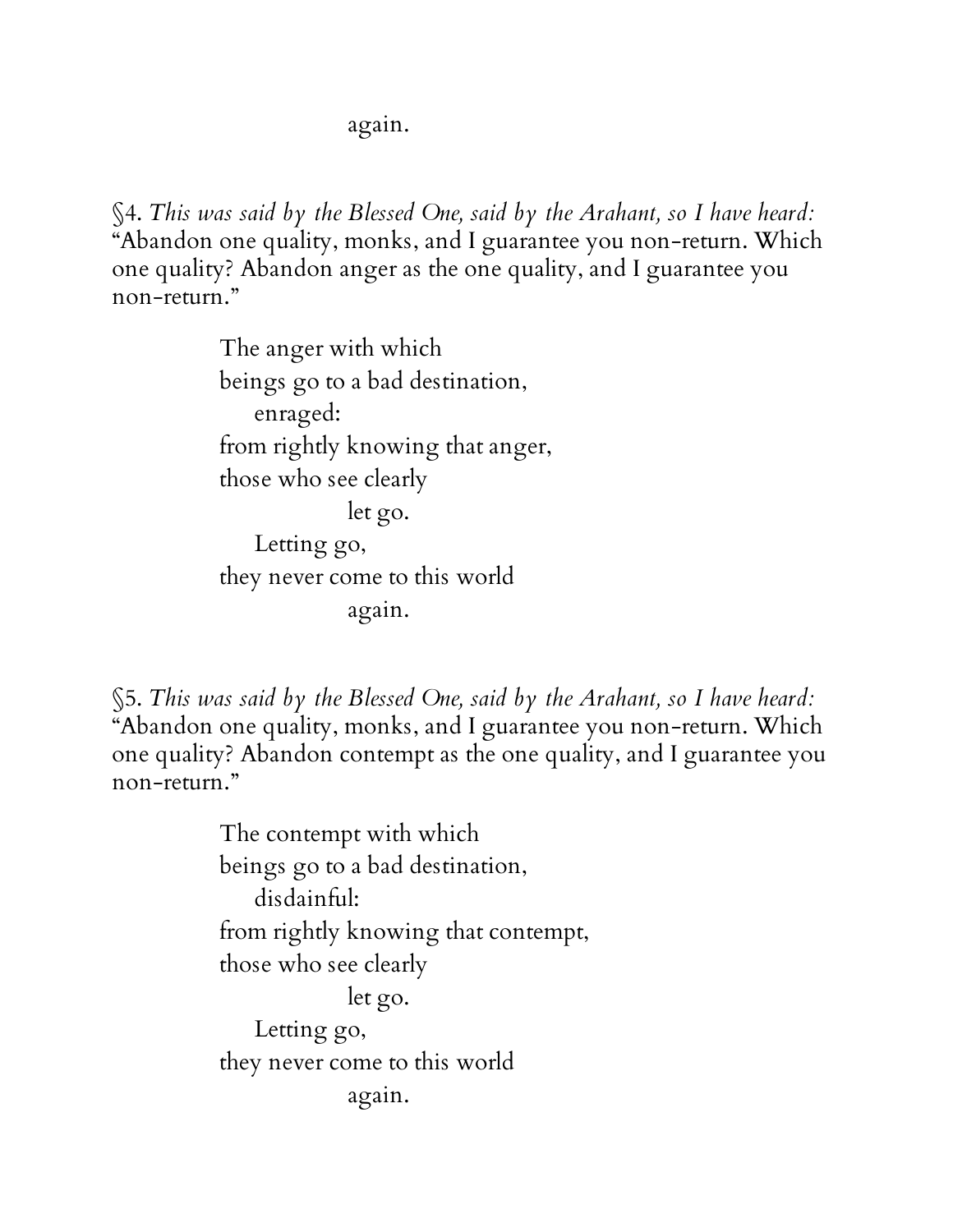§6. *This was said by the Blessed One, said by the Arahant, so I have heard:* "Abandon one quality, monks, and I guarantee you non-return. Which one quality? Abandon conceit as the one quality, and I guarantee you non-return."

> The conceit with which beings go to a bad destination, proud: from rightly knowing that conceit, those who see clearly let go. Letting go, they never come to this world again.

§7. *This was said by the Blessed One, said by the Arahant, so I have heard:* "Monks, one who has not fully known & fully understood the All,[1] whose mind has not been cleansed of passion for it, has not abandoned it, is incapable of putting an end to stress. But one who has fully known & fully understood the All, whose mind has been cleansed of passion for it, has abandoned it, is capable of putting an end to stress."

> Knowing the All from all around, not stirred by passion in all places: he, having comprehended the All, has gone beyond all stress.

N O T E: 1. "The All" = the six senses (sight, hearing, smell, taste, touch,  $\alpha$ ideation) and their respective objects. This covers every aspect of experience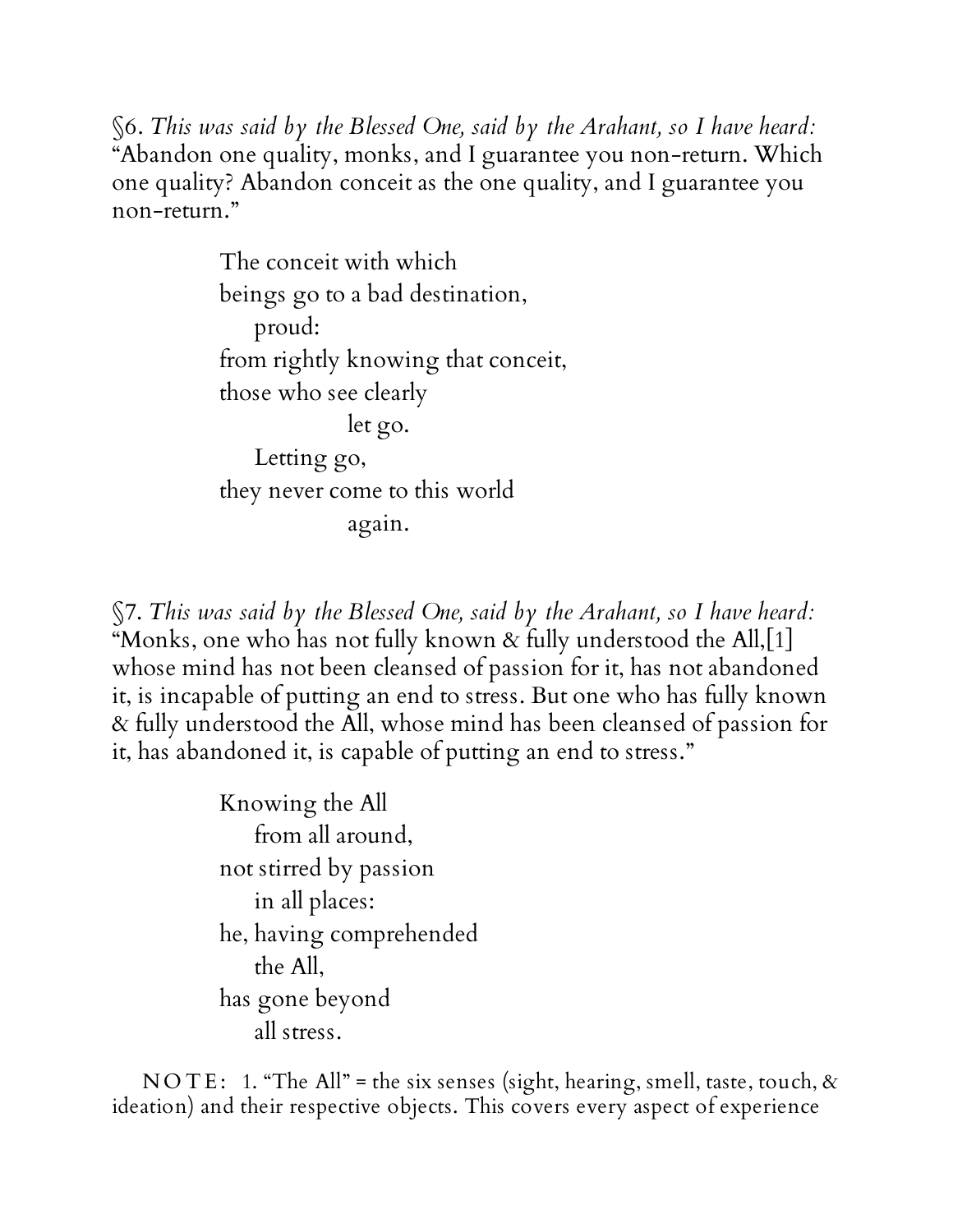that can be described, but does not include *nibbāna.* For a full discussion of this point, see *The Mind Like Fire Unbound,* pp. 30–32.

§8. *This was said by the Blessed One, said by the Arahant, so I have heard:* "Monks, one who has not fully known & fully understood conceit, whose mind has not been cleansed of it, has not abandoned it, is incapable of putting an end to stress. But one who has fully known & fully understood conceit, whose mind has been cleansed of it, has abandoned it, is capable of putting an end to stress."

People are

possessed by conceit bound with conceit delighted with becoming. Not comprehending conceit, they come to further becoming. But those who, letting go of conceit, are, in its destruction, released, conquering the bond of conceit, go beyond all bonds.

§9. *This was said by the Blessed One, said by the Arahant, so I have heard:* "Monks, one who has not fully known & fully understood greed, who has not detached his mind from it and let go of it, is incapable of putting an end to stress. But one who has fully known & fully understood greed, who has detached his mind from it and let go of it, is capable of putting an end to stress."

> The greed with which beings go to a bad destination, coveting: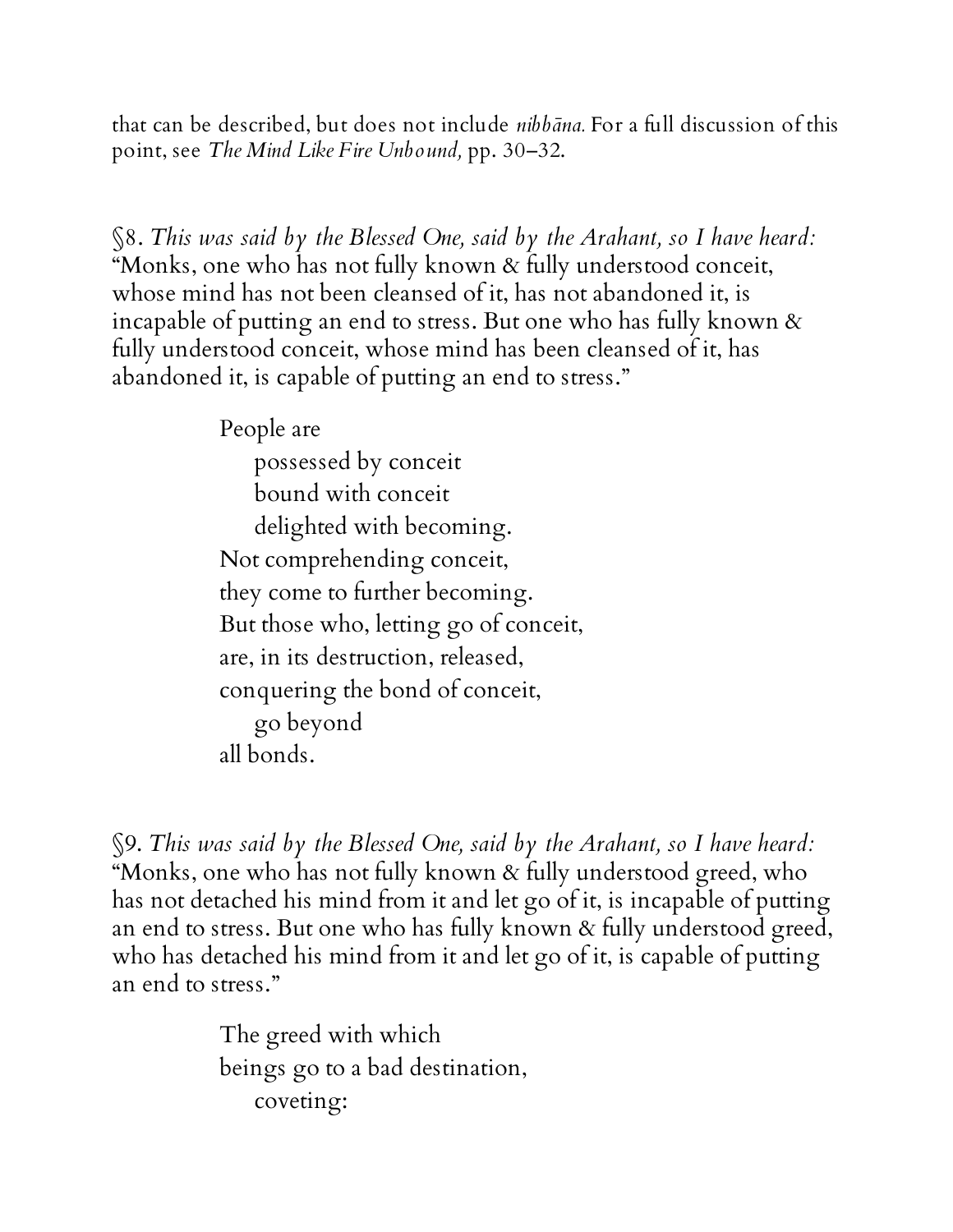from rightly knowing that greed, those who see clearly let go. Letting go, they never come to this world again.

§§10–13. *This was said by the Blessed One, said by the Arahant, so I have heard:* "Monks, one who has not fully known & fully understood aversion… delusion… anger… contempt, who has not detached his mind from it and let go of it, is incapable of putting an end to stress. But one who has fully known & fully understood aversion… delusion… anger… contempt, who has detached his mind from it and let go of it, is capable of putting an end to stress."

[THE VERSES FOR THESE DISCOURSES ARE IDENTICAL WITH THOSE FOR  $\S$  $2-5$ .

§14. *This was said by the Blessed One, said by the Arahant, so I have heard:* "Monks, I don't envision even one other hindrance—hindered by which people go wandering & transmigrating on for a long, long time—like the hindrance of ignorance. Hindered by the hindrance of ignorance, people go wandering & transmigrating on for a long, long time."

> No one other thing so hinders people that they wander on, day & night, as when they're obstructed by delusion. But those who, letting go of delusion, shatter the mass of darkness,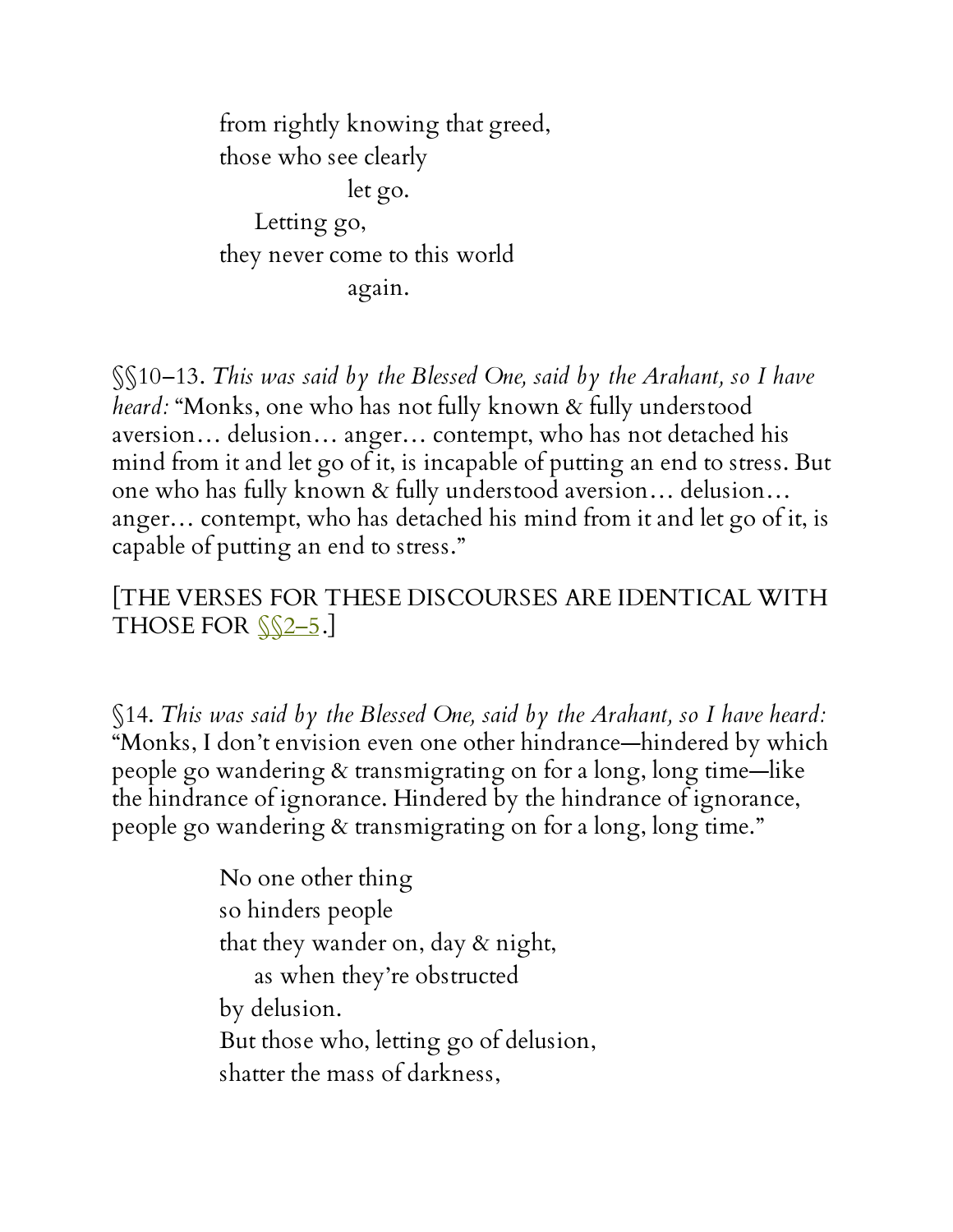wander no further. Their cause isn't found.

<span id="page-13-0"></span>§15. *This was said by the Blessed One, said by the Arahant, so I have heard:* "Monks, I don't envision even one other fetter—fettered by which beings conjoined go wandering & transmigrating on for a long, long time like the fetter of craving. Fettered with the fetter of craving, beings conjoined go wandering & transmigrating on for a long, long time."

> With craving his companion, a man wanders on a long, long time. Neither in this state here nor anywhere else does he go beyond the wandering- on. Knowing this drawback that craving brings stress into play free from craving, devoid of clinging, mindful, the monk lives the mendicant life.

*See also: SN [21:10;](http://www.accesstoinsight.org/tipitaka/sn/sn21/sn21.010.than.html) SN [35:63](http://www.accesstoinsight.org/tipitaka/sn/sn35/sn35.063.than.html) ; [§105;](#page-104-0) Sn [3:12](http://www.accesstoinsight.org/tipitaka/kn/snp/snp.3.12.than.html)*

§16. *This was said by the Blessed One, said by the Arahant, so I have heard:* "Monks, with regard to internal factors, I don't envision any other single factor like appropriate attention[1] as doing so much for a monk in training,[2] who has not attained the heart's goal but remains intent on the unsurpassed safety from bondage.[3] A monk who attends appropriately abandons what is unskillful and develops what is skillful.

Appropriate attention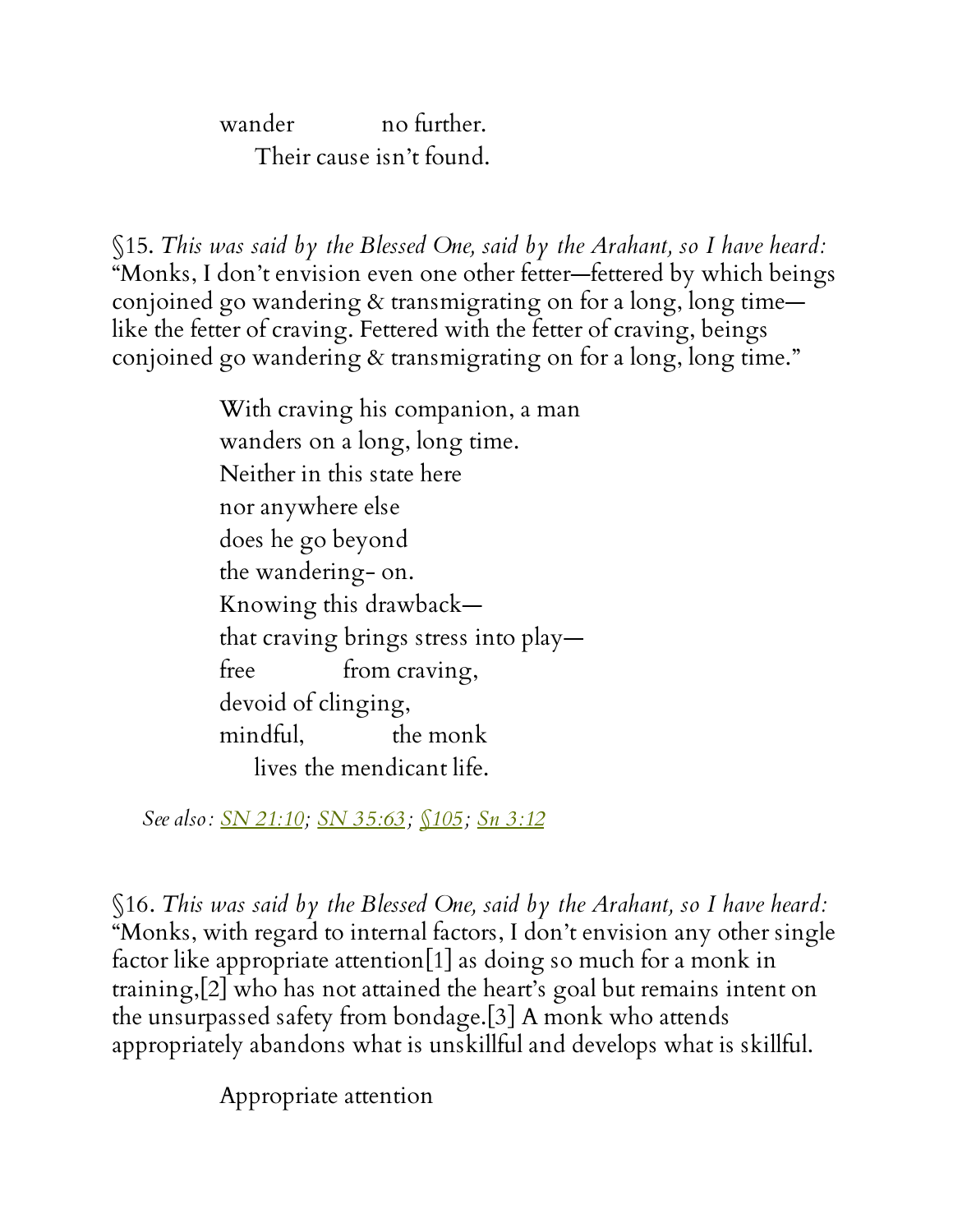as a quality of a monk in training: nothing else does so much for attaining the superlative goal. A monk, striving appropriately, attains the ending of stress.

**NOTES** 

1. Appropriate attention *(yoniso manasikāra)* is the ability to focus attention on questions that lead to the end of suffering. [MN](http://www.accesstoinsight.org/tipitaka/mn/mn.002.than.html) 2 lists the following questions as not fit for attention: "Was I in the past? Was I not in the past? What was I in the past? How was I in the past? … Shall I be in the future? Shall I not be in the future? What shall I be in the future? How shall I be in the future? … Am I? Am I not? What am I? How am I? Where has this being come from? Where is it bound?" The discourse also lists the following issues as fit for attention: "This is stress. This is the origination of stress. This is the cessation of stress. This is the way leading to the cessation of stress." Other passages show that appropriate attention views experience not only in terms of the four noble truths, but also in terms of the duties appropriate to those truths. See <u>SN [22:122](http://www.accesstoinsight.org/tipitaka/sn/sn22/sn22.122.than.html)</u> and <u>SN 46:51</u>.

2. A person "in training" is one who has attained at least the first level of awakening, but not yet the final level.

3. Bondage = the four yokes: sensual passion, becoming, views, & ignorance.

§17. *This was said by the Blessed One, said by the Arahant, so I have heard:* "Monks, with regard to external factors, I don't envision any other single factor like friendship with admirable people[1] as doing so much for a monk in training, who has not attained the heart's goal but remains intent on the unsurpassed safety from bondage. A monk who is a friend with admirable people abandons what is unskillful and develops what is skillful."

A monk who's a friend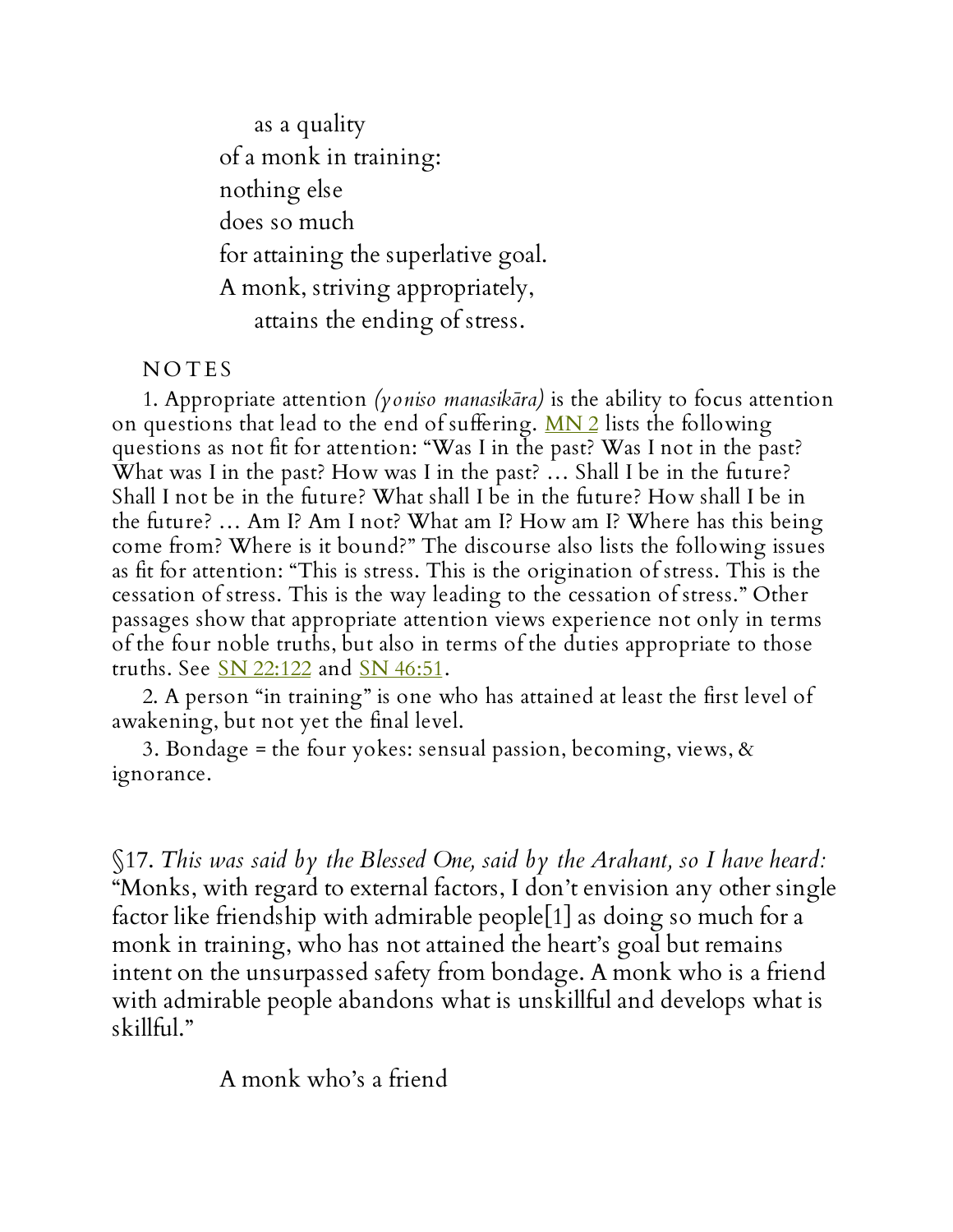to admirable people —who's reverential, respectful, doing what his friends advise mindful, alert, attains step by step the ending of all fetters.

NOTE: 1. In  $\frac{\text{SN }45:2}{\text{the }Buddha\text{ says, "Having admirable people}}$  $\frac{\text{SN }45:2}{\text{the }Buddha\text{ says, "Having admirable people}}$  $\frac{\text{SN }45:2}{\text{the }Buddha\text{ says, "Having admirable people}}$ *(kalyāṇa-mitta)* as friends, companions, and colleagues is actually the whole of the holy life. When a monk has admirable people as friends, companions, and colleagues, he may be expected to develop and pursue the noble eightfold path.… It's in dependence on me as an admirable friend that beings subject to birth have gained release from birth… aging… death… sorrow, lamentation, pain, distress, and despair."

*See also: AN [5:180;](http://www.accesstoinsight.org/tipitaka/an/an05/an05.180.than.html) [AN](http://www.accesstoinsight.org/tipitaka/an/an09/an09.001.than.html) 9:1; [§76;](#page-66-0) Ud [4:1](http://www.accesstoinsight.org/tipitaka/kn/ud/ud.4.01.than.html)*

§18. *This was said by the Blessed One, said by the Arahant, so I have heard:* "One thing, monks, when arising in the world, arises for the detriment of many, for the unhappiness of many, for the detriment & unhappiness of many beings, both human & divine. Which one thing? Schism in the Saṅgha. When the Saṅgha is split, there are arguments with one another, there is abuse of one another, ganging up on one another, abandoning of one another. There those with little confidence [in the teaching] lose all confidence, while some of those who are confident become otherwise."

> Doomed for an eon to deprivation, to hell: one who has split the Saṅgha. Delighting in factions, unjudicious he's barred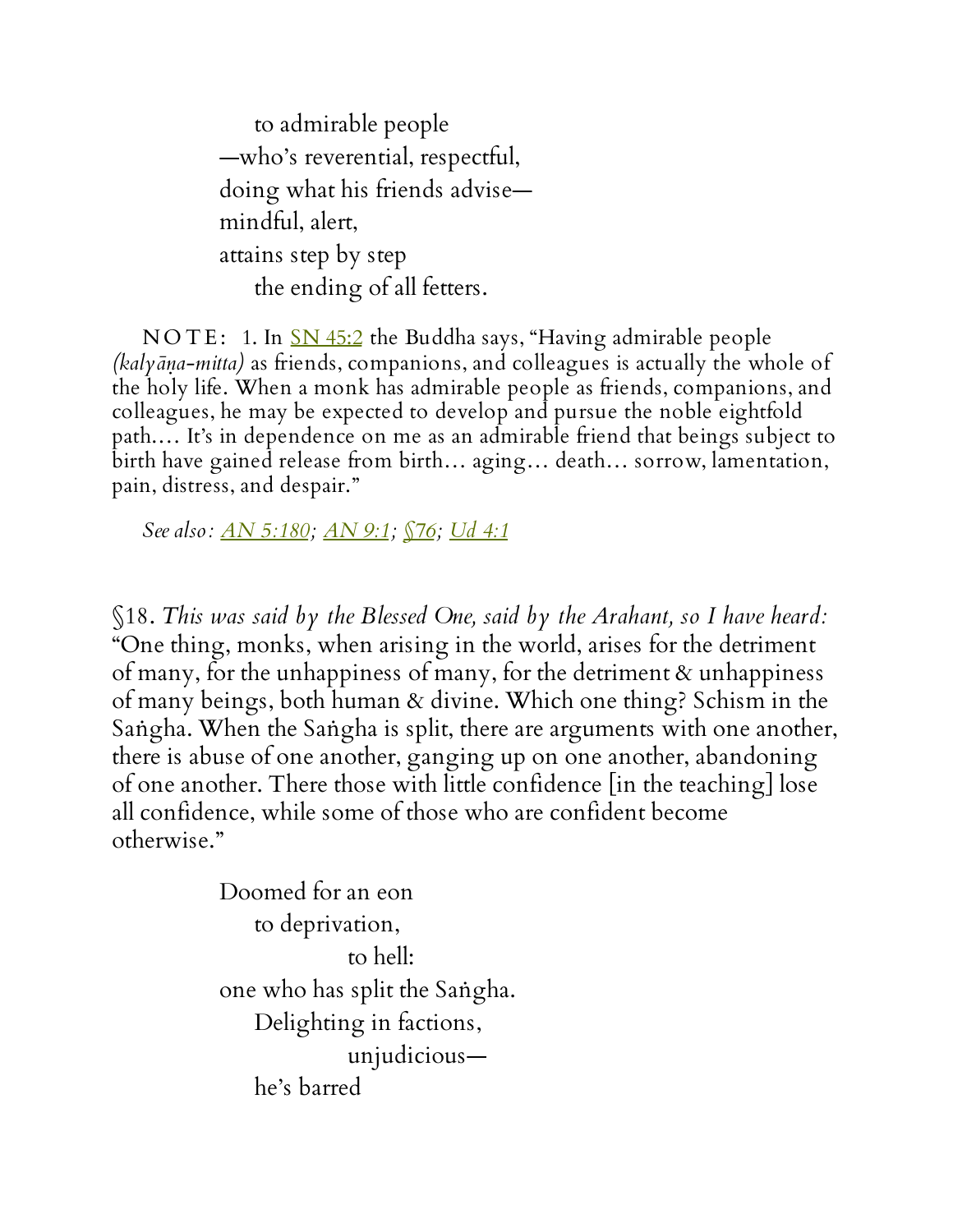from safety from bondage. Having split a Saṅgha in concord, he cooks for an eon in hell.

§19. *This was said by the Blessed One, said by the Arahant, so I have heard:* "One thing, monks, when arising in the world, arises for the welfare of many, for the happiness of many, for the welfare & happiness of many beings, both human & divine. Which one thing? Concord in the Saṅgha. When the Saṅgha is in concord, there are no arguments with one another, no abuse of one another, no ganging up on one another, no abandoning of one another. There those with little confidence [in the teaching] become confident, while those already confident become even more so."

> Blissful is concord in the Saṅgha. One who assists in concord delighting in concord, judicious isn't barred from safety from bondage. Having brought concord to the Saṅgha, he rejoices for an eon in heaven.

§20. *This was said by the Blessed One, said by the Arahant, so I have heard:* "Monks, there is the case where a certain person is corrupt-minded. Having encompassed that mind with [my] awareness, I discern, 'If this person were to die at this instant, then as if he were to be carried off, he would thus be placed in hell.' Why is that? Because his mind is corrupt. It's because of corrupt-mindedness that there are cases where beings—at the break-up of the body, after death—reappear in a plane of deprivation, a bad destination, a lower realm, hell."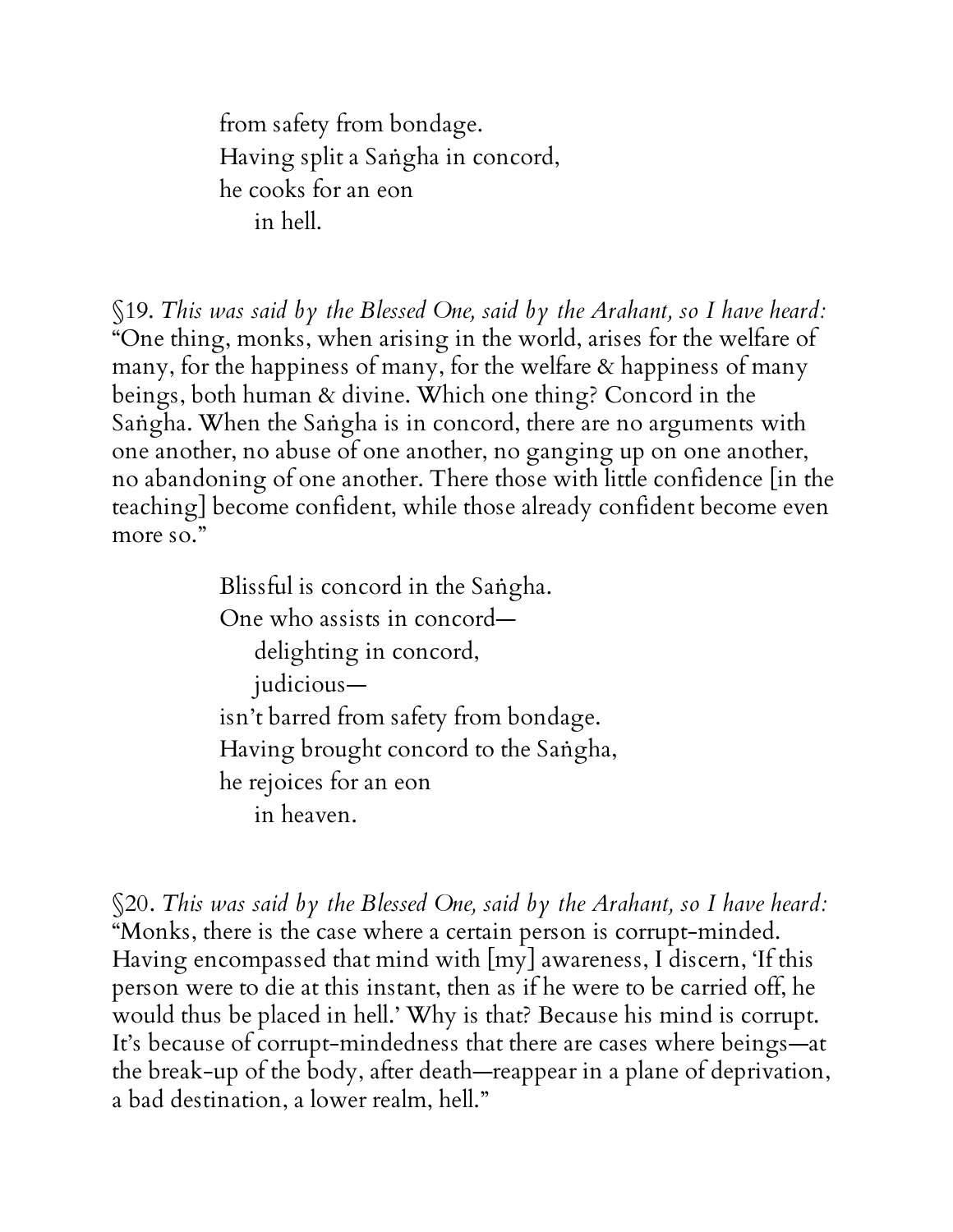Knowing the case of a corrupt-minded person, the One Awakened explained its meaning in the presence of the monks. If that person were to die at this instant, he'd reappear in hell because his mind is corrupt as if he were carried off and placed there. It's because of corrupt-mindedness that beings go to a bad destination.

§21. *This was said by the Blessed One, said by the Arahant, so I have heard:* "Monks, there is the case where a certain person is clear-minded. Having encompassed that mind with [my] awareness, I discern, 'If this person were to die at this instant, then as if he were to be carried off, he would thus be placed in heaven.' Why is that? Because his mind is clear. It's because of clear-mindedness that there are cases where some beings—at the break-up of the body, after death—reappear in a heavenly world."

> Knowing the case of a clear-minded person, the One Awakened explained its meaning in the presence of the monks. If that person were to die at this instant, he'd reappear in heaven because his mind is clear as if he were carried off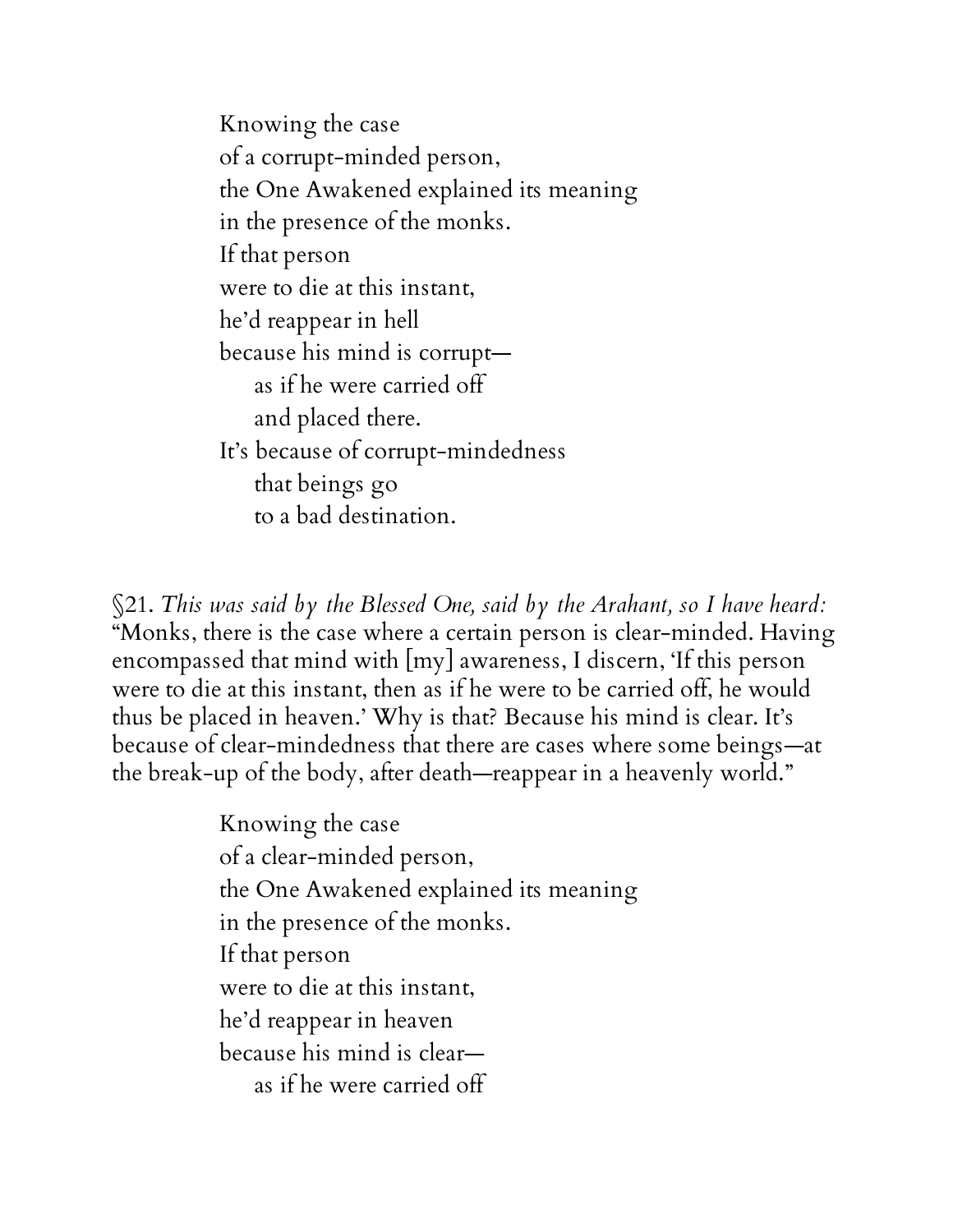and placed there. It's because of clear-mindedness that beings go to a good destination.

<span id="page-18-0"></span>§22. *This was said by the Blessed One, said by the Arahant, so I have heard:* "Monks, don't be afraid of acts of merit. This is a synonym for what is blissful, desirable, pleasing, endearing, charming—i.e., acts of merit. I directly know that, having long performed meritorious deeds, I long experienced desirable, pleasing, endearing, charming results. Having developed a mind of good will for seven years, then for seven eons of contraction & expansion I didn't return to this world. Whenever the eon was contracting, I entered the [realm of] Radiance. Whenever the eon was expanding, I reappeared in an empty Brahma-abode. There I was Brahma, the Great Brahma, the Unconquered Conqueror, Total Seer, Wielder of Power. Then for thirty-six times I was Sakka, ruler of the gods. For many hundreds of times I was a king, a wheel-turning emperor, a righteous king of Dhamma, conqueror of the four corners of the earth, maintaining stable control over the countryside, endowed with the seven treasures[1] —to say nothing of the times I was a local king. The thought occurred to me, 'Of what action of mine is this the fruit, of what action the result, that I now have such great power & might?' Then the thought occurred to me, 'This is the fruit of my three [types of] action, the result of three types of action, that I now have such great power & might: i.e., generosity, self-control, & restraint.'"

> Train in acts of merit that yield the foremost profit of bliss develop generosity, a life in tune, a mind of good will. Developing these three things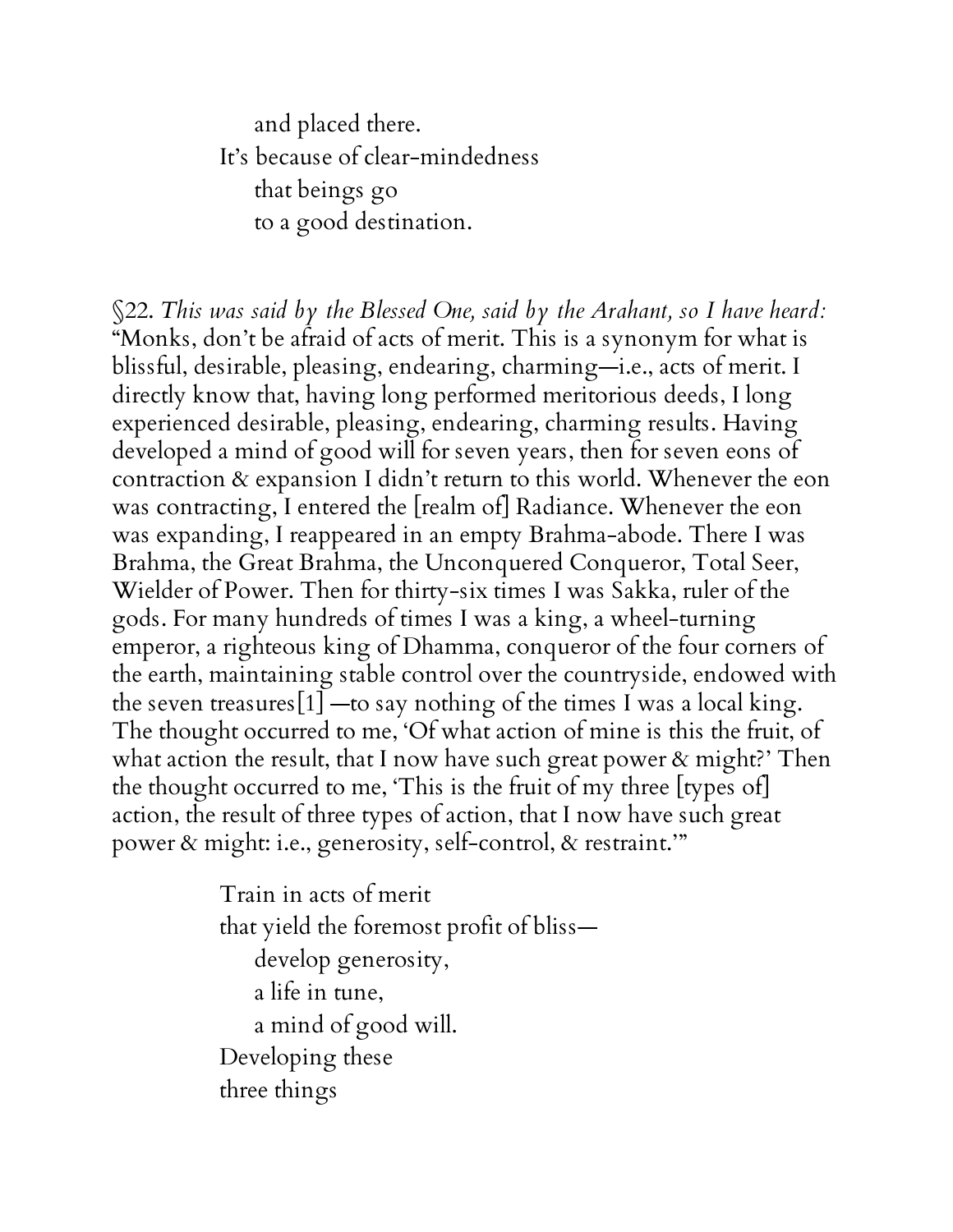that bring about bliss, the wise reappear in a world of bliss unalloyed.

NOTE: 1. The seven treasures are a divine wheel, an ideal jewel, an ideal elephant, an ideal horse, an ideal wife, an ideal treasurer, an ideal counselor.

*See also SN [3:4](http://www.accesstoinsight.org/tipitaka/sn/sn03/sn03.004.than.html), SN [3:17](http://www.accesstoinsight.org/tipitaka/sn/sn03/sn03.017.than.html), SN [3:20,](http://www.accesstoinsight.org/tipitaka/sn/sn03/sn03.020.than.html) SN [3:25;](http://www.accesstoinsight.org/tipitaka/sn/sn03/sn03.025.than.html) [§60](#page-52-0)*

§23. *This was said by the Blessed One, said by the Arahant, so I have heard:* "This one quality, monks, when developed & pursued, keeps both kinds of benefit secure: benefit in this life & in lives to come. Which one quality? Heedfulness with regard to skillful qualities. This is the one quality that, when developed & pursued, keeps both kinds of benefit secure: benefit in this life & in lives to come."

> They praise heedfulness, the wise, in doing acts of merit. When heedful, wise, you achieve both kinds of benefit: benefits in this life, & benefits in lives to come. By breaking through to your benefit, you're called enlightened, wise.

*See also: SN [3:17;](http://www.accesstoinsight.org/tipitaka/sn/sn03/sn03.017.than.html) SN [20:6](http://www.accesstoinsight.org/tipitaka/sn/sn20/sn20.006.than.html); AN [4:113](http://www.accesstoinsight.org/tipitaka/an/an04/an04.113.than.html) ; AN [6:19](http://www.accesstoinsight.org/tipitaka/an/an06/an06.019.than.html)[–20;](http://www.accesstoinsight.org/tipitaka/an/an06/an06.020.than.html) AN [10:15;](http://www.accesstoinsight.org/tipitaka/an/an10/an10.015.than.html) Dhp [21–32](http://www.accesstoinsight.org/tipitaka/kn/dhp/dhp.02.than.html)*

§24. *This was said by the Blessed One, said by the Arahant, so I have heard:* "Monks, if a single person were to wander & transmigrate on for an eon, he/she would leave behind a chain of bones, a pile of bones, a heap of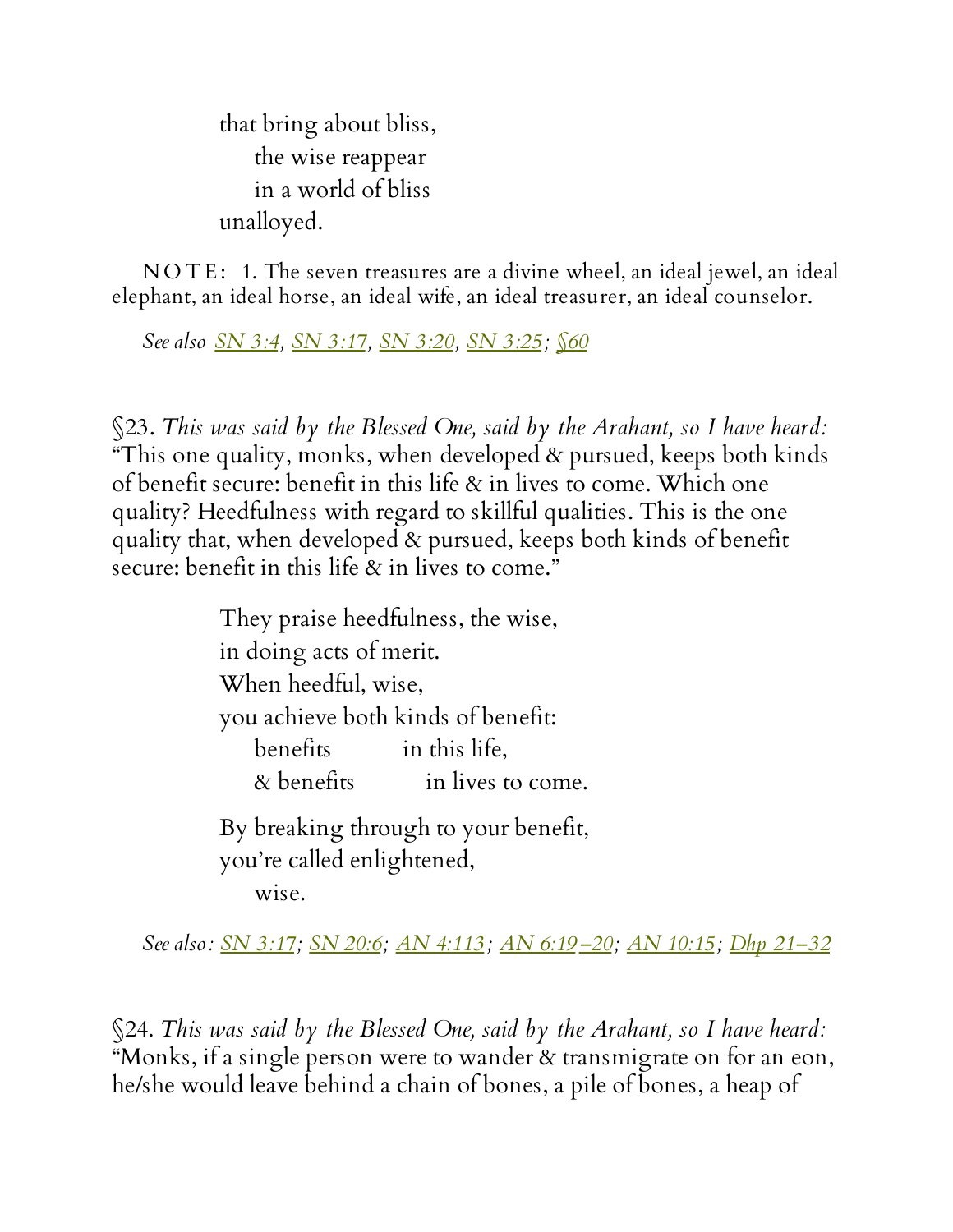bones, as large as this Mount Vepulla, if there were someone to collect them and the collection were not destroyed."

> The accumulation of a single person's bones for an eon would be a heap on a par with the mountain, so said the Great Seer. (He declared this to be the great Mount Vepulla to the north of Vulture's Peak in the mountain-ring of the Magadhans.)[1] But when that person sees with right discernment the four Noble Truths stress, the cause of stress, the transcending of stress, & the noble eightfold path, the way to the stilling of stress having wandered on seven times at most, then, with the ending of all fetters, he makes an end of stress.

NOTE: 1. Magadha was a kingdom in the time of the Buddha, corresponding roughly to the present day state of Bihar. Its capital city, Rājagaha, was surrounded by a ring of five mountains. Vulture's Peak, a secluded rock outcrop in the middle of the ring, was a spot frequented by the Buddha.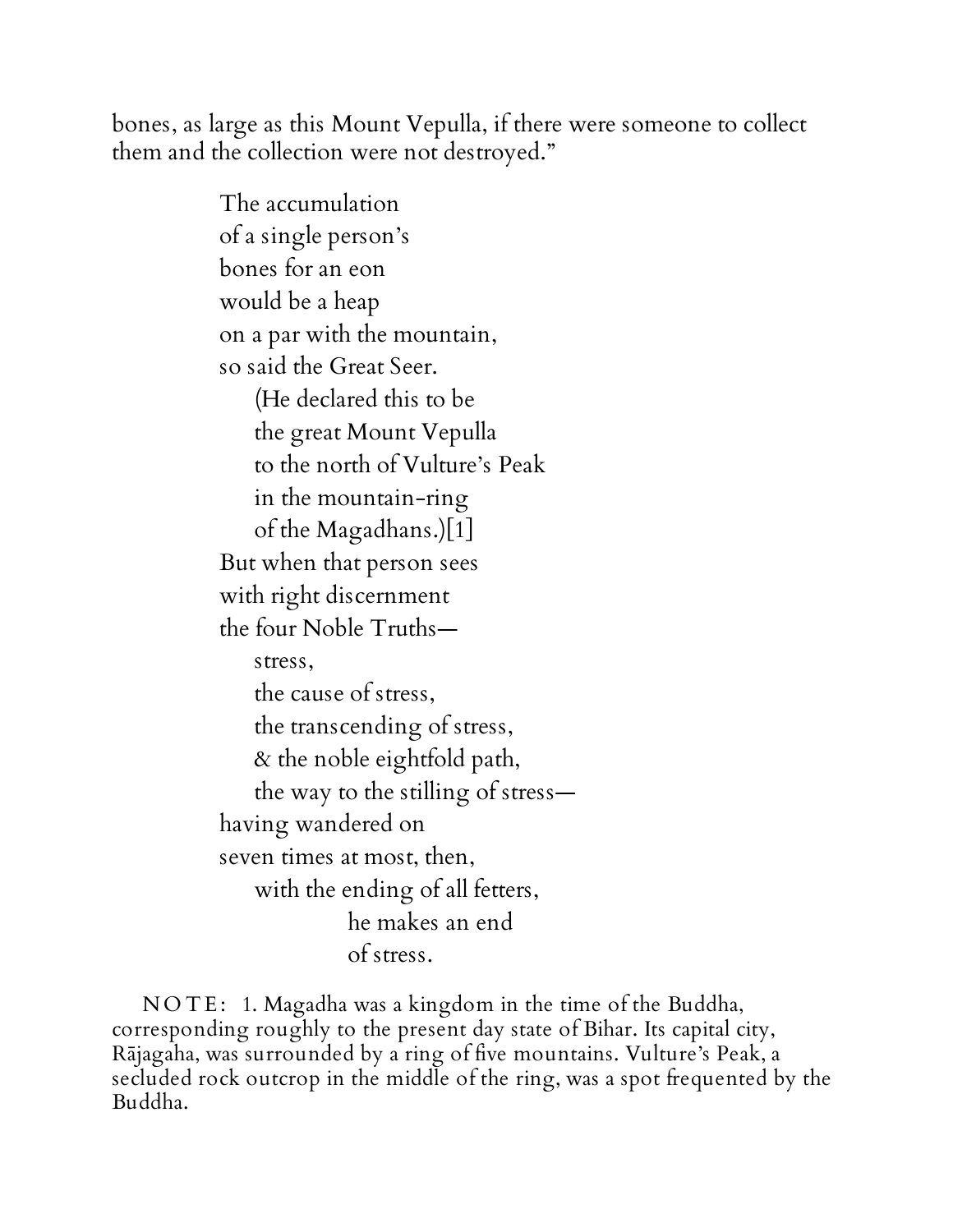*See also: SN [15:3](http://www.accesstoinsight.org/tipitaka/sn/sn15/sn15.003.than.html)*

§25. *This was said by the Blessed One, said by the Arahant, so I have heard:* "Monks, for the person who transgresses in one thing, I tell you, there is no evil deed that is not to be done. Which one thing? This: telling a deliberate lie."

> For the person who lies, who transgresses in this one thing, transcending concern for the world beyond: there's no evil not to be done.

*See also: [MN](http://www.accesstoinsight.org/tipitaka/mn/mn.061.than.html) 61*

§26. *This was said by the Blessed One, said by the Arahant, so I have heard:* "Monks, if beings knew, as I know, the results of giving & sharing, they would not eat without having given, nor would the stain of selfishness overcome their minds. Even if it were their last bite, their last mouthful, they would not eat without having shared, if there were someone to receive their gift. But because beings do not know, as I know, the results of giving & sharing, they eat without having given. The stain of selfishness overcomes their minds."

> If beings knew what the Great Seer said, how the result of sharing has such great fruit, then, subduing the stain of selfishness with brightened awareness, they'd give in season to the noble ones,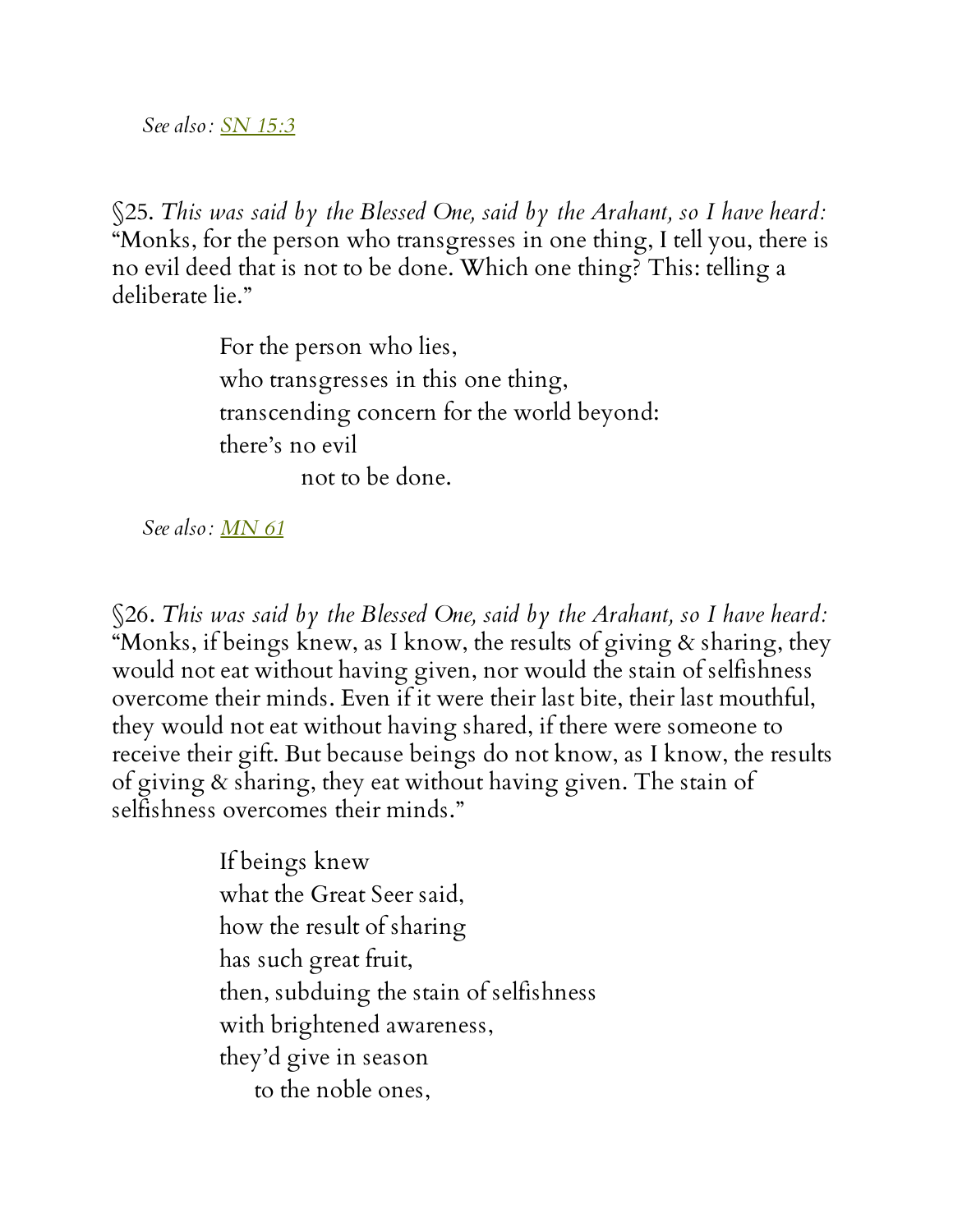where a gift bears great fruit. Having given food as an offering to those worthy of offerings, many donors, when they pass away from here, the human state, go to heaven. They, having gone there to heaven, rejoice, enjoying sensual pleasures. Unselfish, they partake of the result of sharing.

*See also: SN [1:41](http://www.accesstoinsight.org/tipitaka/sn/sn01/sn01.041.than.html); AN [3:52–53](http://www.accesstoinsight.org/tipitaka/an/an03/an03.052.than.html) ; AN [5:34;](http://www.accesstoinsight.org/tipitaka/an/an05/an05.034.than.html) AN [5:36](http://www.accesstoinsight.org/tipitaka/an/an05/an05.036.than.html)[–37](http://www.accesstoinsight.org/tipitaka/an/an05/an05.037.than.html); AN [7:49](http://www.accesstoinsight.org/tipitaka/an/an07/an07.049.than.html)*

<span id="page-22-0"></span>§27. *This was said by the Blessed One, said by the Arahant, so I have heard:* "Monks, all the grounds for making merit leading to spontaneously arising [in heaven] do not equal one-sixteenth of the awareness-release through good will. Good will—surpassing them—shines, blazes, & dazzles.

"Just as the radiance of all the stars does not equal one-sixteenth of the radiance of the moon, as the moon—surpassing them—shines, blazes,  $\&$ dazzles, even so, all the grounds for making merit leading to spontaneously arising [in heaven] do not equal one-sixteenth of the awareness-release through good will. Good will—surpassing them shines, blazes, & dazzles.

"Just as in the last month of the rains, in autumn, when the sky is clear & cloudless, the sun, on ascending the sky, overpowers the space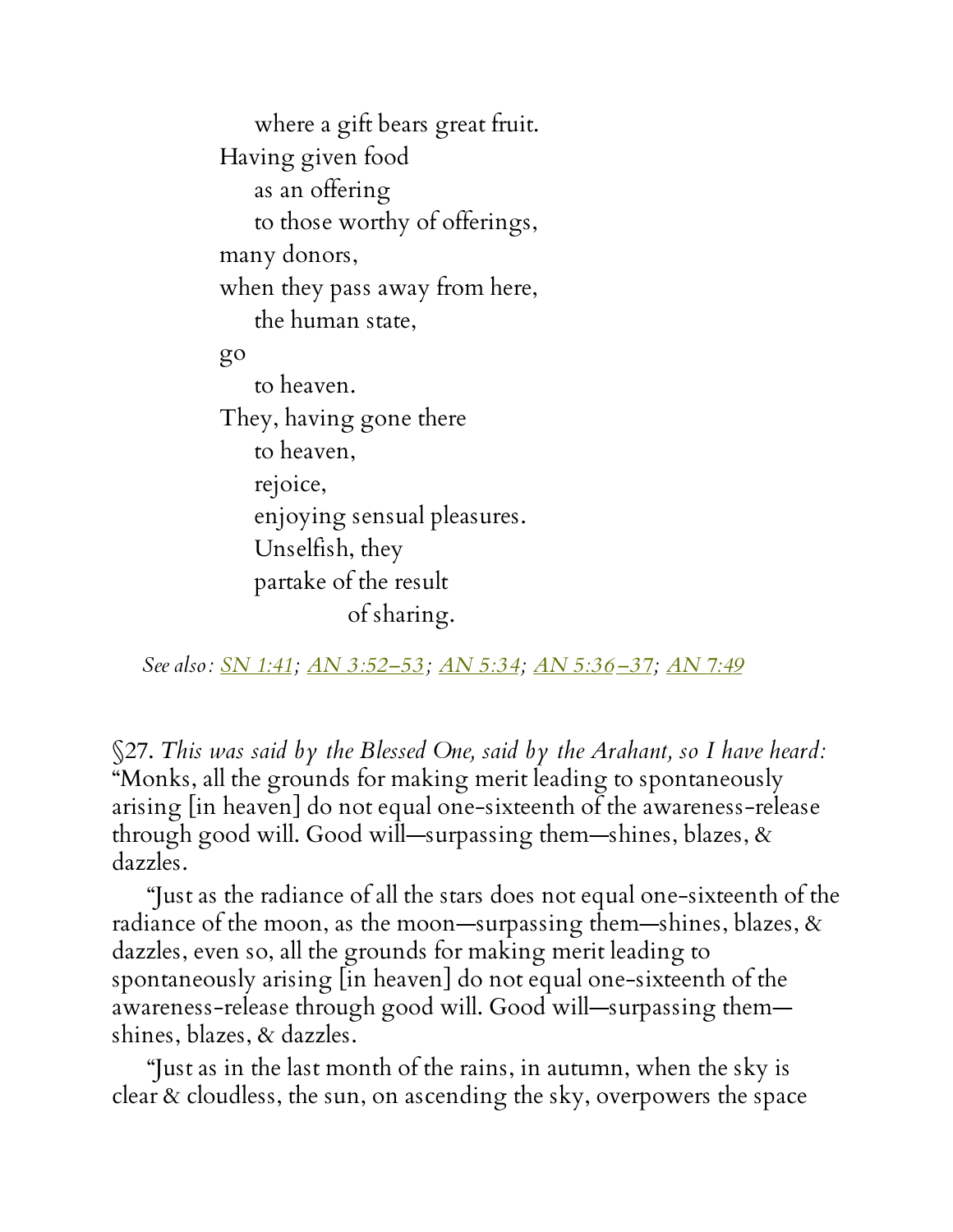immersed in darkness, shines, blazes, & dazzles, even so, all the grounds for making merit leading to spontaneously arising [in heaven] do not equal one-sixteenth of the awareness-release through good will. Good will—surpassing them—shines, blazes, & dazzles.

"Just as in the last stage of the night the morning star shines, blazes, & dazzles, even so, all the grounds for making merit leading to spontaneously arising [in heaven] do not equal one-sixteenth of the awareness-release through good will. Good will—surpassing them shines, blazes, & dazzles."

> When one develops—mindful good will without limit, fetters are worn through, on seeing the ending of acquisitions.

If with uncorrupted mind you feel good will

for even one being, you become skilled from that. But a noble one produces a mind of sympathy for all beings, an abundance of merit.

Kingly seers, who conquered the earth swarming with beings, went about making sacrifices: the horse sacrifice, human sacrifice, water rites, soma rites, & the "Unobstructed," but these don't equal one sixteenth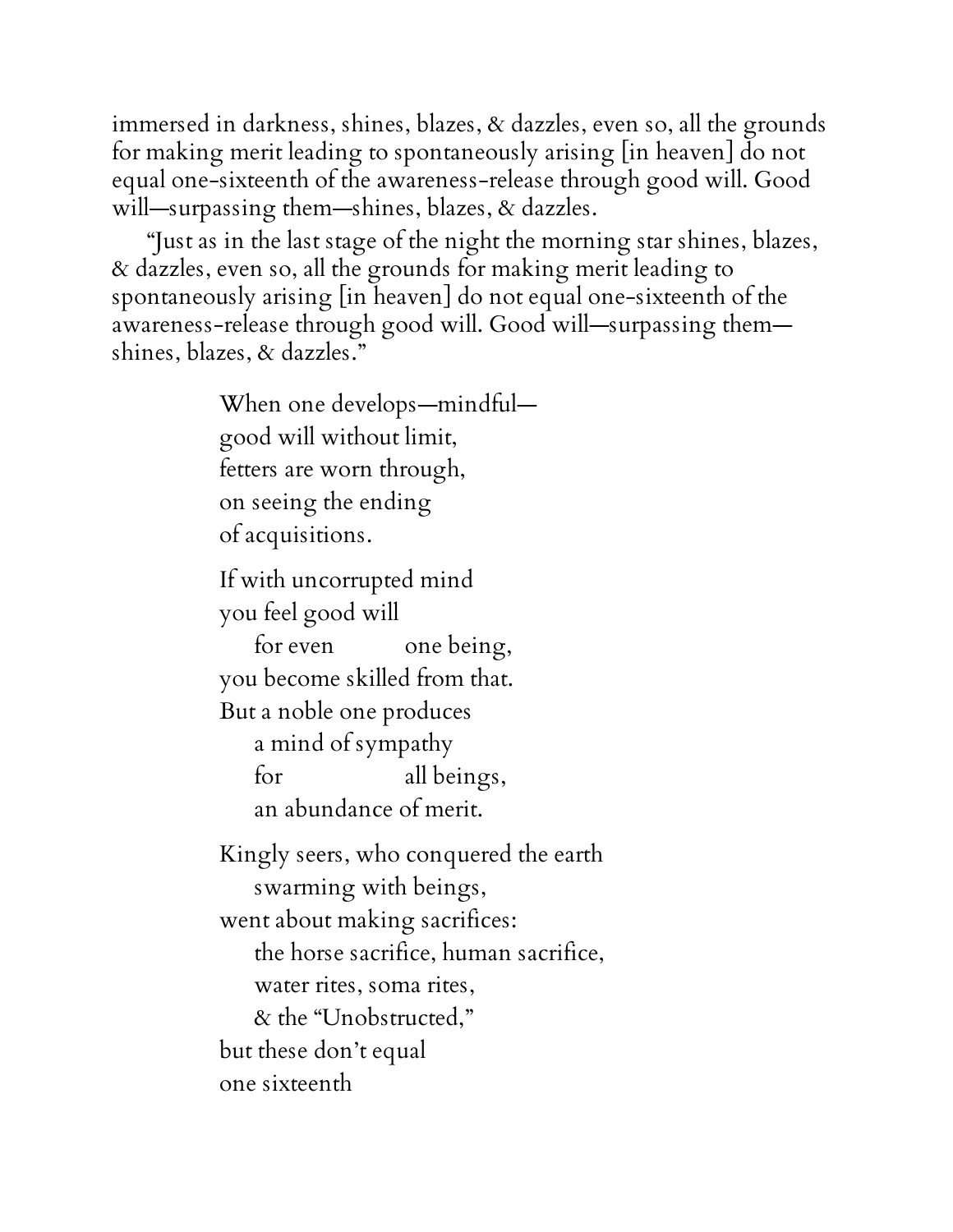of a well-developed mind of good will as all the constellations don't, one sixteenth of the radiance of the moon.

One who

neither kills nor gets others to kill, neither conquers, nor gets others to conquer, with good will for all beings, has no hostility with anyone at all.

*See also: SN [42:8](http://www.accesstoinsight.org/tipitaka/sn/sn42/sn42.008.than.html); AN [3:66](http://www.accesstoinsight.org/tipitaka/an/an03/an03.066.than.html); AN [5:27](http://www.accesstoinsight.org/tipitaka/an/an05/an05.027.than.html); AN [11:16;](http://www.accesstoinsight.org/tipitaka/an/an11/an11.016.than.html) [Khp](http://www.accesstoinsight.org/tipitaka/kn/khp/khp.1-9.than.html#khp-9) 9*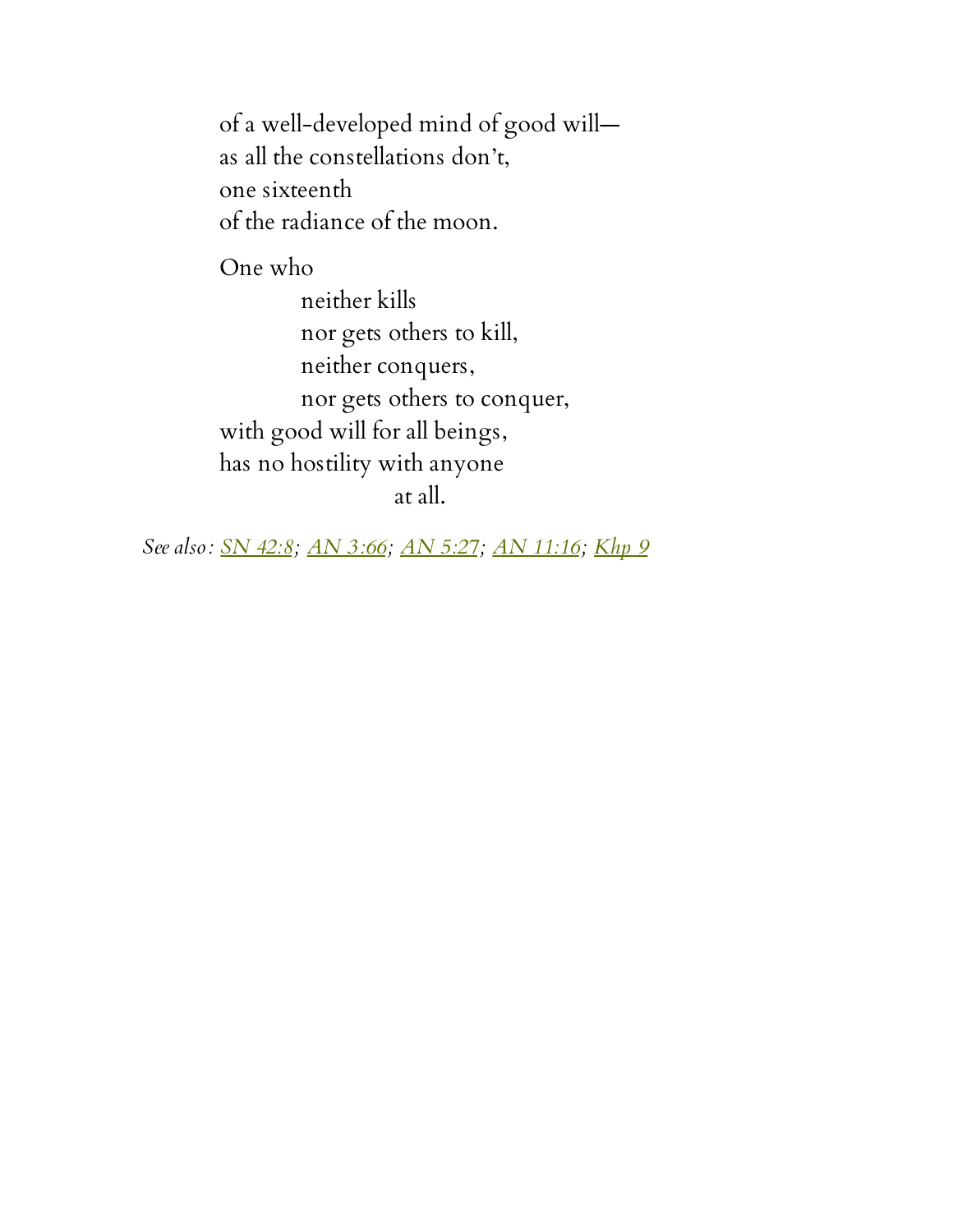# *The Group of Twos*

§28. *This was said by the Blessed One, said by the Arahant, so I have heard:* "Endowed with two things, monks, a monk lives in stress in the present life—troubled, distressed, & feverish—and at the break-up of the body, after death, a bad destination can be expected. Which two? A lack of guarding of the doors of the sense faculties, and knowing no moderation in food. Endowed with these two things, a monk lives in stress in the present life—troubled, distressed, & feverish—and at the break-up of the body, after death, a bad destination can be expected."

> Eye & ear & nose, tongue, body & mind: when a monk leaves these doors unguarded —knowing no moderation in food, not restraining his senses he experiences stress: stress in body, stress in mind. Burning in body, burning in mind, whether by day or by night, one like this lives in suffering & stress.

§29. *This was said by the Blessed One, said by the Arahant, so I have heard:* "Endowed with two things, monks, a monk lives in ease in the present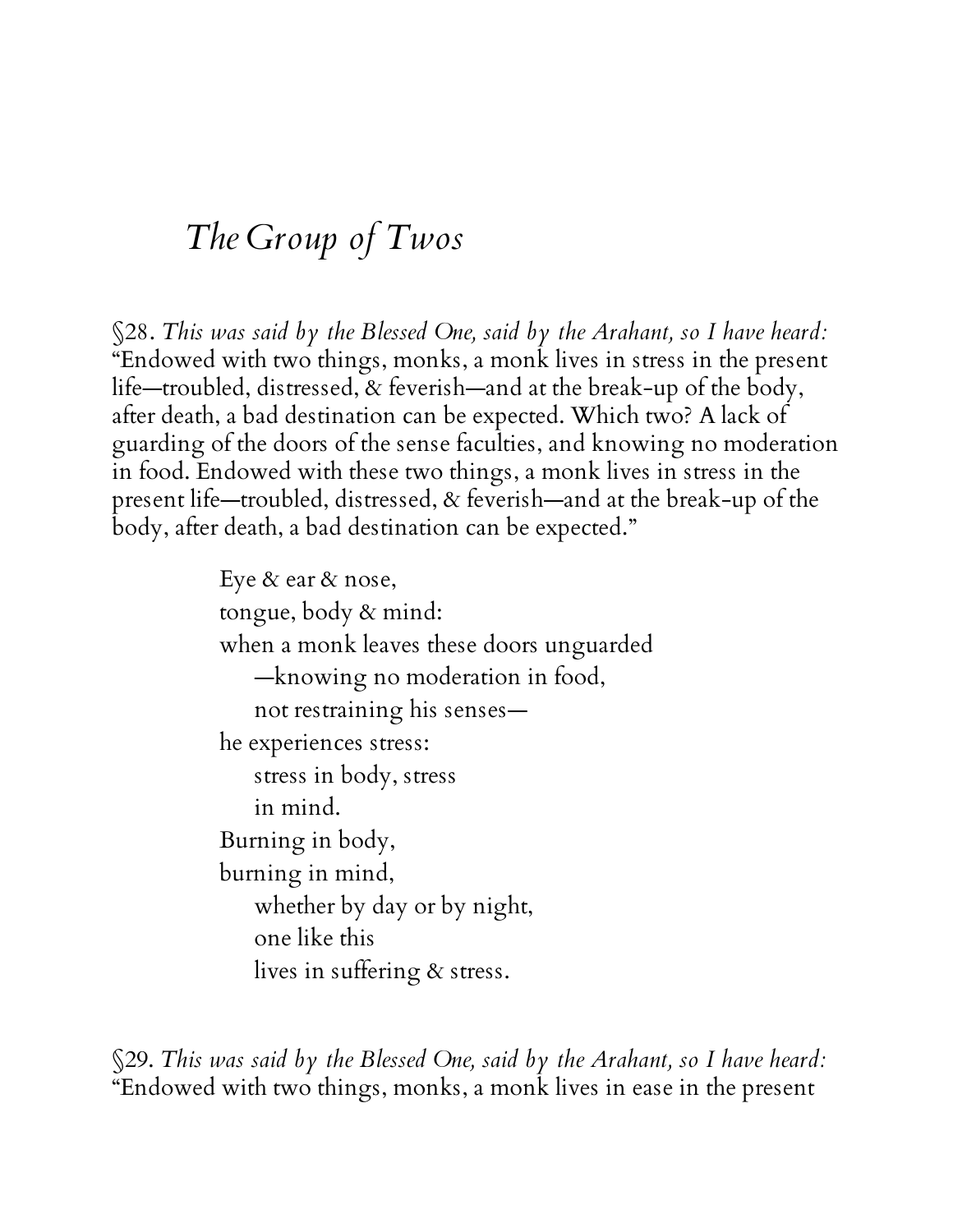life—untroubled, undistressed, & unfeverish—and at the break-up of the body, after death, a good destination can be expected. Which two? A guarding of the doors of the sense faculties, and knowing moderation in food. Endowed with these two things, a monk lives in ease in the present life—untroubled, undistressed, & unfeverish—and at the break-up of the body, after death, a good destination can be expected."

> Eye & ear & nose, tongue, body, & mind: when a monk has these doors well guarded —knowing moderation in food, restraining his senses he experiences ease: ease in body, ease in mind. Not burning in body, not burning in mind, whether by day or by night, one like this lives in ease.

§30. *This was said by the Blessed One, said by the Arahant, so I have heard:* "Monks, there are these two things that cause remorse. Which two? There is the case of the person who has not done what is admirable, has not done what is skillful, has not given protection to those in fear, and instead has done what is evil, savage, & cruel. Thinking, 'I have not done what is admirable,' he feels remorse. Thinking, 'I have done what is evil,' he feels remorse. These are the two things that cause remorse."

> Having engaged in bodily misconduct, verbal misconduct,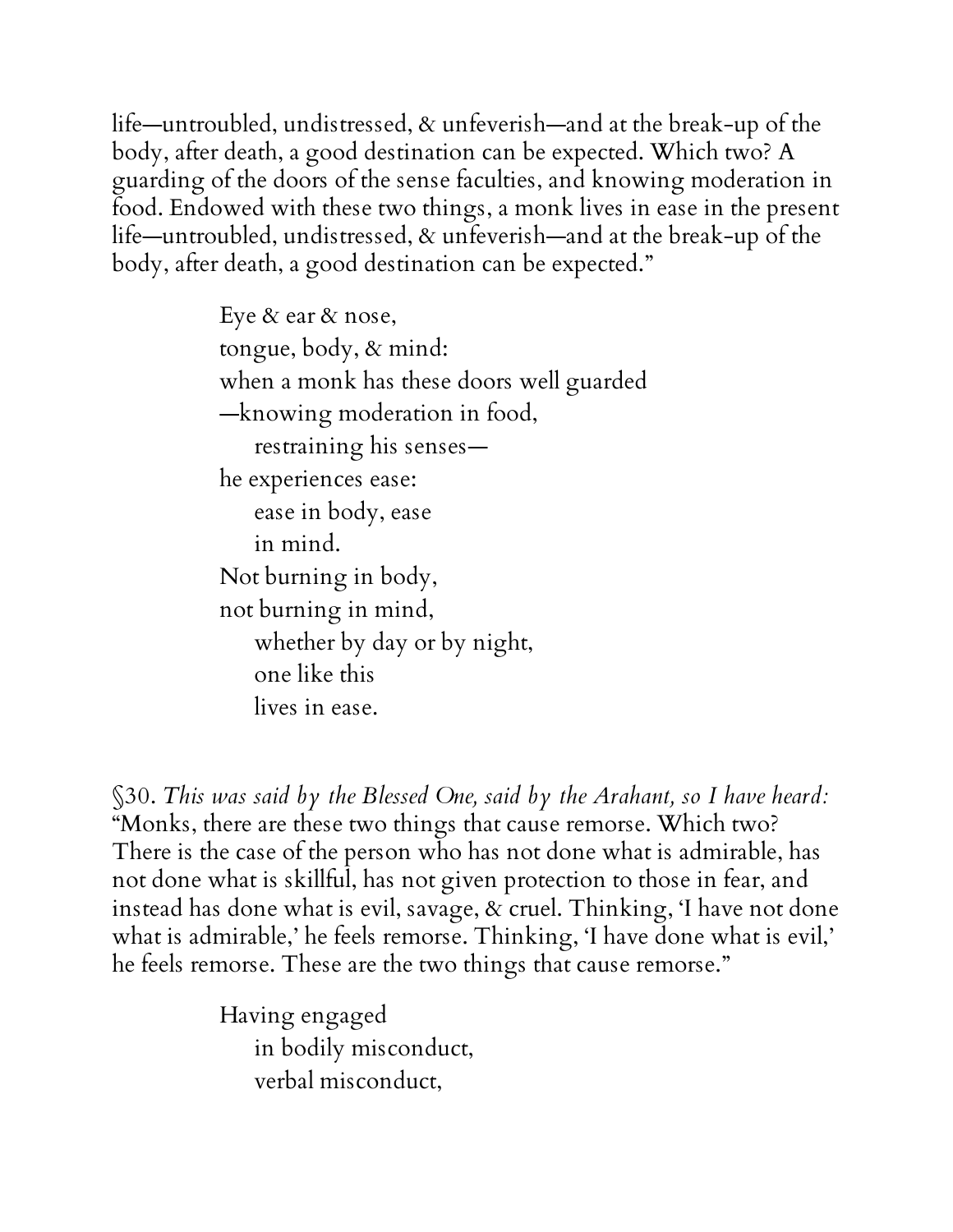misconduct of mind,[1] or whatever else is flawed, not having done what is skillful, having done much that is not, at the break-up of the body, the undiscerning one reappears in hell.

NOTE: 1. AN [10:176](http://www.accesstoinsight.org/tipitaka/an/an10/an10.176.than.html) defines bodily misconduct as killing, stealing, and sexual misconduct; verbal misconduct as lies, divisive speech, harsh speech, and idle chatter; and mental misconduct as covetousness, ill will, and wrong views (see the note to  $\sqrt{32}$ ).

*See also: AN [4:184](http://www.accesstoinsight.org/tipitaka/an/an04/an04.184.than.html)*

§31. *This was said by the Blessed One, said by the Arahant, so I have heard:* "Monks, there are these two things that cause no remorse. Which two? There is the case of the person who has done what is admirable, has done what is skillful, has given protection to those in fear, and has done nothing that is evil, savage, or cruel. Thinking, 'I have done what is admirable,' he feels no remorse. Thinking, 'I have not done what is evil,' he feels no remorse. These are the two things that cause no remorse."

> Having abandoned bodily misconduct, verbal misconduct, misconduct of mind, & whatever else is flawed, not having done what's not skillful, having done much that is, at the break-up of the body, the discerning one reappears in heaven.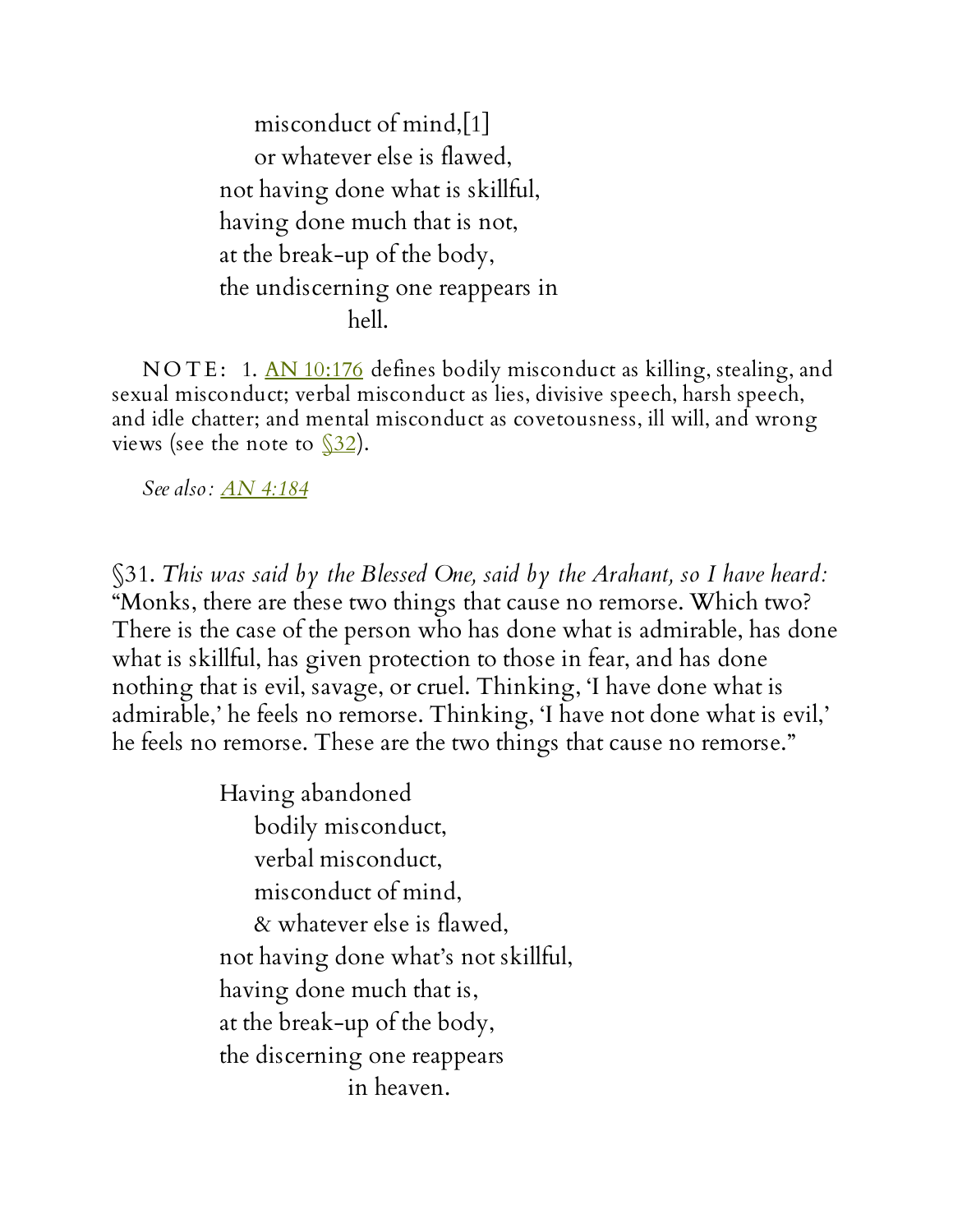<span id="page-28-0"></span>§32. *This was said by the Blessed One, said by the Arahant, so I have heard:* "Endowed with two things, monks, a person—as if carried off—is thus placed in hell. Which two? Evil habits & evil views. Endowed with these two things, a person—as if carried off—is thus placed in hell."

> Evil habits & evil views:[1] a person, undiscerning, endowed with these two things, at the break-up of the body reappears in hell.

NOTE: 1.  $MN$  22 gives the following example of an evil view: "As I understand the Dhamma taught by the Blessed One, those acts the Blessed One says are obstructive, when indulged in, are not genuine obstructions." [MN](http://www.accesstoinsight.org/tipitaka/mn/mn.038.than.html) 38 gives another example: "As I understand the Dhamma taught by the Blessed One, it is just this consciousness that runs and wanders on [from birth to birth], not another."

§33. *This was said by the Blessed One, said by the Arahant, so I have heard:* "Endowed with two things, monks, a person—as if carried off—is thus placed in heaven. Which two? Auspicious habits & auspicious views. Endowed with these two things, a person—as if carried off—is thus placed in heaven."

> Auspicious habits & auspicious views: a person, discerning, endowed with these two things, at the break-up of the body reappears in heaven.

§34. *This was said by the Blessed One, said by the Arahant, so I have heard:*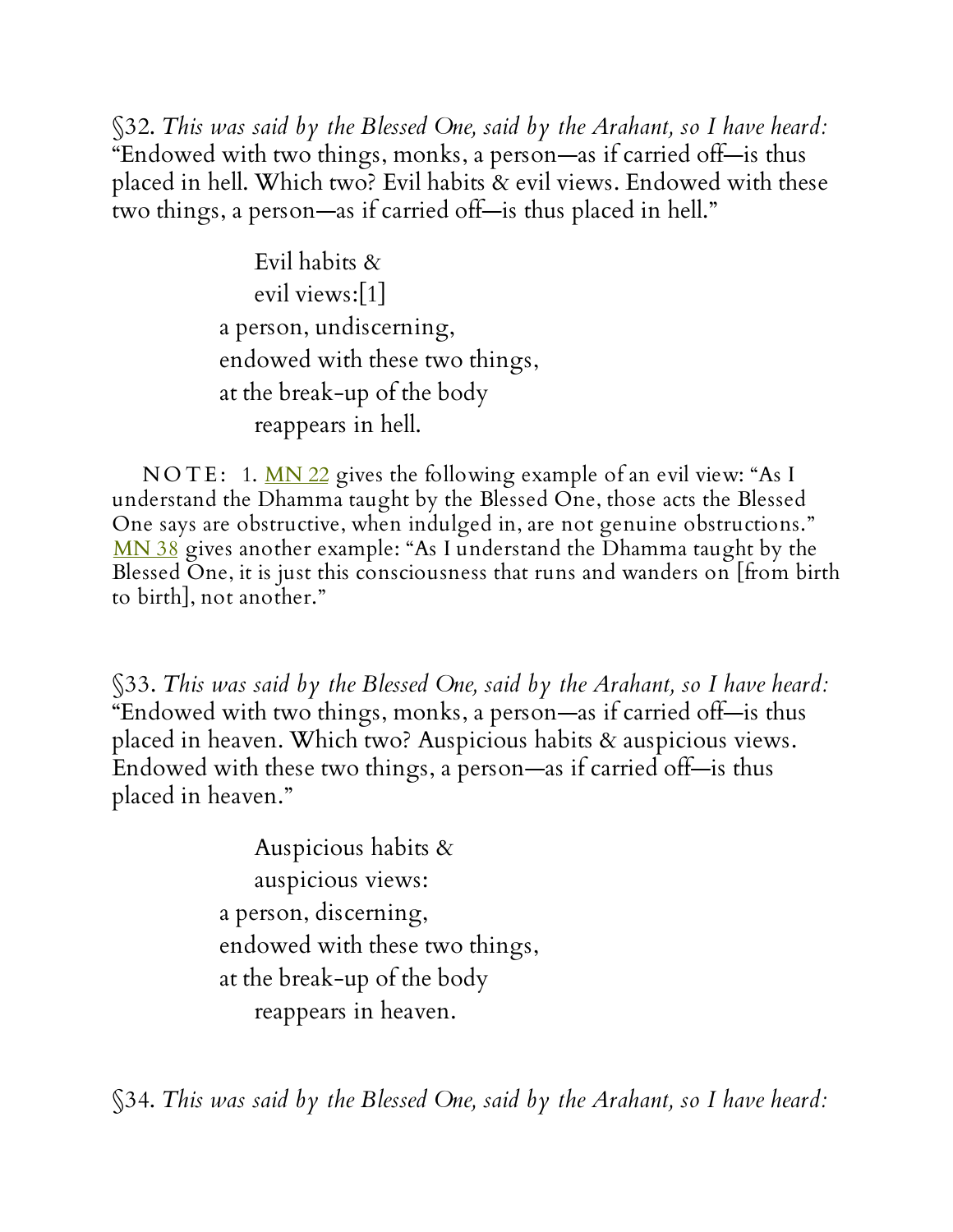"Monks, a person without ardency, without compunction, is incapable of self-awakening, incapable of Unbinding, incapable of attaining the unsurpassed safety from bondage. A person ardent & compunctious is capable of self-awakening, capable of Unbinding, capable of attaining the unsurpassed safety from bondage."

> With no ardency, no compunction, lazy, with low persistence, full of sloth & drowsiness, shameless, without respect: he's incapable, a monk like this, of touching superlative self-awakening. But whoever is mindful, masterful, absorbed in jhāna, ardent, concerned, & heedful, cutting the fetter of birth & aging, touches right here a self-awakening unsurpassed.

§35. *This was said by the Blessed One, said by the Arahant, so I have heard:* "Monks, this holy life is lived, not for the sake of deceiving people, not for the sake of inveigling people, not for the sake of the rewards of gain, offerings, & tribute, nor with the thought, 'Thus may people know me.' This holy life is lived for the sake of restraint & abandoning."

> For the sake of restraint, for the sake of abandoning,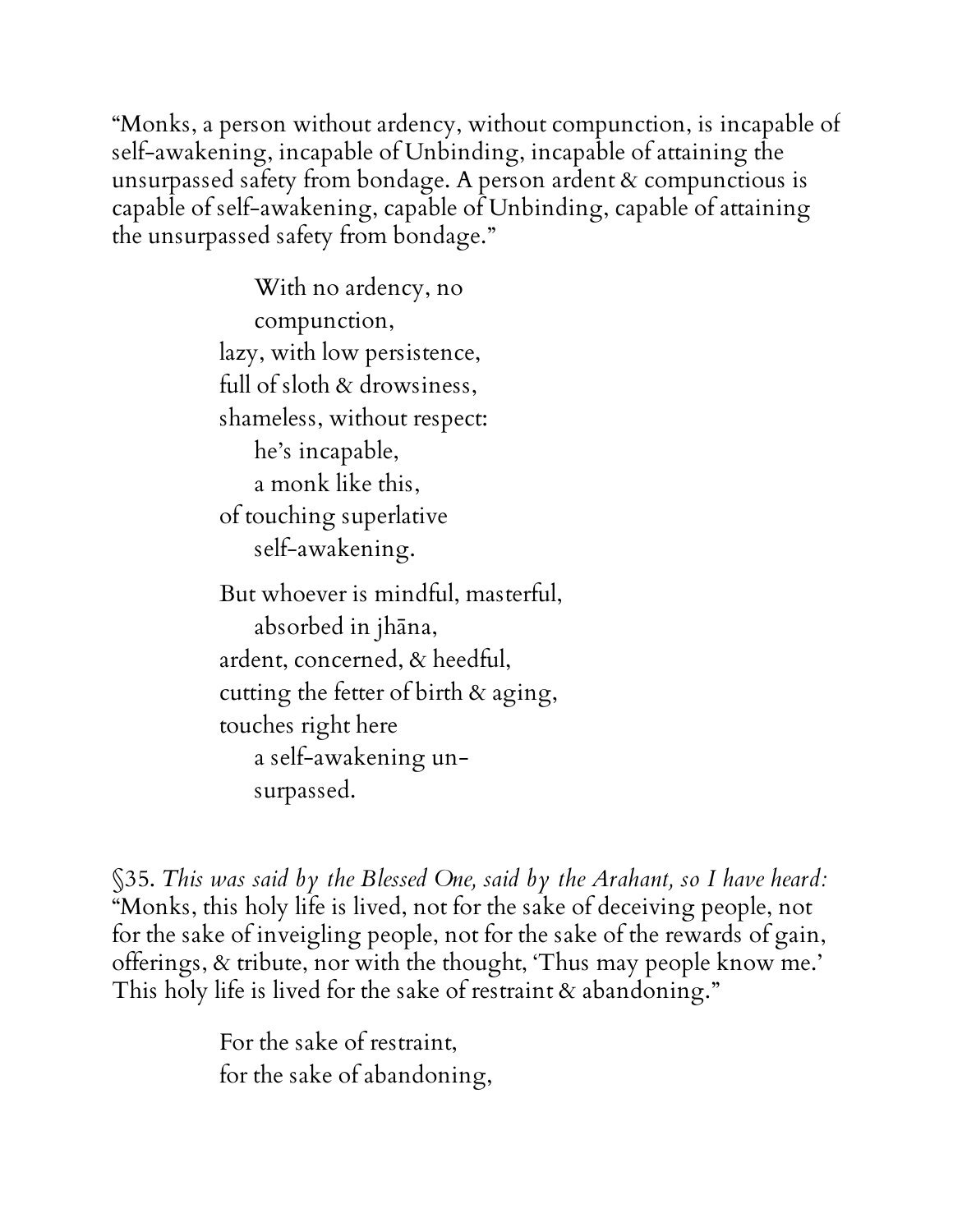he, the Blessed One, taught a holy life not handed down,[1] coming ashore in Unbinding.

This path is pursued by those great in purpose, great seers. Those who follow it, as taught by the One Awakened, heeding the Teacher's message, will put an end to suffering & stress.

NOTE: 1. "Not handed down": not derived from an ancient tradition, and not dependent on ancient tradition for its authority.

This itivuttaka is nearly identical with <u>AN [4:25](http://www.accesstoinsight.org/tipitaka/an/an04/an04.025.than.html)</u>.

§36. *This was said by the Blessed One, said by the Arahant, so I have heard:* "Monks, this holy life is lived, not for the sake of deceiving people, not for the sake of inveigling people, not for the sake of the rewards of gain, offerings, & tribute, nor with the thought, 'Thus may people know me.' This holy life is lived for the sake of direct knowledge[1] & full comprehension."

> For the sake of direct knowledge & full comprehension, he, the Blessed One, taught a holy life not handed down, coming ashore in Unbinding.

This path is pursued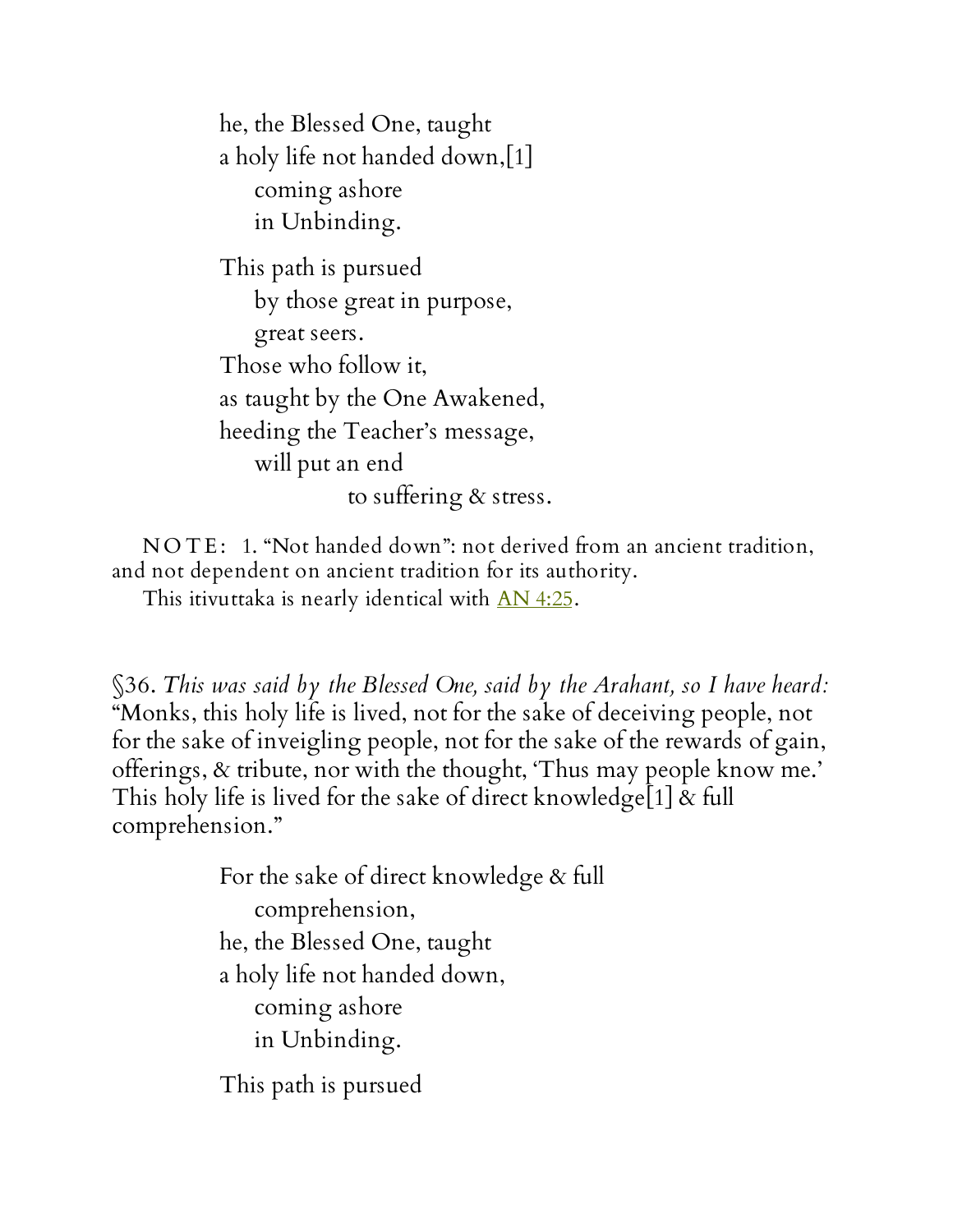by those great in purpose, great seers. Those who follow it, as taught by the One Awakened, heeding the Teacher's message, will put an end to suffering & stress.

N O T E : 1. Direct knowledge = *abhiññā.* The Canon lists six types of *abhiññā:* psychic powers, clairaudience, the ability to read the minds of others, recollection of past lives, clairvoyance, and—most important of all knowledge of the ending of the mental effluents.

§37. *This was said by the Blessed One, said by the Arahant, so I have heard:* "Endowed with two things, monks, a monk lives full of ease in the here- &-now and is appropriately aroused for the ending of the effluents. Which two? A sense of urgency toward things that should inspire urgency[1] and, feeling urgency, appropriate exertion. Endowed with two things, a monk lives full of ease in the here-&-now and is appropriately aroused for the ending of the effluents."

> Feeling urgency right here toward what should inspire urgency, the wise, masterful, ardent monk should investigate with discernment. One who lives thus ardently, not restlessly, at peace, committed to awareness-tranquility, would attain the ending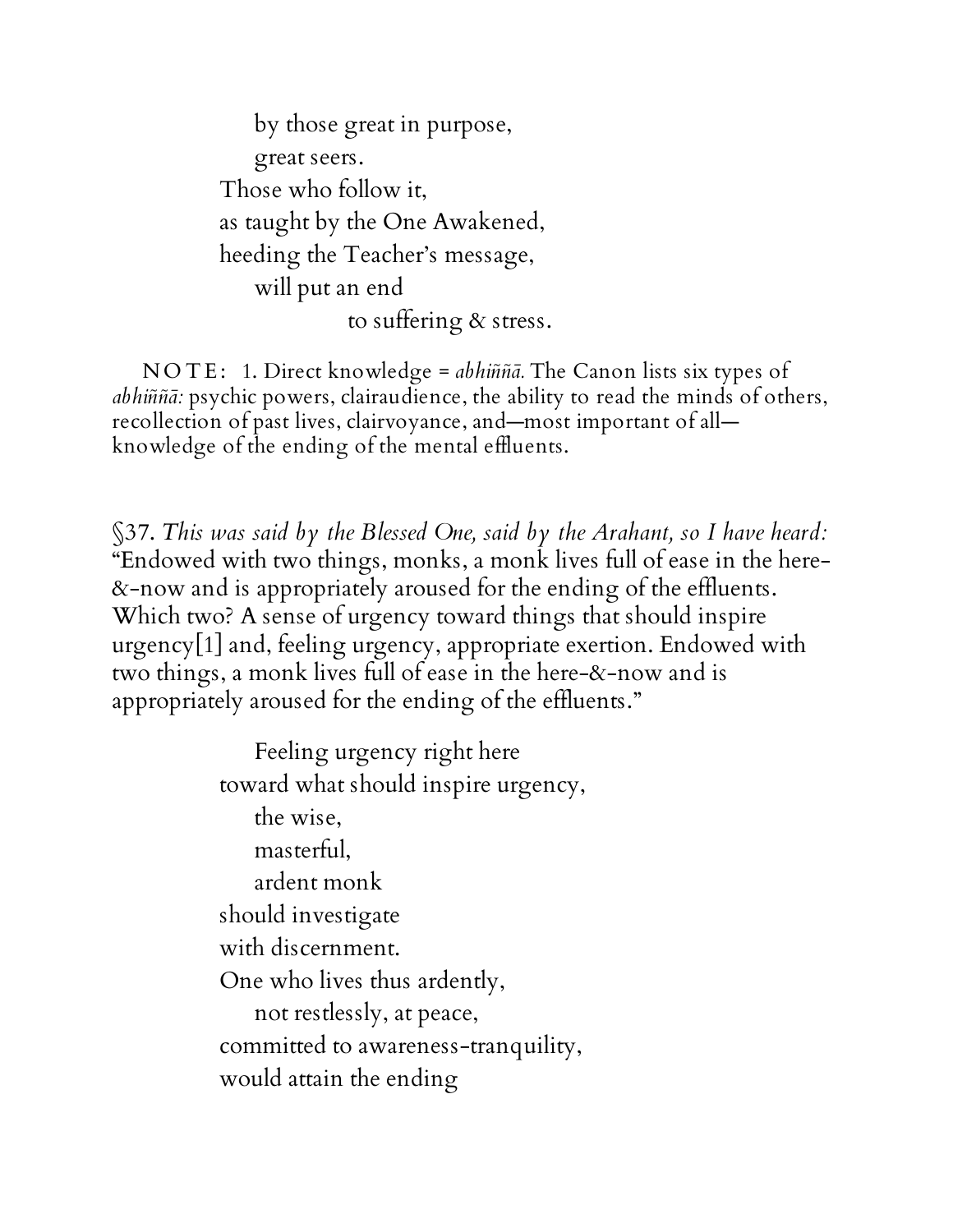#### of suffering & stress.

N O T E: 1. Urgency = *samvega*. Other meanings for this term include awe, shock, dismay, and alienation. In the Pali Canon, this emotion is often accompanied by fear and a sensed need to escape from overwhelming danger. The things that should inspire urgency are the first four of the five reflections listed in AN [5:57](http://www.accesstoinsight.org/tipitaka/an/an05/an05.057.than.html): "I am subject to aging, have not gone beyond aging. I am subject to illness, have not gone beyond illness. I am subject to death, have not gone beyond death. I will grow different, separate from all that is dear & appealing to me." Appropriate exertion is indicated by the fifth reflection: "I am the owner of actions, heir to actions, born of actions, related through actions, and have actions as my arbitrator. Whatever I do, for good or for evil, to that will I fall heir."

<span id="page-32-0"></span>§38. *This was said by the Blessed One, said by the Arahant, so I have heard:* "Monks, two trains of thought often occur to the Tathagata, worthy  $\&$ rightly self-awakened: the thought of safety & that of seclusion.

"The Tathāgata enjoys non-ill will, delights in non-ill will. To him enjoying non-ill will, delighting in non-ill will—this thought often occurs: 'By this activity I harm no one at all, whether weak or firm.'

"The Tathāgata enjoys seclusion, delights in seclusion. To him enjoying seclusion, delighting in seclusion—this thought often occurs: 'Whatever is unskillful is abandoned.'

"Thus, monks, you too should live enjoying non-ill will, delighting in non-ill will. To you—enjoying non-ill will, delighting in non-ill will —this thought will often occur: 'By this activity we harm no one at all, whether weak or firm.'

"You too should live enjoying seclusion, delighting in seclusion. To you—enjoying seclusion, delighting in seclusion—this thought will often occur: 'What is unskillful? What is not yet abandoned? What are we abandoning?'"

> To the Tathāgata, awakened, who endured what is hard to endure,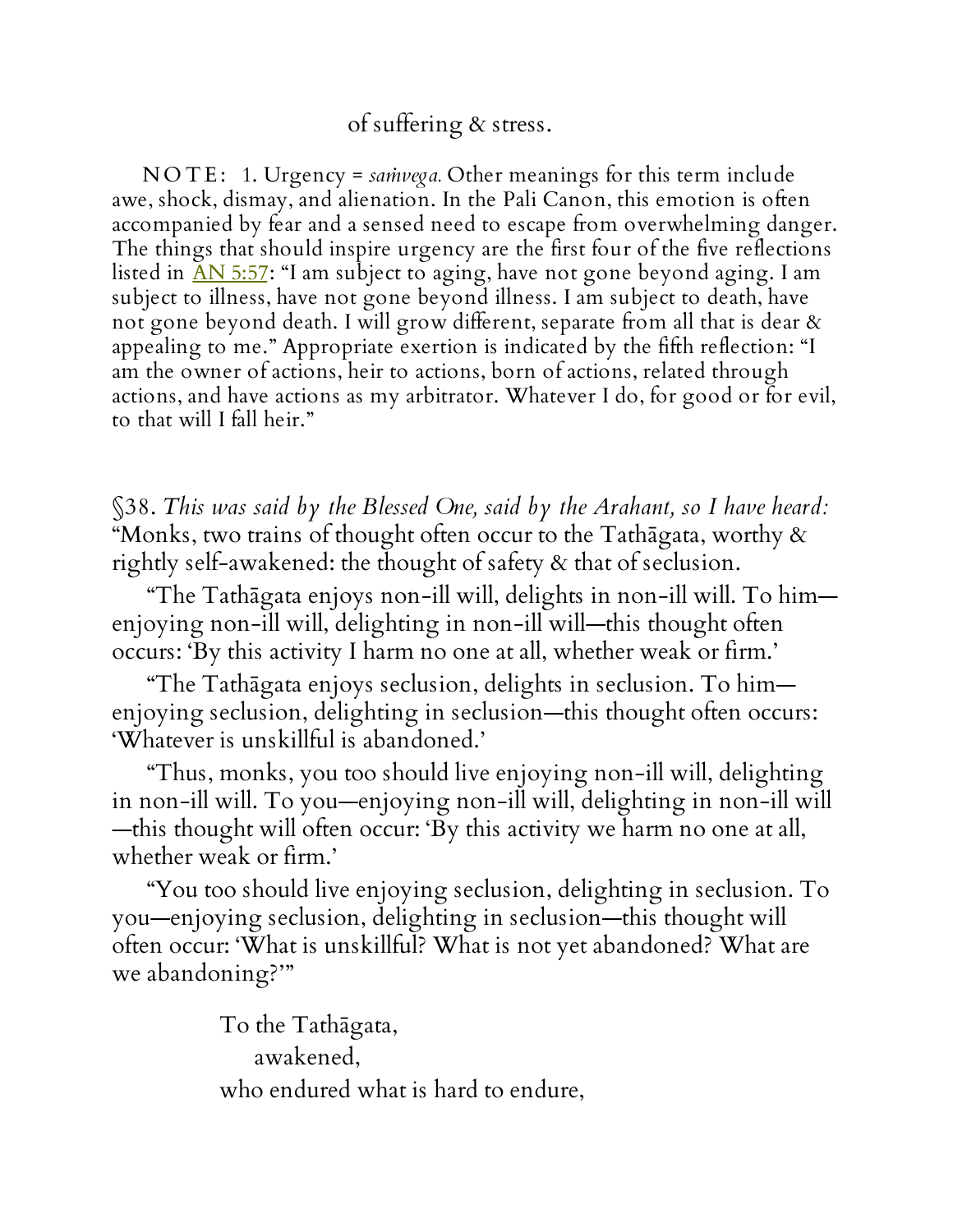two thoughts occur: safety

the first thought mentioned;

seclusion

the second declared.

The dispeller of darkness, free of effluent, the great seer who has

> gone beyond, reached attainment,

gained mastery, crossed over the poisons; who's released in the ending of craving:

that sage

bears his last body, has shaken off Māra, I tell you, has gone beyond aging.

As one standing on a rocky crag would see the people all around below,

so the wise one, with the all-around eye, having scaled the tower made of Dhamma, having crossed over sorrow, gazes on those overwhelmed with sorrow, conquered by aging & death.

*See also: [Dhp](http://www.accesstoinsight.org/tipitaka/kn/dhp/dhp.02.than.html) 28*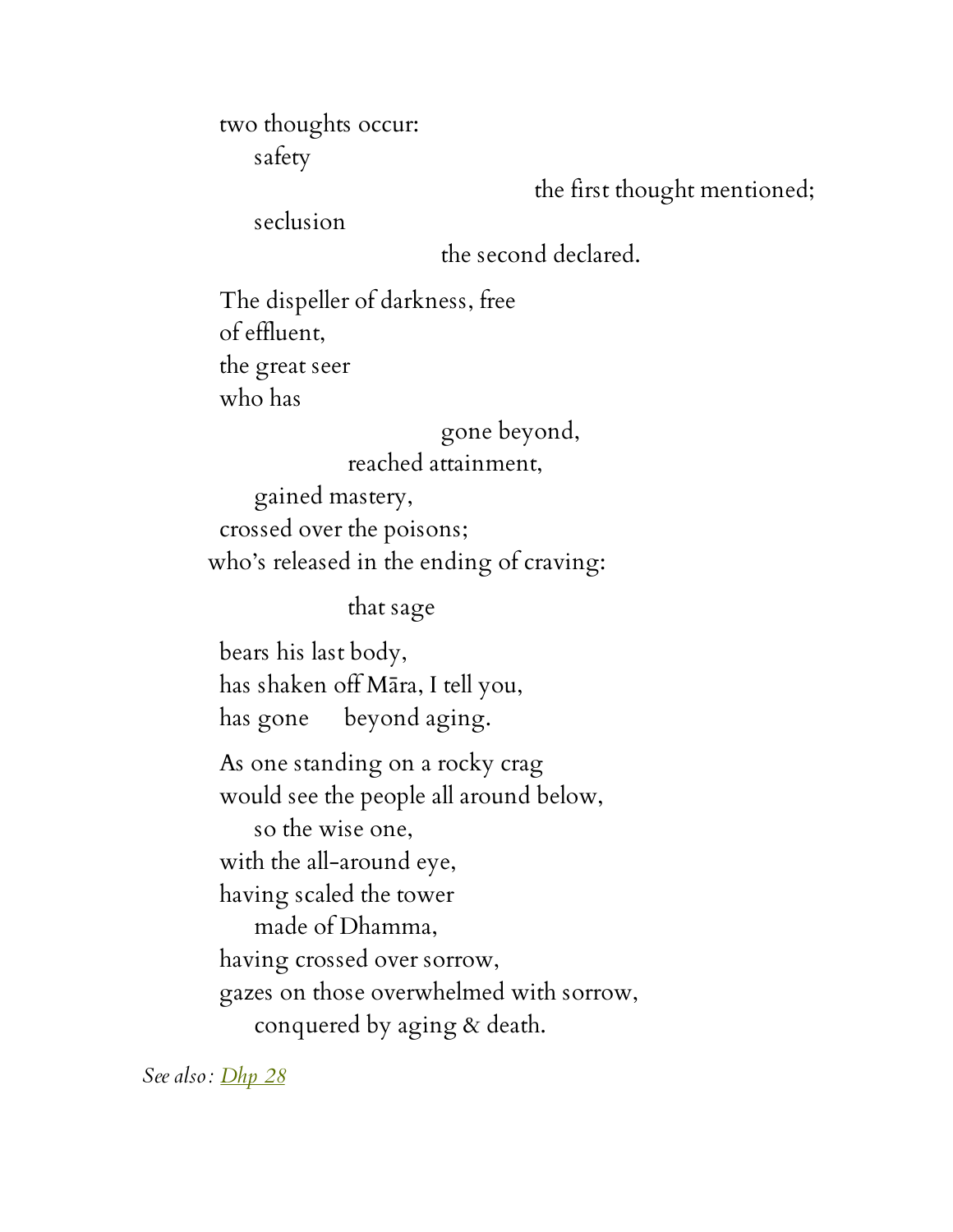§39. *This was said by the Blessed One, said by the Arahant, so I have heard:* "Monks, the Tathāgata—worthy & rightly self-awakened—has two Dhamma discourses given in sequence. Which two? 'See evil as evil.' This is the first Dhamma discourse. 'Having seen evil as evil, become disenchanted there, dispassionate there, released.' This is the second Dhamma discourse. These are the two Dhamma discourses that the Tathāgata—worthy & rightly self-awakened—has given in sequence."

> See the two statements, declared in sequence, by the Tathāgata, awakened, sympathetic to all beings. The first: see evil. Be dispassionate there toward evil. Then, with a mind dispassionate, you will make an end of suffering & stress.

§40. *This was said by the Blessed One, said by the Arahant, so I have heard:* "Monks, ignorance[1] precedes the arrival of unskillful qualities; lack of shame & lack of compunction[2] follow after. Clear knowing precedes the arrival of skillful qualities; shame & compunction follow after."

> Any bad destinations in this world, in the next, are rooted in ignorance—all accumulations of desire & greed.

And when a person of evil desires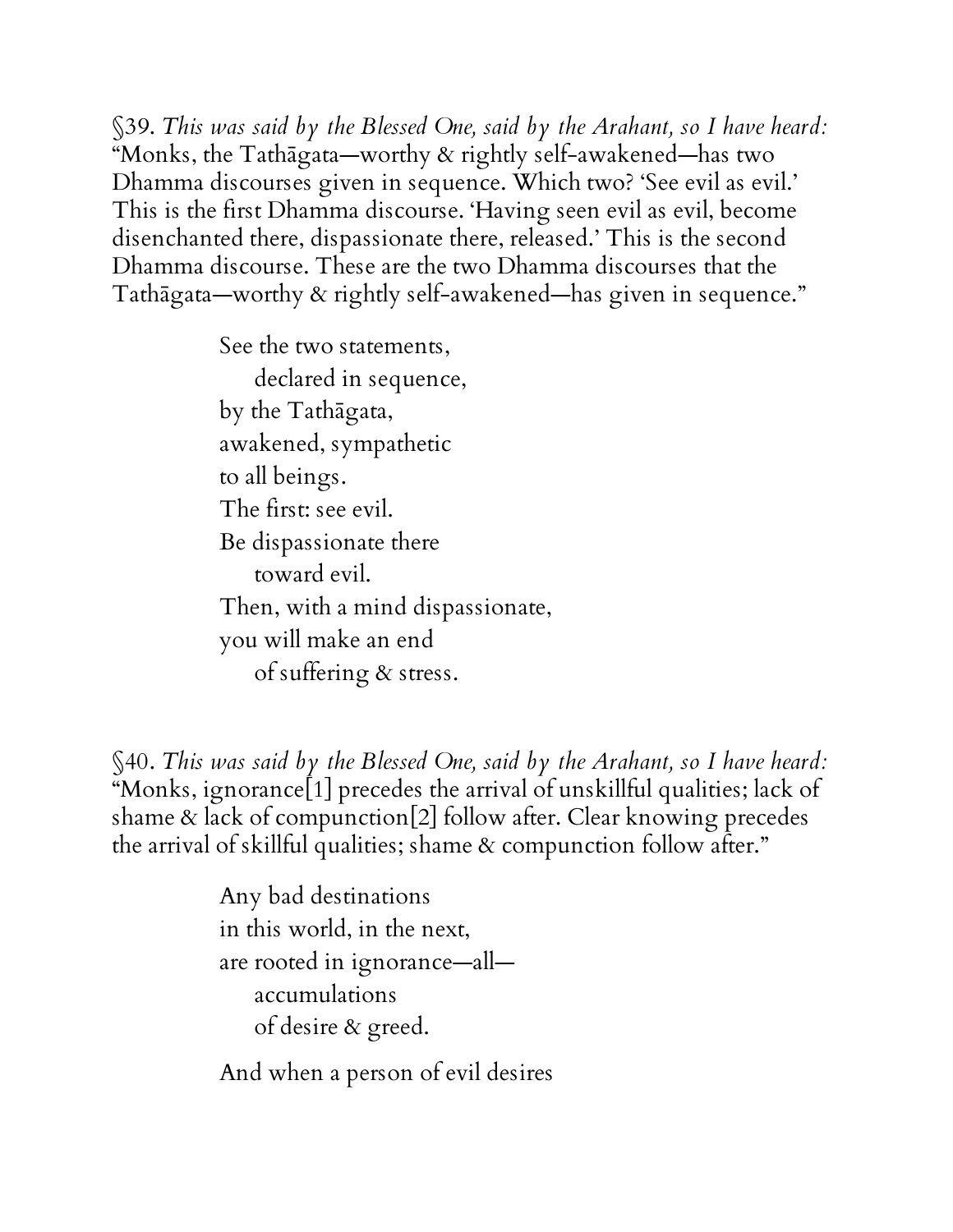lacks shame & respect, evil comes from that, and by that he goes to deprivation.

So cleansing away ignorance, desire, & greed, a monk giving rise to clear knowing would abandon all bad destinations.

#### **NOTES**

1. Ignorance *(avijjā)* means ignorance of stress, its origination, its cessation, and the way leading to its cessation.

2. Shame *(hiri)* means a healthy sense of shame—derived from self-esteem at the idea of doing evil. Compunction *(ottappa)* means fear of the consequences of doing evil.

§41. *This was said by the Blessed One, said by the Arahant, so I have heard:* "Monks, those beings are truly deprived who are deprived of noble discernment. They live in stress in the present life—troubled, distressed, & feverish—and at the break-up of the body, after death, a bad destination can be expected.

"Those beings are not deprived who are not deprived of noble discernment. They live in ease in the present life—untroubled, undistressed, & not feverish—and at the break-up of the body, after death, a good destination can be expected.

Look at the world

—including its heavenly beings: deprived of discernment, making an abode in name-&-form, it conceives that 'This is the truth.' The best discernment in the world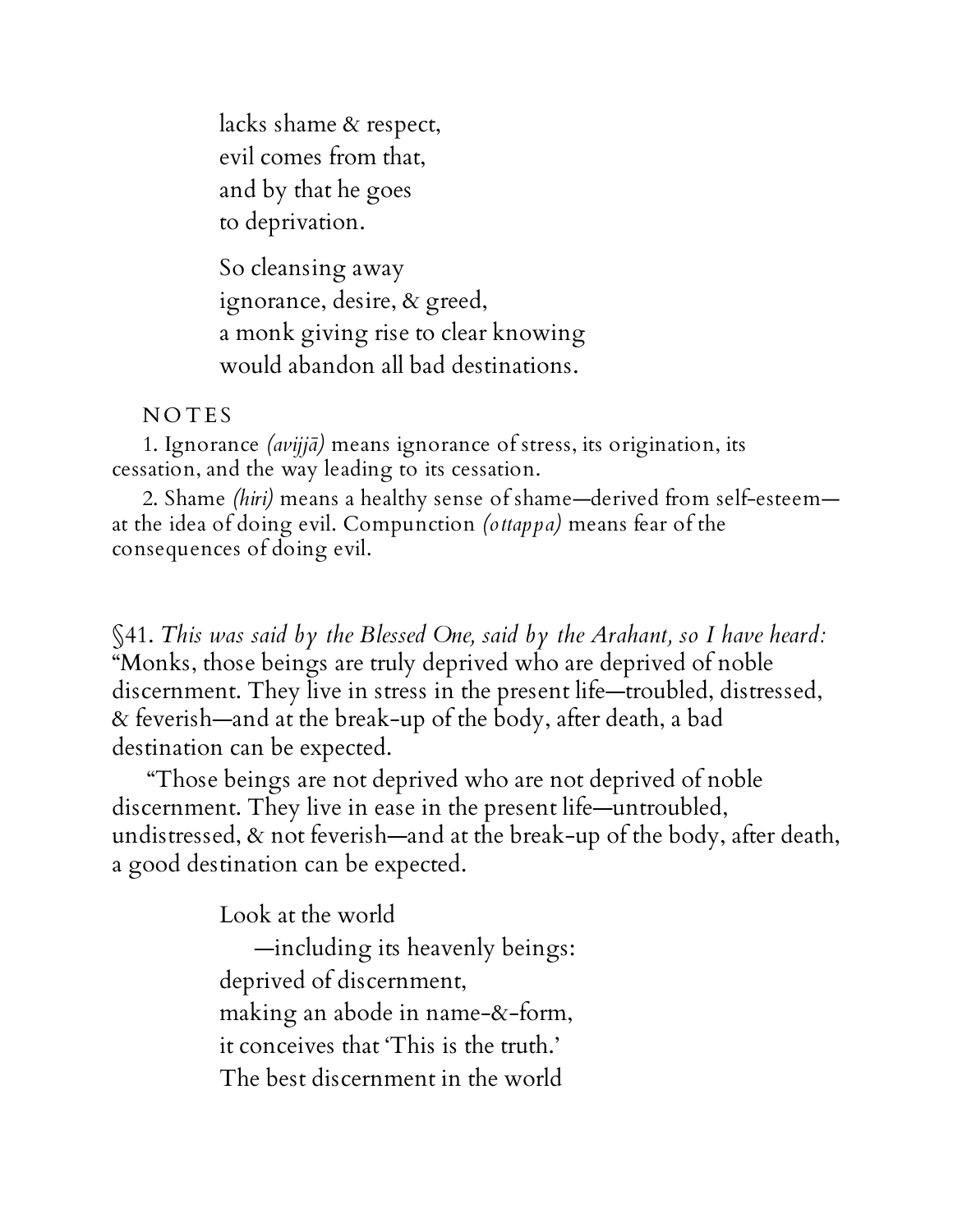is what leads to penetration, for it rightly discerns the total ending of birth & becoming.

Human & heavenly beings hold them dear: those who are

> self-awakened, mindful,

bearing their last bodies with joyful discernment.

§42. *This was said by the Blessed One, said by the Arahant, so I have heard:* "Monks, these two bright qualities safeguard the world. Which two? Shame & compunction. If these two bright qualities did not safeguard the world, there would be no discerning of "mother," "aunt," "uncle's wife," "teacher's wife," or "wife of those deserving respect." The world would fall into promiscuity, like rams with goats, roosters with pigs, or dogs with jackals. But because these two bright qualities do safeguard the world, there is the discerning of "mother," "aunt," "uncle's wife," "teacher's wife," & "wife of those deserving respect."

> Those in whom shame & compunction are not always found have strayed from the bright root, are headed to birth & death. But those in whom shame & compunction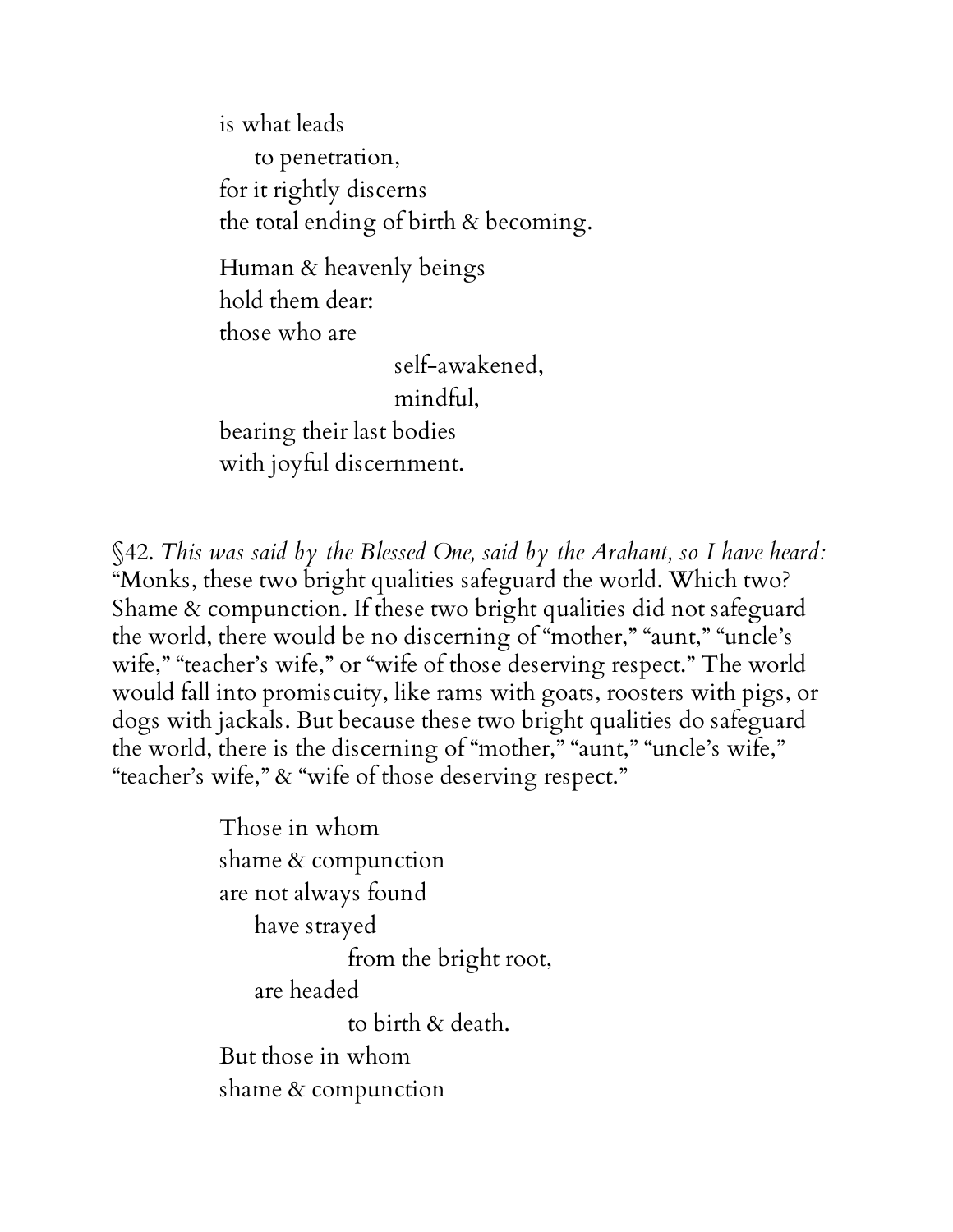always are rightly established, who are mature in the holy life: they are calm, their further becoming ended.

§43. *This was said by the Blessed One, said by the Arahant, so I have heard:* "There is, monks, an unborn[1]—unbecome—unmade—unfabricated. If there were not that unborn—unbecome—unmade—unfabricated, there would not be the case that escape from the born—become—made fabricated would be discerned. But precisely because there is an unborn unbecome—unmade—unfabricated, escape from the born—become made—fabricated is thus discerned."

> The born, become, produced, made, fabricated, impermanent, fabricated of aging & death, a nest of illnesses, perishing, come-into-being through nourishment and the guide [that is craving] is unfit for delight. The escape from that is peaceful, permanent, a sphere beyond conjecture, unborn, unproduced, the sorrowless, stainless state, the cessation of stressful qualities, stilling-of-fabrications bliss.

NOTE: 1. Some scholars have argued that the term "unborn" cannot be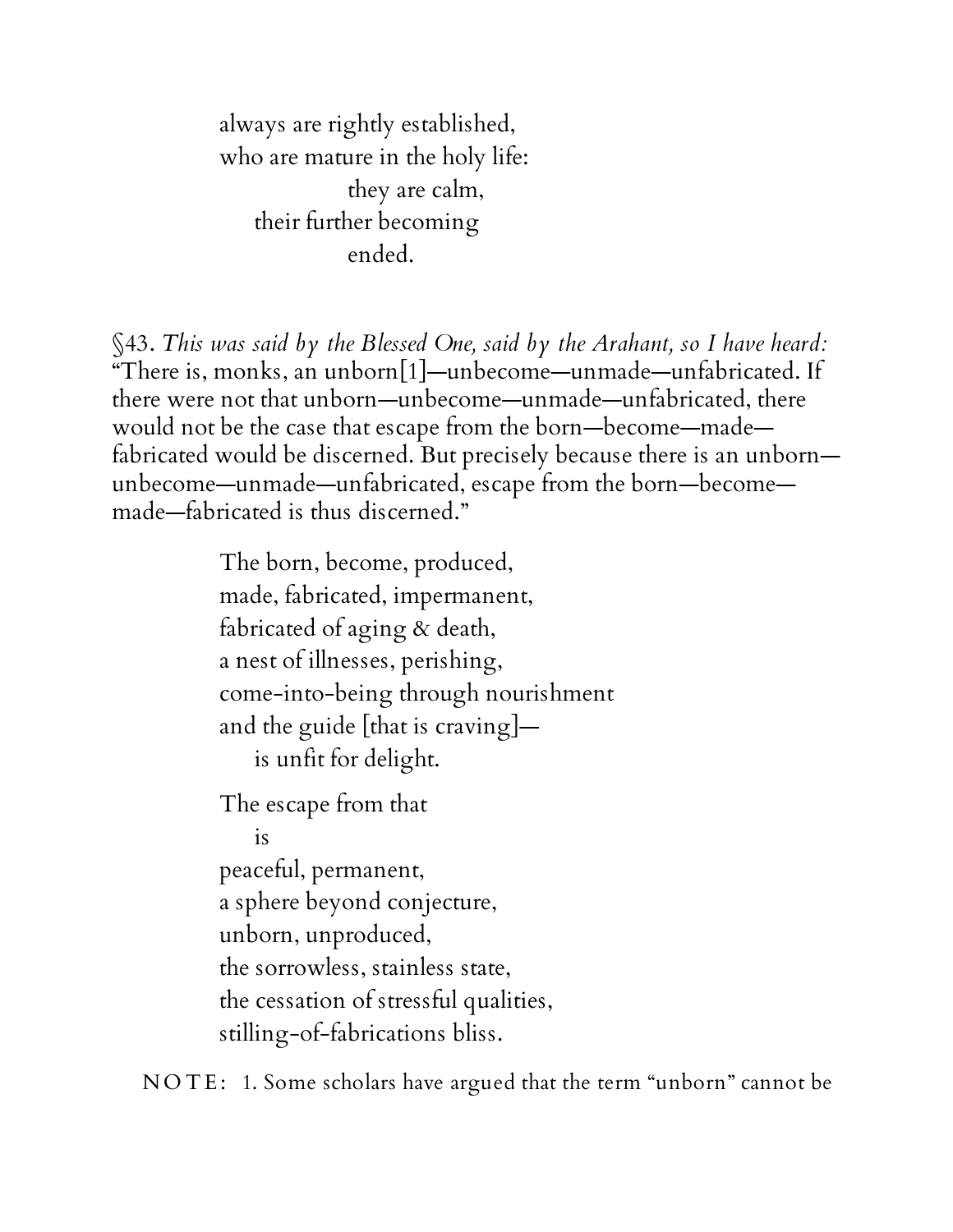used to distinguish Unbinding from transmigration, as there are discourses (such as  $\overline{SN 15:3}$  $\overline{SN 15:3}$  $\overline{SN 15:3}$ ) stating that transmigration itself has no beginning point, implying that it too is unborn. Thus they argue that in this passage the term *ajātaṁ,* although a past participle, should be translated as, "without birth." However, this argument is based on two questionable premises. First, it assumes that Unbinding is here being contrasted with transmigration, even though the passage simply contrasts it with the fabricated. Secondly, even assuming that the phrase "the born—the become," etc., is a reference to transmigration, the scholars' argument is based on a misreading of  $\frac{\text{SN 15:3}}{\dots}$  $\frac{\text{SN 15:3}}{\dots}$  $\frac{\text{SN 15:3}}{\dots}$ . There, transmigration is said to have an "inconceivable" or "undiscoverable" beginning point. This is very different from saying that it is unborn. If transmigration were unborn, it would be unfabricated (see  $\overline{AN}$  [3:47\)](http://www.accesstoinsight.org/tipitaka/an/an03/an03.047.than.html), which is obviously not the case. Thus, in translating this term to describe Unbinding, I have maintained the straight grammatical reading, "unborn."

<span id="page-38-0"></span>§44. *This was said by the Blessed One, said by the Arahant, so I have heard:* "Monks, there are these two forms of the Unbinding property. Which two? The Unbinding property with fuel remaining, & the Unbinding property with no fuel remaining.

And what is the Unbinding property with fuel remaining? There is the case where a monk is an Arahant whose effluents have ended, who has reached fulfillment, finished the task, laid down the burden, attained the true goal, destroyed the fetter of becoming, and is released through right gnosis. His five sense faculties still remain and, owing to their being intact, he experiences the pleasing  $\alpha$  the displeasing, and is sensitive to pleasure & pain. His ending of passion, aversion, & delusion is termed the Unbinding property with fuel remaining.[1]

And what is the Unbinding property with no fuel remaining? There is the case where a monk is an Arahant whose effluents have ended, who has reached fulfillment, finished the task, laid down the burden, attained the true goal, destroyed the fetter of becoming, and is released through right gnosis. For him, all that is sensed, being unrelished, will grow cold right here. This is termed the Unbinding property with no fuel remaining."[1]

These two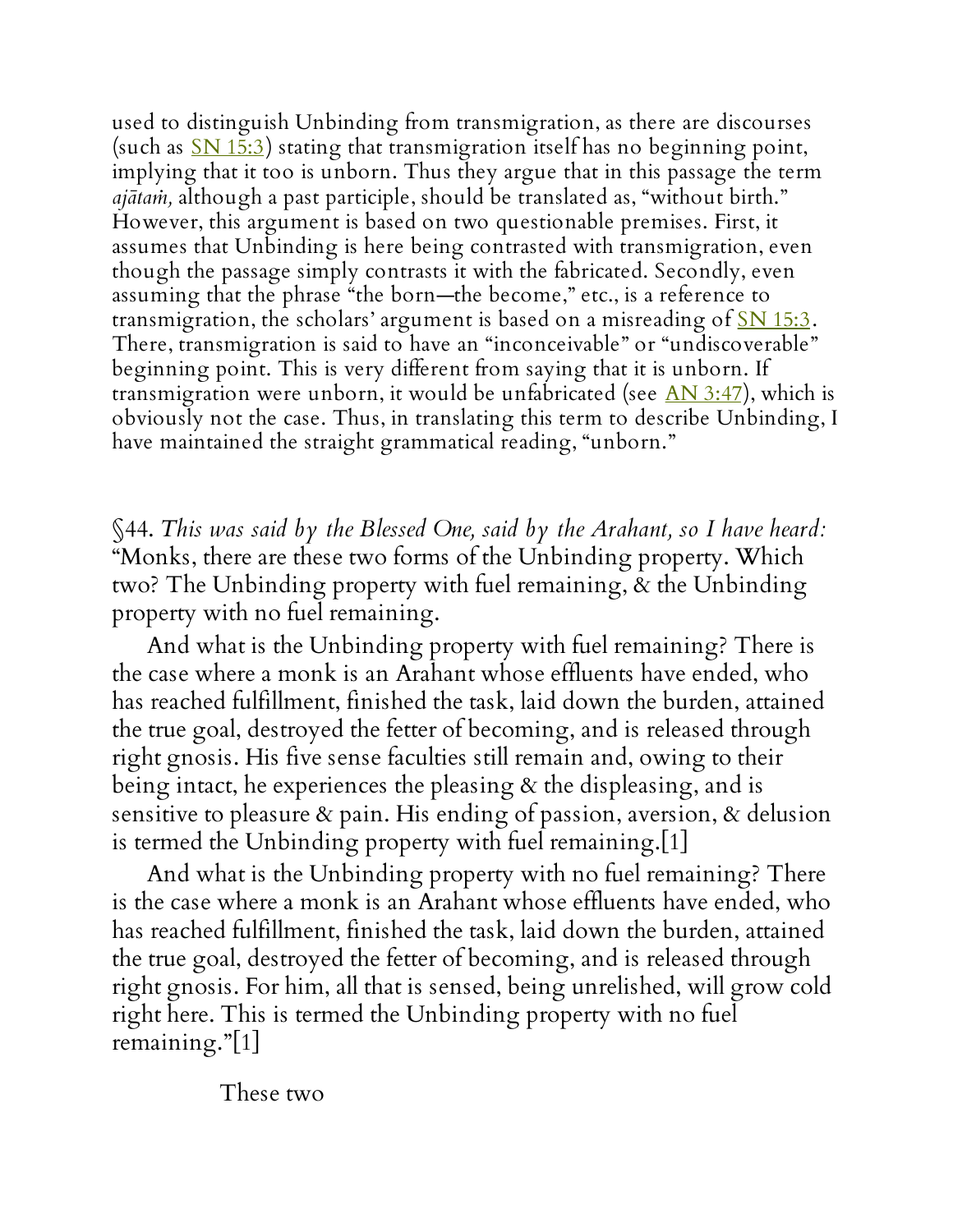proclaimed

by the one with vision,

Unbinding properties

the one independent, the one who is Such:[2] one property, here in this life, with fuel remaining

from the destruction of [craving],

the guide to becoming,

and that with no fuel remaining,

after this life,

in which all becoming

totally ceases.

Those who know this unfabricated state, their minds released through the destruction of [craving], the guide to becoming, they, attaining the Dhamma's core, delighting in ending,[3] have abandoned all becoming: they, the Such.

**NOTES** 

1. With fuel remaining *(sa-upādisesa)* and with no fuel remaining *(anupādisesa):* The analogy here is to a fire. In the first case, the flames are out, but the embers are still glowing. In the second, the fire is so thoroughly out that the embers have grown cold. The "fuel" here is the five aggregates (see the Glossary). While the Arahant is still alive, he/she still experiences the five aggregates, but they do not burn with the fires of passion, aversion, or delusion. When the Arahant passes away, there is no longer any experience of aggregates here or anywhere else. For a discussion of this point, see *The Mind Like Fire Unbound,* pp. 21-37.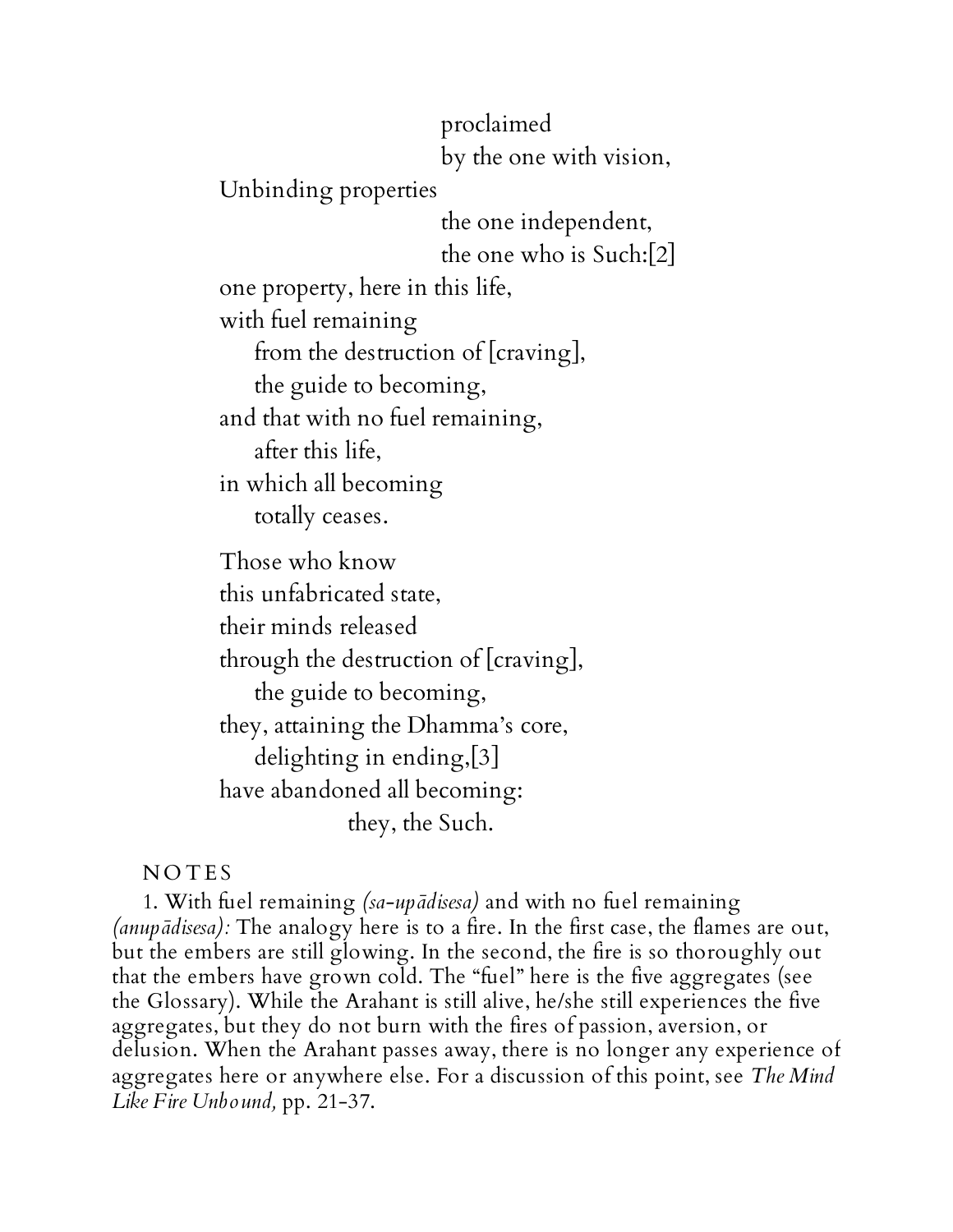2. Such *(tādin):* An adjective to describe one who has attained the goal. It indicates that the person's state is undefinable and not subject to change or influence of any sort.

3. Following the reading in the Burmese and PTS editions: *dhammasārādigamā khaye ratā.* The Thai edition reads, *dhamma-sārādigamakkhaye ratā* delighting in the ending of the attaining of the Dhamma's core—which doesn't make sense.

*See also: [MN](http://www.accesstoinsight.org/tipitaka/mn/mn.140.than.html) 140*

§45. *This was said by the Blessed One, said by the Arahant, so I have heard:* "Monks, live enjoying aloofness, delighting in aloofness, inwardly committed to awareness-tranquility, not neglecting jhāna, endowed with clear-seeing insight, and frequenting empty buildings. As you live enjoying aloofness, delighting in aloofness, inwardly committed to awareness-tranquility, not neglecting jhāna, endowed with clear-seeing insight, and frequenting empty buildings, then one of two fruits can be expected: either gnosis right in the here-&-now, or—if there be any remnant of clinging-sustenance—non-return."

> Those with calm minds masterful, mindful, absorbed in jhāna clearly see Dhamma rightly, not intent on sensual pleasures. Delighting in heedfulness, calm, seeing danger in heedlessness, they —incapable of falling away are right in the presence of Unbinding.

§46. *This was said by the Blessed One, said by the Arahant, so I have heard:*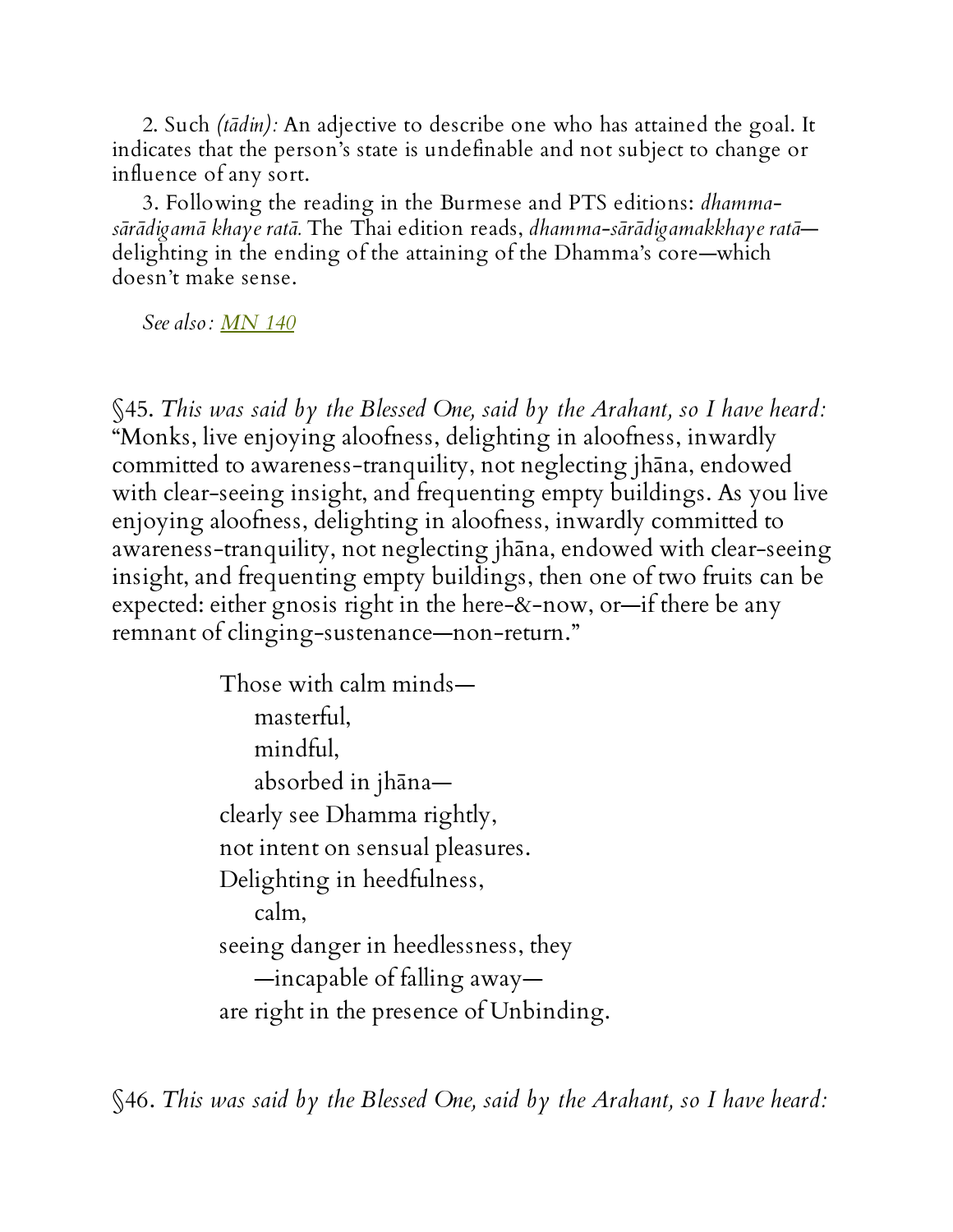"Monks, live with the trainings [in heightened virtue, heightened mind, & heightened discernment] as your reward, with discernment uppermost, release the essence, & mindfulness the governing principle. As you live with the trainings as your reward, with discernment uppermost, release the essence, & mindfulness the governing principle, then one of two fruits can be expected: either gnosis right in the here-& now, or—if there be any remnant of clinging-sustenance—non-return."

> Complete in the training, not subject to falling away,[1] one with discernment uppermost, seeing the stopping, the ending of birth: that sage bears his last body, has shaken off Māra, I tell you, has gone beyond aging. So, always delighting in jhāna, centered, ardent, seeing the stopping, the ending of birth, conquering Māra, along with his armies,[2] monks, be gone-beyond aging & death.

## **NOTES**

1. Following the reading found in one of the Sri Lankan editions: *aparihāna-dhammaṁ.* The Thai, Burmese, and another Sri Lankan edition read: *apahāna-dhammaṁ,* "not subject to abandoning," which fits the meter better, but not the sense of the verse. The Commentary interprets the more common reading as meaning "not subject to falling away," but it doesn't explain how this can be so.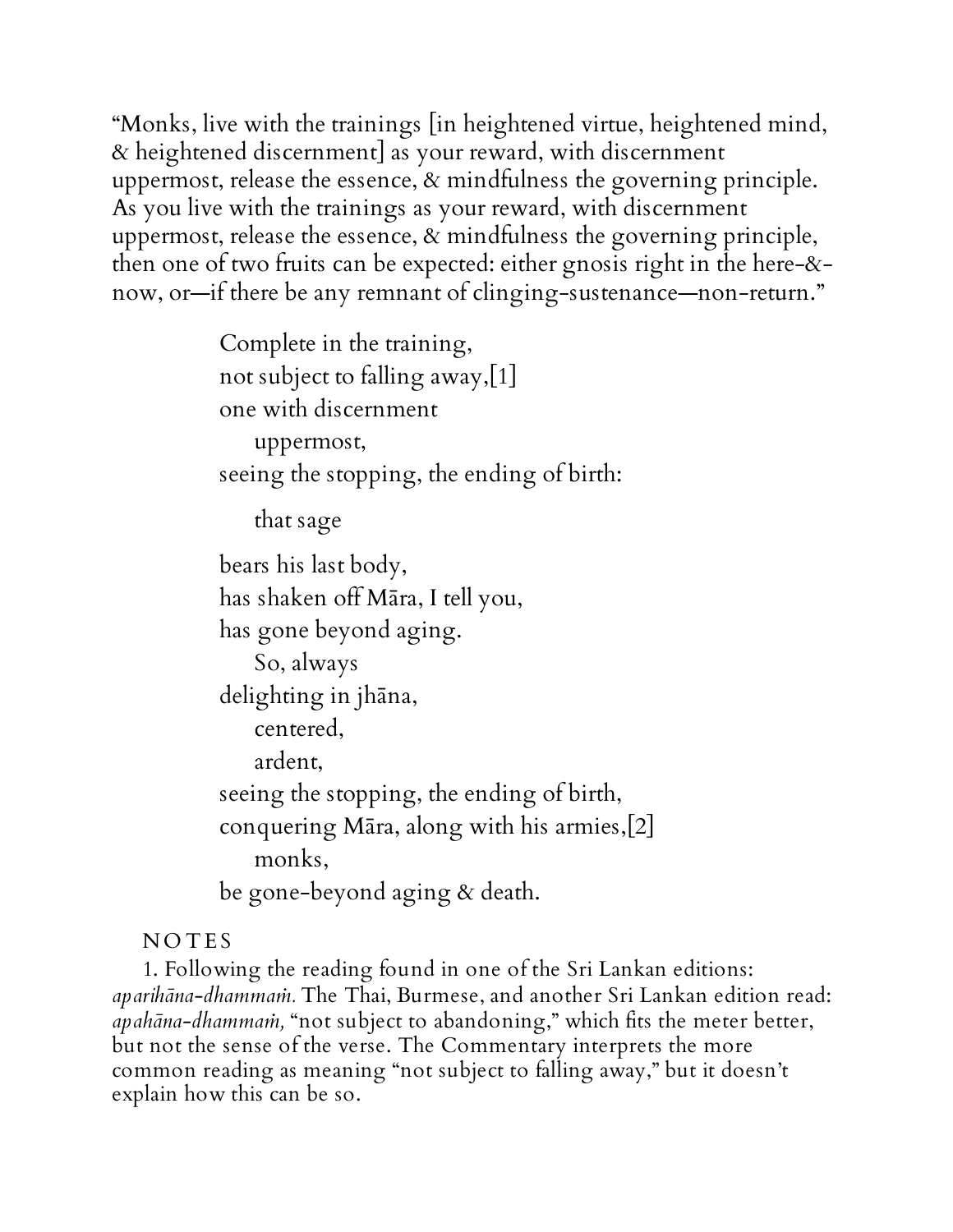2. Sn [3:2](http://www.accesstoinsight.org/tipitaka/kn/snp/snp.3.02.than.html) identifies Māra's armies as: sensual passions; discontent; hunger & thirst; craving; sloth & torpor; terror; uncertainty; hypocrisy & stubbornness; gains, offerings, fame, & status; and the attitude that praises self while disparaging others.

*See also: AN [4:245;](http://www.accesstoinsight.org/tipitaka/an/an04/an04.245.than.html) AN [10:58](http://www.accesstoinsight.org/tipitaka/an/an10/an10.058.than.html)*

§47. *This was said by the Blessed One, said by the Arahant, so I have heard:* "Monks, a monk should be wakeful: mindful, alert, centered, sensitive, clear, & calm. And there he should, at the appropriate times, see clearly into skillful mental qualities. For a monk who is wakeful—mindful, alert, centered, sensitive, clear, & calm, seeing clearly, at the appropriate times, into skillful mental qualities—one of two fruits can be expected: either gnosis right in the here-&-now, or—if there be any remnant of clingingsustenance—non-return."

> Those who are wakeful, listen to this! Those who are sleeping, wake up! Wakefulness is better than sleep. For those who are wakeful, there's no danger, no fear. Whoever is wakeful, mindful, alert, centered, sensitive, calm, & clear, rightly exploring the Dhamma at appropriate times, he—on becoming unified could shatter the darkness. So be devoted to wakefulness. The ardent monk —masterful, acquiring jhāna,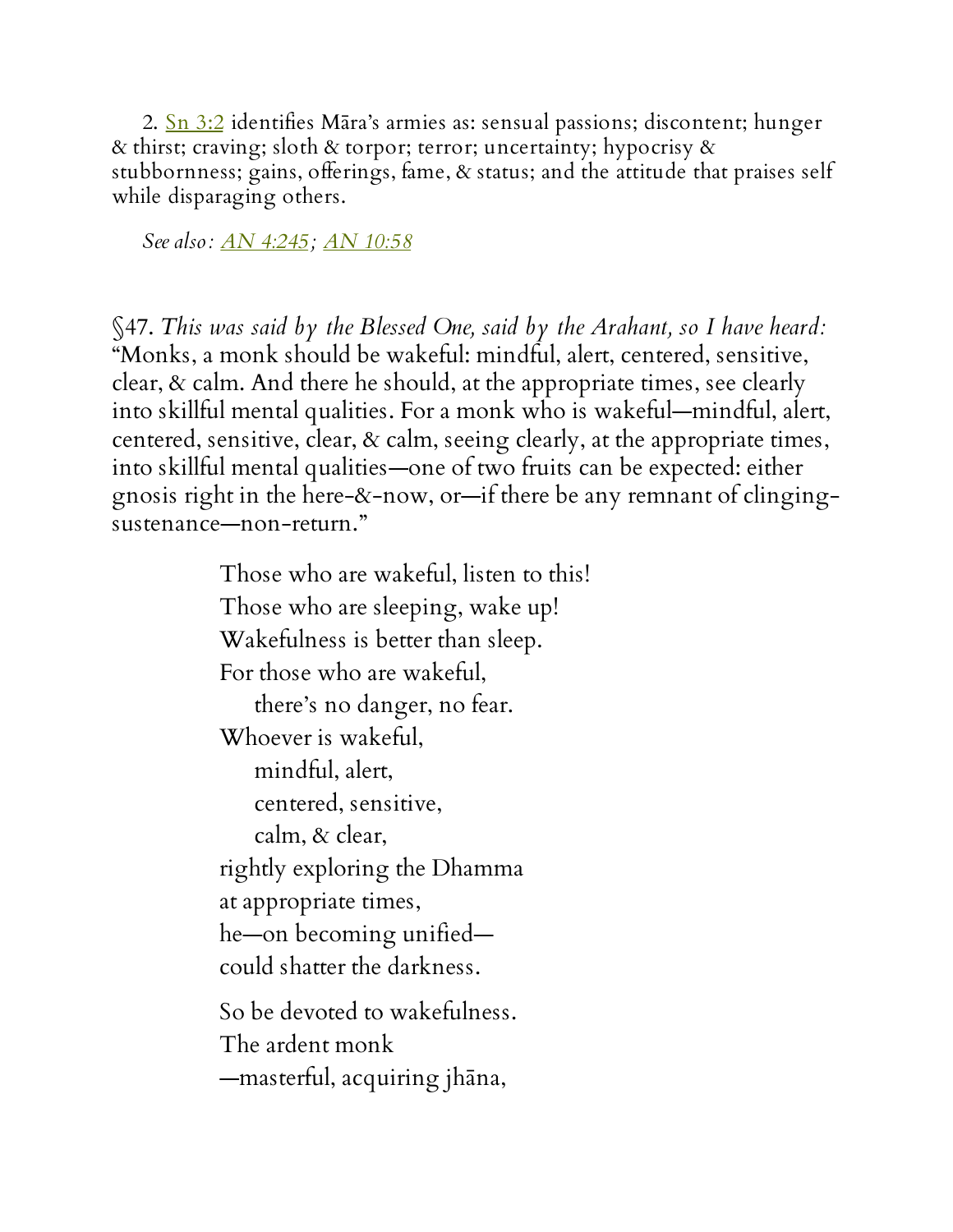cutting the fetter of birth & aging touches right here a self-awakening unsurpassed.

*See also: SN [3:17;](http://www.accesstoinsight.org/tipitaka/sn/sn03/sn03.017.than.html) AN [4:37;](http://www.accesstoinsight.org/tipitaka/an/an04/an04.037.than.html) Sn [2:10](http://www.accesstoinsight.org/tipitaka/kn/snp/snp.2.10.than.html)*

§48. *This was said by the Blessed One, said by the Arahant, so I have heard:* "Monks, these two are doomed to deprivation, to hell, for not abandoning their conduct. Which two? One who, not living the celibate life, pretends to be one who lives the celibate life; and one who groundlessly accuses one who lives the celibate life perfectly & purely of uncelibate behavior. These are the two who are doomed to deprivation, to hell, for not abandoning their conduct."

> He goes to hell, the one who asserts what didn't take place, as does the one who, having done, says, 'I didn't.' Both—low-acting people there become equal: after death, in the world beyond. An ochre robe tied 'round their necks, many with evil qualities —unrestrained, evil rearise, because of their evil acts, in hell.

Better to eat an iron ball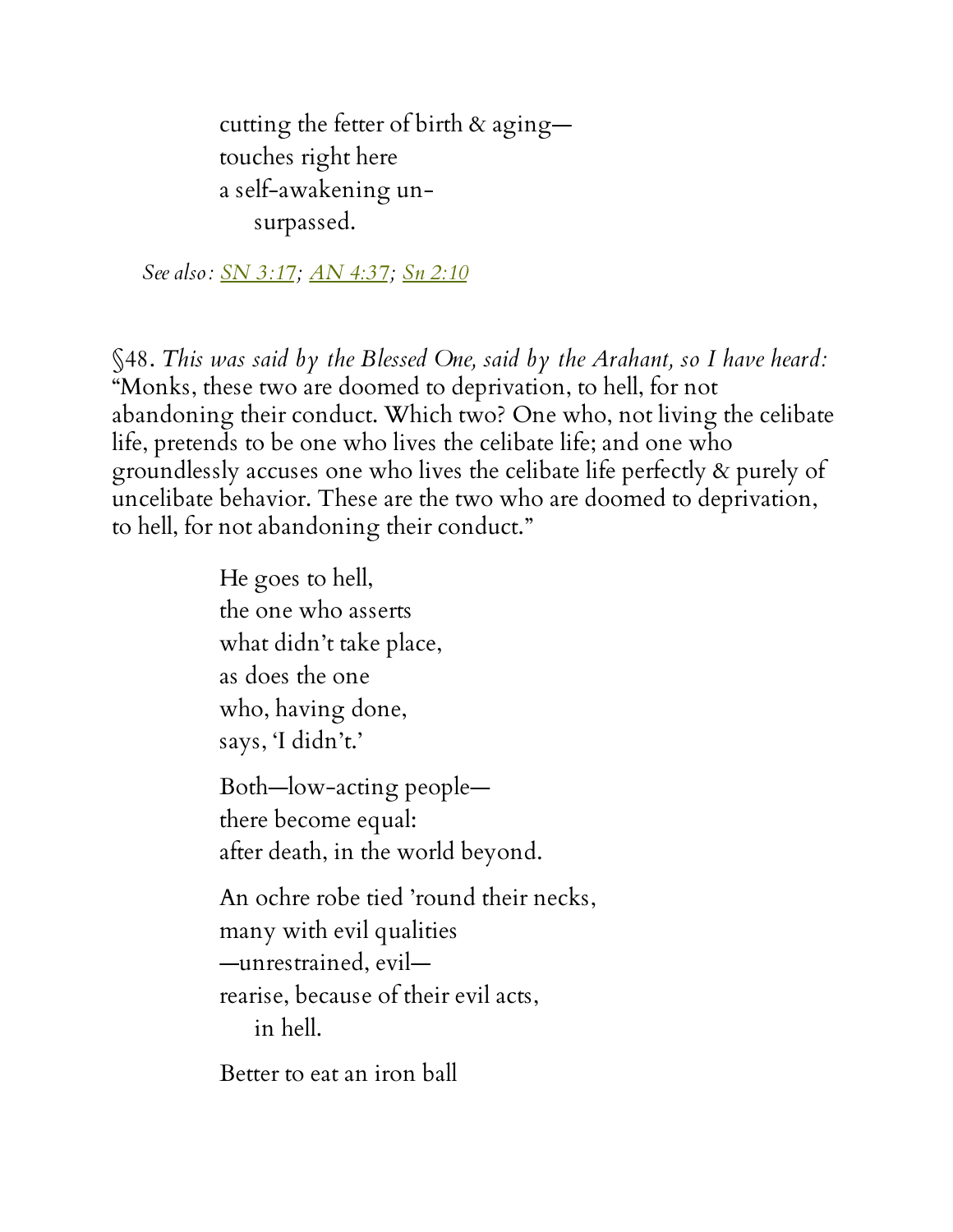—glowing, aflame than that, unprincipled  $\&$ unrestrained, you should eat the alms of the country.[1]

NOTE: 1. These verses =  $\frac{\text{Dhp } 306 - 308}{\text{Dhp } 306 - 308}$ .

§49. *This was said by the Blessed One, said by the Arahant, so I have heard:* "Overcome by two viewpoints, monks, some human & divine beings adhere, other human & divine beings slip right past, while those with vision see.

"And how do some adhere? Human & divine beings enjoy becoming, delight in becoming, are satisfied with becoming. When the Dhamma is being taught for the sake of the cessation of becoming, their minds do not take to it, are not calmed by it, do not settle on it or become resolved on it. This is how some adhere.

"And how do some slip right past? Some, feeling horrified, humiliated, & disgusted with that very becoming, relish non-becoming: 'When this self, at the break-up of the body, after death, perishes & is destroyed, and does not exist after death, that is peaceful, that is exquisite, that is sufficiency!' This is how some slip right past.

"And how do those with vision see? There is the case where a monk sees what's come to be as what's come to be. Seeing what's come to be as what's come to be, he practices for disenchantment with what's come to be, dispassion toward what's come to be, cessation of what's come to be. This is how those with vision see."[1]

> Those, having seen what's come to be as what's come to be, and what's gone beyond what's come to be, are released in line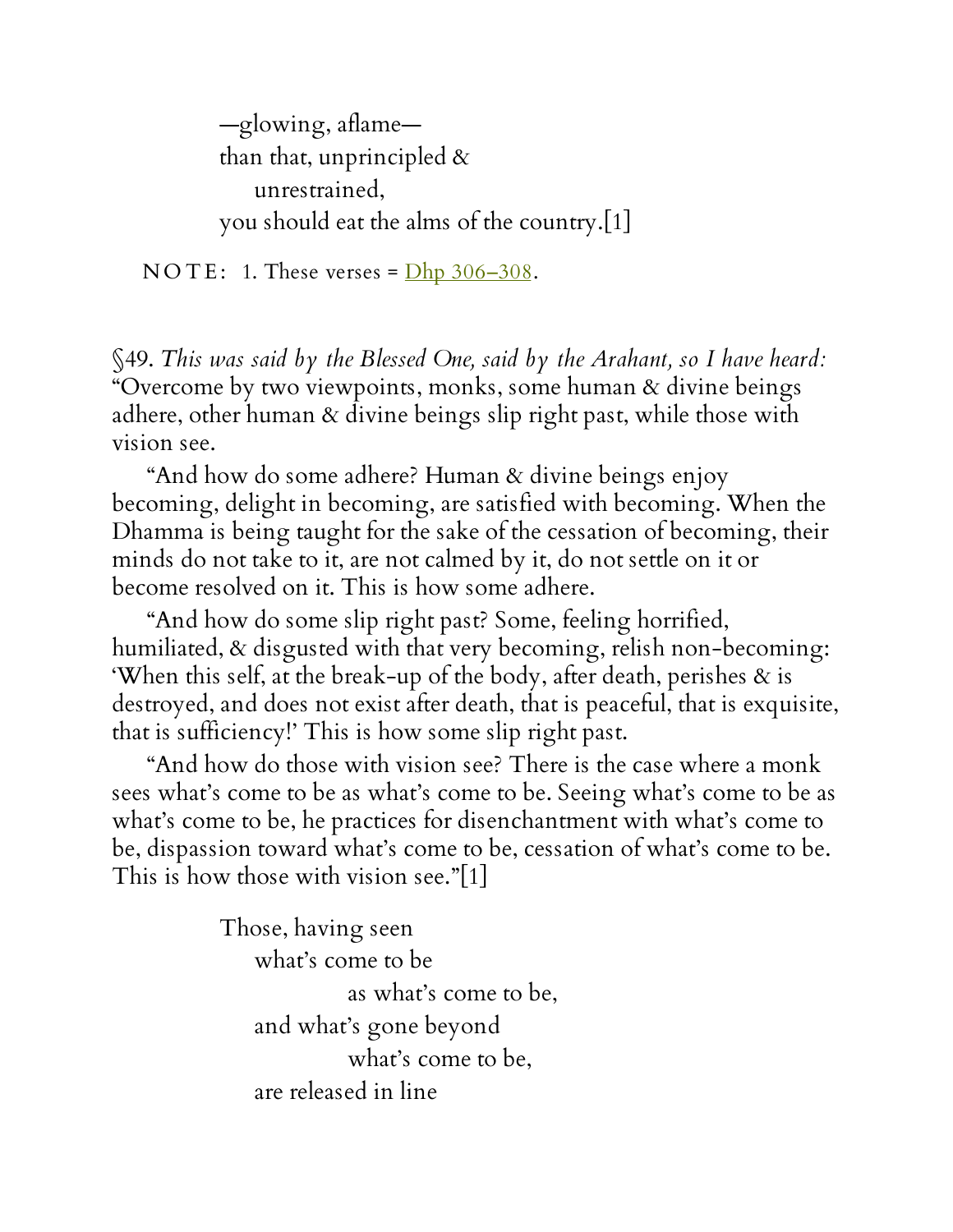with what's come to be, through the exhaustion of craving for becoming.

If they've comprehended what's come to be, and are free from the craving for becoming & non-, with the non-becoming of what's come to be, monks come to no further becoming.

NOTE: 1. This discourse illustrates, in a technical fashion, the function of appropriate attention explained in the note to  $$16$ . SN [12:15](http://www.accesstoinsight.org/tipitaka/sn/sn12/sn12.015.than.html) presents the same point from a different perspective: "This world takes as its object a polarity, that of existence & non-existence. But when one sees the origination of the world [= the six senses and their objects] as it has come to be with right discernment, 'non-existence' with reference to the world does not occur to one. When one sees the cessation of the world as it has come to be with right discernment, 'existence' with reference to the world does not occur to one. By & large, this world is in bondage to attachments, clingings, & biases. But one such as this does not get involved with or cling to these attachments, clingings, fixations of awareness, biases, or obsessions; nor is he resolved on 'my self.' He has no uncertainty or doubt that mere stress, when arising, is arising; stress, when passing away, is passing away. In this, his knowledge is independent of others. It's to this extent, Kaccāyana, that there is right view."

For a more complete discussion of this topic, see *The Paradox of Becoming.*

*See also: [MN](http://www.accesstoinsight.org/tipitaka/mn/mn.106.than.html) 106; SN [22:55](http://www.accesstoinsight.org/tipitaka/sn/sn22/sn22.055.than.html); AN [3:76](http://www.accesstoinsight.org/tipitaka/an/an03/an03.076.than.html); Ud [3:10;](http://www.accesstoinsight.org/tipitaka/kn/ud/ud.3.10.than.html) Sn [4:2](http://www.accesstoinsight.org/tipitaka/kn/snp/snp.4.02.than.html); Sn [5:5](http://www.accesstoinsight.org/tipitaka/kn/snp/snp.5.05.than.html)*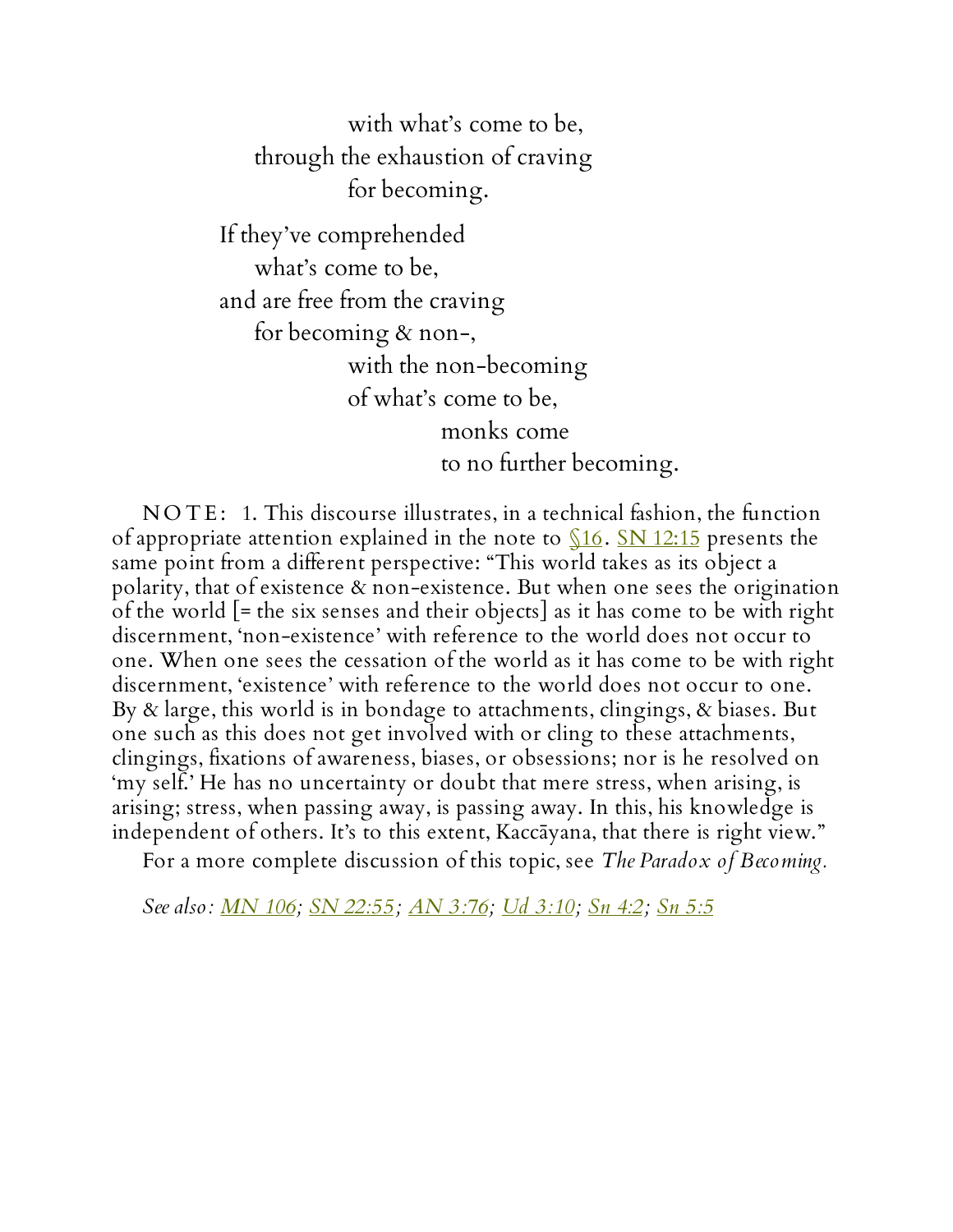## *The Group of Threes*

§50. *This was said by the Blessed One, said by the Arahant, so I have heard:* "Monks, there are these three roots of what is unskillful. Which three? Greed as a root of what is unskillful, aversion as a root of what is unskillful, delusion as a root of what is unskillful. These are the three roots of what is unskillful."

> Greed, aversion, delusion destroy the self-same person of evil mind from whom they are born, like the fruiting of the bamboo.

*See also: [MN](http://www.accesstoinsight.org/tipitaka/mn/mn.009.than.html) 9; [Dhp](http://www.accesstoinsight.org/tipitaka/kn/dhp/dhp.12.than.html) 164*

<span id="page-46-0"></span>§51. *This was said by the Blessed One, said by the Arahant, so I have heard:* "Monks, there are these three properties. Which three? The property of form, the property of formlessness, the property of cessation.[1] These are the three properties."

> Comprehending the property of form, not taking a stance in the formless, those released in cessation are people who've left death behind. Having touched with his body the deathless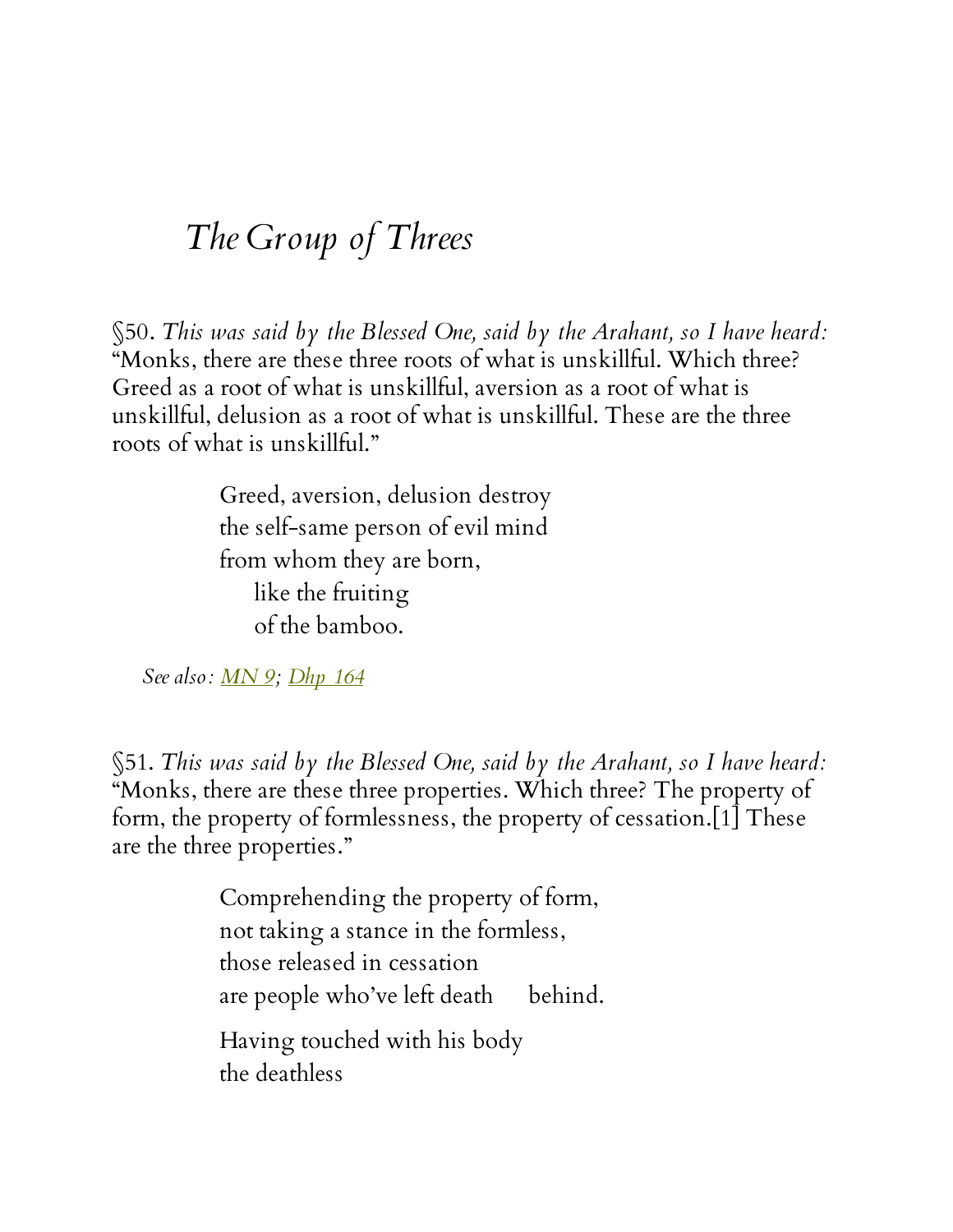property free from acquisitions, having realized the relinquishing of acquisitions, effluent-free, the Rightly Self-awakened One teaches the state with no sorrow, no dust.

NOTE: 1. The property of form corresponds to the experience of the form of the body as present in the first four levels of jhāna (see Glossary). The property of formlessness corresponds to the formless experiences based on the fourth level of jhāna: the dimension of the infinitude of space, the dimension of the infinitude of consciousness, the dimension of nothingness, and the dimension of neither perception nor non-perception. The property of cessation is the experience of the total cessation of stress.

*See also: [§§72-73](#page-61-0)*

§52. *This was said by the Blessed One, said by the Arahant, so I have heard:* "Monks, there are these three feelings. Which three? A feeling of pleasure, a feeling of pain, a feeling of neither pleasure nor pain. These are the three feelings."

> Centered, alert, mindful, the Awakened One's disciple discerns feelings,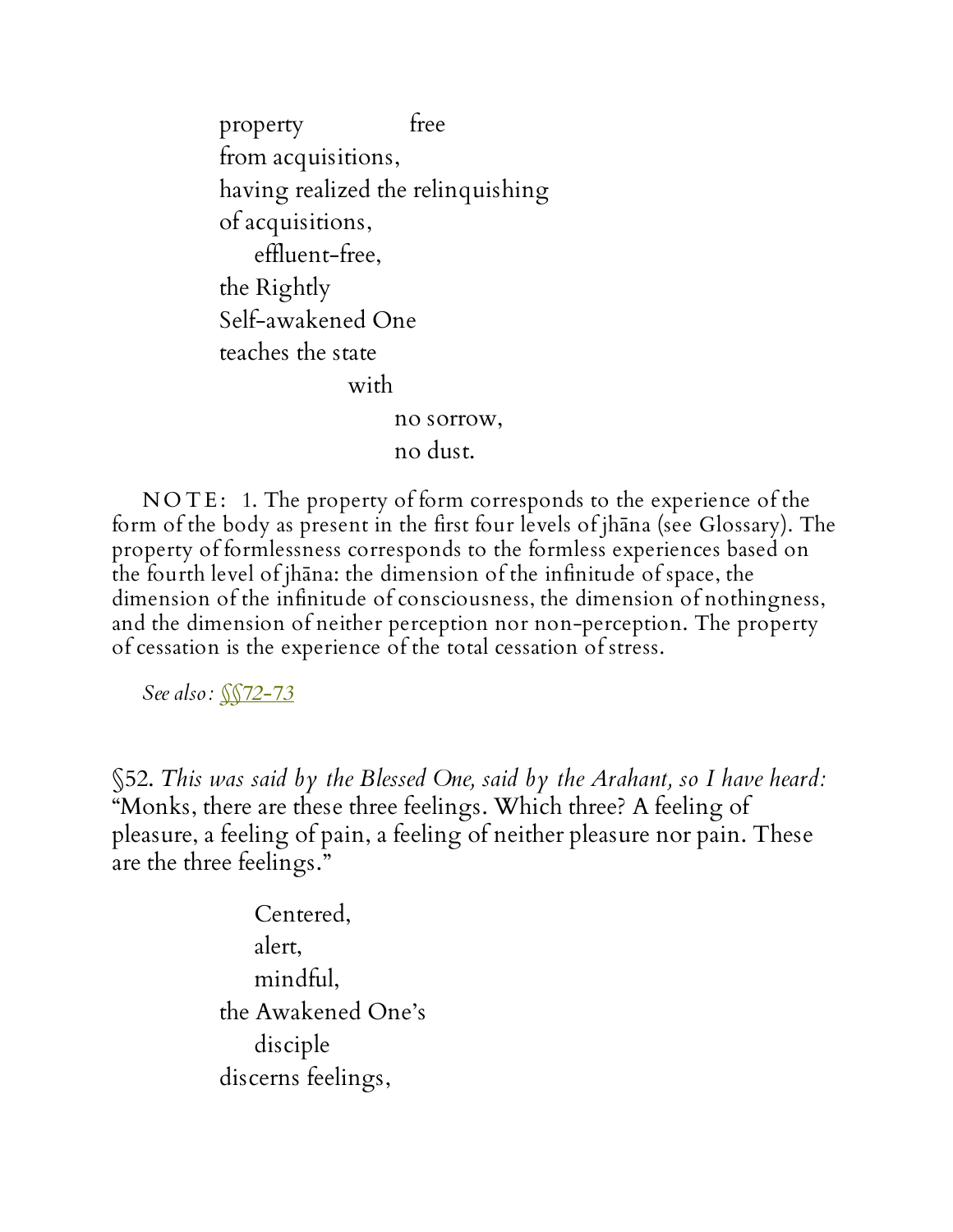how feelings come into play, where they cease, & the path to their ending. With the ending of feelings, a monk free from hunger is totally unbound.

*See also: Sn [3:12](http://www.accesstoinsight.org/tipitaka/kn/snp/snp.3.12.than.html); Dhp [92–93](http://www.accesstoinsight.org/tipitaka/kn/dhp/dhp.07.than.html)*

§53. *This was said by the Blessed One, said by the Arahant, so I have heard:* "Monks, there are these three feelings. Which three? A feeling of pleasure, a feeling of pain, a feeling of neither pleasure nor pain. A feeling of pleasure should be seen as stressful. A feeling of pain should be seen as an arrow. A feeling of neither pleasure nor pain should be seen as inconstant. When a monk has seen a feeling of pleasure as stressful, a feeling of pain as an arrow, and a feeling of neither pleasure nor pain as inconstant, then he is called a monk who is noble, who has seen rightly, who has cut off craving, destroyed the fetters, and who—from the right breaking-through of conceit—has put an end to suffering & stress."

Whoever sees

pleasure as stress, sees pain as an arrow, sees peaceful neither pleasure nor pain as inconstant: he is a monk who's seen rightly. From that he is there released. A master of direct knowing, at peace, he is a sage gone beyond bonds.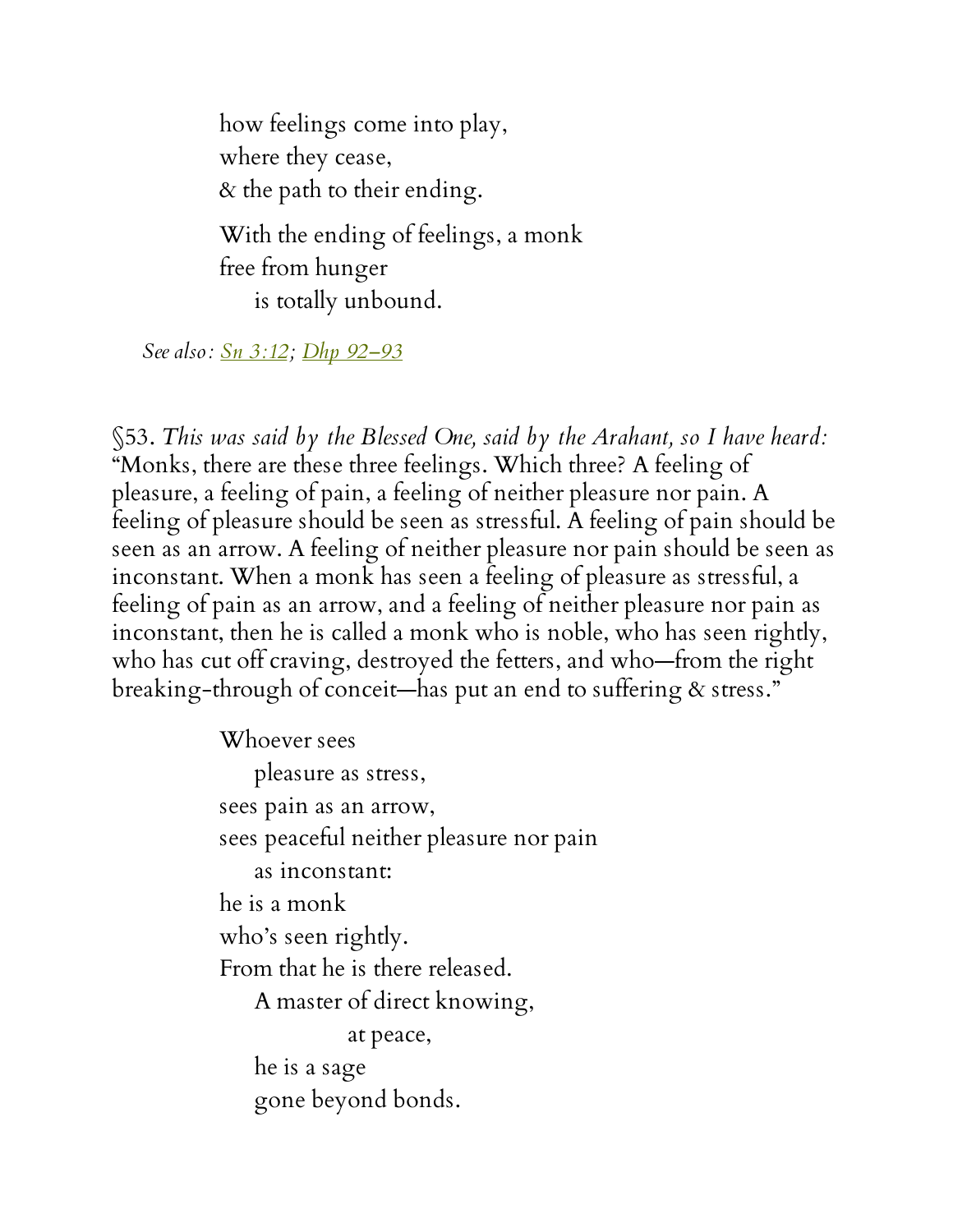*See also: [MN](http://www.accesstoinsight.org/tipitaka/mn/mn.044.than.html) 44; SN [36:4;](http://www.accesstoinsight.org/tipitaka/sn/sn36/sn36.004.than.html) SN [36:6](http://www.accesstoinsight.org/tipitaka/sn/sn36/sn36.006.than.html)*

§54. *This was said by the Blessed One, said by the Arahant, so I have heard:* "Monks, there are these three searches. Which three? The search for sensuality, the search for becoming, the search for a holy life. These are the three searches."

> Centered, alert, mindful, the Awakened One's disciple discerns searches, how searches come into play, where they cease, & the path to their ending. With the ending of searches, a monk free from hunger is totally unbound.

*See also: [MN](http://www.accesstoinsight.org/tipitaka/mn/mn.026.than.html) 26; AN [3:39](http://www.accesstoinsight.org/tipitaka/an/an03/an03.039.than.html); AN [4:252](http://www.accesstoinsight.org/tipitaka/an/an04/an04.252.than.html)*

§55. *This was said by the Blessed One, said by the Arahant, so I have heard:* "Monks, there are these three searches. Which three? The search for sensuality, the search for becoming, the search for a holy life. These are the three searches."

> Sensuality-search, becoming-search, together with the holy-life search i.e., grasping at truth based on an accumulation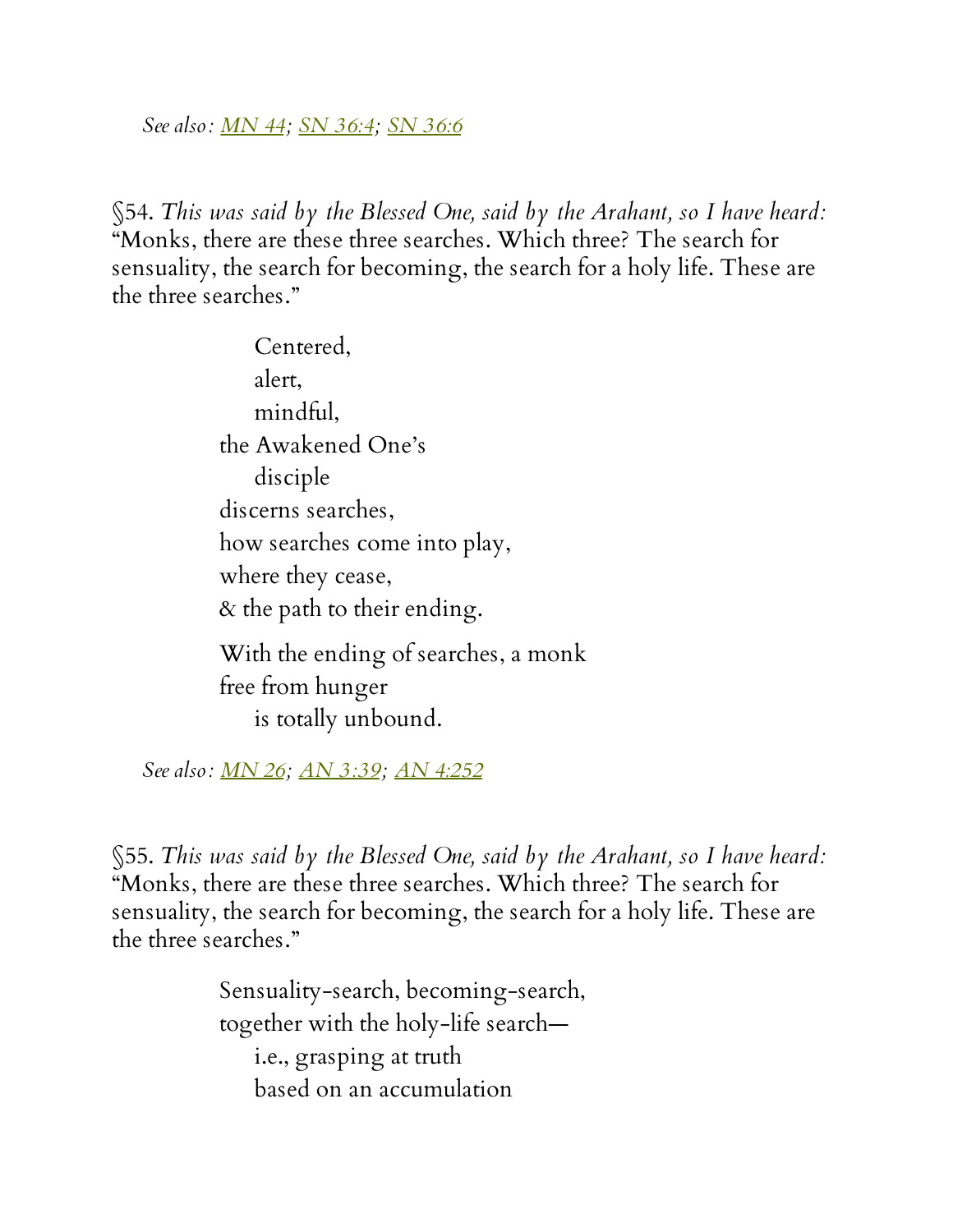of viewpoints: through the relinquishing of searches & the abolishing of viewpoints of one dispassionate to all passion, and released in the ending of craving, through the ending of searches, the monk is without perplexity, free of longing.

§56. *This was said by the Blessed One, said by the Arahant, so I have heard:* "Monks, there are these three effluents. Which three? The effluent of sensuality, the effluent of becoming, the effluent of ignorance. These are the three effluents."

> Centered, alert, mindful, the Awakened One's disciple discerns effluents, how effluents come into play, where they cease, & the path to their ending. With the ending of effluents, a monk free from hunger is totally unbound.

*See also: [MN](http://www.accesstoinsight.org/tipitaka/mn/mn.004.than.html) 4; [MN](http://www.accesstoinsight.org/tipitaka/mn/mn.009.than.html) 9*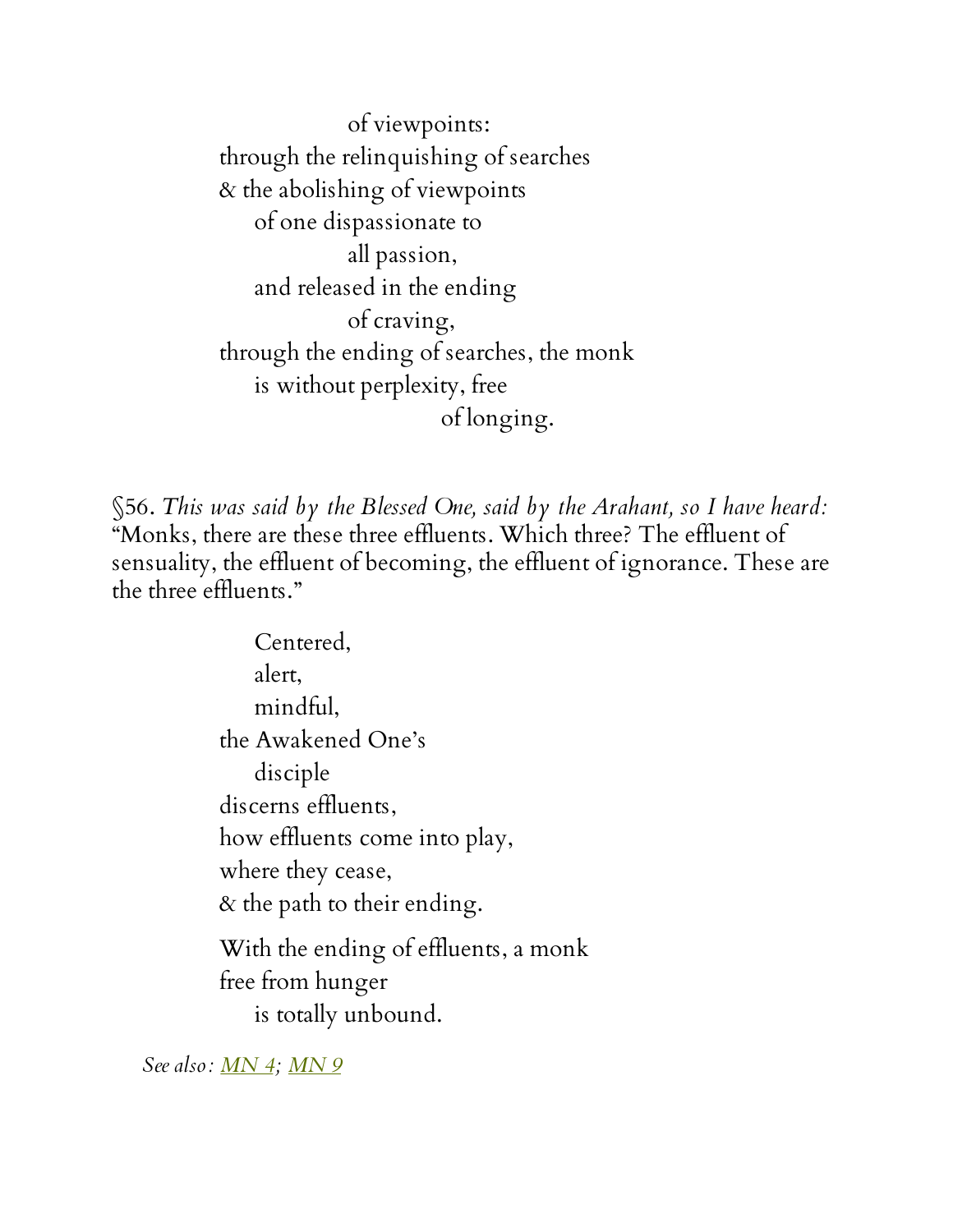§57. *This was said by the Blessed One, said by the Arahant, so I have heard:* "Monks, there are these three effluents. Which three? The effluent of sensuality, the effluent of becoming, the effluent of ignorance. These are the three effluents."

> His effluent of sensuality ended, his ignorance faded away, his effluent of becoming exhausted: one totally released, acquisition-free, bears his last body, having conquered Māra along with his mount.

§58. *This was said by the Blessed One, said by the Arahant, so I have heard:* "Monks, there are these three cravings. Which three? Craving for sensuality, craving for becoming, craving for non-becoming. These are the three cravings."

> Bound with the bondage of craving, their minds smitten with becoming & non-, they are bound with the bondage of Māra people with no safety from bondage, beings equally poing through the wandering-on, headed for birth & death.

While those who've abandoned craving, free from the craving for becoming & non-, reaching the ending of effluents,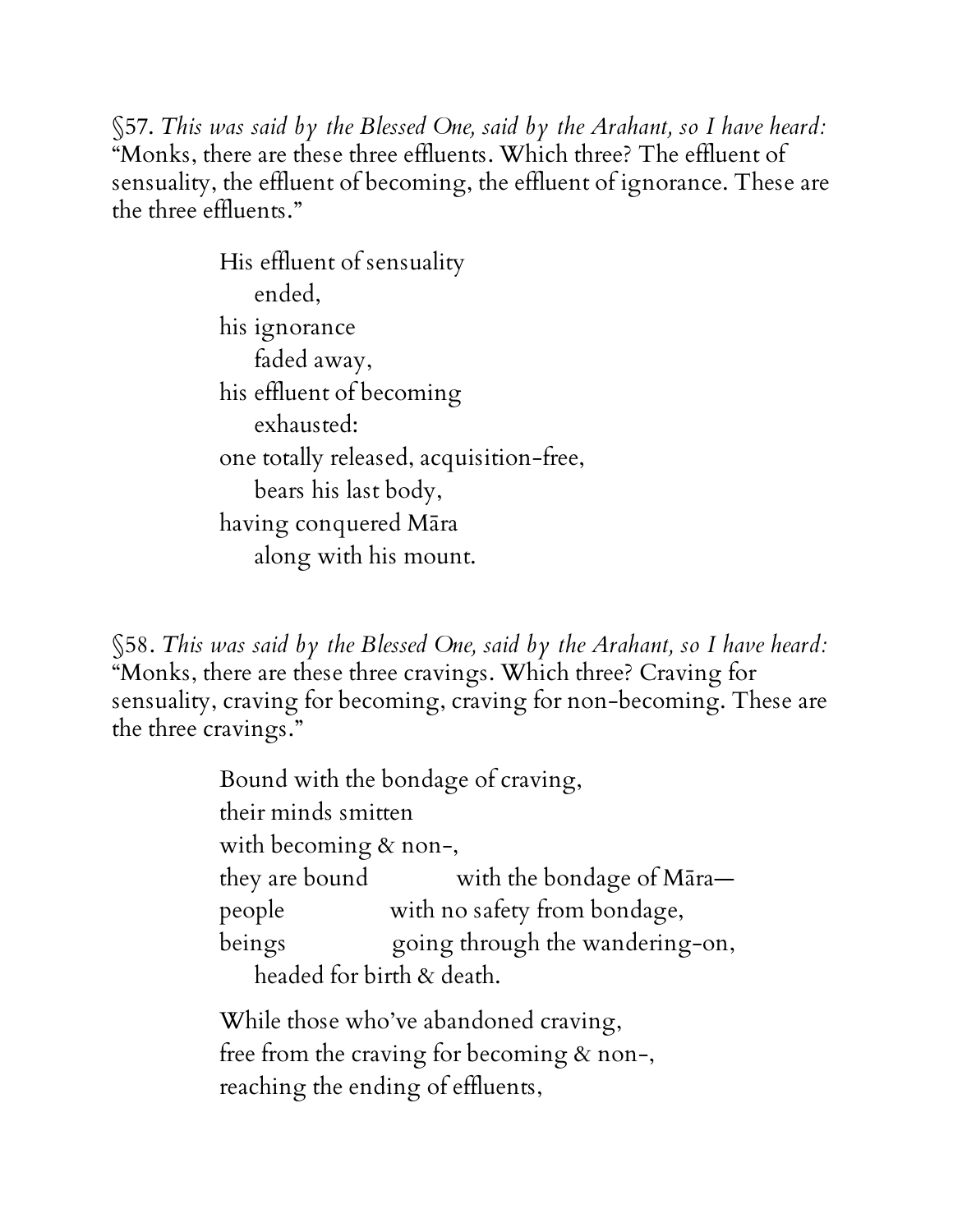though in the world, have gone beyond.

§59. *This was said by the Blessed One, said by the Arahant, so I have heard:* "Endowed with three qualities, monks, a monk has passed beyond Māra's domain and shines like the sun. Which three? There is the case where a monk is endowed with the aggregate of virtue of one beyond training [i.e., an Arahant], the aggregate of concentration of one beyond training, the aggregate of discernment of one beyond training. Endowed with these three qualities a monk has passed beyond Māra's domain and shines like the sun."

> Virtue, concentration, discernment: one in whom these are well-developed, passing beyond Māra's domain, shines like the sun.

§60. *This was said by the Blessed One, said by the Arahant, so I have heard:* "Monks, there are these three grounds for meritorious activity. Which three? The ground for meritorious activity made of generosity, the ground for meritorious activity made of virtue, and the ground for meritorious activity made of development [meditation]. These are the three grounds for meritorious activity."

> Train in acts of merit that yield the foremost profit of bliss develop generosity, a life in tune, a mind of good will. Developing these three things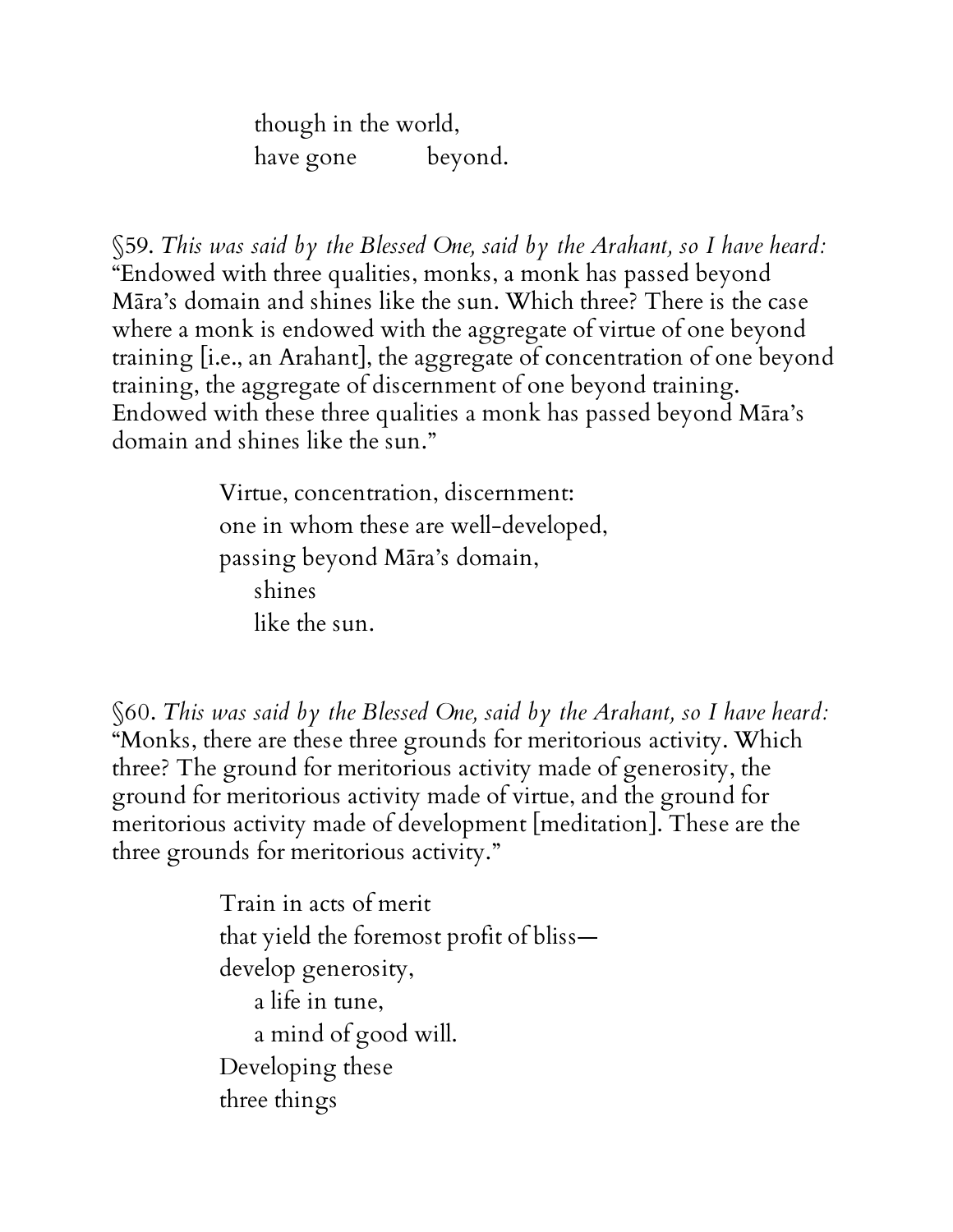that bring about bliss, the wise reappear in a world of bliss unalloyed.

*See also: SN [3:4,](http://www.accesstoinsight.org/tipitaka/sn/sn03/sn03.004.than.html) SN [3:17](http://www.accesstoinsight.org/tipitaka/sn/sn03/sn03.017.than.html), SN [3:20](http://www.accesstoinsight.org/tipitaka/sn/sn03/sn03.020.than.html), SN [3:25](http://www.accesstoinsight.org/tipitaka/sn/sn03/sn03.025.than.html); [§22](#page-18-0)*

§61. *This was said by the Blessed One, said by the Arahant, so I have heard:* "Monks, there are these three eyes. Which three? The eye of flesh, the divine eye,[1] & the eye of discernment. These are the three eyes."

> The eye of flesh, the eye divine, the eye of discernment unsurpassed: these three eyes were taught by the Superlative Person. The arising of the eye of flesh is the path to the eye divine. When knowledge arises, the eye of discernment unsurpassed: whoever gains this eye is—from all suffering & stress released.

NOTE: 1. For a [description](http://www.accesstoinsight.org/tipitaka/dn/dn.02.0.than.html) of what is seen with the divine eye, see  $DN$ 2.

§62. *This was said by the Blessed One, said by the Arahant, so I have heard:* "Monks, there are these three faculties. Which three? The faculty of 'I am about to know what is not yet finally known,' the faculty of final knowledge, the faculty of one who has finally known.[1] These are the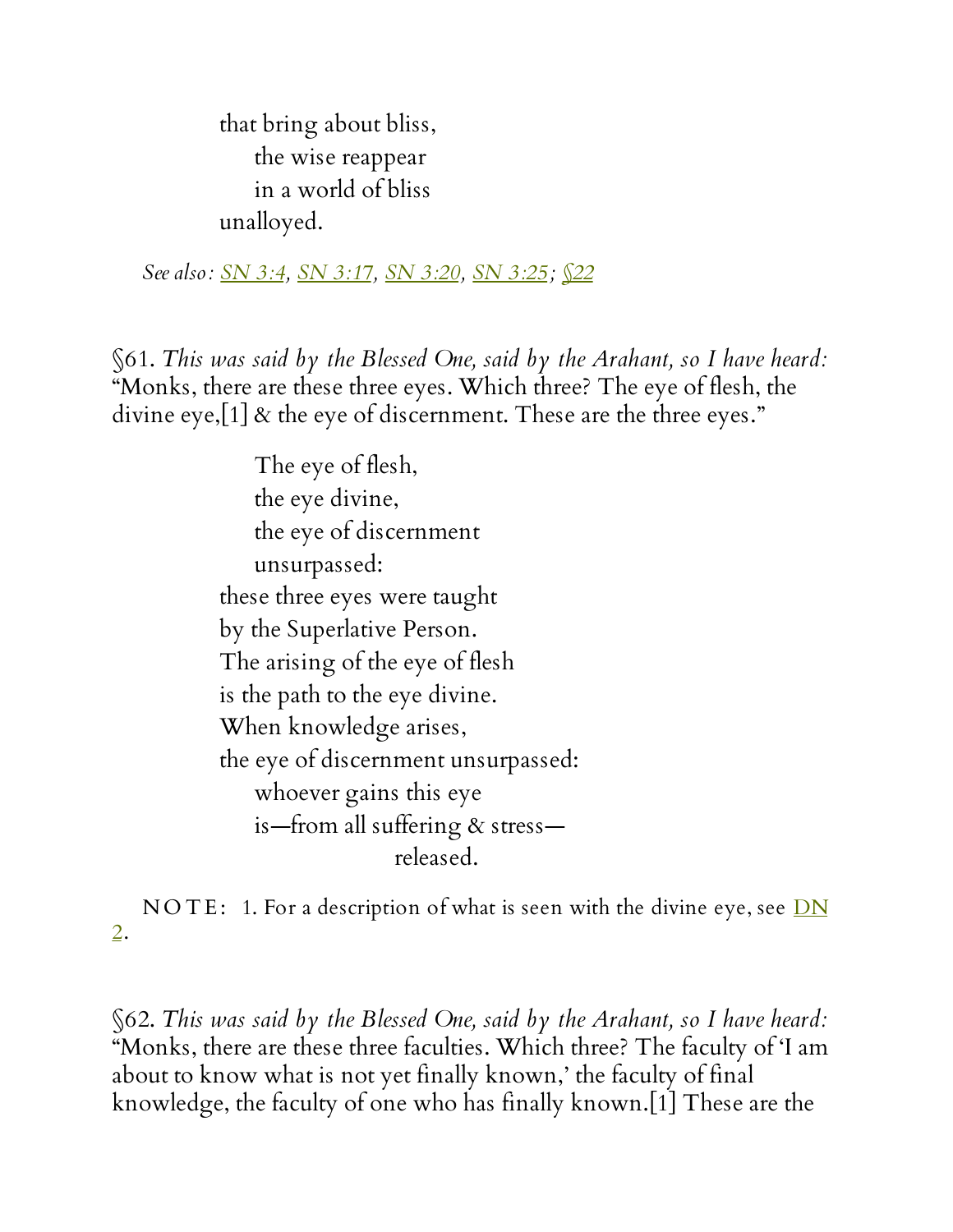three faculties."

For a learner in training along the straight path: first, the knowledge of ending; then, immediately, gnosis; then, from the ending of the fetter—becoming there's the knowledge, the gnosis of one released who is Such:[2] 'My release is unprovoked.'[3] One consummate in these faculties,

peaceful, delighting in the peaceful state, bears his last body, having conquered Māra along with his mount.

**NOTES** 

1. According to the Commentary, the first of these faculties corresponds to the first noble attainment, the path to stream-entry; the second, to the next six attainments, ranging from the fruition of stream-entry to the path to Arahantship; and the third, to the highest attainment, the fruition of Arahantship. The prose portion of this itivuttaka is repeated at <u>SN 48:23</u>. See also <u>SN 12:70</u>, <u>AN [3:86](http://www.accesstoinsight.org/tipitaka/an/an03/an03.086.than.html)</u>, and  $$102$ .

2. Such *(tādin):* see the note to [§44.](#page-38-0)

3. *Akuppā.* This term is sometimes translated as "unshakable," but it literally means, "unprovoked." The reference is apparently to the theory of *dhātu,* or properties underlying physical or psychological events in nature. The physical properties according to this theory are four: earth (solidity), liquid, heat, and wind (motion). Three of them—liquid, heat, & wind—are potentially active. When they are aggravated, agitated, or provoked—the Pali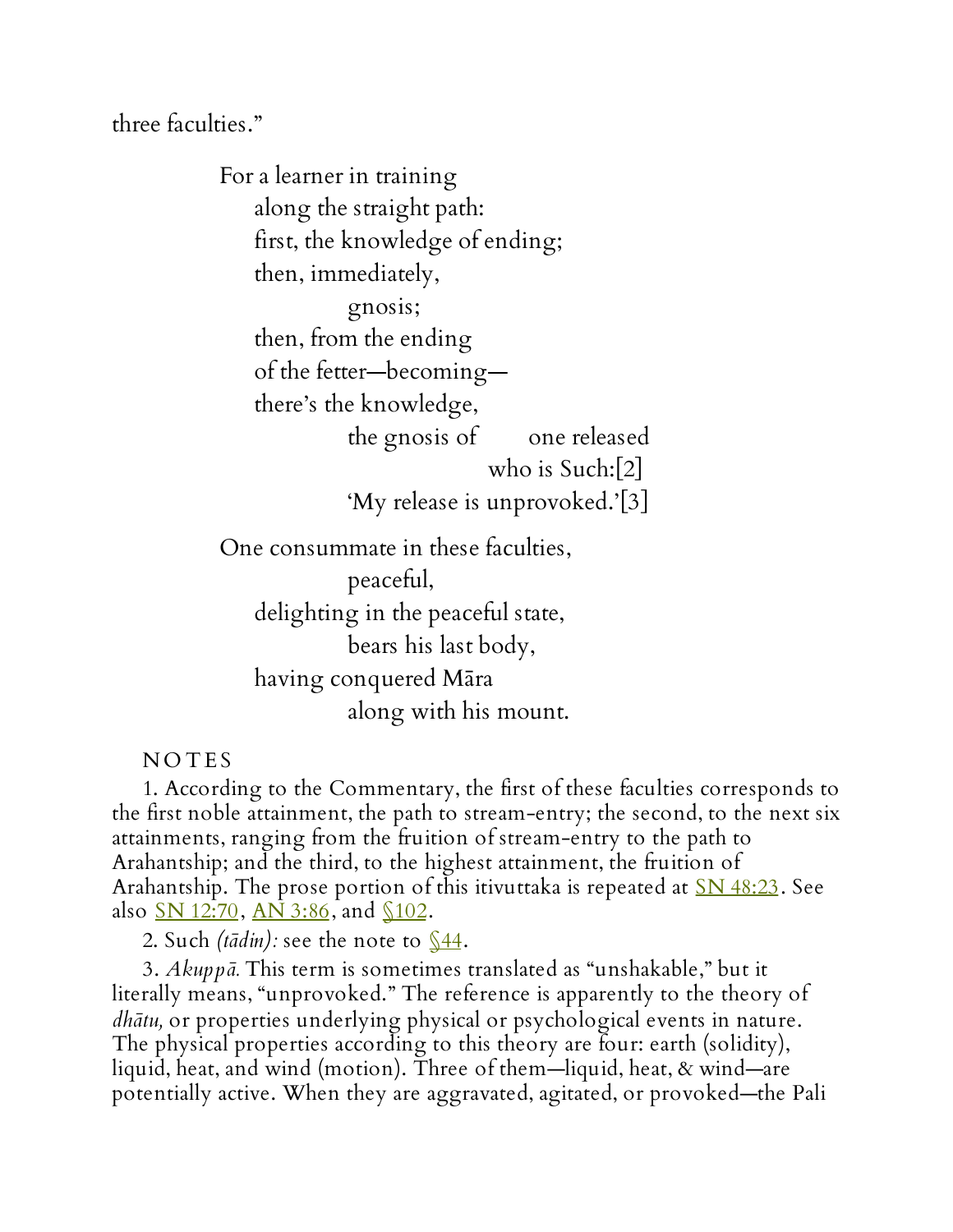term here, *pakuppati,* is used also on the psychological level, where it means angered or upset—they act as the underlying cause for natural activity. When the provocation ends, the corresponding activity subsides.

Although [§44](#page-38-0) lists two *nibbāna* properties, these two properties are distinctive in that the experience of *nibbāna* is not caused by their provocation. Because true release is not caused by the provocation of anything—a fact that is known immediately after the experience itself—it is not subject to change.

<span id="page-55-0"></span>§63. *This was said by the Blessed One, said by the Arahant, so I have heard:* "Monks, there are these three times. Which three? Past time, future time, present time. These are the three times."

> Perceiving in terms of signs, beings take a stand on signs. Not fully comprehending signs, they come into the bonds of death. But fully comprehending signs, one doesn't construe a signifier. Touching liberation with the heart, the state of peace unsurpassed, consummate in terms of signs, peaceful, delighting in the peaceful state, judicious, an attainer-of-wisdom makes use of classifications but can't be classified.[1]

NOTE: 1. At first glance, the verses here do not bear much relationship to the prose [introduction.](http://www.accesstoinsight.org/tipitaka/mn/mn.002.than.html) However, if they are viewed in the context of  $\overline{MN}$  $\frac{2}{2}$  (see the note to  $\frac{16}{2}$ ), their relationship becomes clear: the person who applies appropriate attention to the notion of past, present, and future time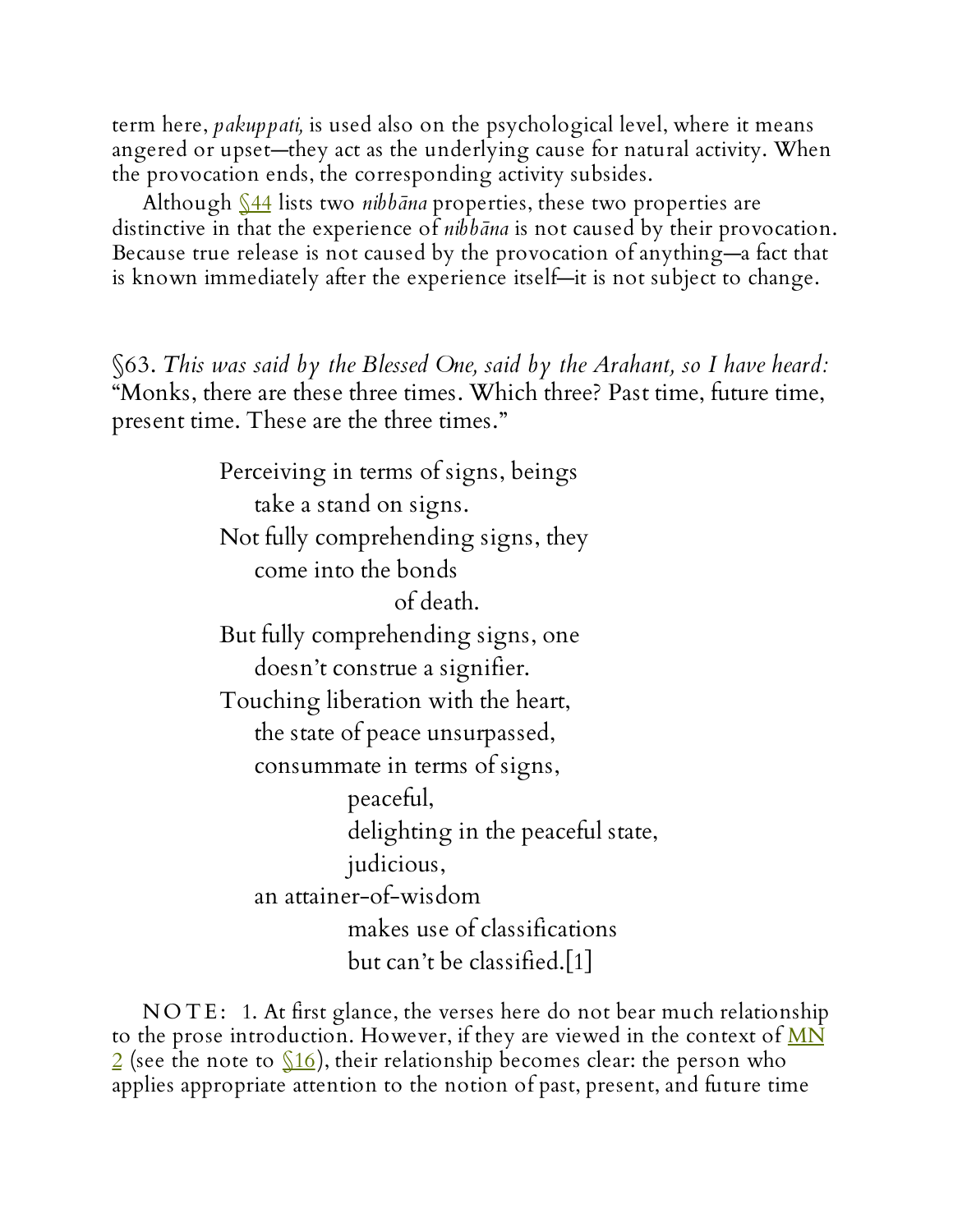does not define him or herself in those terms, and so does not cling to any sense of self in those terms. Without clinging, one is liberated from birth and death.

§64. *This was said by the Blessed One, said by the Arahant, so I have heard:* "Monks, there are these three kinds of misconduct. Which three? Bodily misconduct, verbal misconduct, mental misconduct.[1] These are the three kinds of misconduct."

> Having engaged in bodily misconduct, acts of verbal misconduct, misconduct of mind, or whatever else is flawed, not having done what is skillful, having done much that is not, at the break-up of the body, the undiscerning one reappears in hell.

NOTE: 1. See the note to  $$30$ .

§65. *This was said by the Blessed One, said by the Arahant, so I have heard:* "Monks, there are these three kinds of good conduct. Which three? Bodily good conduct, verbal good conduct, mental good conduct. These are the three kinds of good conduct."

> Having abandoned bodily misconduct, acts of verbal misconduct, misconduct of mind, & whatever else is flawed,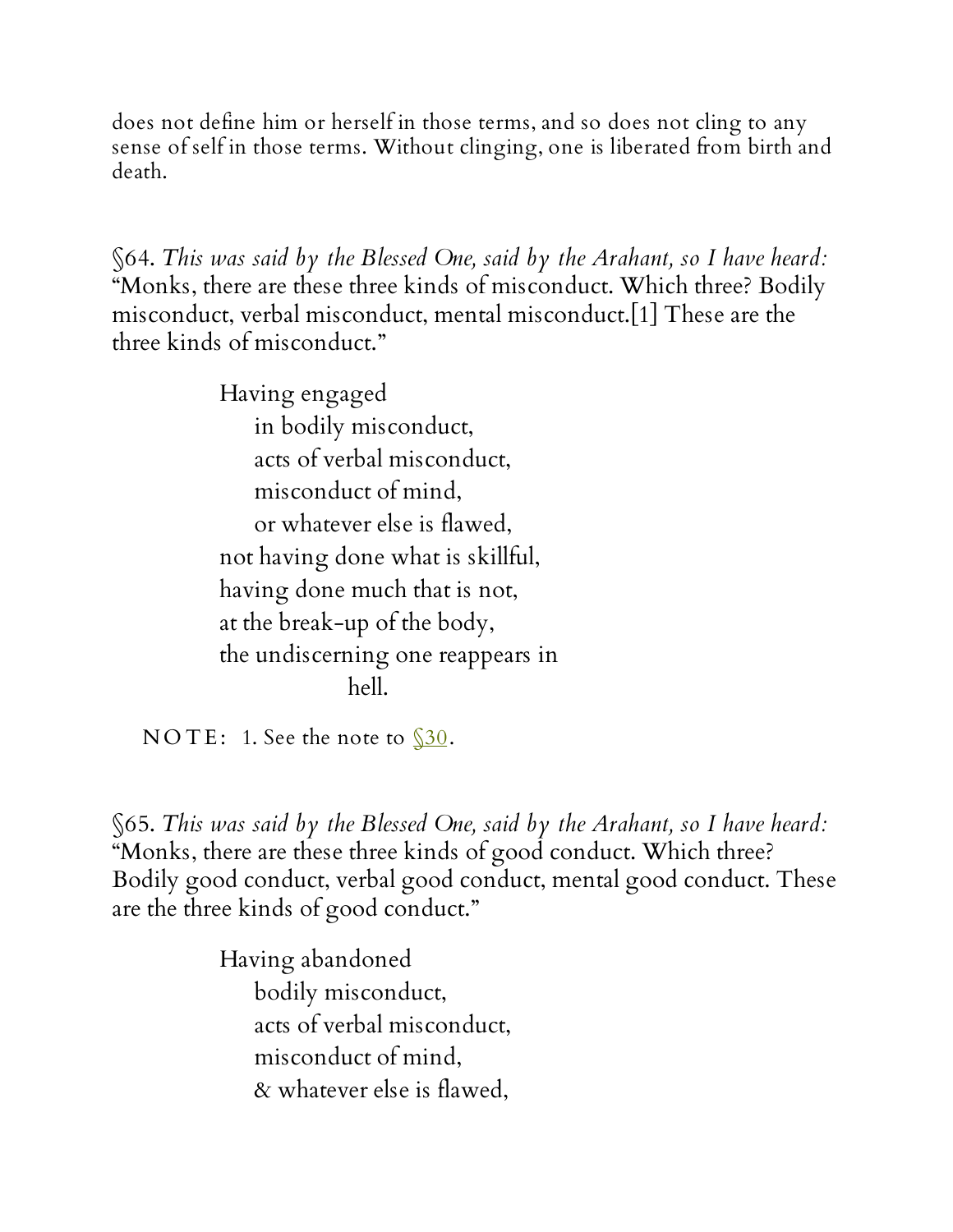not having done what's not skillful, having done much that is, at the break-up of the body, the discerning one reappears in heaven.

§66. *This was said by the Blessed One, said by the Arahant, so I have heard:* "Monks, there are these three kinds of cleanliness. Which three? Bodily cleanliness, verbal cleanliness, mental cleanliness. These are the three kinds of cleanliness."

> Clean in body, clean in speech, clean in awareness —effluent-free one who is clean, consummate in cleanliness, is said to have abandoned the All.

*See also: [MN](http://www.accesstoinsight.org/tipitaka/mn/mn.024.than.html) 24; AN [3:122](http://www.accesstoinsight.org/tipitaka/an/an03/an03.122.than.html)*

§67. *This was said by the Blessed One, said by the Arahant, so I have heard:* "Monks, there are these three forms of sagacity. Which three? Bodily sagacity, verbal sagacity, mental sagacity. These are the three forms of sagacity."

> A sage in body, a sage in speech, a sage in mind, effluent-free: a sage consummate in sagacity is said to be bathed of evil.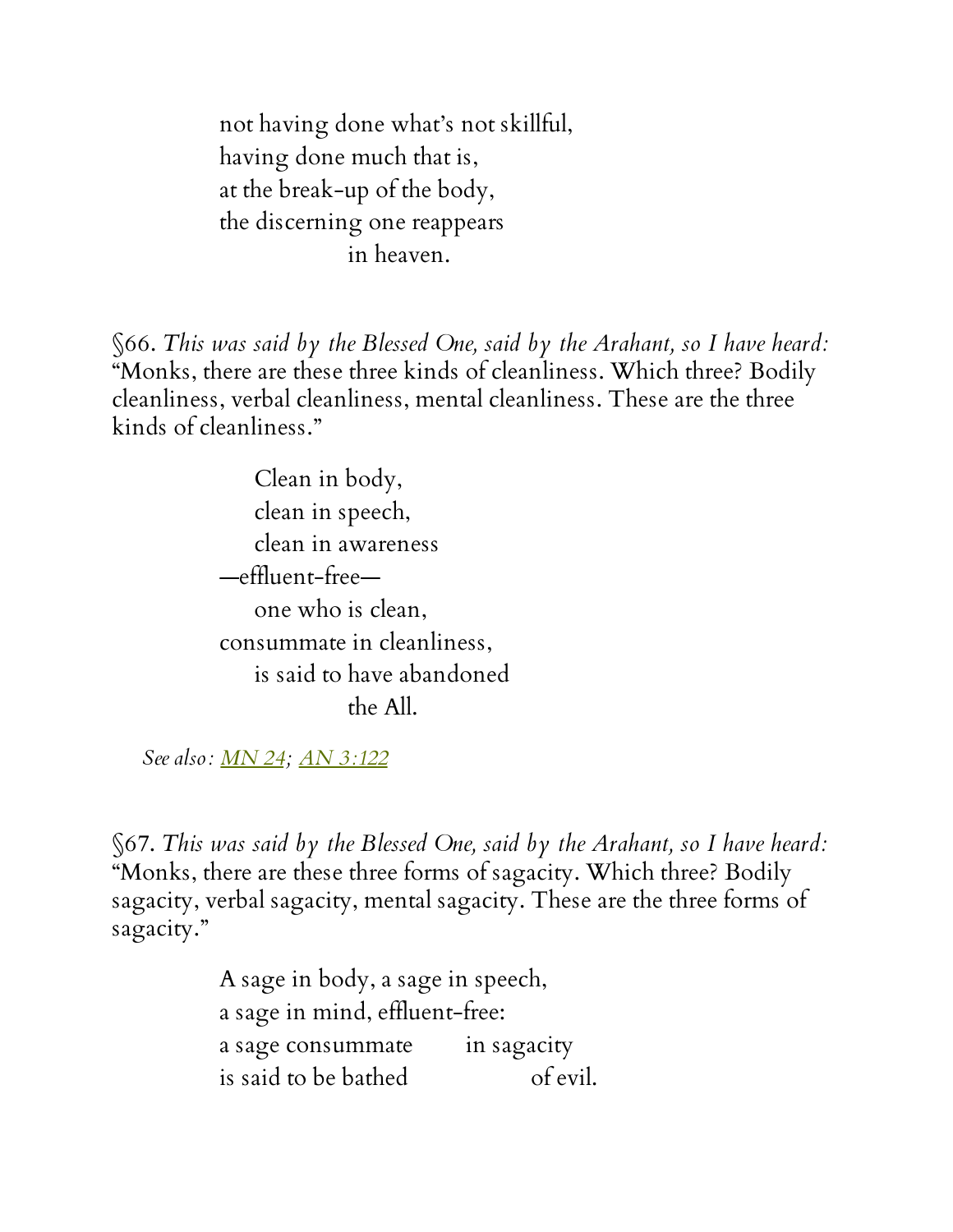*See also: AN [3:123](http://www.accesstoinsight.org/tipitaka/an/an03/an03.123.than.html) ; Sn [1:12](http://www.accesstoinsight.org/tipitaka/kn/snp/snp.1.12.than.html)*

§68. *This was said by the Blessed One, said by the Arahant, so I have heard:* "Monks, anyone whose passion is unabandoned, whose aversion is unabandoned, whose delusion is unabandoned is said to have gone over to Māra's camp, has come under Māra's power. The Evil One can do with that person as he likes. But anyone whose passion is abandoned, whose aversion is abandoned, whose delusion is abandoned is said not to have gone over to Māra's camp, has thrown off Māra's power. With that person, the Evil One cannot do as he likes."

> Anyone whose passion, aversion, & ignorance have faded away, is said to be composed in mind, Brahma-become, awakened, Tathāgata, one for whom fear & hostility are past, one who's abandoned the All.

§69. *This was said by the Blessed One, said by the Arahant, so I have heard:* "Monks, anyone—monk or nun—in whom passion is unabandoned, aversion is unabandoned, & delusion is unabandoned, is said not to have crossed the ocean with its waves, breakers, & whirlpools, its seizers & demons.[1] Anyone—monk or nun—in whom passion is abandoned, aversion is abandoned, & delusion is abandoned, is said to have crossed the ocean with its waves, breakers, & whirlpools, its seizers & demons. Having crossed over, having reached the far shore, he/she stands on high ground, a brahman."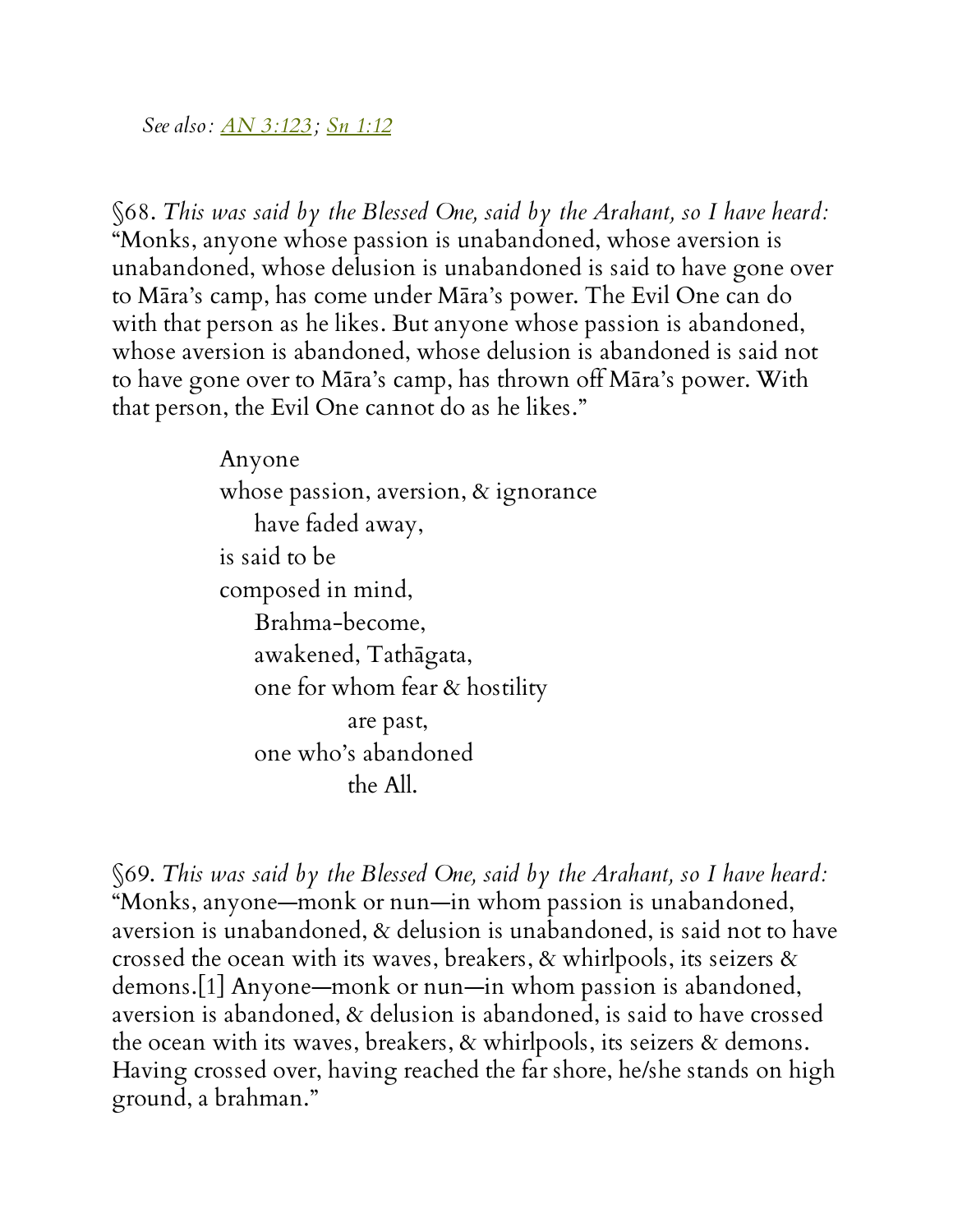One whose passion, aversion, & ignorance have faded away, has crossed over this ocean with its seizers, demons, dangerous waves, so hard to cross. Free from acquisitions —bonds surmounted, death abandoned he has abandoned stress with no further becoming. Having gone to the goal he is undefined,[2] has outwitted, I tell you, the King of Death.

**NOTES** 1. See  $$109$ .

2. See  $\sqrt{63}$ . For further discussion of the Arahant as [undefined,](http://www.accesstoinsight.org/tipitaka/sn/sn23/sn23.002.than.html) see SN 23:2, SN [22:36,](http://www.accesstoinsight.org/tipitaka/sn/sn22/sn22.036.than.html) and *Skill in Questions,* Appendix Four.

§70. *This was said by the Blessed One, said by the Arahant, so I have heard:* "Monks, I have seen beings who—endowed with bodily misconduct, verbal misconduct, & mental misconduct; who reviled noble ones, held wrong views and undertook actions under the influence of wrong views —at the break-up of the body, after death, have re-appeared in the plane of deprivation, the bad destination, the lower realms, in hell. It is not from having heard this from another contemplative or brahman that I tell you that I have seen beings who—endowed with bodily misconduct,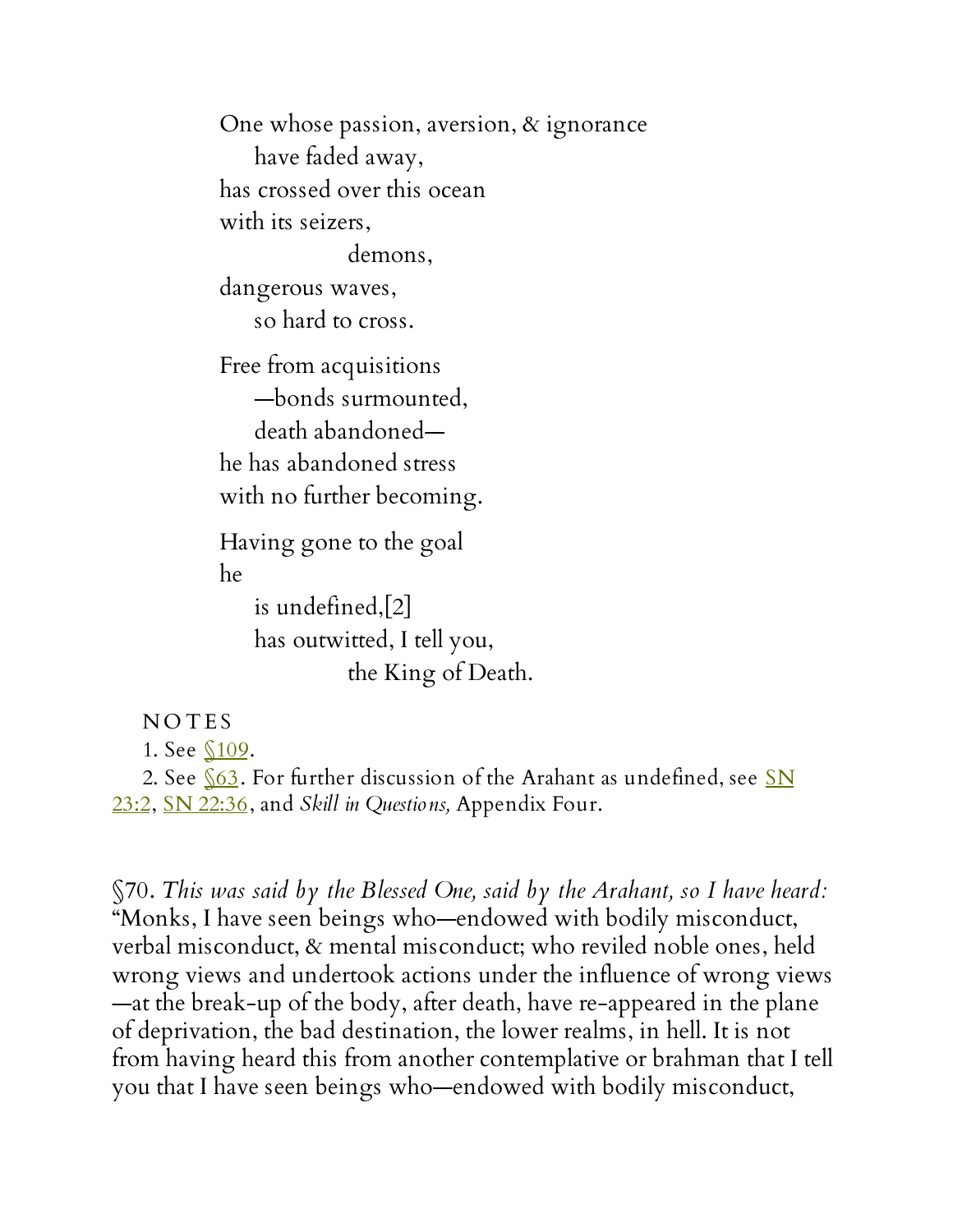verbal misconduct, & mental misconduct; who reviled noble ones, held wrong views and undertook actions under the influence of wrong views —at the break-up of the body, after death, have re-appeared in a plane of deprivation, a bad destination, a lower realm, hell. It is from having known it myself, seen it myself, realized it myself that I tell you that I have seen beings who—endowed with bodily misconduct, verbal misconduct, & mental misconduct; who reviled noble ones, held wrong views and undertook actions under the influence of wrong views—at the break-up of the body, after death, have re-appeared in a plane of deprivation, a bad destination, a lower realm, hell."

> With mind wrongly directed, speaking wrong speech, doing wrong deeds with the body: a person here of next-to-nothing learning, a doer of evil here in this next-to-nothing life, at the break-up of the body, undiscerning, reappears in hell.

§71. *This was said by the Blessed One, said by the Arahant, so I have heard:* "Monks, I have seen beings who—endowed with bodily good conduct, verbal good conduct, & mental good conduct; who did not revile noble ones, who held right views and undertook actions under the influence of right views—at the break-up of the body, after death, have re-appeared in a good destination, a heavenly world. It's not from having heard this from another contemplative or brahman that I tell you that I have seen beings who—endowed with bodily good conduct, verbal good conduct, & mental good conduct; who did not revile noble ones, who held right views and undertook actions under the influence of right views—at the break-up of the body, after death, have re-appeared in a good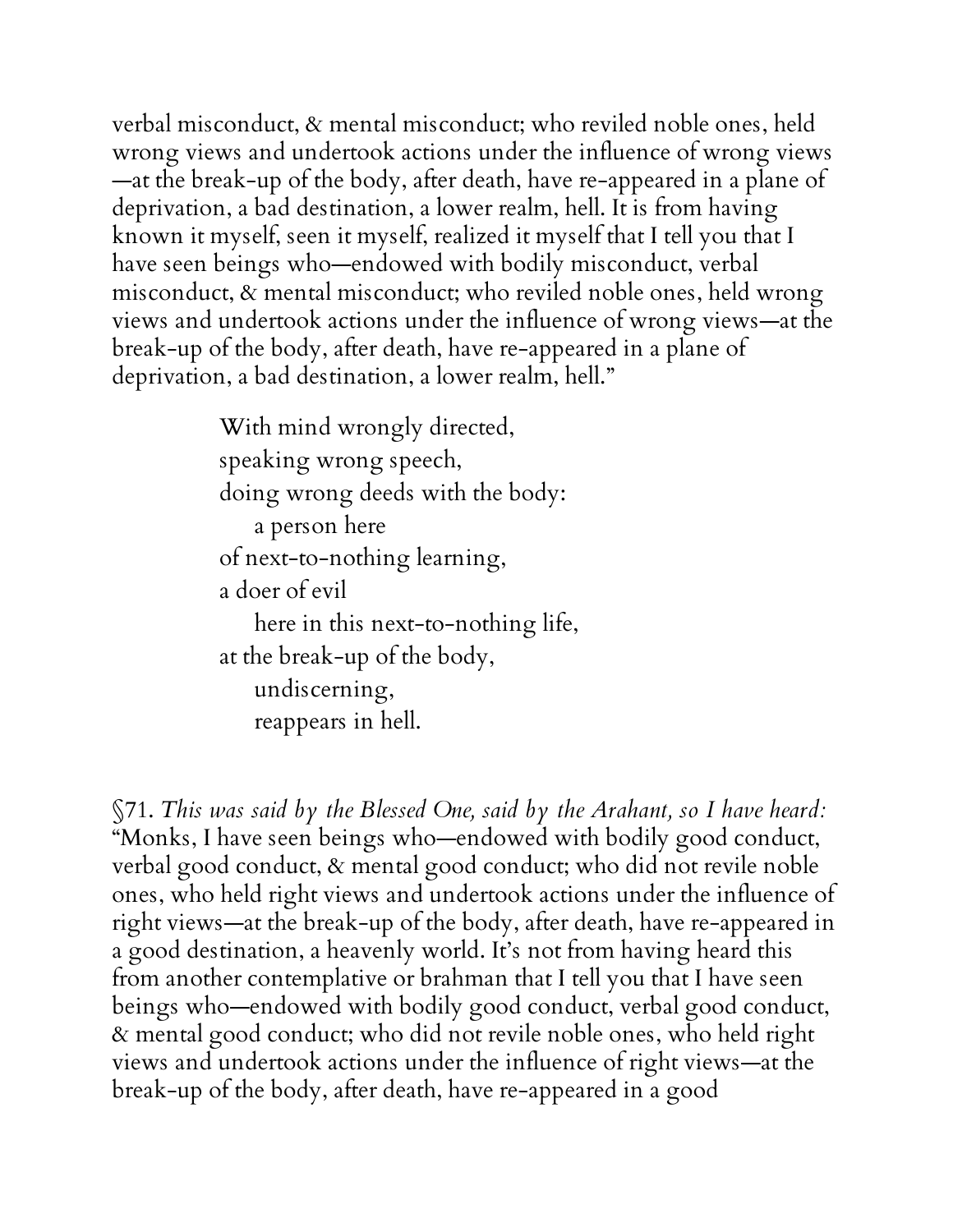destination, a heavenly world. It's from having known it myself, seen it myself, realized it myself that I tell you that I have seen beings who endowed with bodily good conduct, verbal good conduct, & mental good conduct; who did not revile noble ones, who held right views and undertook actions under the influence of right views—at the break-up of the body, after death, have re-appeared in a good destination, a heavenly world."

> With mind rightly directed, speaking right speech, doing right deeds with the body: a person here of much learning, a doer of merit here in this next-to-nothing life, at the break-up of the body, discerning, reappears in heaven.

<span id="page-61-0"></span>§72. *This was said by the Blessed One, said by the Arahant, so I have heard:* "Monks, there are these three properties for escape. Which three? This is the escape from sensuality: renunciation.[1] This is the escape from form: formlessness. And as for whatever has come into being, is fabricated  $\&$ dependently co-arisen, the escape from that is cessation. These are the three properties for escape."

> Knowing the escape from sensuality, & the overcoming of forms —ardent always touching the stilling of all fabrications: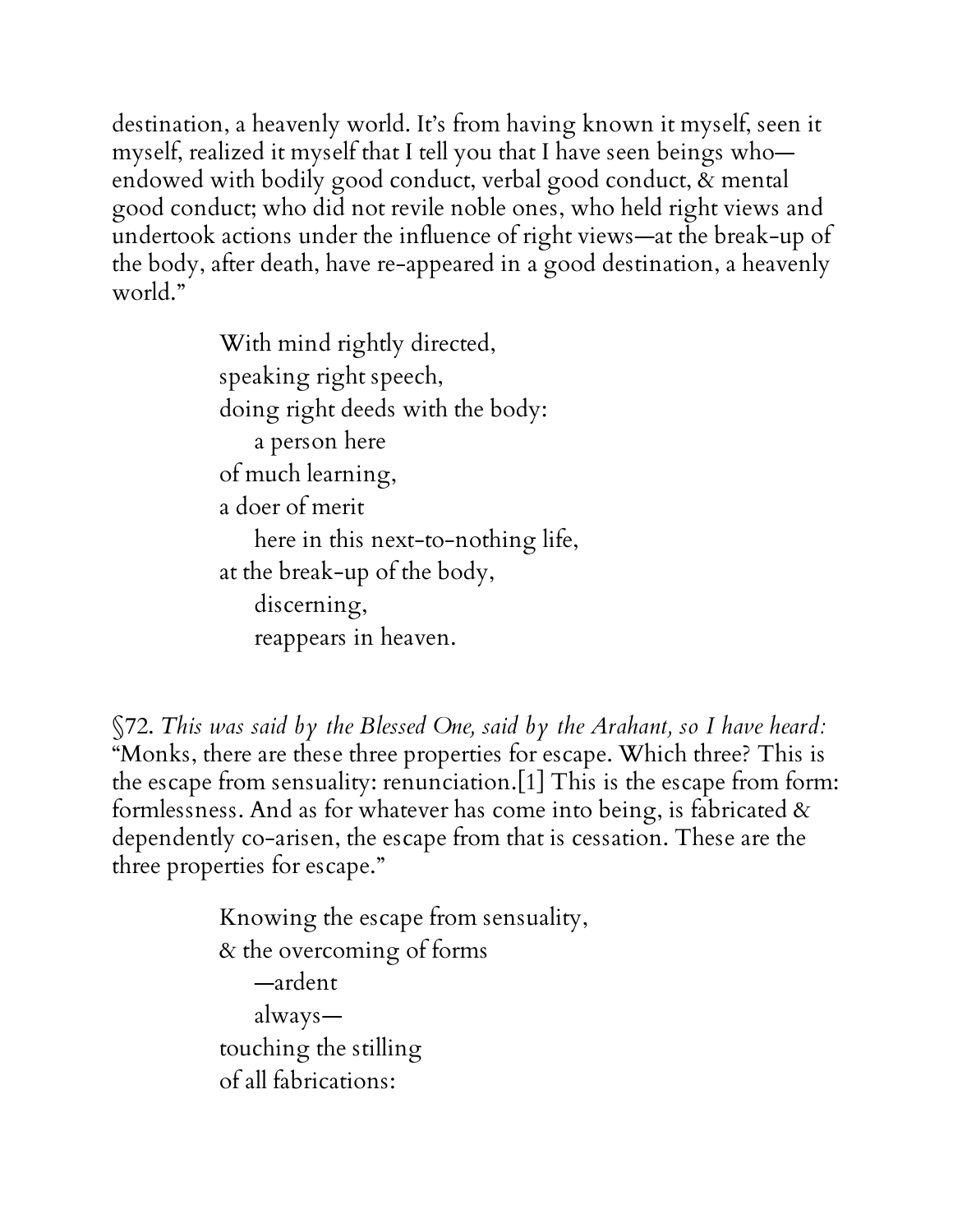he is a monk who's seen rightly. From that he is there released. A master of direct knowing, at peace, he is a sage gone beyond bonds.

N O T E : 1. Renunciation here means the first level of jhāna, which is attained when one is secluded from sensual passion and unskillful mental qualities. On [formlessness](http://www.accesstoinsight.org/tipitaka/an/an05/an05.200.than.html) and cessation, see the note to  $\S$ 51. See also AN 5:200.

§73. *This was said by the Blessed One, said by the Arahant, so I have heard:* "Monks, formless phenomena are more peaceful than forms; cessation, more peaceful than formless phenomena."

> Those beings headed to forms, and those standing in the formless, with no knowledge of cessation, return to further becoming. But, comprehending form, not taking a stance in formless things, those released in cessation are people who've left death behind. Having touched with his body the deathless property free from acquisitions, having realized relinquishing of acquisitions, effluent-free,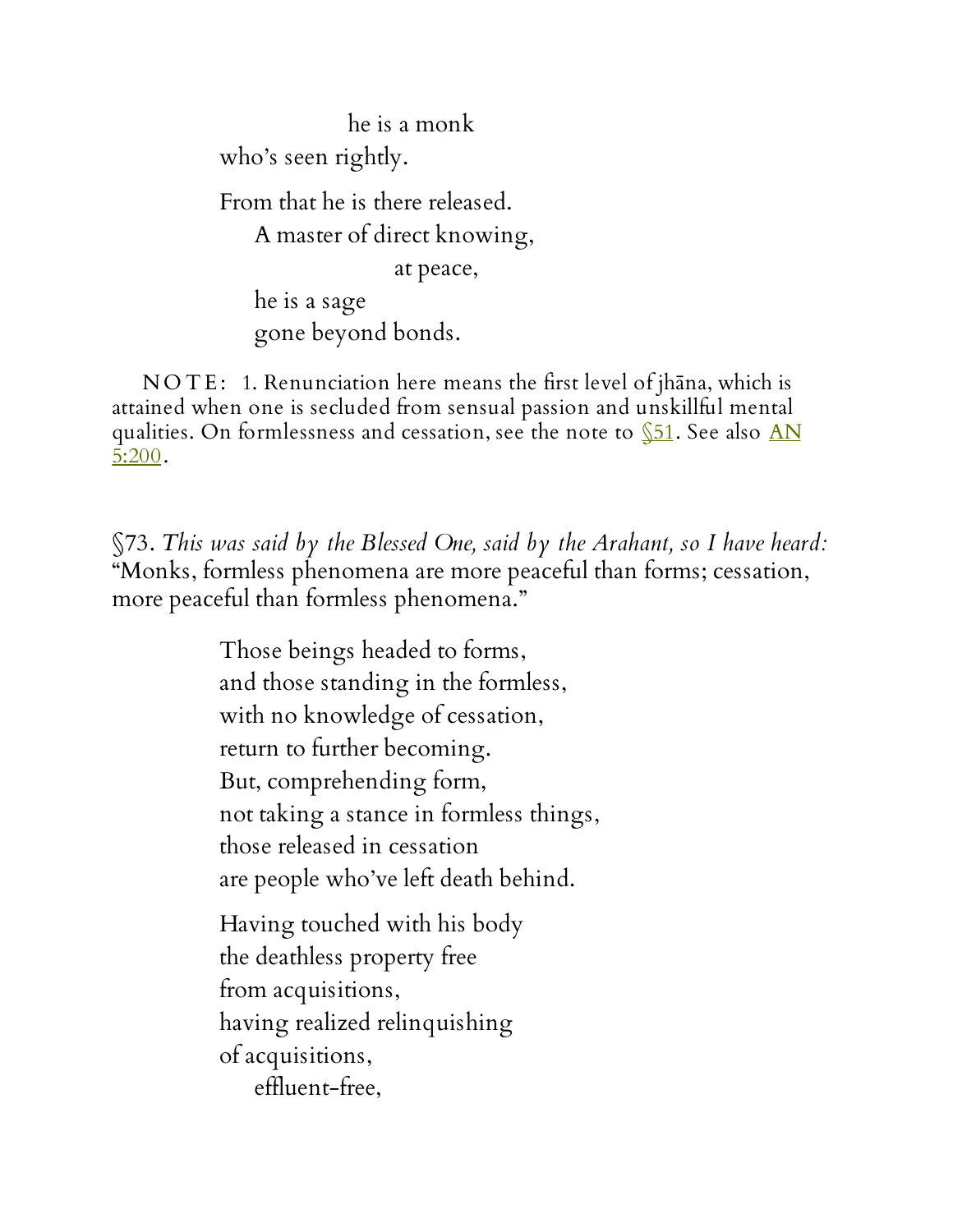the Rightly Self-awakened One teaches the state with no sorrow,

no dust.

§74. *This was said by the Blessed One, said by the Arahant, so I have heard:* "Monks, there are these three types of sons & daughters existing in the world. Which three? One of heightened birth, one of similar birth, one of lowered birth.

"And how is a son or daughter of heightened birth? There is the case where a son or daughter's parents have not gone to the Buddha for refuge, have not gone to the Dhamma for refuge, have not gone to the Saṅgha for refuge. They do not abstain from taking life, from stealing, from sexual misconduct, from false speech, from fermented & distilled liquors that cause heedlessness. They are unprincipled & evil by nature. However, their son or daughter has gone to the Buddha for refuge, has gone to the Dhamma for refuge, has gone to the Saṅgha for refuge. He/she abstains from taking life, from stealing, from sexual misconduct, from false speech, from fermented & distilled liquors that cause heedlessness. He/she is principled & admirable by nature. This is called a son or daughter of heightened birth.

"And how is a son or daughter of similar birth? There is the case where a son or daughter's parents have gone to the Buddha for refuge, have gone to the Dhamma for refuge, have gone to the Saṅgha for refuge. They abstain from taking life, from stealing, from sexual misconduct, from false speech, from fermented & distilled liquors that cause heedlessness. They are principled & admirable by nature. Their son or daughter has also gone to the Buddha for refuge, has gone to the Dhamma for refuge, has gone to the Saṅgha for refuge. He/she abstains from taking life, from stealing, from sexual misconduct, from false speech, from fermented & distilled liquors that cause heedlessness. He/she is principled & admirable by nature. This is called a son or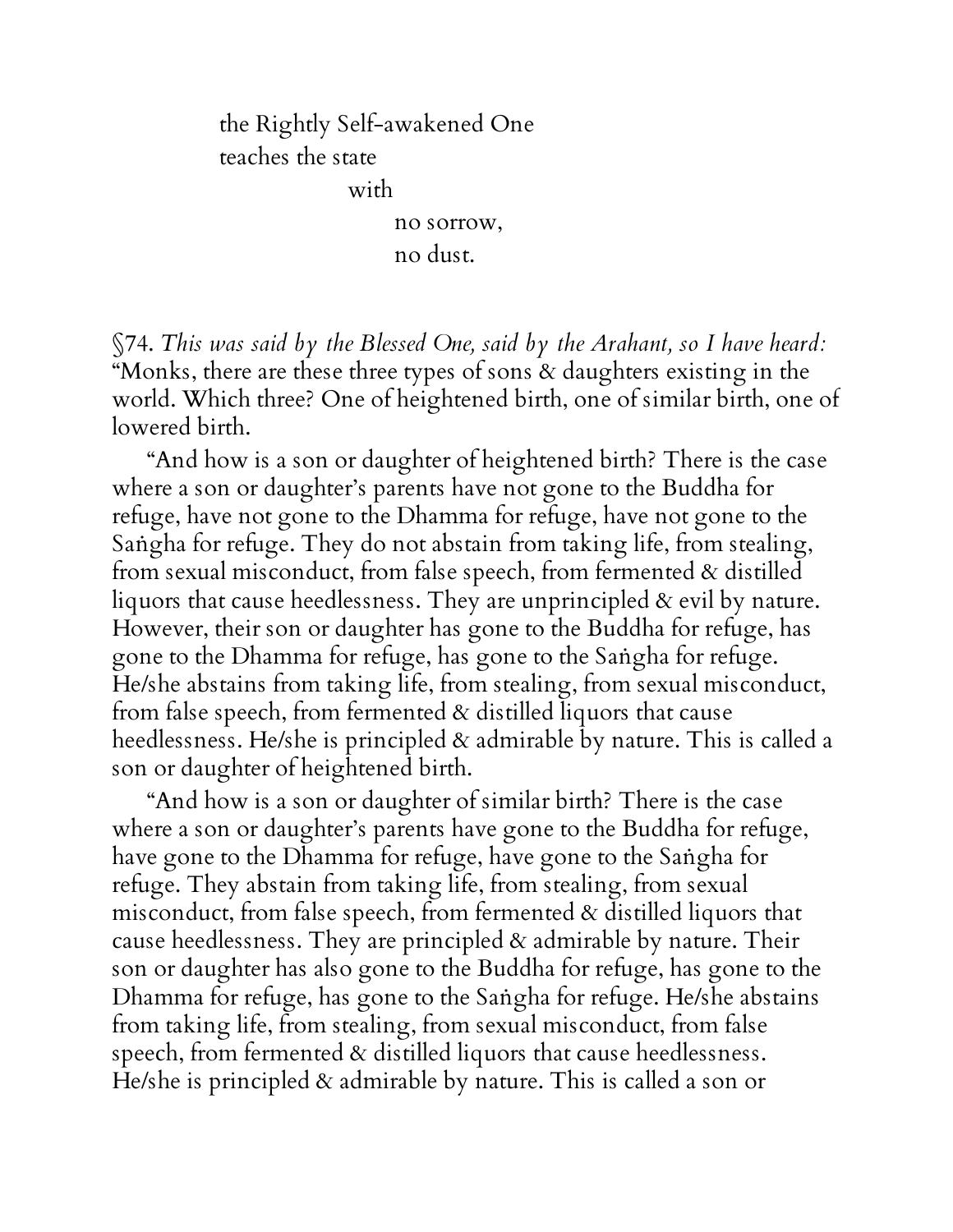daughter of similar birth.

"And how is a son or daughter of lowered birth? There is the case where a son or daughter's parents have gone to the Buddha for refuge, have gone to the Dhamma for refuge, have gone to the Saṅgha for refuge. They abstain from taking life, from stealing, from sexual misconduct, from false speech, from fermented & distilled liquors that cause heedlessness. They are principled & admirable by nature. However, their son or daughter has not gone to the Buddha for refuge, has not gone to the Dhamma for refuge, has not gone to the Saṅgha for refuge. He/she does not abstain from taking life, from stealing, from sexual misconduct, from false speech, from fermented & distilled liquors that cause heedlessness. He/she is unprincipled & evil by nature. This is called a son or daughter of lowered birth."

> The wise hope for a child of heightened or similar birth, not for one of lowered birth, a destroyer of the family. These children in the world, lay followers —consummate in virtue, conviction; generous, free from stinginess shine forth in any gathering like the moon when freed from a cloud.

§75. *This was said by the Blessed One, said by the Arahant, so I have heard:* "Monks, these three types of persons can be found existing in the world. Which three? One like a cloud without rain, one who rains locally, and one who rains everywhere.

"And how is a person like a cloud without rain? There is the case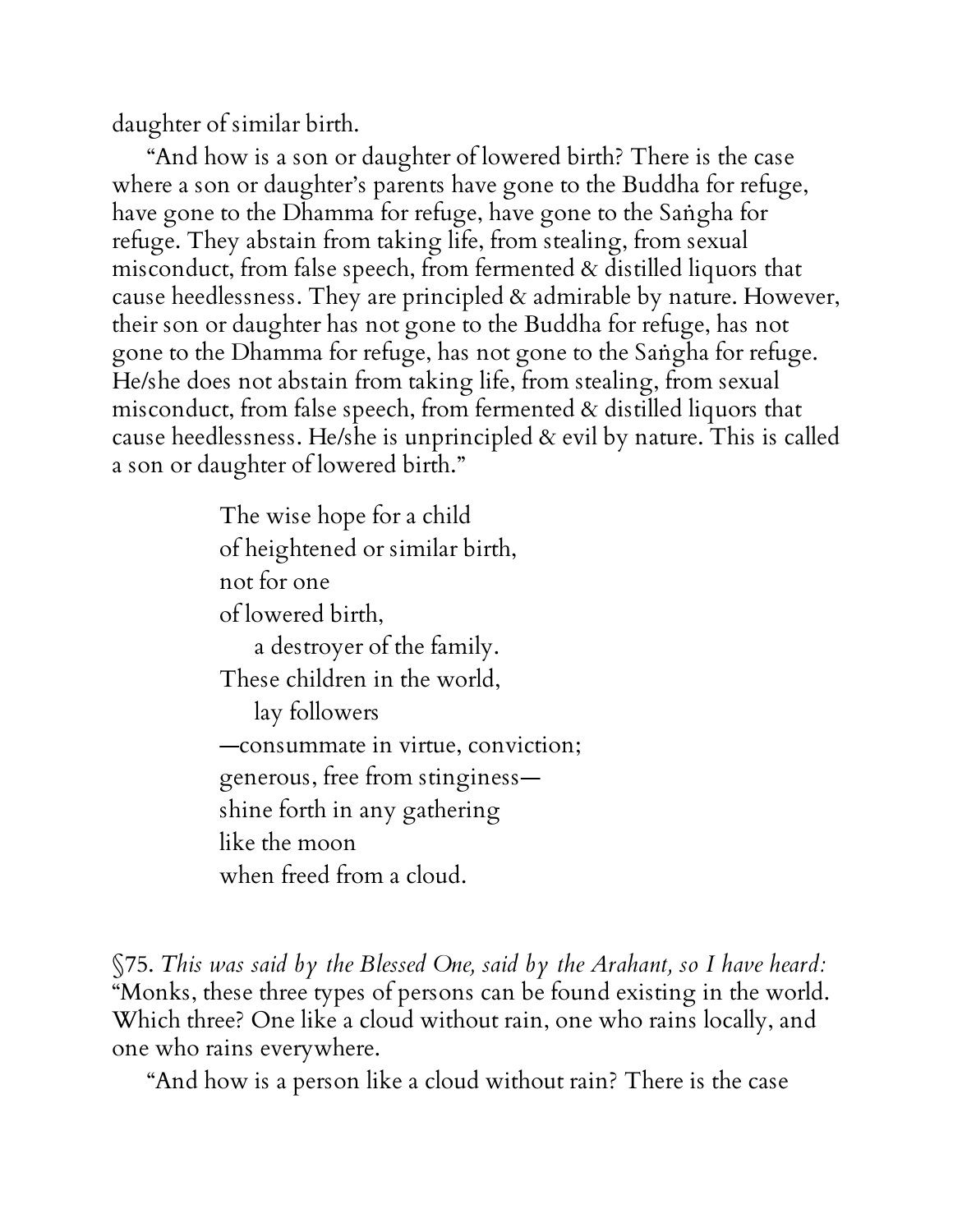where a person is not a giver of food, drink, clothing, vehicles, garlands, scents, ointments, beds, dwellings, or lights to anyone at all: to contemplatives or brahmans, to any of the miserable, the homeless, or beggars. This is how a person is like a cloud without rain.

"And how is a person one who rains locally? There is the case where a person is a giver of food, drink, clothing, vehicles, garlands, scents, ointments, beds, dwellings,  $\&$  lights to some contemplatives  $\&$ brahmans, to some of the miserable, the homeless, & beggars, but not to others. This is how a person is one who rains locally.

"And how is a person one who rains everywhere? There is the case where a person gives food, drink, clothing, vehicles, garlands, scents, ointments, beds, dwellings, & lights to all contemplatives & brahmans, to all of the miserable, the homeless, & beggars. This is how a person is one who rains everywhere.

"These are the three types of persons who can be found existing in the world."

> Not to contemplatives, to brahmans, to the miserable, nor to the homeless does he share what he's gained: food, drinks, nourishment. He, that lowest of people, is called a cloud with no rain. To some he doesn't give, to others he does: the intelligent call him one who rains locally. A person responsive to requests,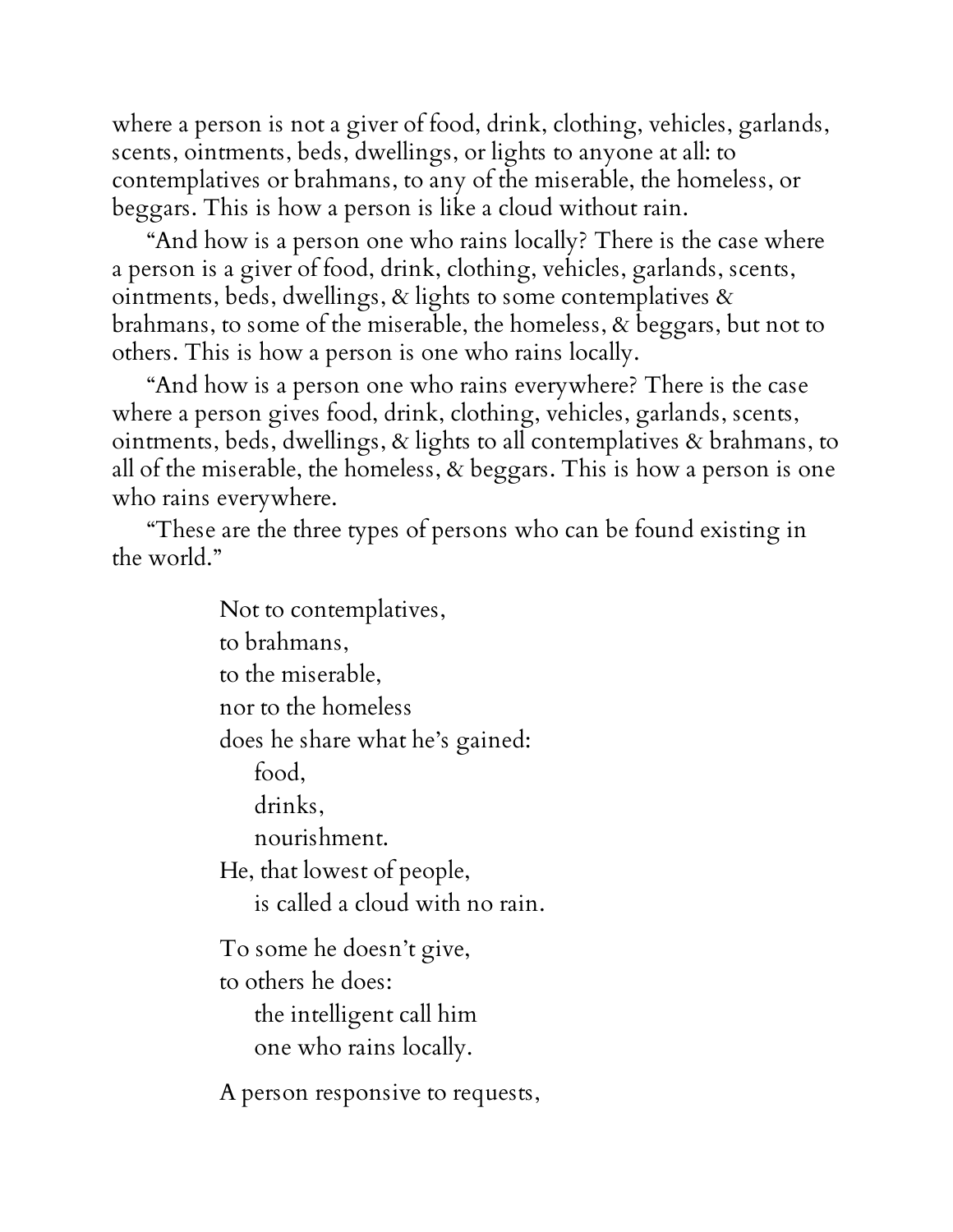sympathetic to all beings, delighting in distributing alms: "Give to them! Give!" he says. As a cloud—resounding, thundering—rains, filling with water, drenching the plateaus  $\&$  gullies: a person like this is like that. Having rightly amassed wealth attained through initiative, he satisfies rightly with food & drink those fallen into the homeless state.

§76. *This was said by the Blessed One, said by the Arahant, so I have heard:* "Aspiring to these three forms of bliss, monks, a wise person should guard his virtue. Which three? [Thinking,] 'May praise come to me,' a wise person should guard his virtue. [Thinking,] 'May wealth come to me,' a wise person should guard his virtue. [Thinking,] 'At the break-up of the body, after death, may I reappear in a good destination, a heavenly world,' a wise person should guard his virtue. Aspiring to these three forms of bliss, a wise person should guard his virtue."

> Intelligent, you should guard your virtue, aspiring to three forms of bliss: praise; the obtaining of wealth; and, after death, rejoicing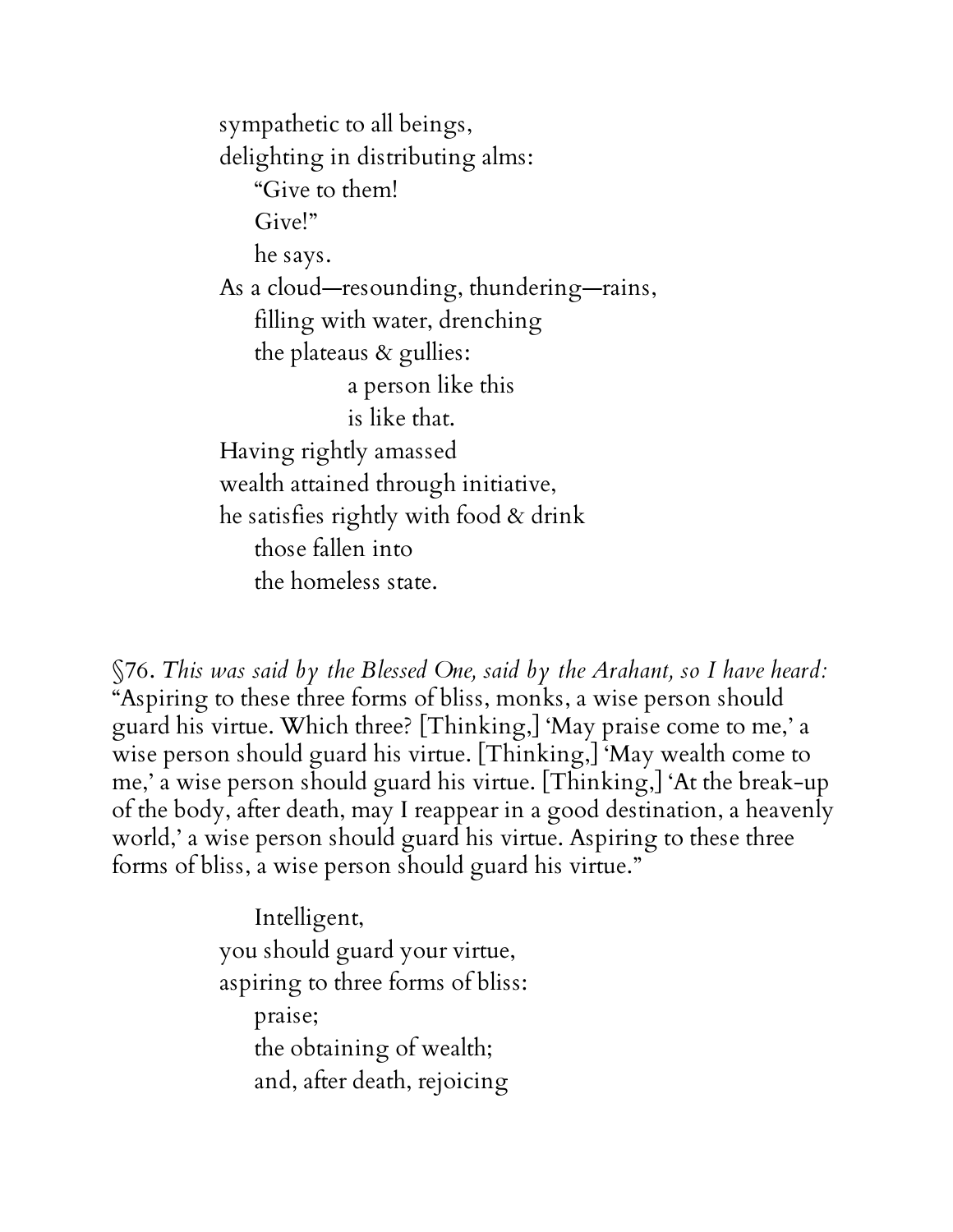in heaven.

Even if you do no evil but seek out one who does, you're suspected of evil. Your bad reputation grows. The sort of person you make a friend, the sort you seek out, that's the sort you yourself become for your living together is of that sort. The one associated with, the one who associates, the one who's touched, the one who touches another —like an arrow smeared with poison contaminates the quiver. So, fearing contamination, the enlightened should not be comrades with evil people. A man who wraps rotting fish in a blade of kusa grass makes the grass smelly: so it is if you seek out fools. But a man who wraps powdered incense in the leaf of a tree makes the leaf fragrant: so it is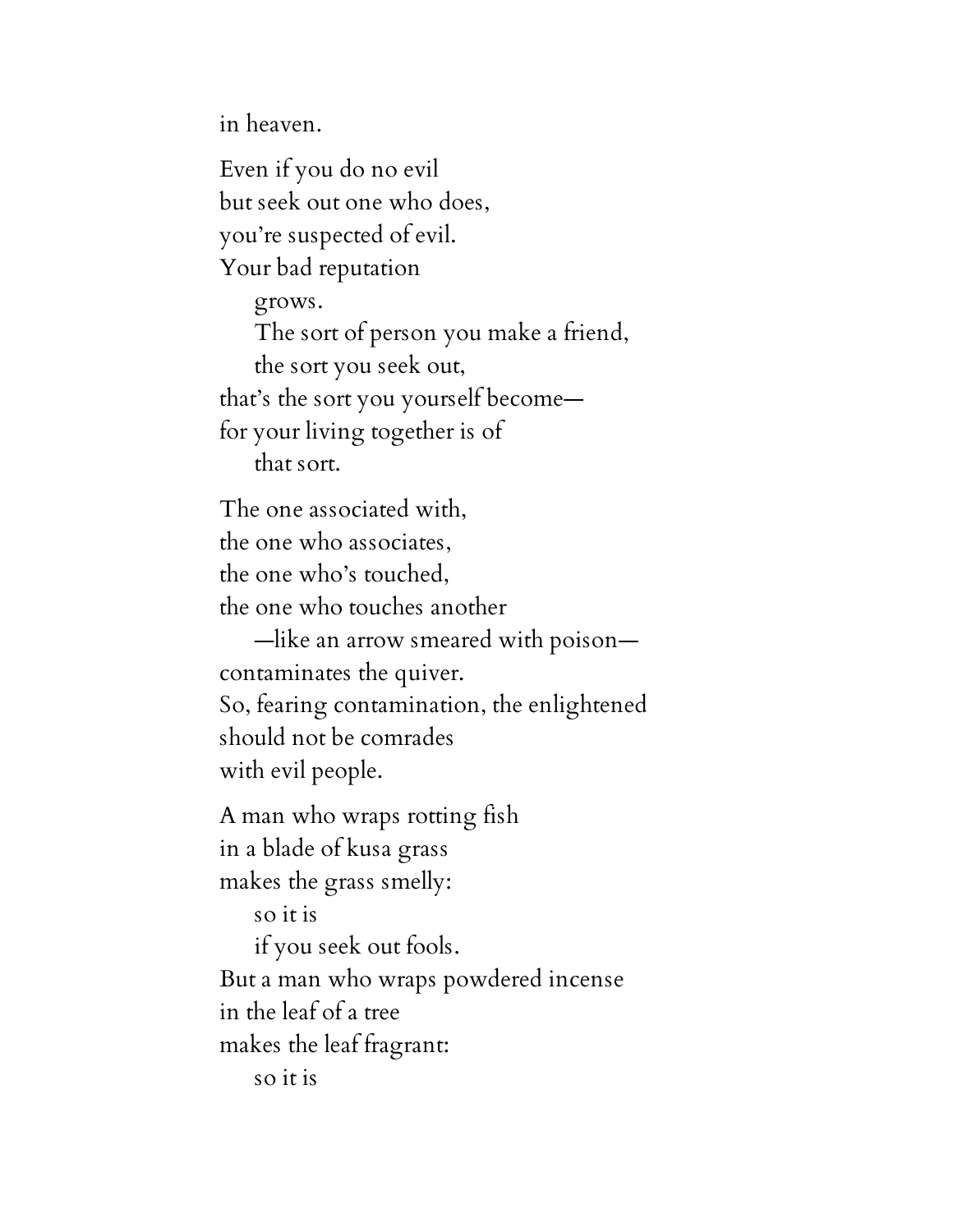if you seek out the enlightened.

So, knowing your own outcome as like the leaf-wrapper's, you shouldn't seek out those who aren't good. The wise would associate with those who are. Those who aren't good lead you to hell. The good help you reach a good destination.

*See also: AN [8:54;](http://www.accesstoinsight.org/tipitaka/an/an08/an08.054.than.html) [AN](http://www.accesstoinsight.org/tipitaka/an/an09/an09.001.than.html) 9:1; Ud [4:1](http://www.accesstoinsight.org/tipitaka/kn/ud/ud.4.01.than.html)*

§77. *This was said by the Blessed One, said by the Arahant, so I have heard:* "Monks, this body falls apart; consciousness is subject to fading; all acquisitions are inconstant, stressful, subject to change."

> Knowing the body as falling apart, & consciousness as dissolving away, seeing the danger in acquisitions, you've gone beyond birth & death. Having reached the foremost peace, you bide your time, composed.

*See also: [Thag](http://www.accesstoinsight.org/tipitaka/kn/thag/thag.11.01.than.html) 11; [Thag](http://www.accesstoinsight.org/tipitaka/kn/thag/thag.14.01.than.html) 14:1*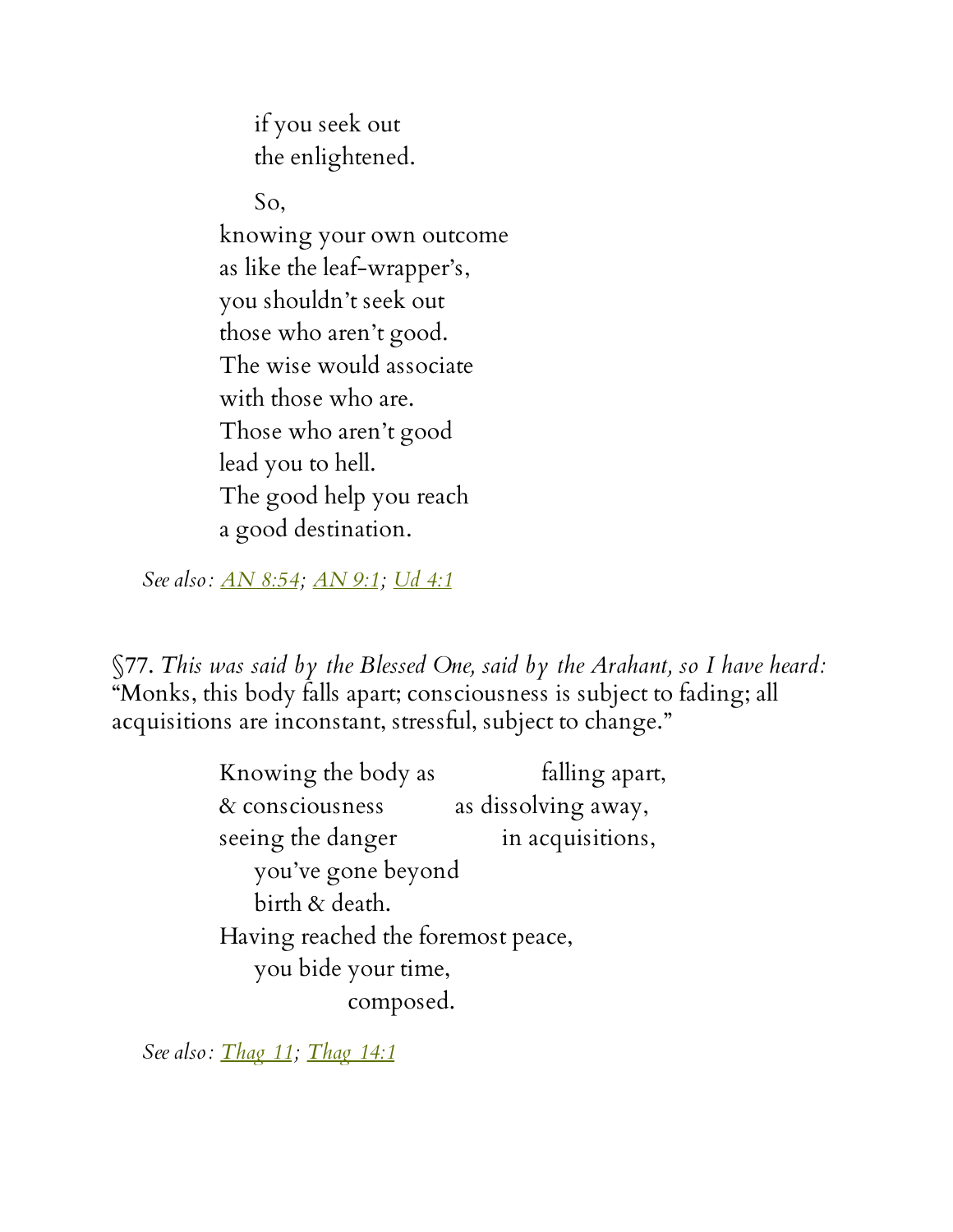§78. *This was said by the Blessed One, said by the Arahant, so I have heard:* "Monks, it's in accordance with their properties that beings come together & associate with one another. Beings of low dispositions come together & associate with beings of low dispositions. Beings of admirable dispositions come together & associate with beings of admirable dispositions. In the past, it was in accordance with their properties that beings came together & associated with one another.… In the future, it will be in accordance with their properties that beings will come together & associate with one another.… And now at present, it's in accordance with their properties that beings come together & associate with one another. Beings of low dispositions come together & associate with beings of low dispositions. Beings of admirable dispositions come together & associate with beings of admirable dispositions."

> The underbrush born of association is cut away by non-association. Just as one riding a small wooden plank would sink in the great sea, so does even one of right living sink, associating with the lazy. So avoid the lazy, those with low persistence. Live with the noble ones secluded, resolute, absorbed in jhāna, their persistence constantly aroused : the wise.

*See also: SN [45:2](http://www.accesstoinsight.org/tipitaka/sn/sn45/sn45.002.than.html)*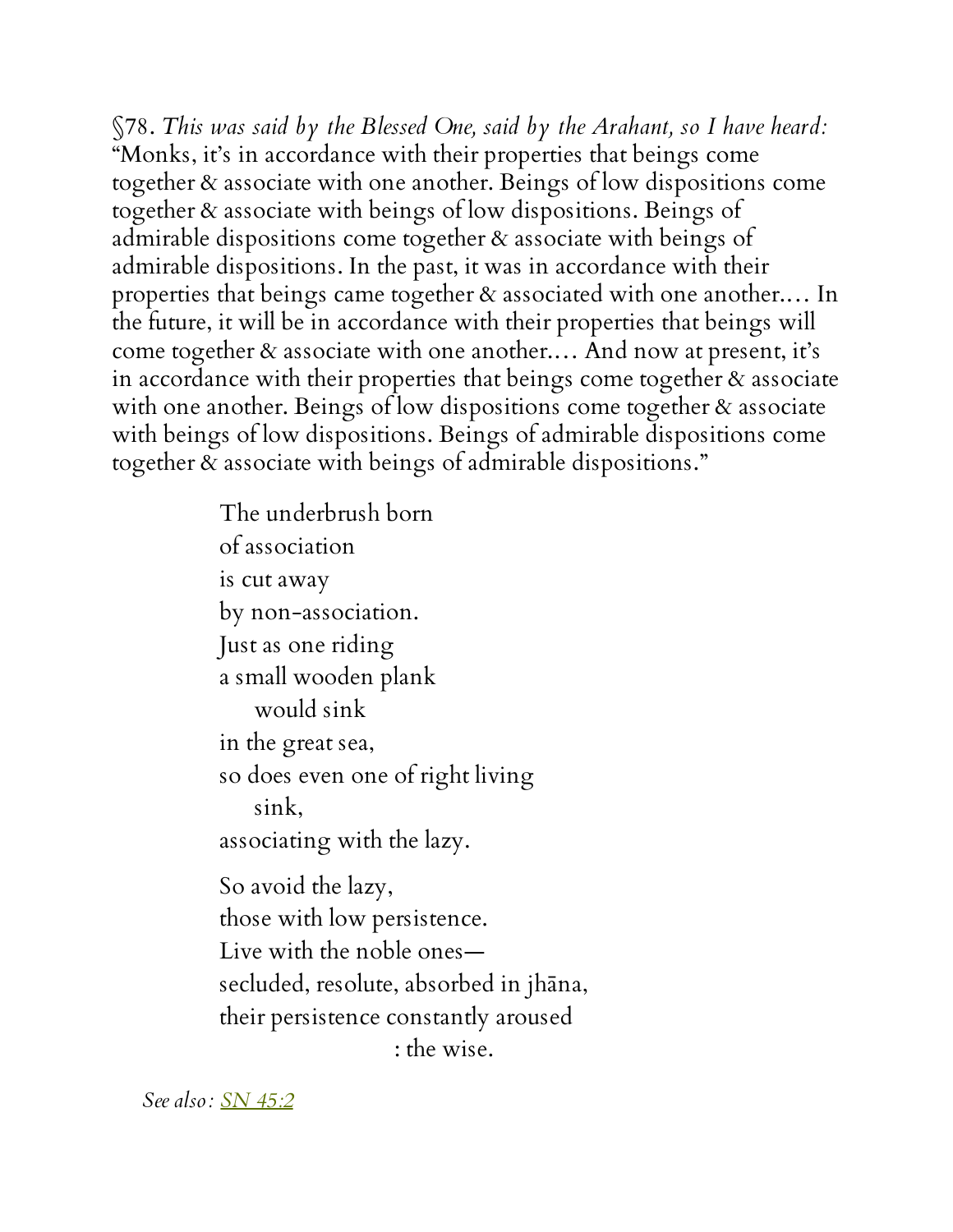§79. *This was said by the Blessed One, said by the Arahant, so I have heard:* "Monks, these three things lead to the falling away of a monk in training. Which three? There is the case where a monk in training enjoys activity,[1] delights in activity, is intent on his enjoyment of activity. He enjoys chatter, delights in chatter, is intent on his enjoyment of chatter. He enjoys sleep, delights in sleep, is intent on his enjoyment of sleep. These are the three things that lead to the falling away of a monk in training.

"These three things lead to the non-falling away of a monk in training. Which three? There is the case where a monk in training doesn't enjoy activity, doesn't delight in activity, isn't intent on his enjoyment of activity. He doesn't enjoy chatter, doesn't delight in chatter, isn't intent on his enjoyment of chatter. He doesn't enjoy sleep, doesn't delight in sleep, isn't intent on his enjoyment of sleep. These are the three things that lead to the non-falling away of a monk in training."

> Enjoying activity, delighting in chatter, enjoying sleep, & restless: he's incapable —a monk like this of touching superlative self-awakening. So he should be a man of few duties, of little sloth, not restless. He's capable —a monk like this of touching superlative self-awakening.

NOTE: 1. Activity = work of various sorts, such as construction work, robe-making, etc. See **SN [7:17](http://www.accesstoinsight.org/tipitaka/sn/sn07/sn07.017.than.html)** and [Thig](http://www.accesstoinsight.org/tipitaka/kn/thig/thig.13.02.than.html) 13:2.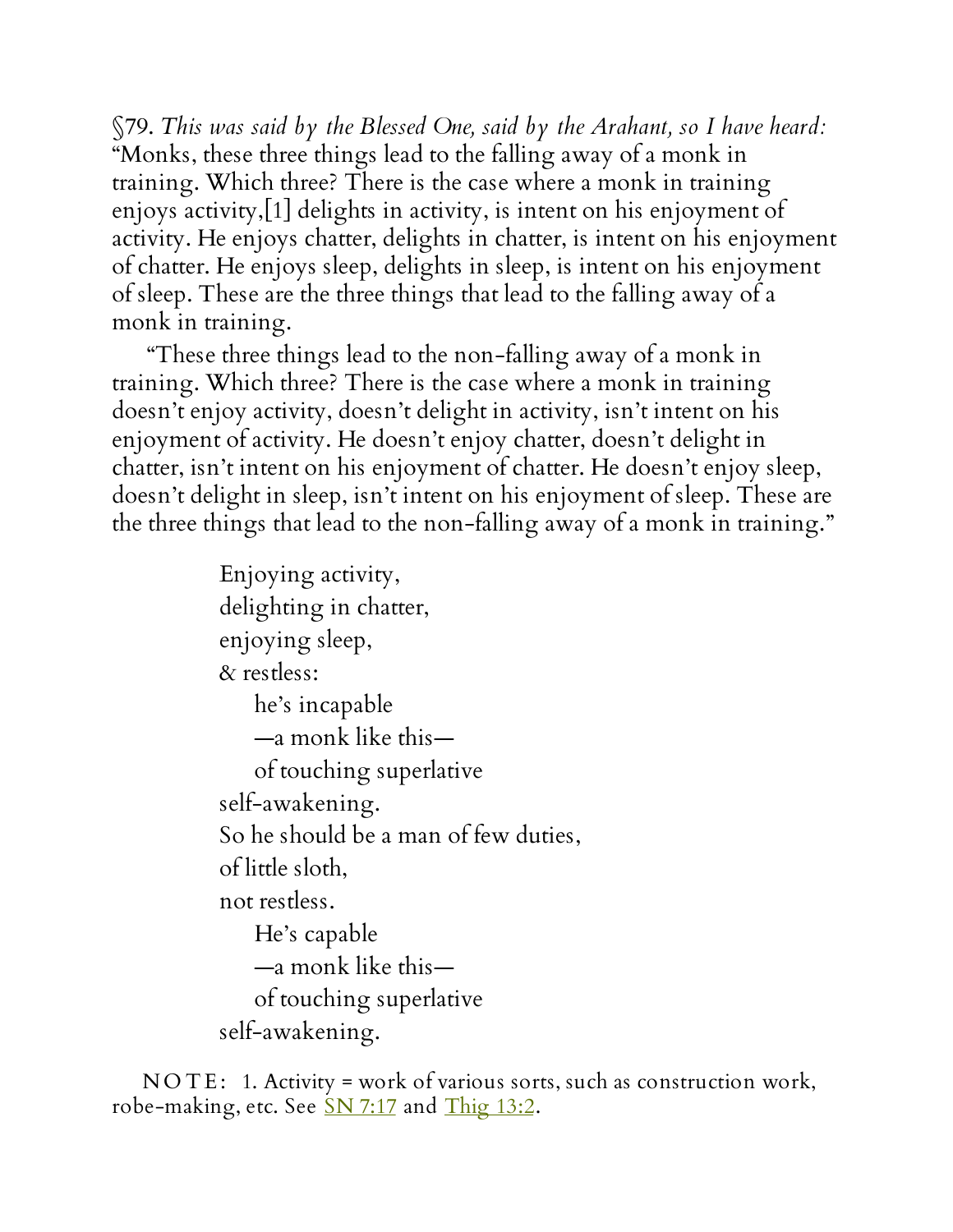§80. *This was said by the Blessed One, said by the Arahant, so I have heard:* "Monks, there are these three kinds of unskillful thinking. Which three? Thinking concerned with not wanting to be despised;[1] thinking concerned with gains, offerings, & tribute; thinking concerned with an empathy for others.[2] There are three kinds of unskillful thinking."

> Fettered to not wanting to be despised; to gains, offerings, respect; to delight in companions: you're far from the ending of fetters. But whoever here, having abandoned sons, cattle, marriage, intimates: he's capable —a monk like this of touching superlative self-awakening.

**NOTES** 

1. See AN [3:102](http://www.accesstoinsight.org/tipitaka/an/an03/an03.102.than.html).

2. According to the Commentary, this refers to a monk's tendency to be overly intimate with lay people, overly susceptible to the rises and falls in their fortunes, "happy when they are happy, sad when they are sad, busying himself with their affairs."

*See also: SN [17:5;](http://www.accesstoinsight.org/tipitaka/sn/sn17/sn17.005.than.html) SN [17:8](http://www.accesstoinsight.org/tipitaka/sn/sn17/sn17.008.than.html); [Thig](http://www.accesstoinsight.org/tipitaka/kn/thig/thig.05.06.than.html) 5:6*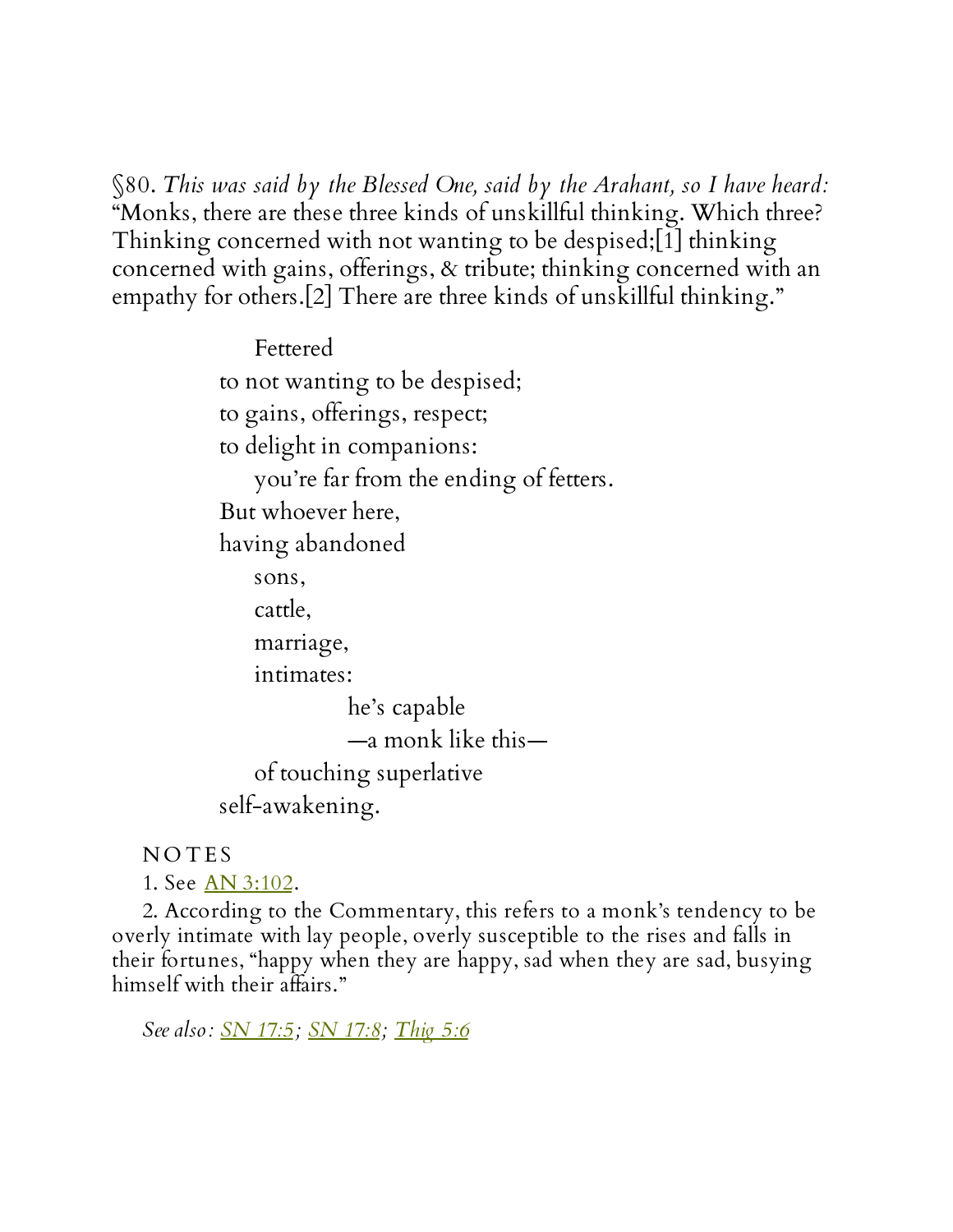§81. *This was said by the Blessed One, said by the Arahant, so I have heard:* "Monks, I have seen beings conquered by receiving offerings—their minds overwhelmed—at the break-up of the body, after death, reappearing in a plane of deprivation, a bad destination, a lower realm, hell. I have seen beings conquered by not receiving offerings—their minds overwhelmed—at the break-up of the body, after death, reappearing in a plane of deprivation, a bad destination, a lower realm, hell. I have seen beings conquered both by receiving offerings & by not receiving offerings—their minds overwhelmed—at the break-up of the body, after death, reappearing in a plane of deprivation, a bad destination, a lower realm, hell.

"It's not through having heard it from another contemplative or brahman that I say, 'I have seen beings conquered by receiving offerings —their minds overwhelmed—at the break-up of the body, after death, reappearing in a plane of deprivation, a bad destination, a lower realm, hell. I have seen beings conquered by not receiving offerings—their minds overwhelmed—at the break-up of the body, after death, reappearing in a plane of deprivation, a bad destination, a lower realm, hell. I have seen beings conquered both by receiving offerings & by not receiving offerings—their minds overwhelmed—at the break-up of the body, after death, reappearing in a plane of deprivation, a bad destination, a lower realm, hell.'

"Instead, it's from having known it myself, seen it myself, observed it myself that I say, 'I have seen beings conquered by receiving offerings their minds overwhelmed—at the break-up of the body, after death, reappearing in a plane of deprivation, a bad destination, a lower realm, hell. I have seen beings conquered by not receiving offerings—their minds overwhelmed—at the break-up of the body, after death, reappearing in a plane of deprivation, a bad destination, a lower realm, hell. I have seen beings conquered both by receiving offerings & by not receiving offerings—their minds overwhelmed—at the break-up of the body, after death, reappearing in a plane of deprivation, a bad destination, a lower realm, hell.'"

Both when receiving offerings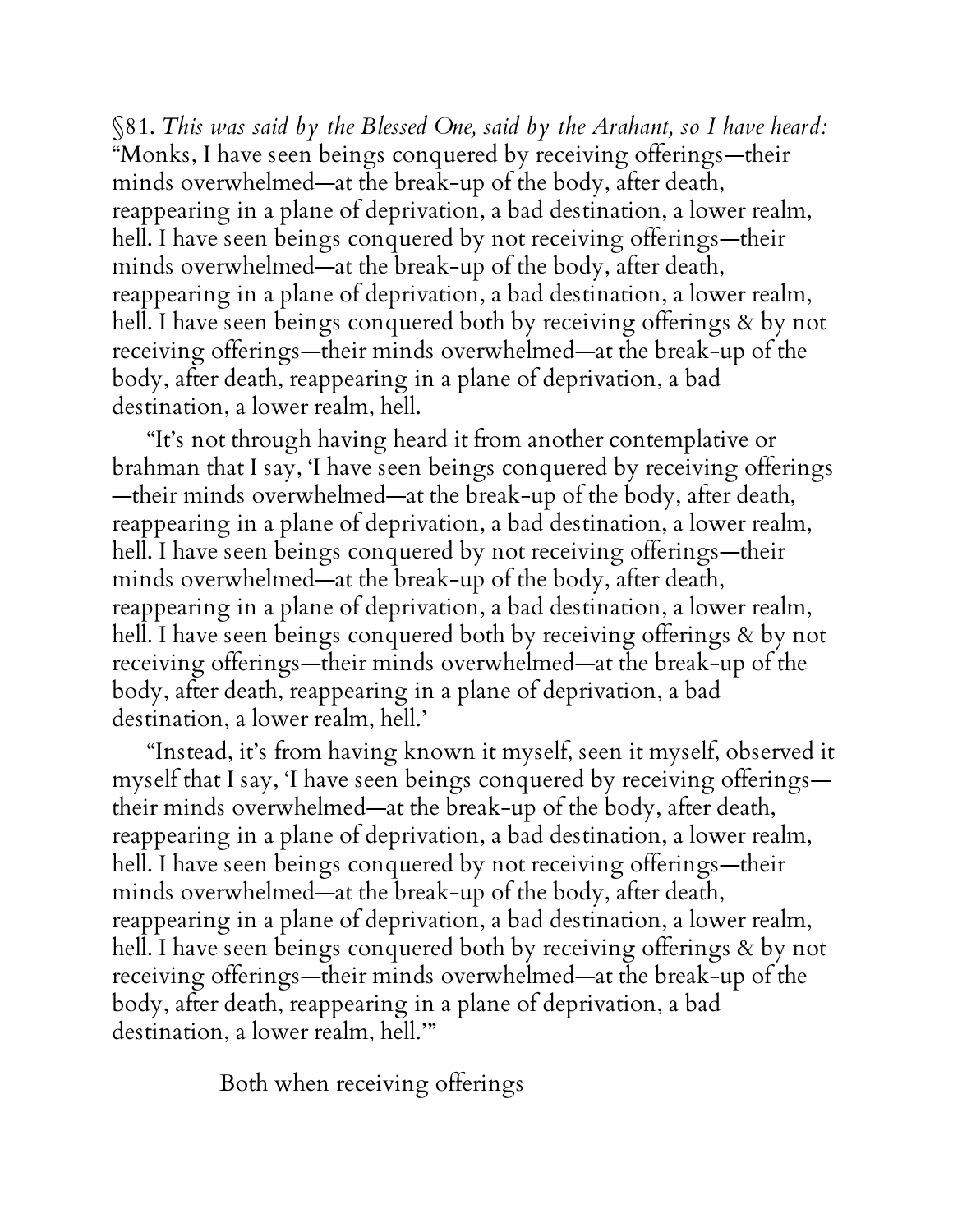& not, his concentration doesn't waver; he remains heedful: he—continually absorbed in jhāna, subtle in view & clear-seeing, enjoying the ending of clinging is called a man of integrity.

<span id="page-73-0"></span>§82. *This was said by the Blessed One, said by the Arahant, so I have heard:* "Monks, these three divine sounds sound forth among the devas on appropriate occasions. Which three? When a disciple of the noble ones, shaving off his hair & beard, clothing himself in the ochre robe, makes up his mind to go forth from the home life into homelessness, on that occasion the divine sound sounds forth among the devas: 'This disciple of the noble ones has made up his mind to do battle with Māra.' This is the first divine sound that sounds forth among the devas on appropriate occasions.

"When a disciple of the noble ones lives devoted to developing the seven [sets of] qualities that are wings to awakening,[1] on that occasion the divine sound sounds forth among the devas: 'This disciple of the noble ones is doing battle with Māra.' This is the second divine sound that sounds forth among the devas on appropriate occasions.

"When a disciple of the noble ones, through the ending of effluents, dwells in the effluent-free awareness-release & discernment-release, directly knowing & realizing it for himself right in the here-&-now, on that occasion the divine sound sounds forth among the devas: 'This disciple of the noble ones has won the battle. Having been in the front lines of the battle, he now dwells victorious.' This is the third divine sound that sounds forth among the devas on appropriate occasions.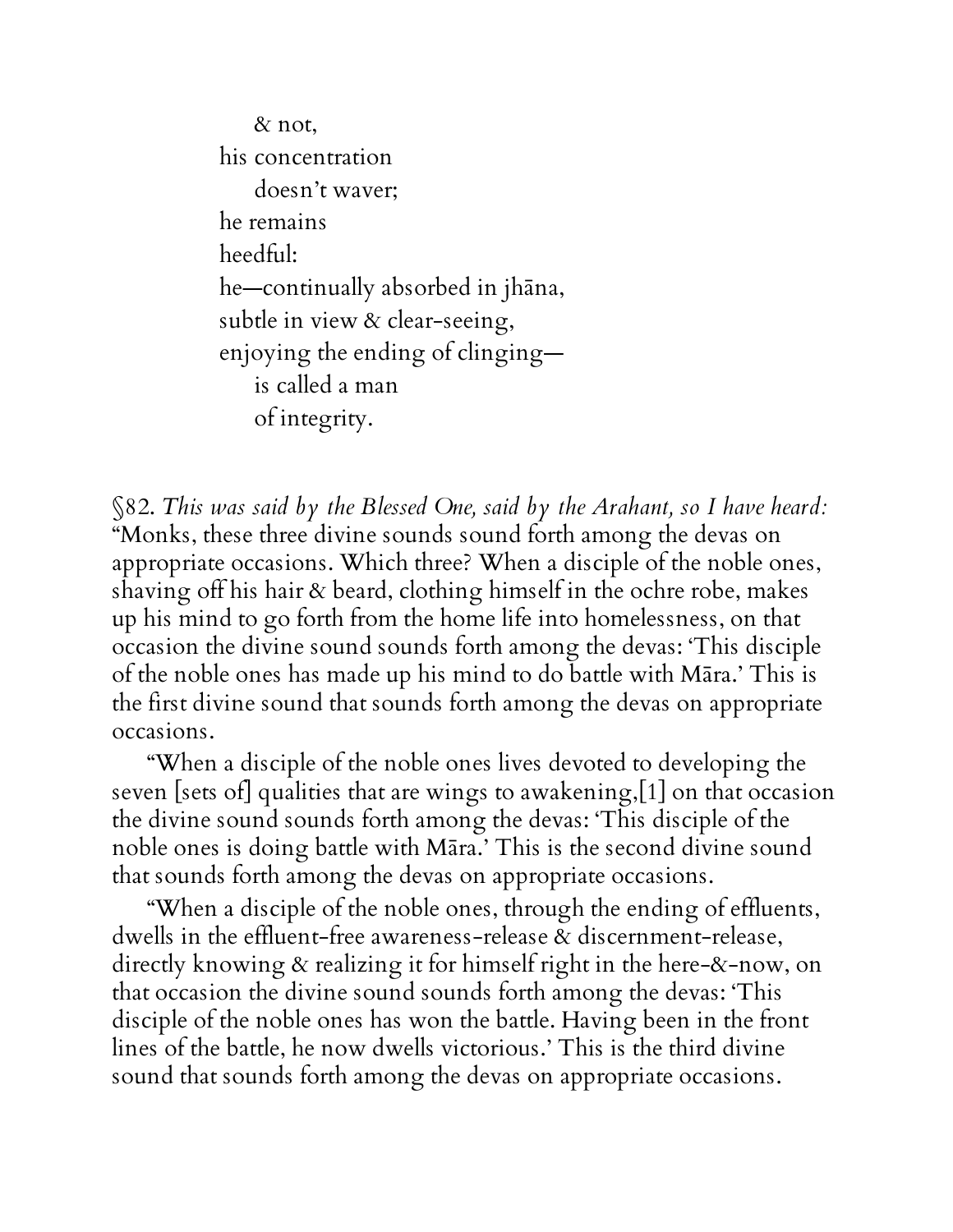"These are the three divine sounds that sound forth among the devas on appropriate occasions."

> Seeing he's won the battle —the disciple of the Rightly Self-awakened One even the devas pay homage to this great one, thoroughly mature. "Homage to you, O thoroughbred man you who have won the hard victory, defeating the army of Death, unhindered in emancipation." Thus they pay homage, the devas,

to one who has reached the heart's goal, for they see in him no means[2] that would bring him under Death's sway.

## **NOTES**

1. The wings to awakening are the four establishings of mindfulness, the four right exertions, the four bases for power, the five faculties, the five strengths, the seven factors for awakening, and the noble eightfold path.

2. Reading *na passanti* with the Sri Lankan edition. The Thai edition reads, *namassanti,* "they pay homage," which makes no sense.

§83. *This was said by the Blessed One, said by the Arahant, so I have heard:*

"Monks, when a deva is about to pass away from the company of devas, five omens appear: his garlands wither, his clothes get soiled, sweat comes out of his armpits, a dullness descends on his body, he no longer delights in his own deva-seat. The devas, knowing from this that 'This deva-son is about to pass away,' encourage him with three sayings: 'Go from here, honorable sir, to a good destination. Having gone to a good destination, gain the gain that is good to gain. Having gained the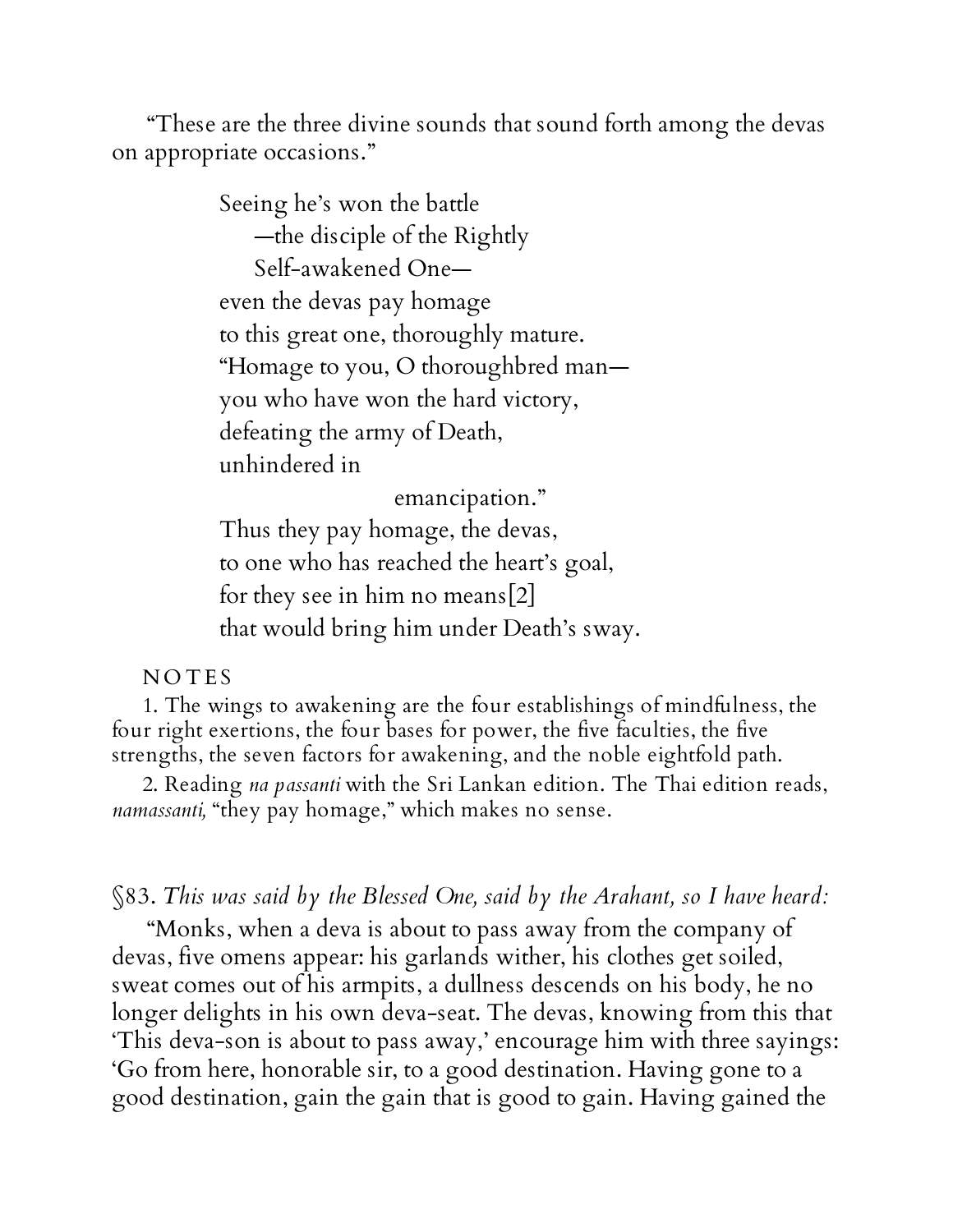gain that is good to gain, become well-established.'"

When this was said, a certain monk said to the Blessed One, "What, lord, is the devas' reckoning of going to a good destination? What is their reckoning of the gain that is good to gain? What is their reckoning of becoming well-established?"

"The human state, monks,[1] is the devas' reckoning of going to a good destination. Having become a human being, acquiring conviction in the Dhamma-&-Vinaya taught by the Tathāgata: this is the devas' reckoning of the gain that is good to gain. When that conviction is settled within one—rooted, established, & strong, not to be destroyed by any brahman or contemplative; deva, Māra, or Brahma; or anyone else in the world: this is the devas' reckoning of becoming well-established."

> When a deva passes away from the company of devas through his life-span's ending, three sounds sound forth

> > —the devas' encouragement.

'Go from here, honorable sir, to a good destination, to companionship with human beings. On becoming a human being, acquire a conviction unsurpassed in True Dhamma. That conviction of yours in True Dhamma, well-taught, should be settled, rooted,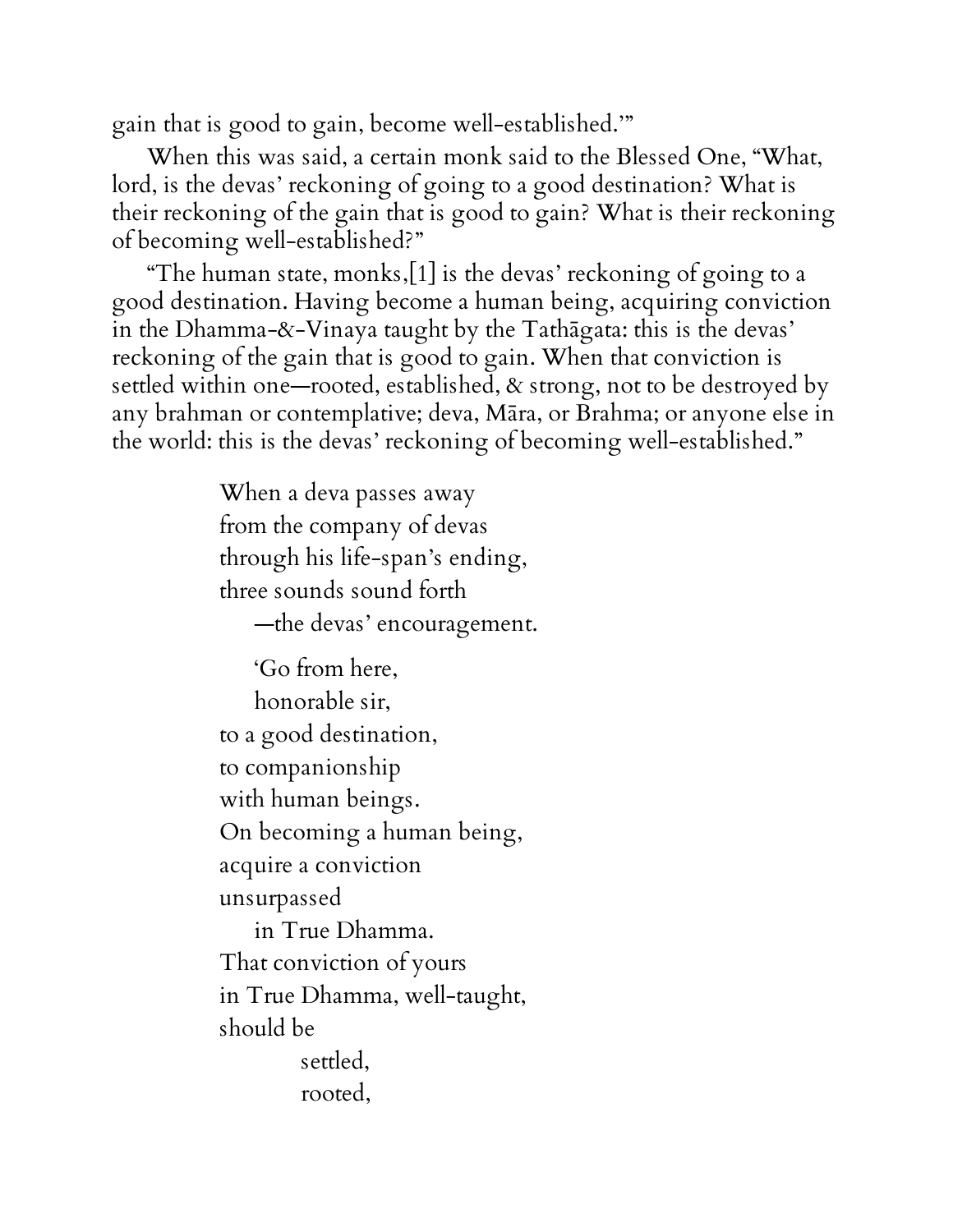established, —undestroyed as long as you live. Having abandoned bodily misconduct, verbal misconduct, mental misconduct, and whatever else is flawed; having done with the body what's skillful, and much that is skillful with speech, having done what's skillful with a heart without limit, with no acquisitions, then—having made much of the merit that's a ground for spontaneously arising [in heaven] through giving establish other mortals in True Dhamma & the holy life.' With this sympathy, the devas when they know a deva is passing away encourage him: 'Come back, deva,

again & again.'

N O T E : 1. Reading *bhikkhave* with the Thai edition. The Burmese and Sri Lankan editions read *bhikkhu,* "monk."

§84. *This was said by the Blessed One, said by the Arahant, so I have heard:*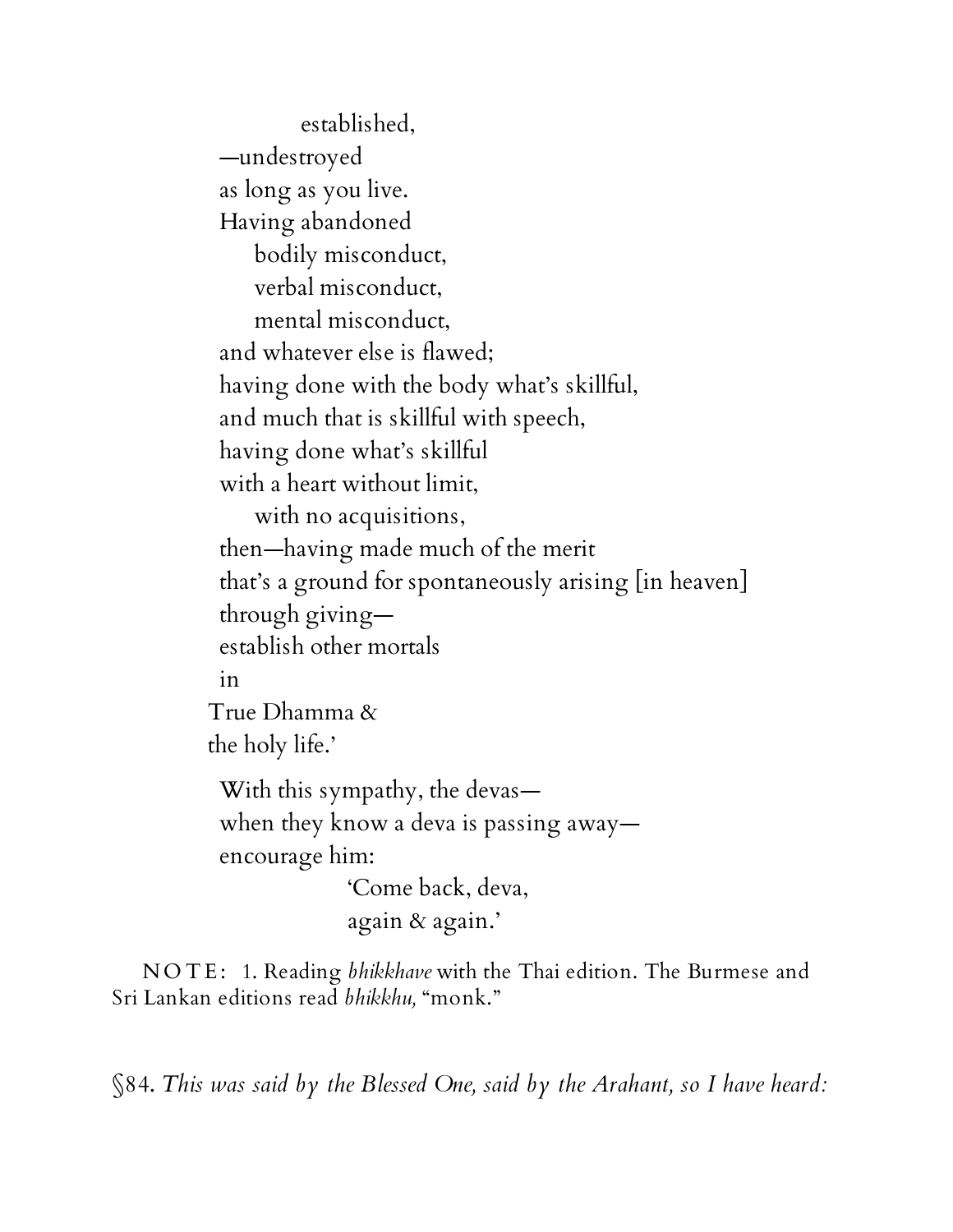"Monks, these three persons, appearing in the world, appear for the benefit of many, the happiness of many, in sympathy for the world—for the welfare, the benefit, the happiness of beings human & divine. Which three?

"There is the case where a Tathagata appears in the world, worthy  $\&$ rightly self-awakened, consummate in clear knowing & conduct, wellgone, an expert with regard to the cosmos, unsurpassed trainer of tamable people, teacher of beings human & divine, awakened, blessed. He teaches the Dhamma admirable in its beginning, admirable in its middle, admirable in its end. He proclaims the holy life both in its particulars & in its essence, entirely perfect, surpassingly pure. This is the first person who, appearing in the world, appears for the benefit of many, the happiness of many, in sympathy for the world—for the welfare, the benefit, the happiness of beings human & divine.

"Furthermore, there is the disciple of that Teacher who is a worthy one, his effluents ended, who has reached fulfillment, done the task, laid down the burden, attained the true goal, totally destroyed the fetter of becoming, and who is released through right gnosis. He teaches the Dhamma admirable in its beginning, admirable in its middle, admirable in its end. He proclaims the holy life both in its particulars  $\alpha$  in its essence, entirely perfect, surpassingly pure. This is the second person who, appearing in the world, appears for the benefit of many, the happiness of many, in sympathy for the world—for the welfare, the benefit, the happiness of beings human & divine.

"Furthermore, there is the disciple of that Teacher is one who follows the practice for one in training,[1] erudite, having entered into [good] habits & practices. He, too, teaches the Dhamma admirable in its beginning, admirable in its middle, admirable in its end. He proclaims the holy life both in its particulars & in its essence, entirely perfect, surpassingly pure. This is the third person who, appearing in the world, appears for the benefit of many, the happiness of many, in sympathy for the world—for the welfare, the benefit, the happiness of beings human  $\alpha$ divine.

"These are the three persons who, appearing in the world, appear for the benefit of many, the happiness of many, in sympathy for the world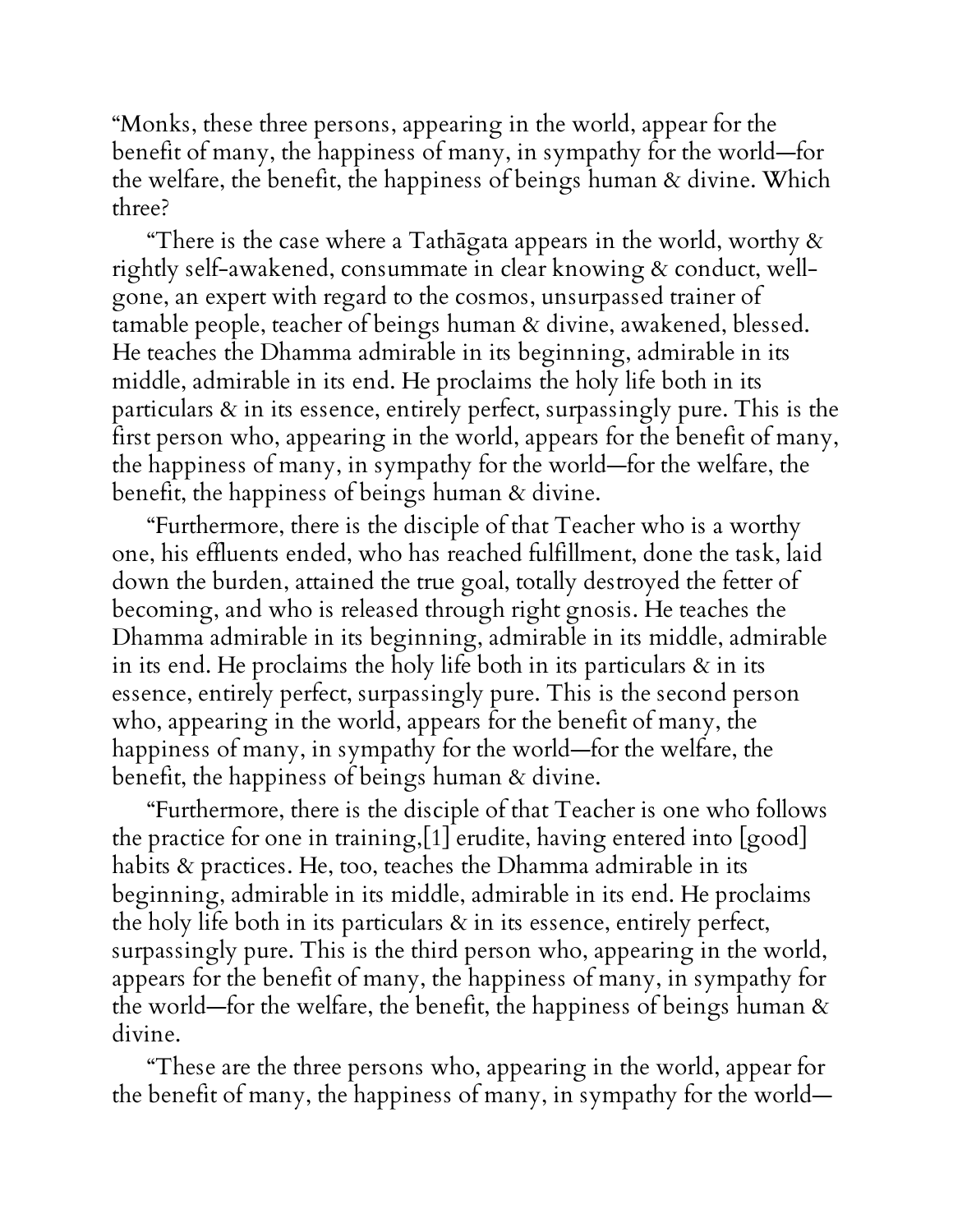for the welfare, the benefit, the happiness of beings human & divine."

The Teacher, Great Seer, is first in the world; following him, the disciple with mind composed; and then the erudite one who follows the practice for one in training, having entered into good habits, practices.

These three, chief among beings divine & human, giving light, proclaiming the Dhamma, throw open the door to the Deathless, release many from bondage. Those who follow the path, well-taught by the Caravan Leader unsurpassed, will put an end to stress right here those heeding the message of the One Well-gone.

N O T E : 1. *Sekkho pāṭipado.* This phrase also appear in MN 53, whose commentary treats it, not as two words, but as a compound meaning "one who follows the *sekha-paṭipadā":* in other words, a person who has attained at least the first level of awakening, stream-entry, but has not yet become an Arahant.

§85. *This was said by the Blessed One, said by the Arahant, so I have heard:*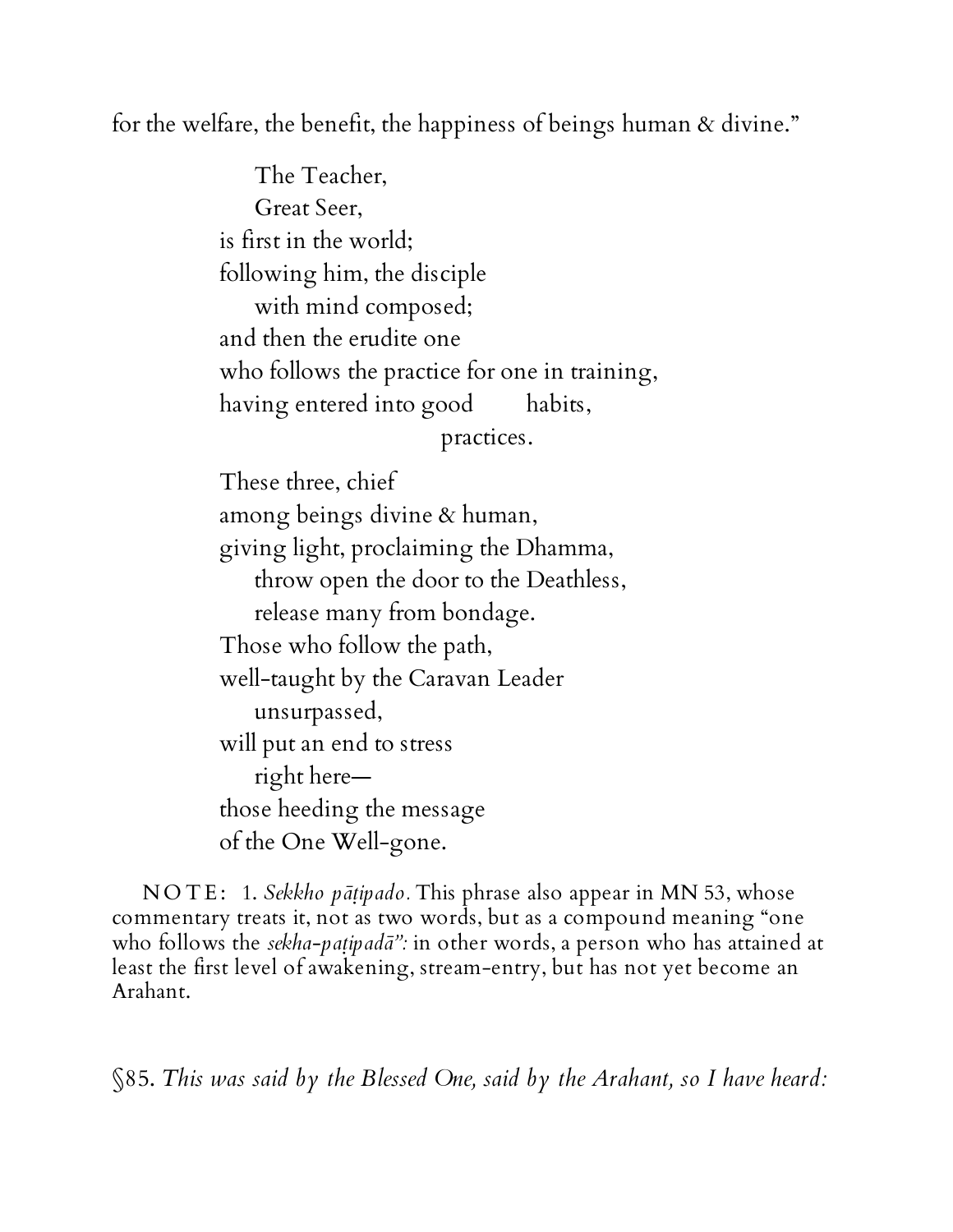"Remain focused, monks, on foulness in the body. Have mindfulness of in-&-out breathing well-established to the fore within you. Remain focused on the inconstancy of all fabrications. For one who remains focused on the foulness of the body, the obsession with passion for the property of beauty is abandoned. For one who has mindfulness of in-& out breathing well-established to the fore within oneself, annoying external thoughts & inclinations don't exist. For one who remains focused on the inconstancy of all fabrications, ignorance is abandoned, clear knowing arises."

> Focusing on foulness in the body, mindful of in-&-out breathing, seeing the stilling of all fabrications —ardent

> > always:

he is a monk who's seen rightly.

From that he is there released. A master of direct knowing, at peace,

> he is a sage gone beyond bonds.

*See also: [DN](http://www.accesstoinsight.org/tipitaka/dn/dn.22.0.than.html) 22; [SN](http://www.accesstoinsight.org/tipitaka/sn/sn08/sn08.004.than.html) 8:4*

§86. *This was said by the Blessed One, said by the Arahant, so I have heard:* "Monks, with reference to a monk who practices the Dhamma in accordance with the Dhamma, it is this way of according with the Dhamma that he should be described as practicing the Dhamma in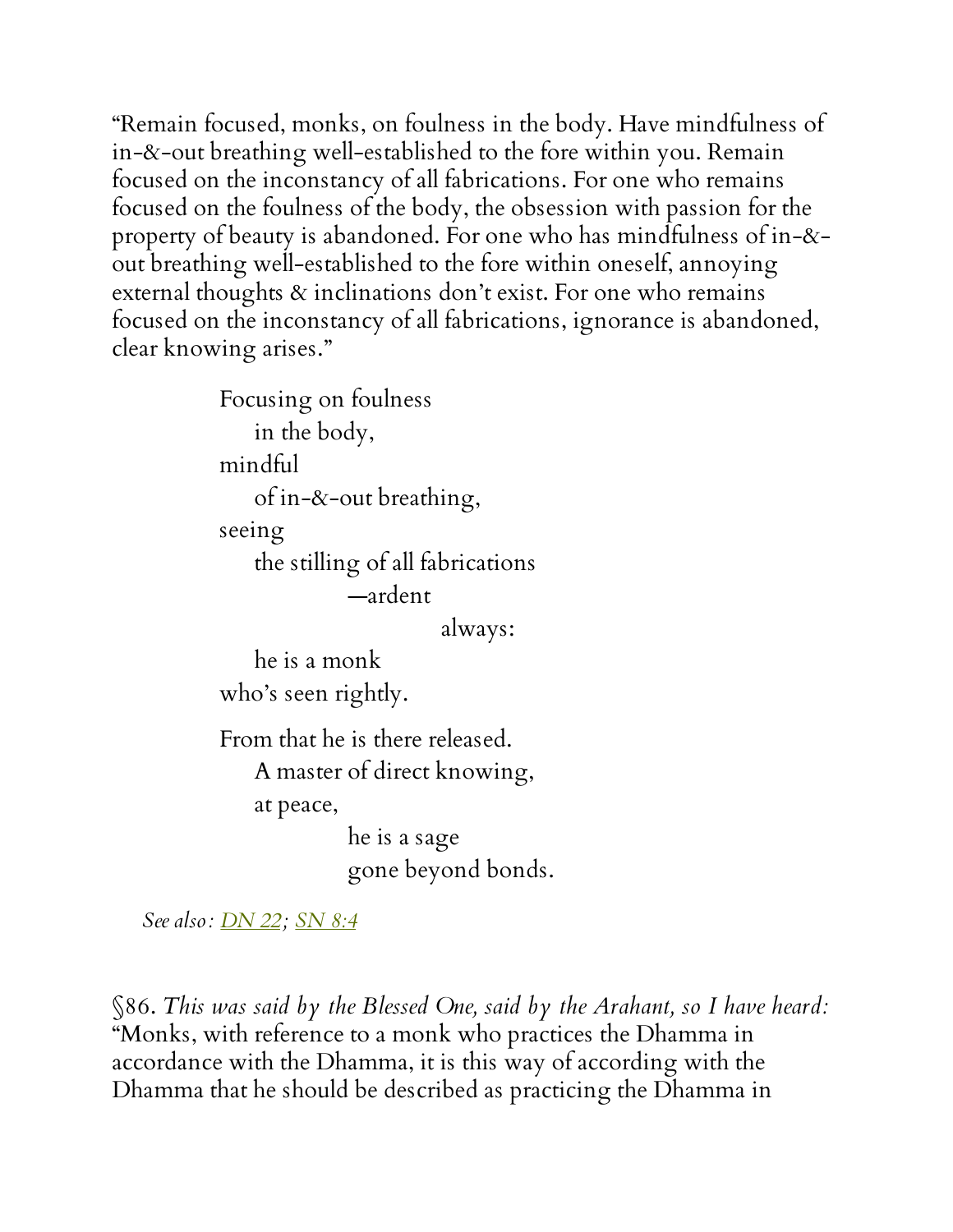accordance with the Dhamma. When speaking, he speaks Dhamma and not non-Dhamma. When thinking, he thinks about Dhamma and not about non-Dhamma. Avoiding both these things, he stays equanimous, mindful, alert."

> Dhamma his dwelling, Dhamma his delight, a monk pondering Dhamma, calling Dhamma to mind, doesn't fall away from true Dhamma.[1]

Whether

walking, standing, sitting, or lying down —his mind inwardly restrained he arrives right at peace.

NOTE: 1. This verse =  $Dhp$  364.

§87. *This was said by the Blessed One, said by the Arahant, so I have heard:* "Monks, there are these three kinds of unskillful thinking that produce blindness, produce lack of vision, produce lack of knowledge, lead to the cessation of discernment, side with vexation, and are not conducive to Unbinding. Which three? Thinking imbued with sensuality.… Thinking imbued with ill-will.… Thinking imbued with harmfulness produces blindness, produces lack of vision, produces lack of knowledge, leads to the cessation of discernment, sides with vexation, and is not conducive to Unbinding. These are the three kinds of unskillful thinking that produce blindness, produce lack of vision, produce lack of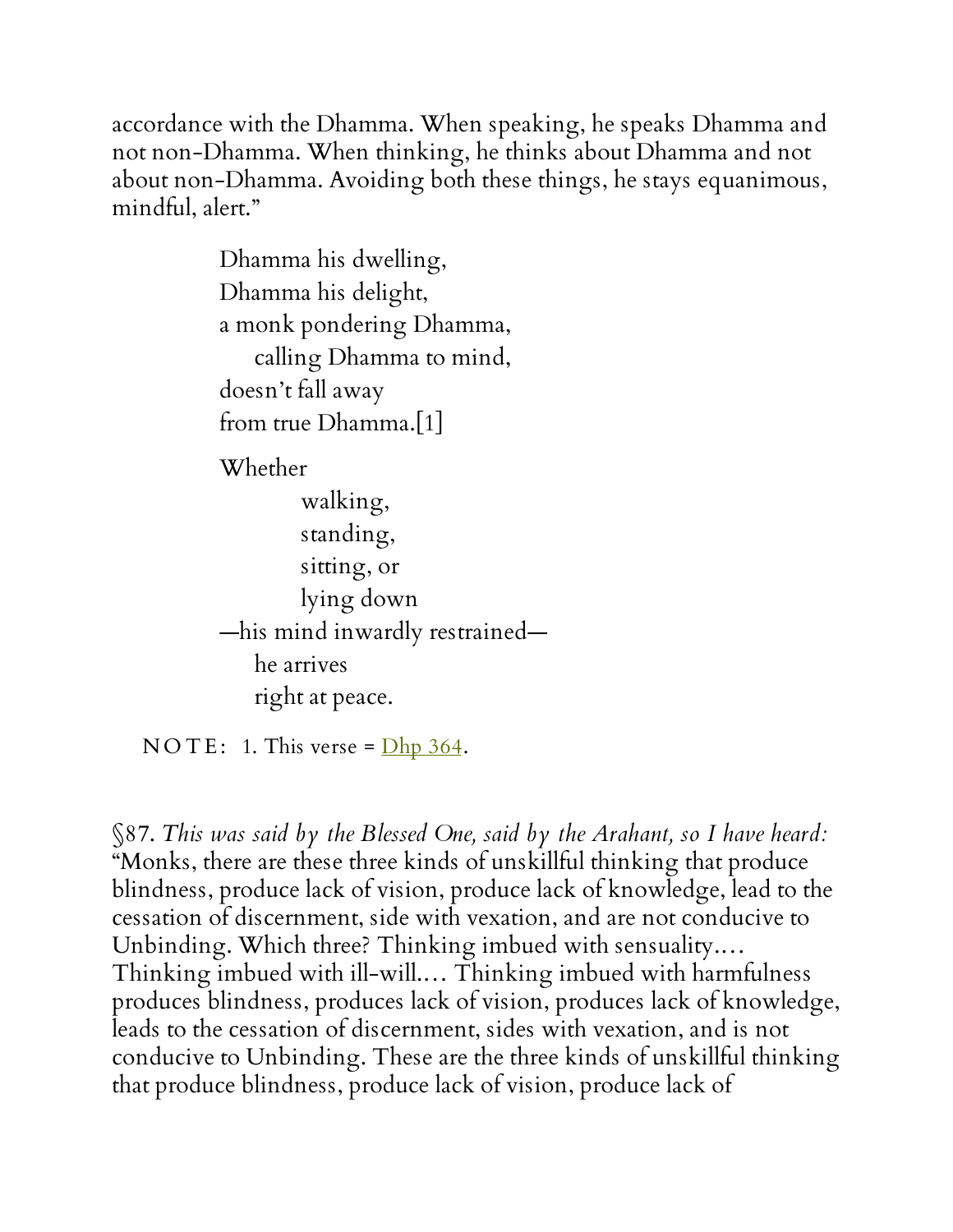knowledge, lead to the cessation of discernment, side with vexation, and are not conducive to Unbinding.

"There are these three kinds of skillful thinking that produce nonblindness, produce vision, produce knowledge, foster discernment, side with non-vexation, and are conducive to Unbinding. Which three? Thinking imbued with renunciation.… Thinking imbued with non-illwill.… Thinking imbued with harmlessness produces non-blindness, produces vision, produces knowledge, fosters discernment, sides with non-vexation, and is conducive to Unbinding. These are the three kinds of skillful thinking that produce non-blindness, produce vision, produce knowledge, foster discernment, side with non-vexation, and are conducive to Unbinding."

> Three skillful thoughts should be thought, three unskillful thoughts rejected. Whoever stills thoughts & evaluations —as rain would, a cloud of dust through an awareness with thinking stilled, attains right here the state of peace.

*See also: [MN](http://www.accesstoinsight.org/tipitaka/mn/mn.019.than.html) 19; [MN](http://www.accesstoinsight.org/tipitaka/mn/mn.020.than.html) 20; [§110](#page-109-0)*

§88. *This was said by the Blessed One, said by the Arahant, so I have heard:* "Monks, there are these three inside stains, inside enemies, inside foes, inside murderers, inside adversaries. Which three? Greed is an inside stain, inside enemy, inside foe, inside murderer, inside adversary. Aversion is an inside stain.… Delusion is an inside stain, inside enemy, inside foe, inside murderer, inside adversary. These are the three inside stains, inside enemies, inside foes, inside murderers, inside adversaries."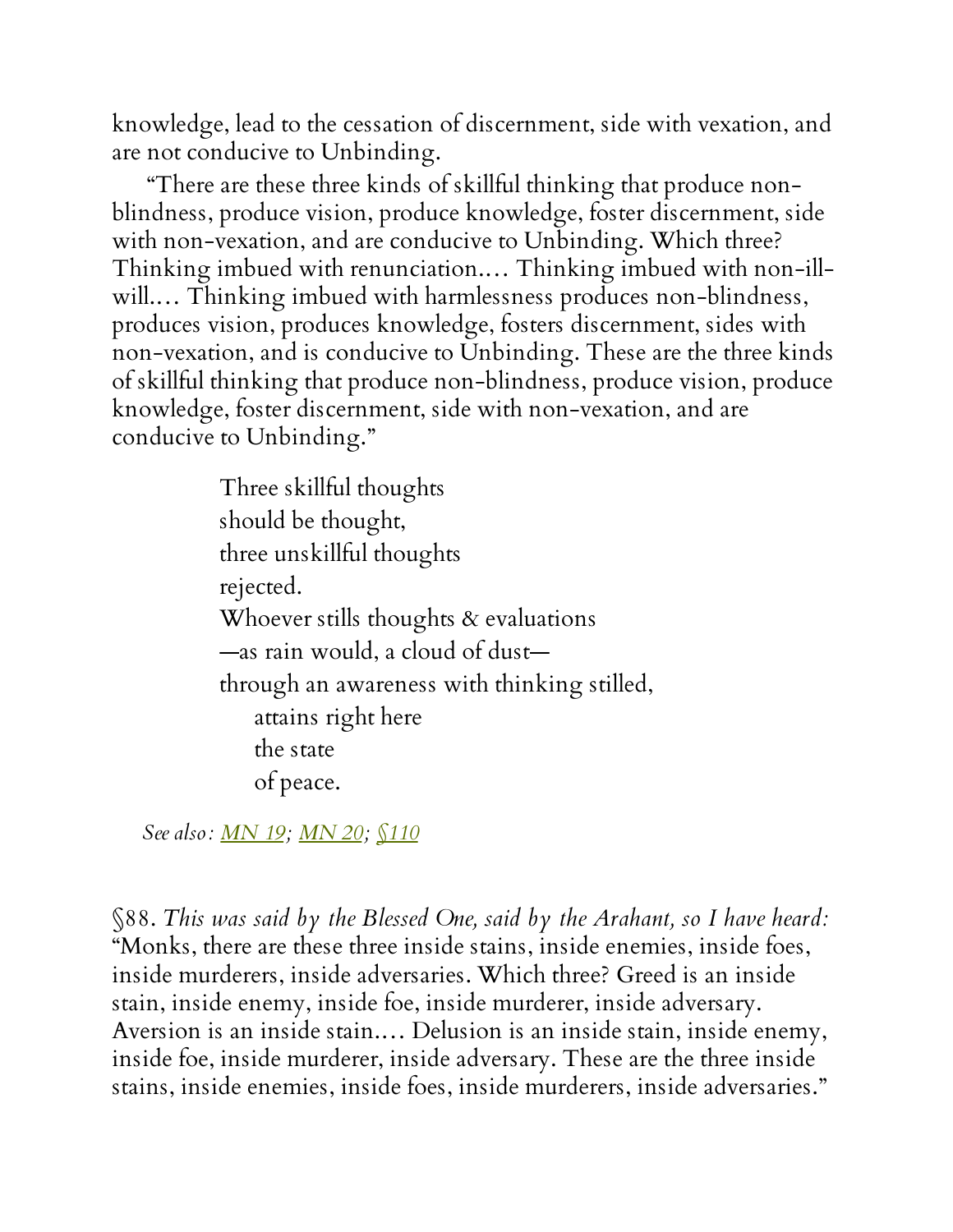Greed causes harm. Greed provokes the mind. People don't realize it as a danger born from within. A person, when greedy, doesn't know his own welfare; when greedy, doesn't see Dhamma. Overcome with greed, he's in the dark, blind. But when one, abandoning greed, feels no greed for what would merit greed, greed gets shed from him like a drop of water off a lotus leaf.

Aversion causes harm. Aversion provokes the mind. People don't realize it as a danger born from within. A person, when aversive, doesn't know his own welfare; when aversive, doesn't see Dhamma. Overcome with aversion he's in the dark, blind. But when one, abandoning aversion, feels no aversion for what would merit aversion, aversion drops away from him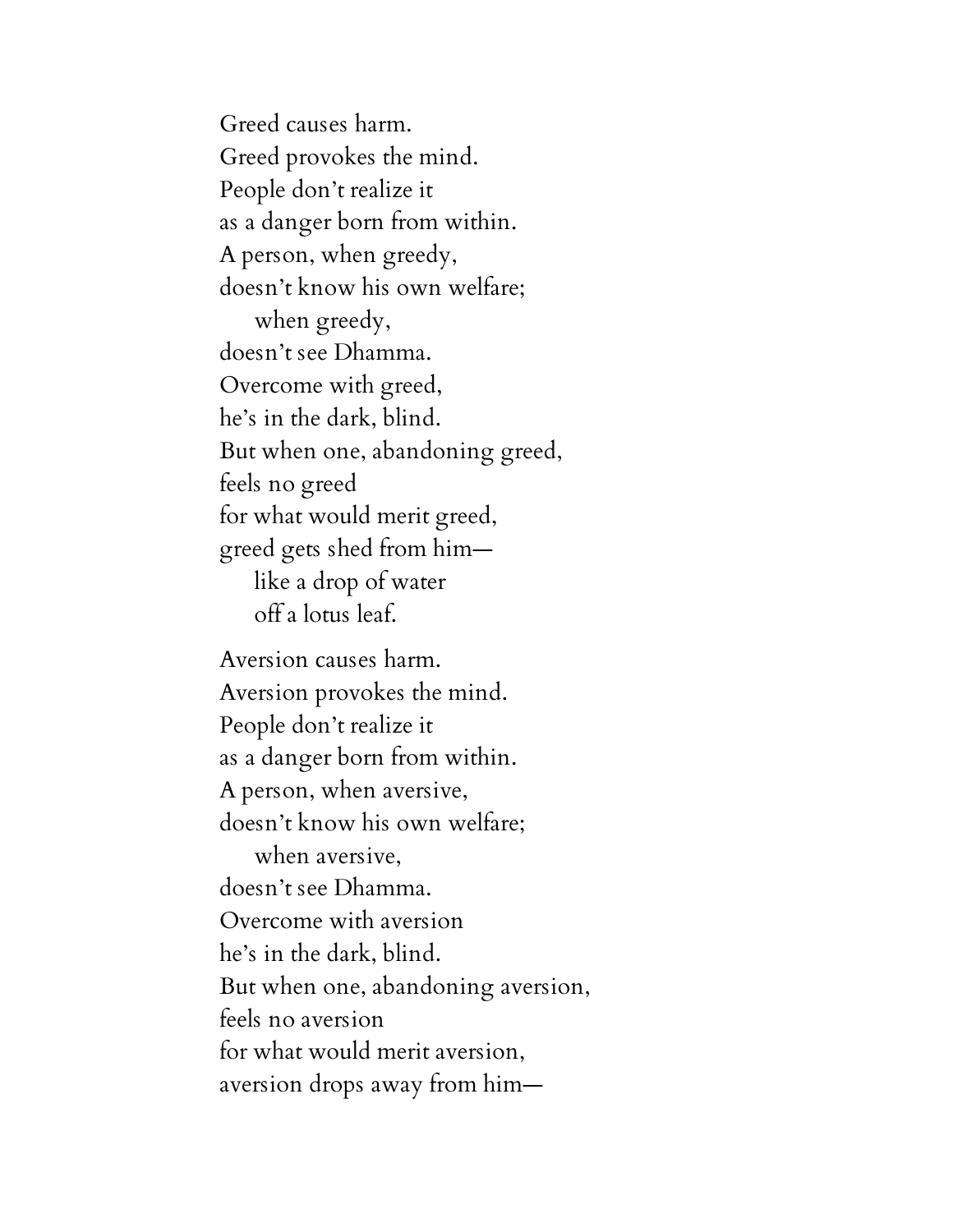like a palm leaf from its stem.

Delusion causes harm. Delusion provokes the mind. People don't realize it as a danger born from within. A person, when deluded, doesn't know his own welfare; when deluded, doesn't see Dhamma. Overcome with delusion he's in the dark, blind. But when one, abandoning delusion, feels no delusion for what would merit delusion, he disperses all delusion as the rising of the sun, the dark.

§89. *This was said by the Blessed One, said by the Arahant, so I have heard:* "Monks, conquered by three forms of false Dhamma—his mind overwhelmed—Devadatta[1] is incurably doomed to deprivation, to hell, for an eon. Which three? Conquered by evil desires—his mind overwhelmed—Devadatta is incurably doomed to deprivation, to hell, for the duration of an eon. Conquered by friendship with evil people—his mind overwhelmed—Devadatta is incurably doomed to deprivation, to hell, for the duration of an eon. And, there being something further to be done, he nevertheless stopped halfway with a lower modicum of distinctive attainment. Conquered by these three forms of false Dhamma —his mind overwhelmed—Devadatta is incurably doomed to deprivation, to hell, for an eon."

May no one in the world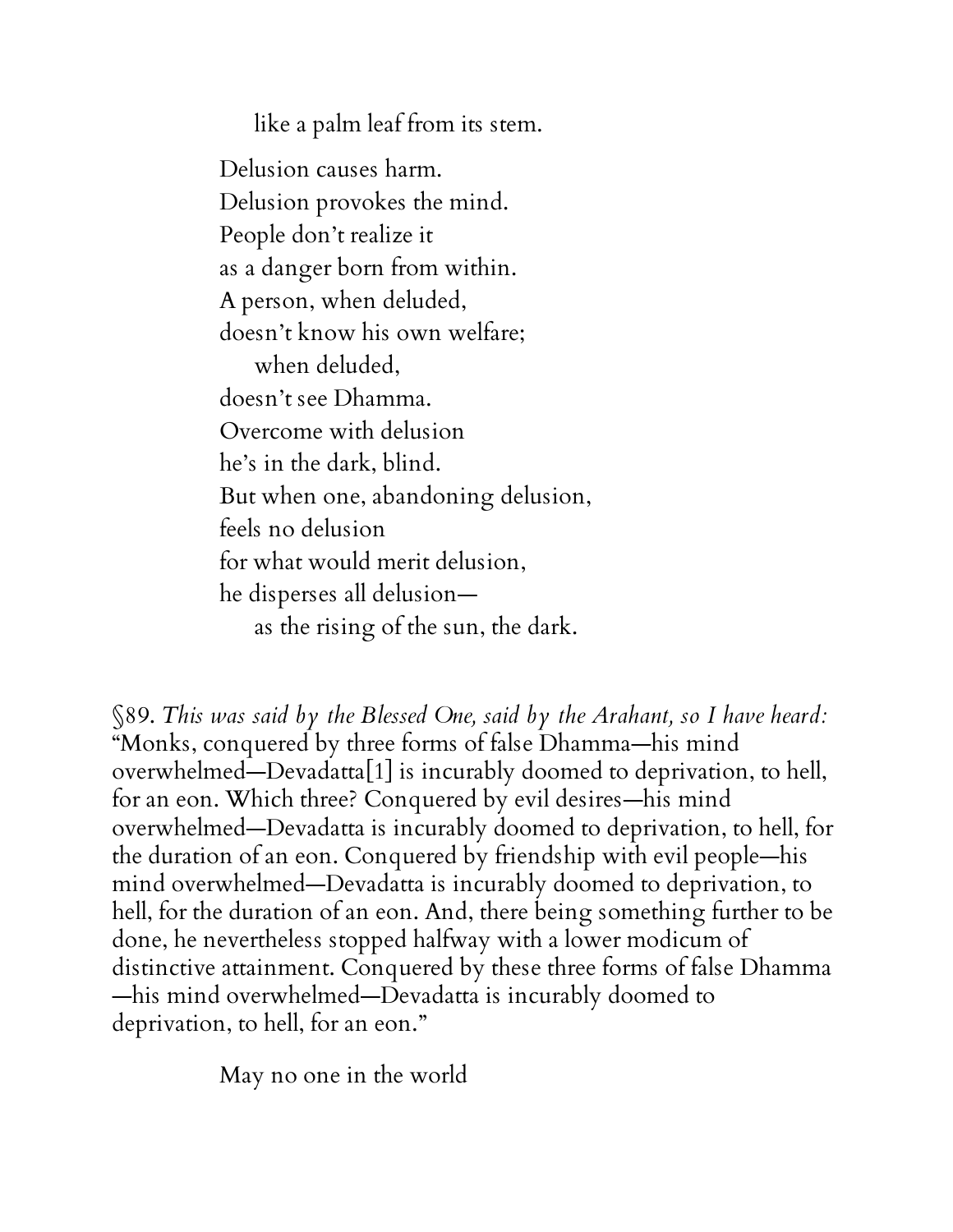ever be reborn with evil desire. Know that through that evil desire, his destination's that of all who have evil desires.

I've heard how Devadatta, —regarded as wise, composed, incandescent with honor in the thrall of heedlessness assaulted the Tathāgata and fell to the four-gated, fearful place: Avīci, unmitigated hell.

Whoever plots against one free of corruption who's done no evil deed: that evil touches him himself, corrupted in mind, disrespectful.

Whoever might think of polluting the ocean with a pot of poison, couldn't succeed, for the mass of water is great. So it is when anyone attacks with abuse the Tathāgata —rightly-gone,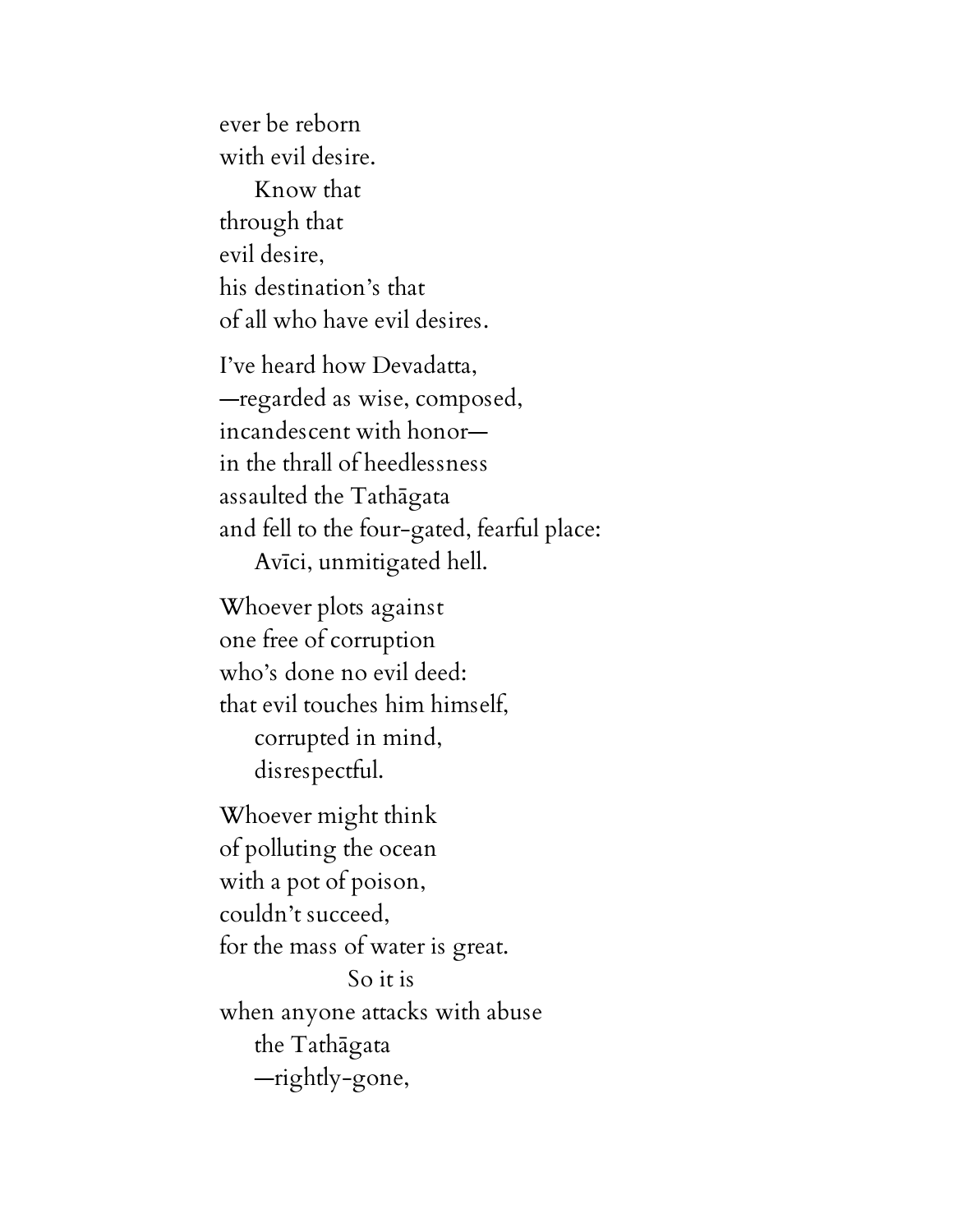of peaceful mind for abuse doesn't grow on him. A wise person should make friends, should associate, with a person like him whose path a monk can pursue and reach the ending of suffering & stress.

N O T E : 1. Devadatta, one of the Buddha's cousins, plotted to take over the Saṅgha, and ended up causing a schism. His story is told in Cv VII. See also  $$18$ . His "lower modicum of distinctive attainment" was his mastery of psychic powers.

§90. *This was said by the Blessed One, said by the Arahant, so I have heard:* "Monks, there are these three supreme objects of confidence. Which three?

"Among whatever beings there may be—footless, two-footed, fourfooted, many footed; with form or formless; percipient, non-percipient, neither percipient nor non-percipient—the Tathāgata, worthy & rightly self-awakened, is considered supreme. Those who have confidence in the Awakened One have confidence in what is supreme; and for those with confidence in the supreme, supreme is the result.

"Among whatever dhammas there may be, fabricated or unfabricated, dispassion—the subduing of intoxication, the elimination of thirst, the uprooting of attachment, the breaking of the round, the destruction of craving, dispassion, cessation, the realization of Unbinding—is considered supreme. Those who have confidence in the dhamma of dispassion have confidence in what is supreme; and for those with confidence in the supreme, supreme is the result.

"Among whatever fabricated qualities there may be, the noble eightfold path—right view, right resolve, right speech, right action, right livelihood, right effort, right mindfulness, right concentration—is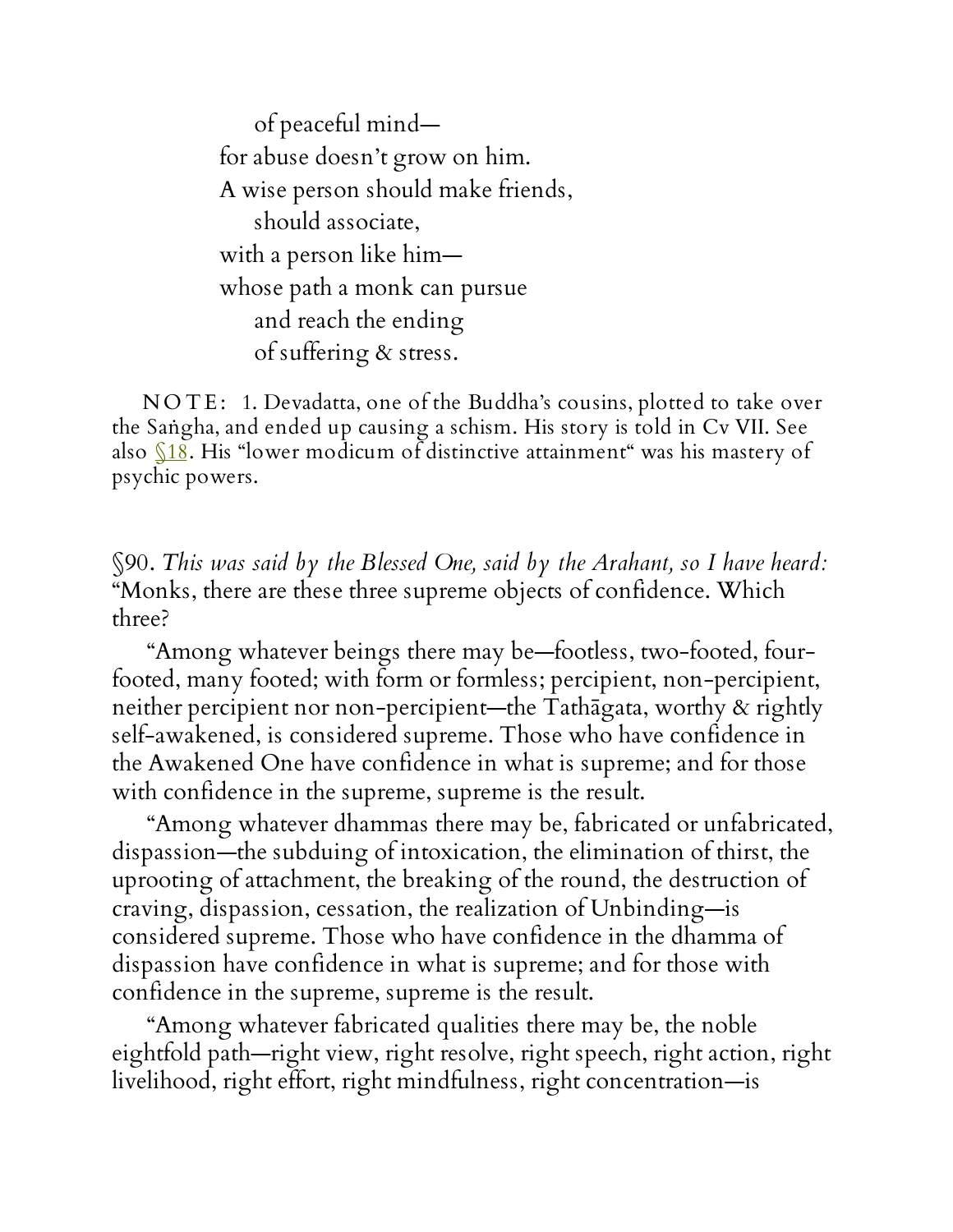considered supreme. Those who have confidence in the dhamma of the noble path have confidence in what is supreme; and for those with confidence in the supreme, supreme is the result.

"Among whatever communities or groups there may be, the Saṅgha of the Tathāgata's disciples is considered supreme—i.e., the four [groups of noble disciples] when taken as pairs, the eight when taken as persons. [1] Those who have confidence in the Saṅgha have confidence in what is supreme; and for those with confidence in the supreme, supreme will be the result.

"These, monks, are the three supreme objects of confidence."

With confidence, realizing the supreme Dhamma to be supreme; confidence in the supreme Buddha, unsurpassed in deserving offerings; confidence in the supreme Dhamma, the bliss of stilling, dispassion; confidence in the supreme Saṅgha, unsurpassed as a field of merit; having given gifts to the supreme, one develops supreme merit, supreme long life & beauty, status, honor, bliss, & strength. Having given to the supreme, the wise person, centered in supreme Dhamma, whether becoming a divine or human being,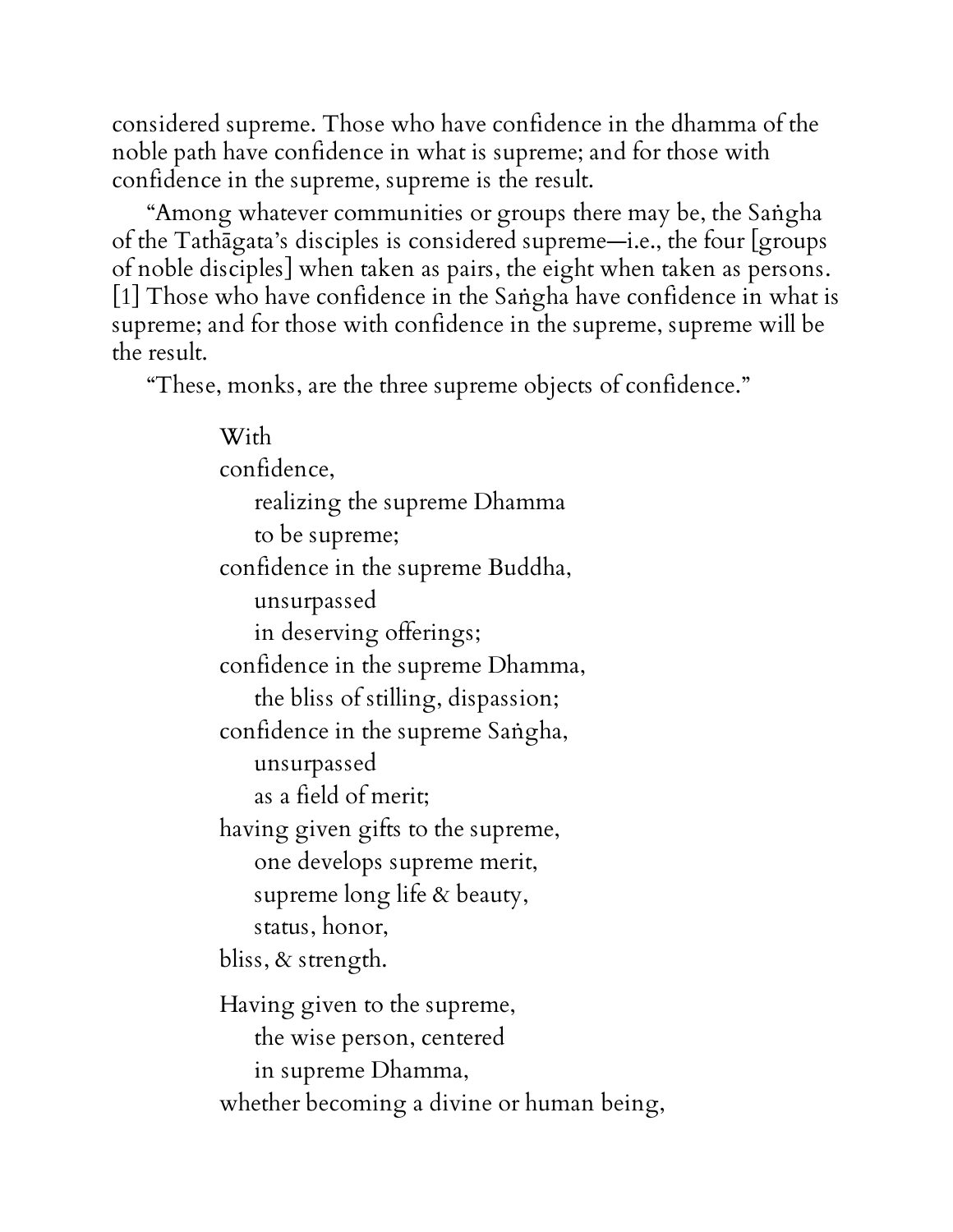rejoices,

having attained the supreme.

NOTE: 1. The four groups of noble disciples when taken as pairs are those who have attained (1) the path to stream-entry and the fruition of stream-entry; (2) the path to once-returning and the fruition of oncereturning; (3) the path to non-returning and the fruition of non-returning; and (4) the path to Arahantship and the fruition of Arahantship. Taking each attainment singly gives eight "individuals."

This itivuttaka is almost identical with AN [4:34](http://www.accesstoinsight.org/tipitaka/an/an04/an04.034.than.html).

*See also: [SN](http://www.accesstoinsight.org/tipitaka/sn/sn06/sn06.002.than.html) 6:2; SN [11:3](http://www.accesstoinsight.org/tipitaka/sn/sn11/sn11.003.than.html) ; AN [4:52;](http://www.accesstoinsight.org/tipitaka/an/an04/an04.052.than.html) AN [7:56;](http://www.accesstoinsight.org/tipitaka/an/an07/an07.056.than.html) AN [10:92](http://www.accesstoinsight.org/tipitaka/an/an10/an10.092.than.html)[;](http://www.accesstoinsight.org/tipitaka/kn/dhp/dhp.14.than.html) [Khp](http://www.accesstoinsight.org/tipitaka/kn/khp/khp.1-9.than.html#khp-6) 6; Dhp 188– 192*

§91. *This was said by the Blessed One, said by the Arahant, so I have heard:* "Monks, this is a lowly means of livelihood, alms gathering. It's a form of abuse in the world [to say], 'You go around as an alms gatherer with a bowl in your hand!' Yet reasonable young men of good families have taken it up for a compelling reason. They have not been forced into it by kings or robbers, nor through debt, through fear, nor through the loss of their livelihood, but through the thought: 'We are beset by birth, aging, & death, by sorrows, lamentations, pains, distresses, & despairs, beset by stress, overcome with stress. O, that the end of this entire mass of suffering & stress might be known!' But this young man of good family, having gone forth in this way, may be greedy for sensual pleasures, strong in his passions, malevolent in mind, corrupt in his resolves, his mindfulness muddled, unalert, uncentered, his mind scattered, & his faculties uncontrolled. Just as a firebrand from a funeral pyre—burning at both ends, covered with excrement in the middle—is used as fuel neither in a village nor in the wilderness: I tell you that this is a simile for this person. He has missed out on the householder's enjoyments and does not fulfill the purpose of the contemplative life."

> He's missed out on the householder's enjoyment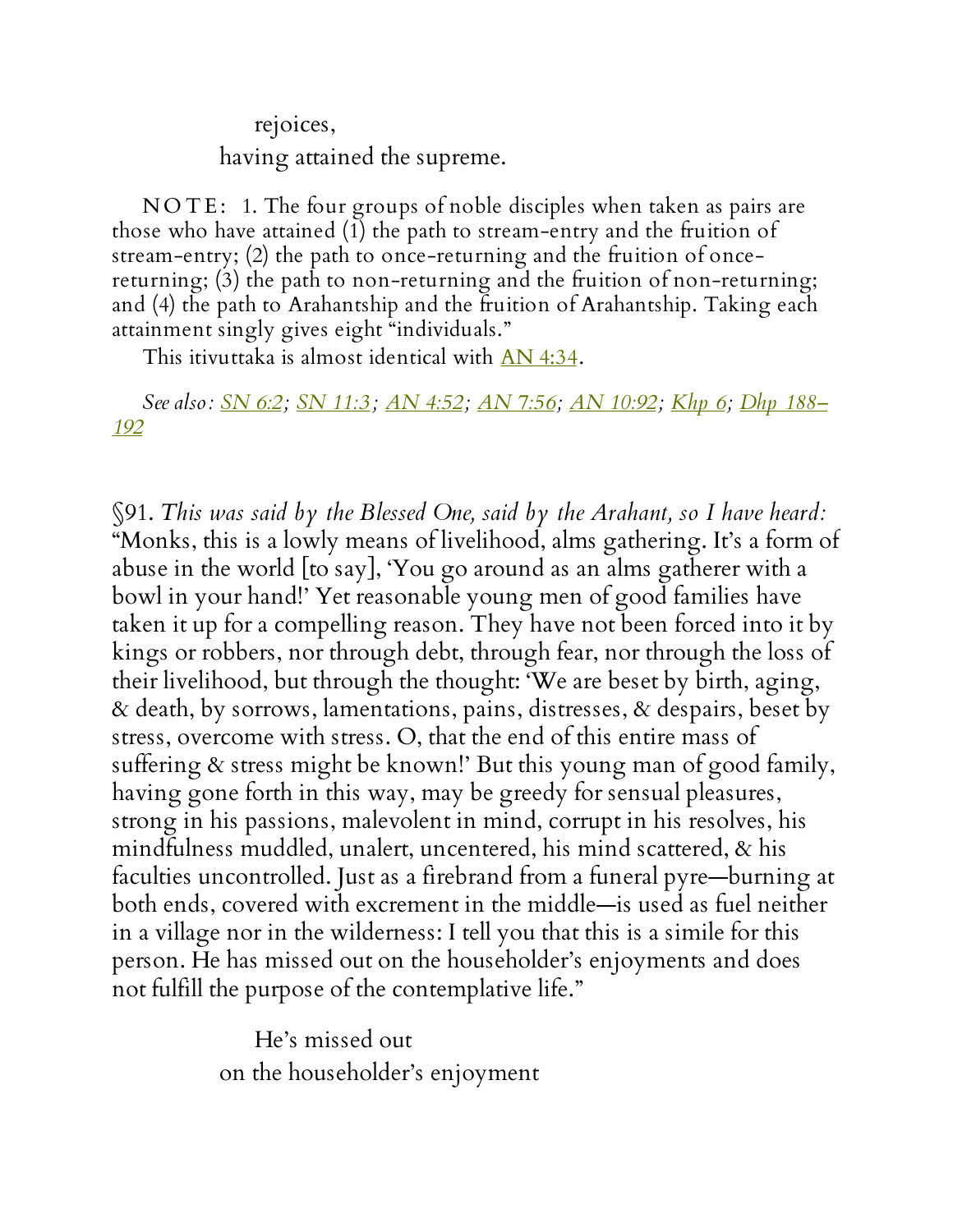& the purpose of the contemplative life —unfortunate man! Ruining it, he throws it away, perishes like a firebrand used at a funeral. Better to eat an iron ball —glowing, aflame than that, unprincipled  $\&$ unrestrained, he should eat the alms of the country.[1]

N O T E: 1. This last verse =  $\frac{\text{Dhp }308}{\text{Dhp }308}$  $\frac{\text{Dhp }308}{\text{Dhp }308}$  $\frac{\text{Dhp }308}{\text{Dhp }308}$ .

§92. *This was said by the Blessed One, said by the Arahant, so I have heard:* "Monks, even if a monk, taking hold of my outer robe, were to follow right behind me, placing his feet in my footsteps, yet if he were to be greedy for sensual pleasures, strong in his passions, malevolent in mind, corrupt in his resolves, his mindfulness muddled, unalert, uncentered, his mind scattered, & his faculties uncontrolled, then he would be far from me, and I from him. Why is that? Because he does not see the Dhamma. Not seeing the Dhamma, he does not see me.

"But even if a monk were to live one hundred leagues away, yet if he were to have no greed for sensual objects, were not strong in his passions, not malevolent in mind, uncorrupt in his resolves, his mindfulness established, alert, centered, his mind at singleness, & his faculties well-restrained, then he would be near to me, and I to him. Why is that? Because he sees the Dhamma. Seeing the Dhamma, he sees me."

> Though following right behind, ambitious, annoyed: see how far he is! the perturbed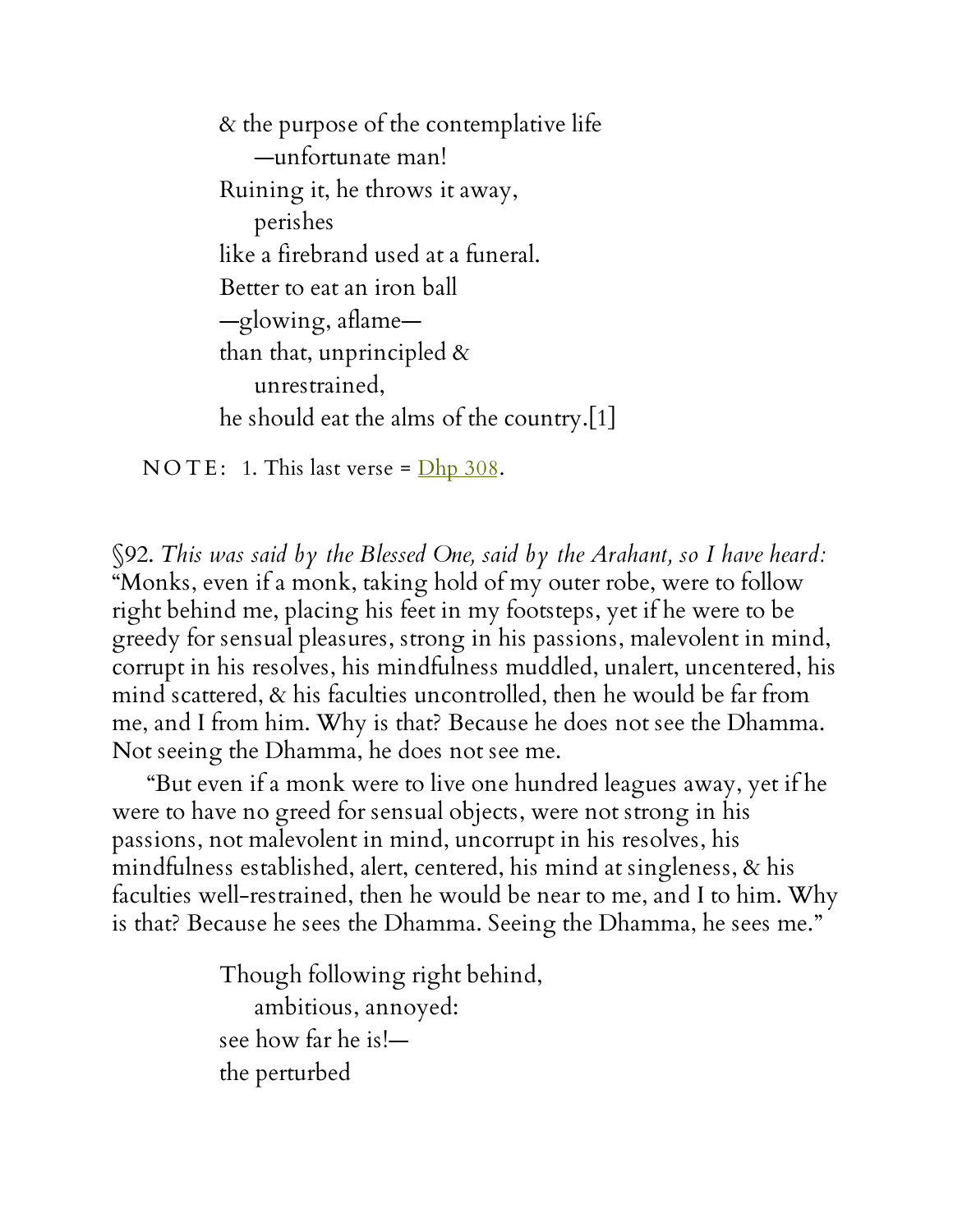from the unperturbed, the bound from the Unbound, the greedy one from the one with no greed. But the wise person who, through direct knowledge of Dhamma, gnosis of Dhamma, grows still & unperturbed like a lake unruffled by wind: see how close he is! the unperturbed to the unperturbed, the Unbound to the Unbound, the greedless one to the one with no greed.

§93. *This was said by the Blessed One, said by the Arahant, so I have heard:* "Monks, there are these three fires. Which three? The fire of passion, the fire of aversion, the fire of delusion. These are the three fires."

> The fire of passion burns in a mortal delighting in, smitten with sensual desires; the fire of aversion, in a malevolent person taking life; the fire of delusion, in a bewildered person ignorant of the noble teaching. Not understanding these fires, people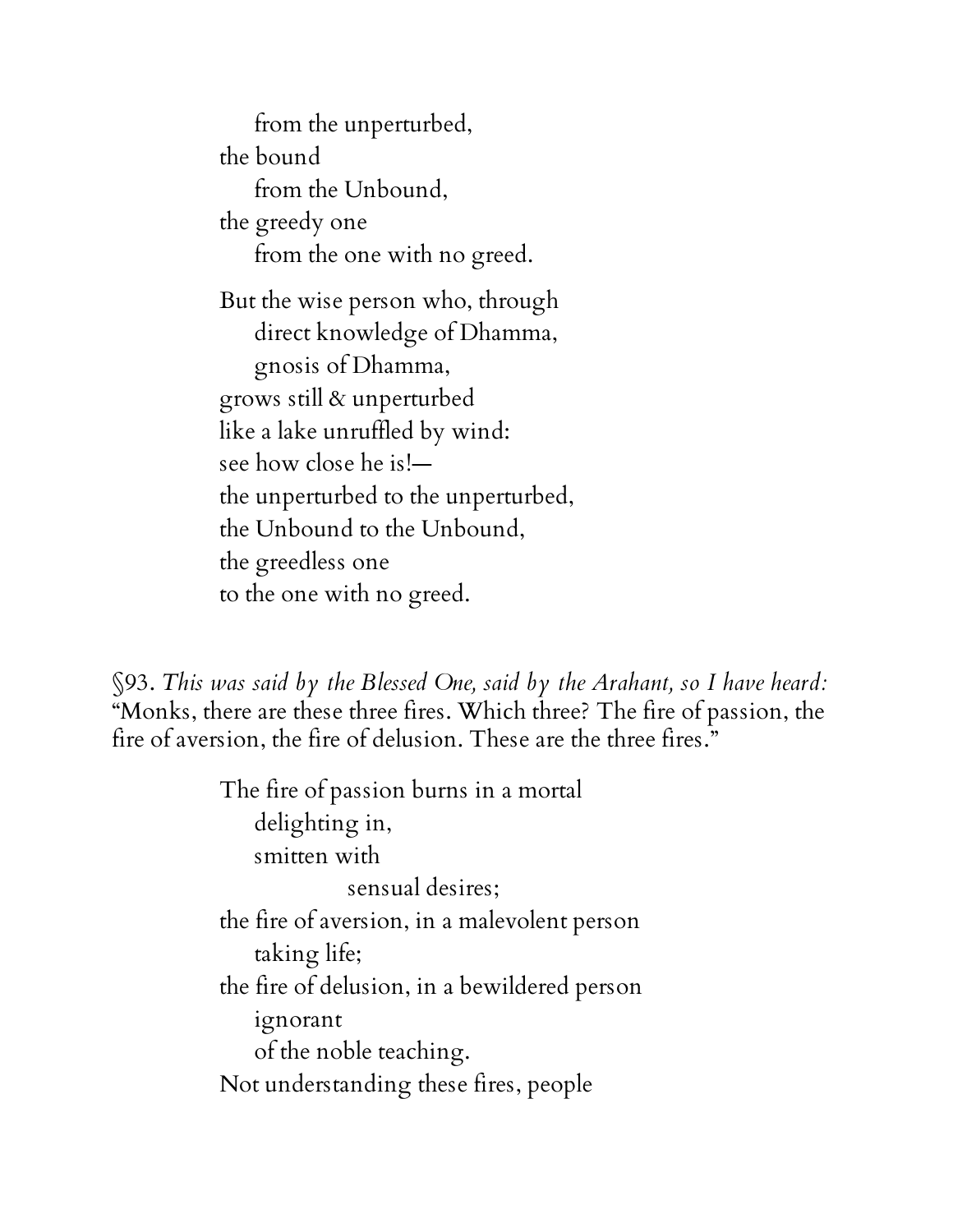—fond of self-identity unreleased from Māra's shackles, swell the ranks of hell, the wombs of common animals, demons, the realm of the hungry ghosts. While those who, day & night, are devoted to the message of the rightly self-awakened, put out the fire of passion, constantly perceiving the foul. They, superlative people, put out the fire of aversion with good will, and the fire of delusion with the discernment leading to penetration. They, the masterful, untiring by night & day, having put out [the fires], having, without remainder, comprehended stress, are, without remainder, totally unbound. They, the wise, with an attainer-of-wisdom's noble vision, right gnosis, directly knowing the ending of birth, come to no further becoming.

*See also: SN [35:28](http://www.accesstoinsight.org/tipitaka/sn/sn35/sn35.028.than.html); Ud [3:10](http://www.accesstoinsight.org/tipitaka/kn/ud/ud.3.10.than.html)*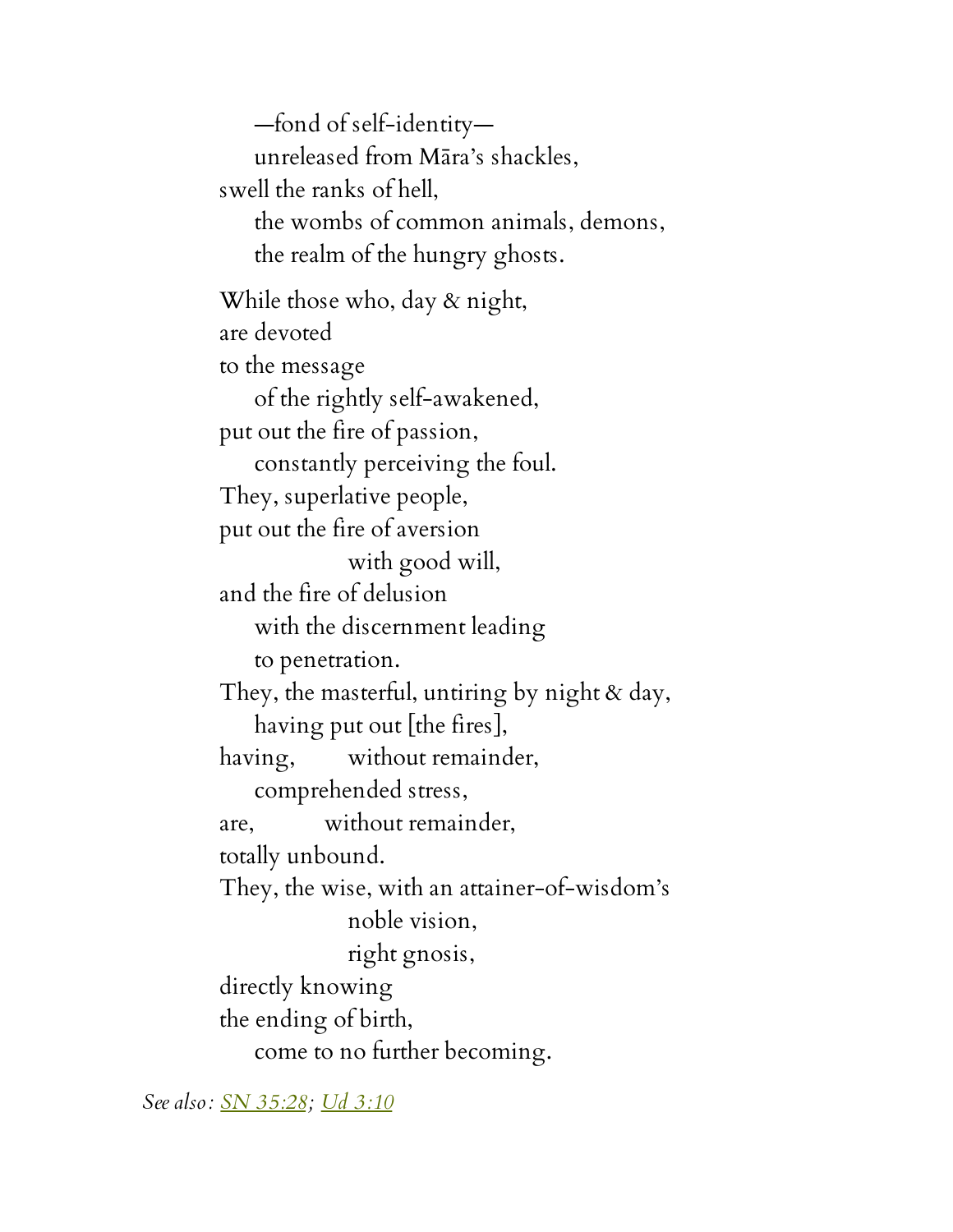§94. *This was said by the Blessed One, said by the Arahant, so I have heard:* "Monks, a monk should investigate in such a way that—his consciousness neither externally scattered & diffused, nor internally positioned—he is, from lack of clinging/sustenance, unagitated, and there is no coming into being of the origination of future birth, aging, death, or stress."[1]

> For a monk who has abandoned seven attachments and cut the guide:[2] the wandering-on in birth is finished; there is, for him, no further becoming.

## **NOTES**

1. In [MN](http://www.accesstoinsight.org/tipitaka/mn/mn.138.than.html) 138, Ven. MahāKaccāyana offers the following explanation of this cryptic statement:

"And how is consciousness said not to be externally scattered & diffused? There is the case where, having seen a form with the eye, consciousness does not follow the drift of the theme of the form, is not tied to… chained to… fettered, or joined to the attraction of the theme of the form. Consciousness is said not to be externally scattered & diffused. [Similarly with the other senses.] …

"And how is the mind said not to be internally positioned? There is the case where a monk, quite secluded from sensuality, secluded from unskillful qualities, enters & remains in the first jhāna: rapture & pleasure born of seclusion, accompanied by directed thought & evaluation. His consciousness does not follow the drift of the rapture & pleasure born of seclusion, is not tied to… chained to… fettered, or joined to the attraction of the rapture & pleasure born of seclusion. [Similarly with the second, third, and fourth jhānas.] The mind is said not to be internally positioned."

"And how is non-agitation caused by lack of clinging/sustenance? There is the case where an instructed disciple of the noble ones—who has regard for noble ones, is well-versed & disciplined in their Dhamma; who has regard for men of integrity, is well-versed & disciplined in their Dhamma—doesn't assume form to be the self, or the self as possessing form, or form as in the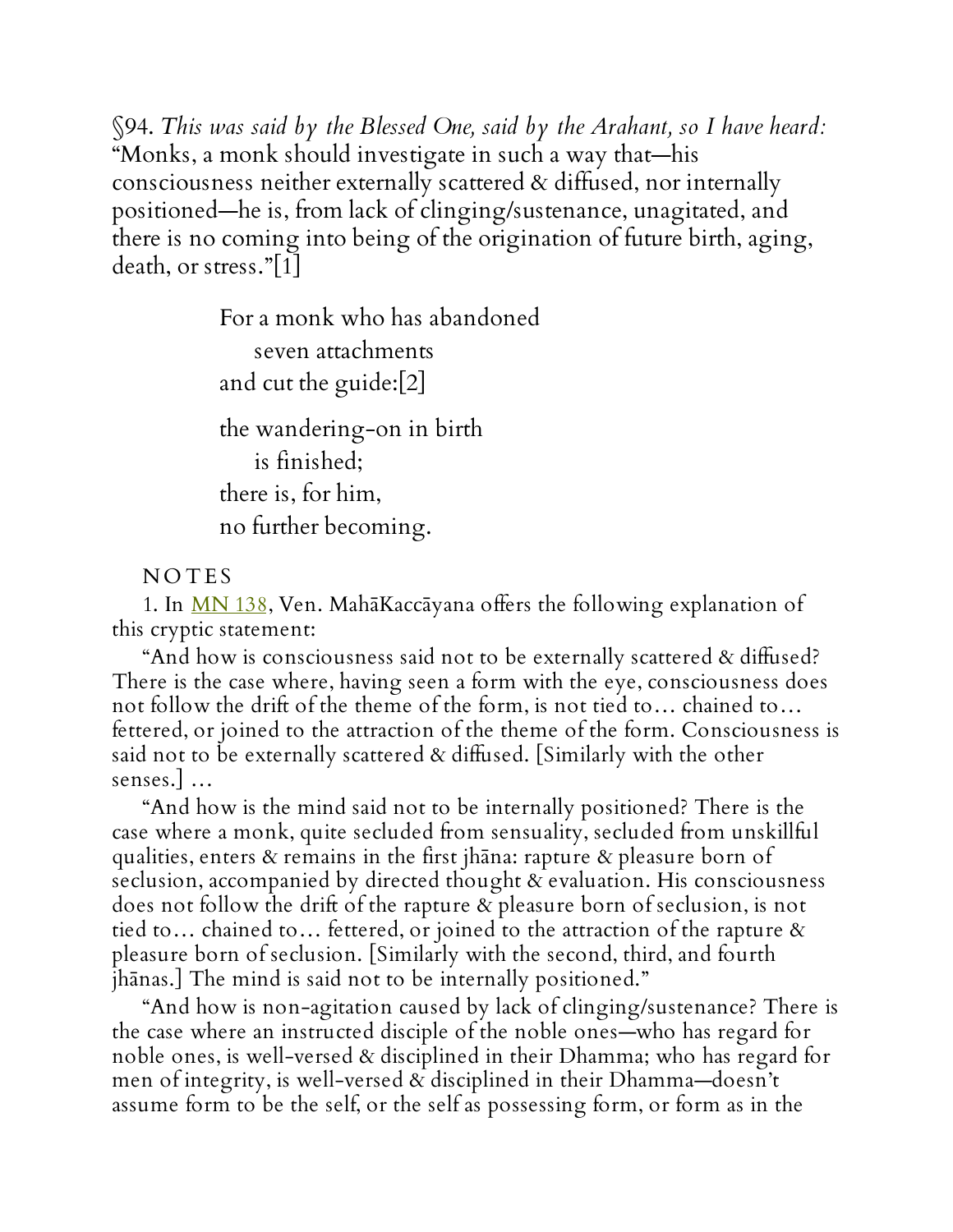self, or the self as in form. His form changes & is unstable, but his consciousness doesn't—because of the change & instability of form—alter in accordance with the change in form. His mind is not consumed with any agitation born from an alteration in accordance with the change in form or coming from the co-arising of [unskillful mental] qualities. And because his awareness is not consumed, he feels neither fearful, threatened, nor solicitous. [Similarly with the aggregates of feeling, perception, fabrications, and consciousness.] "This, friends, is how non-agitation is caused by lack of clinging/sustenance."

2. The "seven attachments" are passion, aversion, delusion, views, conceit, defilement, & misconduct. The "guide" is craving, which leads to becoming.

§95. *This was said by the Blessed One, said by the Arahant, so I have heard:* "Monks, there are these three ways of obtaining sensual pleasures. Which three? Those whose sensual pleasures are already provided, those who delight in creating, those with control over what is created by others.[1] These are the three ways of obtaining sensual pleasures."

> Devas whose pleasures are already provided, those with control, those who delight in creation, and any others enjoying sensual pleasures in this state here or anywhere else, don't go beyond the wandering-on. Knowing this drawback in sensual pleasures, the wise should abandon all sensual desires, whether human or divine. Having cut the flow of greed for lovely, alluring forms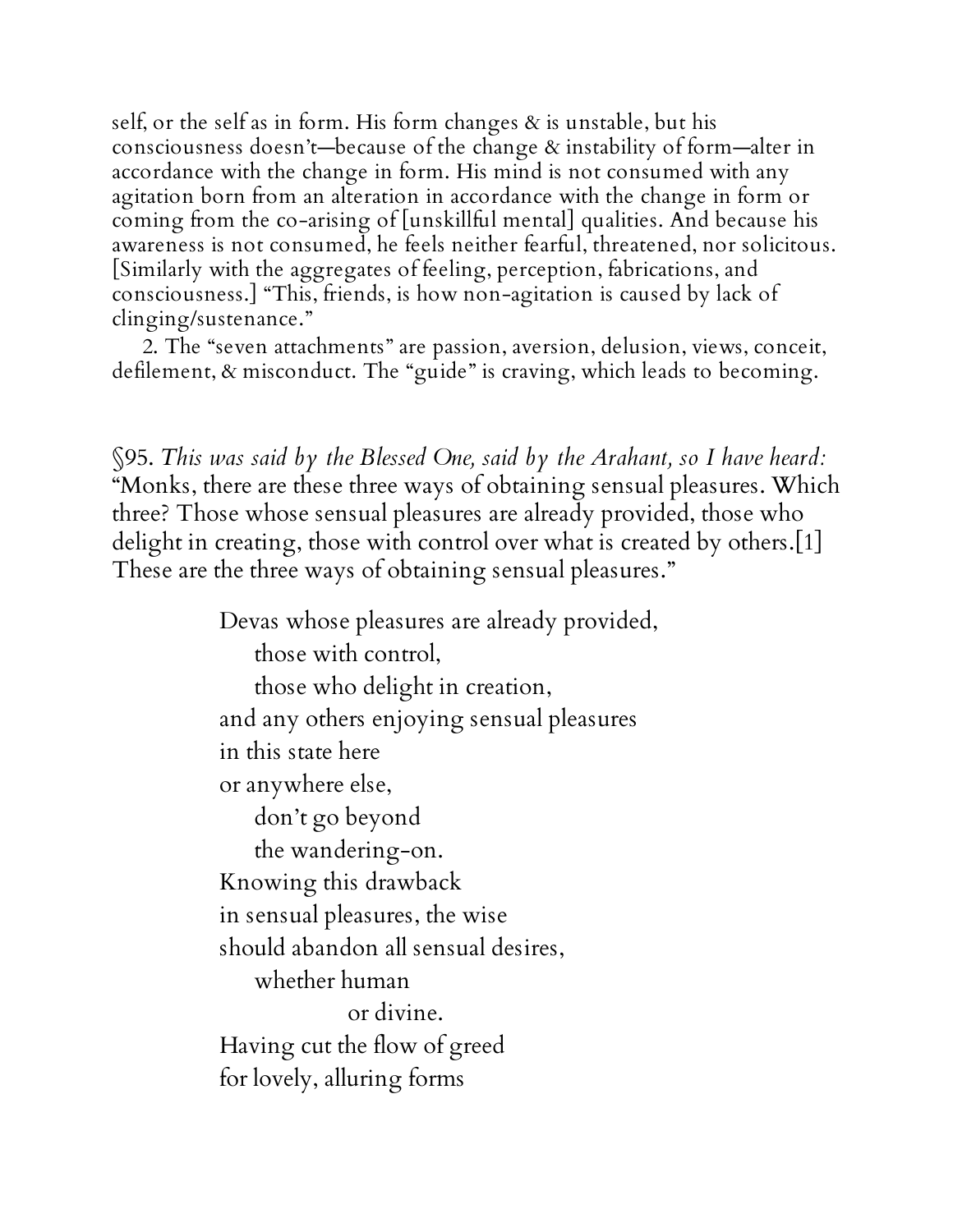so hard to transcend, having, without remainder, comprehended stress, they are, without remainder, totally unbound. They, the wise, with an attainer-of-wisdom's noble vision, right gnosis, directly knowing the ending of birth, come to no further becoming.

NOTE: 1. As the verse makes clear, these three categories denote three levels of devas in the heavens of sensual pleasure. "Those in control" are at the highest of these levels.

*See also: SN [55:54](http://www.accesstoinsight.org/tipitaka/sn/sn55/sn55.054.than.html); Dhp [186–187](http://www.accesstoinsight.org/tipitaka/kn/dhp/dhp.14.than.html)*

§96. *This was said by the Blessed One, said by the Arahant, so I have heard:* "Tied by the yoke of sensuality  $\&$  the yoke of becoming, monks, one is a returner, returning to this state. Untied from the yoke of sensuality but tied by the yoke of becoming, one is a non-returner, not returning to this state. Untied from [both] the yoke of sensuality & from the yoke of becoming, one is an Arahant whose effluents are ended."

> Tied by both the yoke of sensuality & the yoke of becoming, beings go to the wandering-on leading to birth & death. Those who've abandoned the sensual without reaching the ending of effluents, are tied by the yoke of becoming,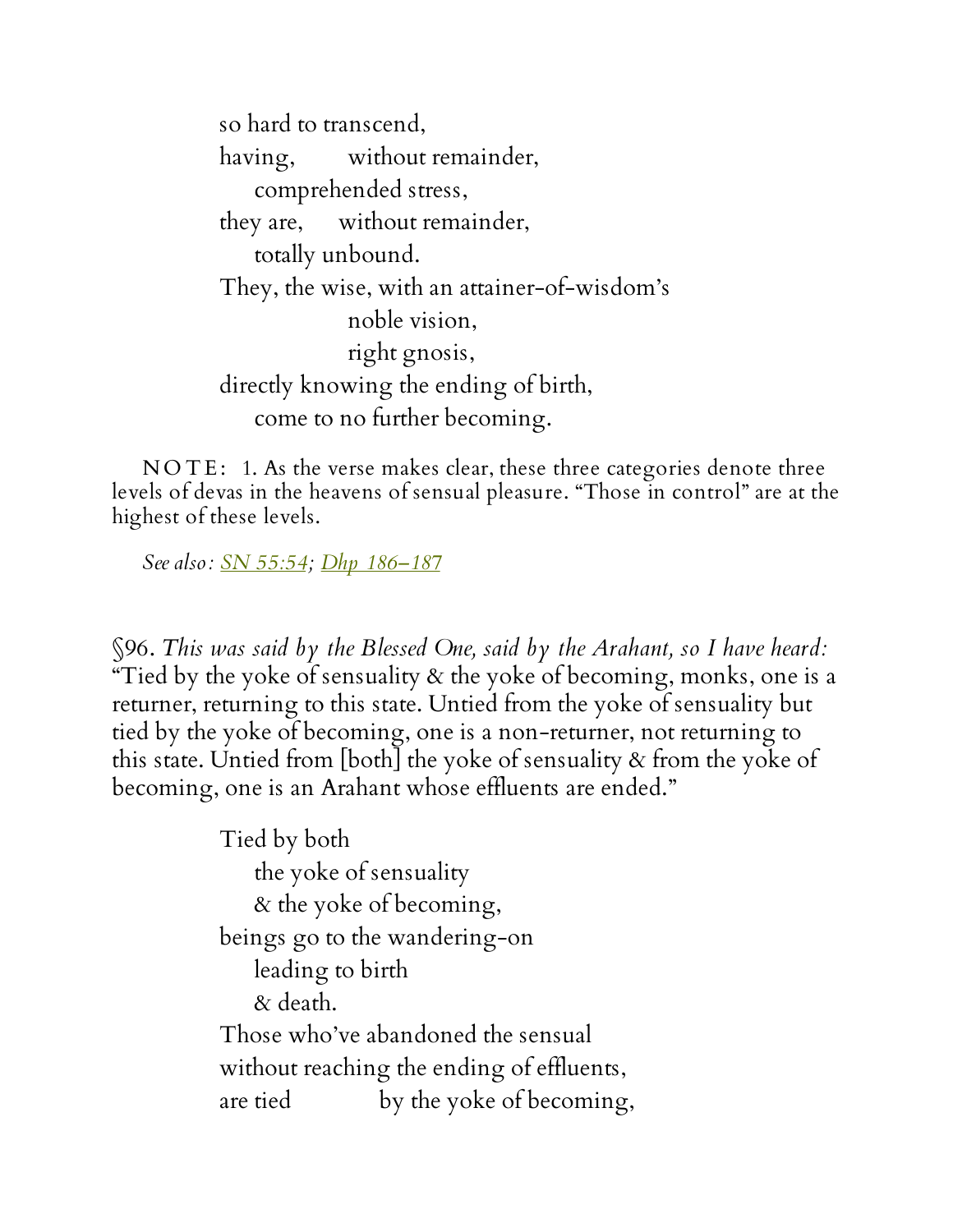are said to be Non-returners. While those who've cut off doubt have no more conceit or further becoming. They who have reached the ending of effluents, while in the world have gone beyond.

*See also: AN [2:36;](http://www.accesstoinsight.org/tipitaka/an/an02/an02.036.than.html) AN [4:10](http://www.accesstoinsight.org/tipitaka/an/an04/an04.010.than.html)*

§97. *This was said by the Blessed One, said by the Arahant, so I have heard:* "Monks, a monk who has admirable virtue, admirable qualities,  $\alpha$ admirable discernment is called, in this Dhamma-&-Vinaya, one who is complete, fulfilled, a superlative person.

"And how is a monk a person with admirable virtue? There is the case where a monk is virtuous. He dwells restrained in accordance with the Pāṭimokkha, consummate in his behavior & sphere of activity. He trains himself, having undertaken the training rules, seeing danger in the slightest faults. In this way a monk is a person with admirable virtue. Thus he is of admirable virtue.

"And how is a monk a person with admirable qualities? There is the case where a monk lives devoted to developing the seven [sets of] qualities that are wings to awakening.[1] In this way a monk is a person with admirable qualities. Thus he is of admirable virtue & admirable qualities.

"And how is a monk a person with admirable discernment? There is the case where a monk—with the ending of effluents—remains in the effluent-free awareness-release & discernment-release, directly knowing & realizing it for himself right in the here-&-now. In this way a monk is a person with admirable discernment. Thus he is of admirable virtue, admirable qualities, admirable discernment. In this Dhamma-&-Vinaya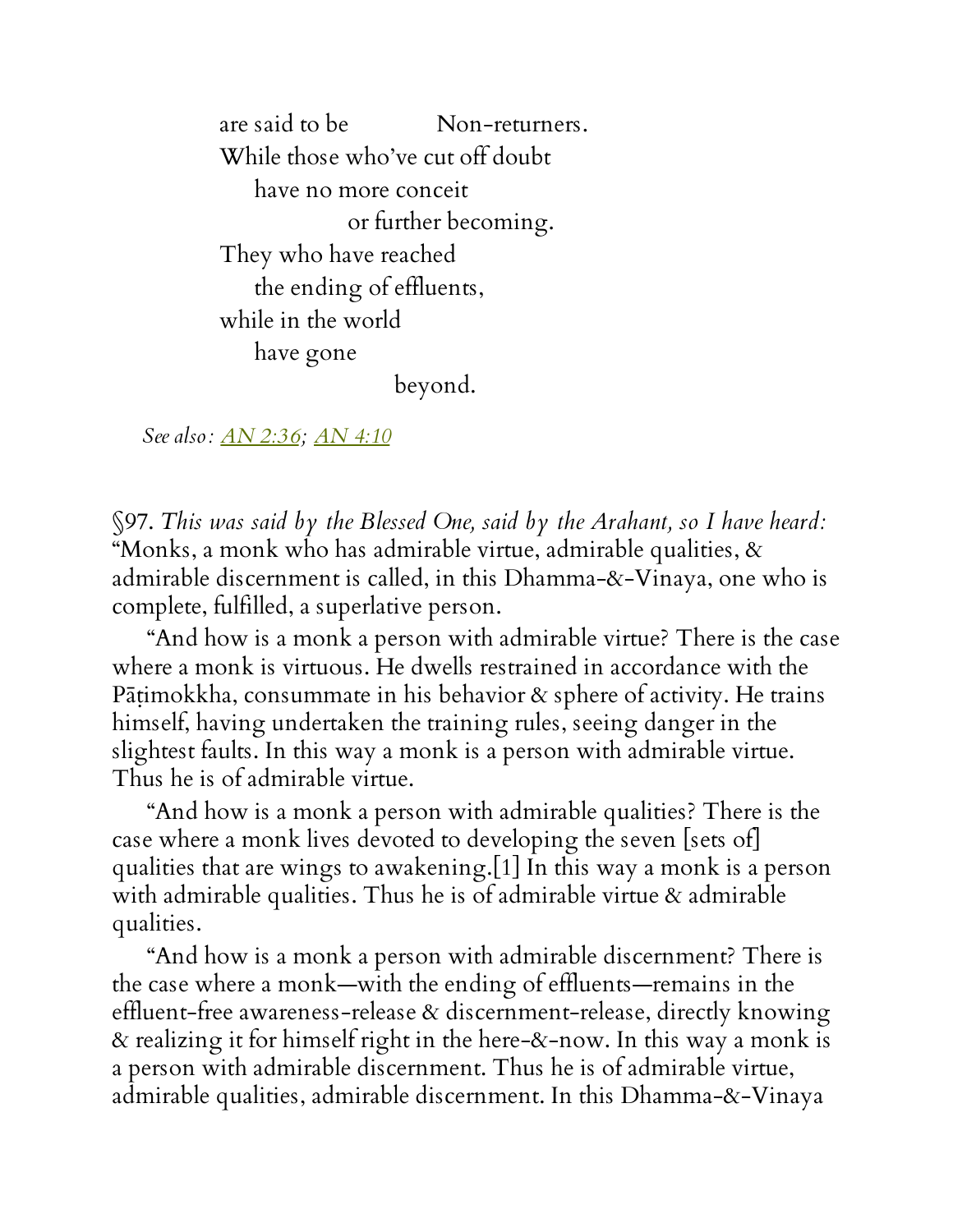he is called one who is complete, fulfilled, a superlative person."

Devoid of wrong-doing in thought, word, or deed, he's called a person of admirable virtue: the monk conscientious. Well-developed in the qualities that go to the attainment of self-awakening, he's called a person of admirable qualities: the monk unassuming. Discerning right here for himself, in himself, the ending of stress he's called a person of admirable discernment: the monk with no effluent. Consummate in these things, untroubled, with doubt cut away, unattached in all the world, he's said to have abandoned the All.

NOTE: 1. See the note to  $\sqrt{82}$ .

§98. *This was said by the Blessed One, said by the Arahant, so I have heard:* "Monks, there are these two kinds of gifts: a gift of material things & a gift of the Dhamma. Of these two kinds of gifts, this is supreme: a gift of the Dhamma. There are these two kinds of sharing: sharing of material things & sharing of the Dhamma. Of these two kinds of sharing, this is supreme: sharing of the Dhamma. There are these two kinds of assistance: assistance with material things & assistance with the Dhamma. Of these two kinds of assistance, this is supreme: assistance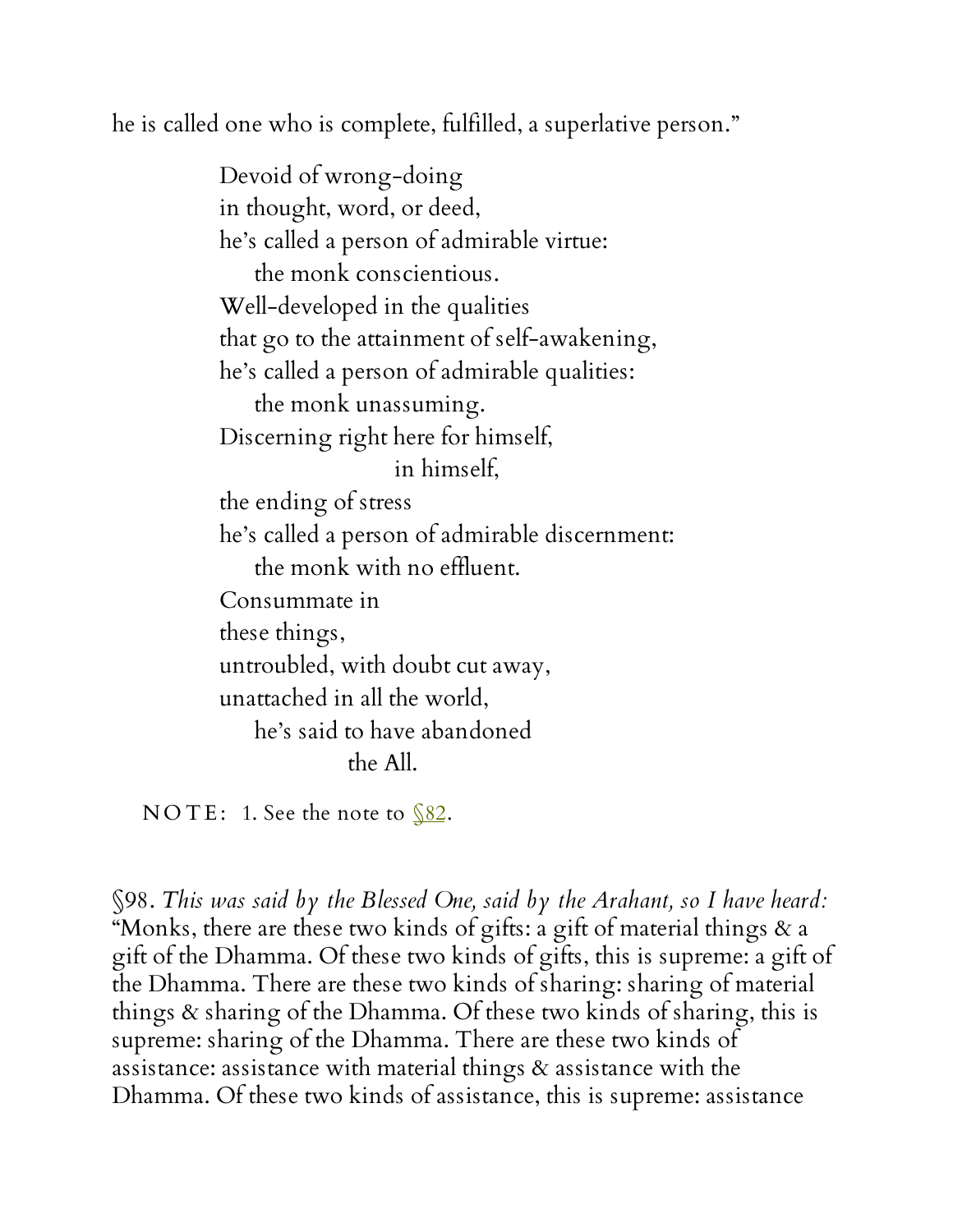with the Dhamma."

The gift he describes as supreme & unsurpassed, the sharing the Blessed One has extolled: who—confident in the supreme field of merit, wise, discerning wouldn't give it at appropriate times? Both for those who proclaim it and those who listen, confident in the message of the One Well-gone: it purifies their foremost benefit those heeding the message of the One Well-gone.

§99. *This was said by the Blessed One, said by the Arahant, so I have heard:* "It's with reference to Dhamma, monks, that I describe [a person as] a brahman with threefold knowledge, and not another as measured by citing & reciting. And how is it with reference to Dhamma that I describe [a person as] a brahman with threefold knowledge, and not another as measured by citing & reciting?

"There is the case where a monk recollects his manifold past lives, i.e., one birth, two… five, ten… fifty, a hundred, a thousand, a hundred thousand, many eons of cosmic contraction, many eons of cosmic expansion, many eons of cosmic contraction & expansion: 'There I had such a name, belonged to such a clan, had such an appearance. Such was my food, such my sensitivity to pleasure  $\alpha$  pain, such the end of my life. Passing away from that state, I re-arose there. There too I had such a name, belonged to such a clan, had such an appearance. Such was my food, such my sensitivity to pleasure & pain, such the end of my life. Passing away from that state, I re-arose here.' Thus he recollects his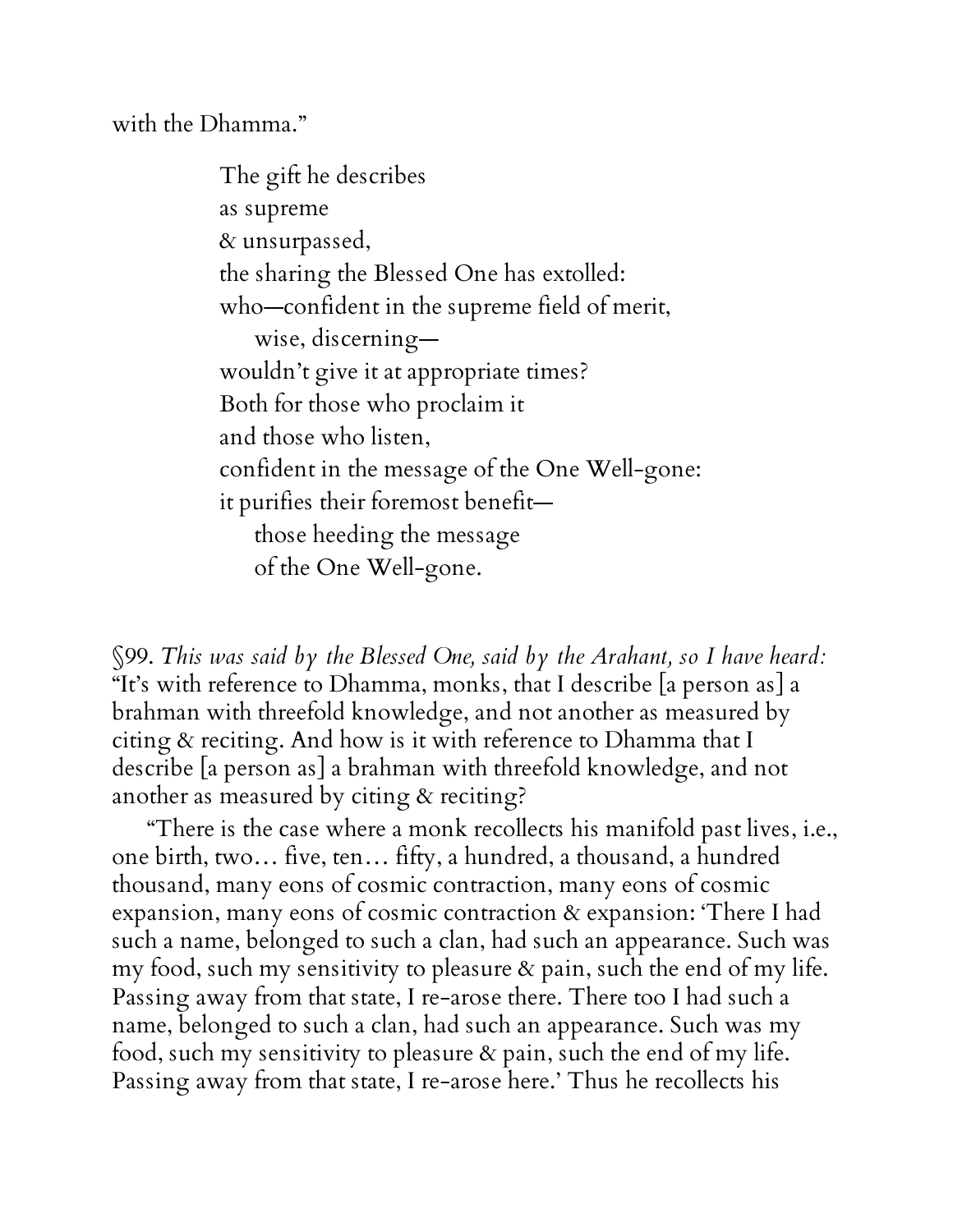manifold past lives in their modes & details.

"This is the first knowledge he has attained. Ignorance has been destroyed; knowledge has arisen; darkness has been destroyed; light has arisen—as happens in one who remains heedful, ardent, & resolute.

"Then again, the monk sees—by means of the divine eye, purified  $\alpha$ surpassing the human—beings passing away  $\alpha$  re-appearing, and he discerns how they are inferior  $\alpha$  superior, beautiful  $\alpha$  ugly, fortunate  $\alpha$ unfortunate in accordance with their actions: 'These beings—who were endowed with bodily misconduct, verbal misconduct, & mental misconduct; who reviled noble ones, held wrong views and undertook actions under the influence of wrong views—at the break-up of the body, after death, have re-appeared in a plane of deprivation, a bad destination, a lower realm, hell. But these beings—who were endowed with bodily good conduct, verbal good conduct, & mental good conduct; who did not revile noble ones, who held right views and undertook actions under the influence of right views—at the break-up of the body, after death, have re-appeared in a good destination, a heavenly world.' Thus—by means of the divine eye, purified  $\alpha$  surpassing the human—he sees beings passing away & re-appearing, and discerns how they are inferior & superior, beautiful & ugly, fortunate & unfortunate in accordance with their actions.

"This is the second knowledge he has attained. Ignorance has been destroyed; knowledge has arisen; darkness has been destroyed; light has arisen—as happens in one who remains heedful, ardent, & resolute.

"Then again, the monk—with the ending of effluents—remains in the effluent-free awareness-release & discernment-release, directly knowing & realizing it for himself right in the here-&-now.

"This is the third knowledge he has attained. Ignorance has been destroyed; knowledge has arisen; darkness has been destroyed; light has arisen—as happens in one who remains heedful, ardent, & resolute.

"It's in this way that, with reference to Dhamma, I describe [a person as] a brahman with threefold knowledge, and not another as measured by citing & reciting."

He knows his former lives.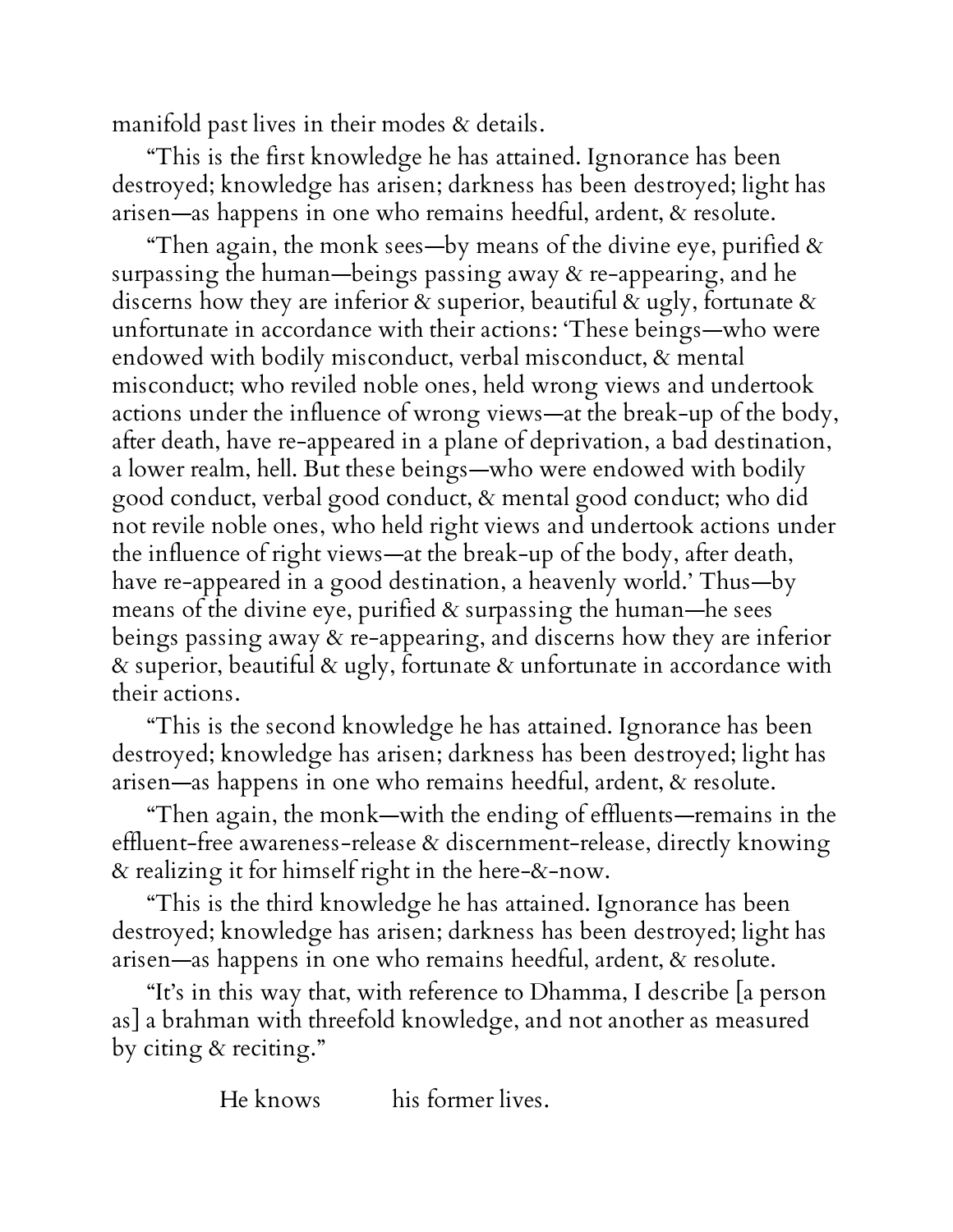He sees heavens & states of woe, has attained the ending of birth, is a sage who has mastered direct-knowing. By means of these three knowledges he becomes a three-knowledge brahman.[1] He's what I call a three-knowledge man not another, citing, reciting.

NOTE: 1. In the brahmanical religion, a "three-knowledge man" was one who had memorized the three Vedas. This verse takes the brahmanical term and gives it a new, Buddhist meaning.

*See also: [MN](http://www.accesstoinsight.org/tipitaka/mn/mn.004.than.html) 4; [Dhp](http://www.accesstoinsight.org/tipitaka/kn/dhp/dhp.26.than.html) 423 ; [Thag](http://www.accesstoinsight.org/tipitaka/kn/thag/thag.04.08.than.html) 4:8; [Thig](http://www.accesstoinsight.org/tipitaka/kn/thig/thig.05.11.than.html) 5:11; [Thig](http://www.accesstoinsight.org/tipitaka/kn/thig/thig.05.12.than.html) 5:12; [Thig](http://www.accesstoinsight.org/tipitaka/kn/thig/thig.12.01.than.html) 12; Thig [13:2](http://www.accesstoinsight.org/tipitaka/kn/thig/thig.13.02.than.html)*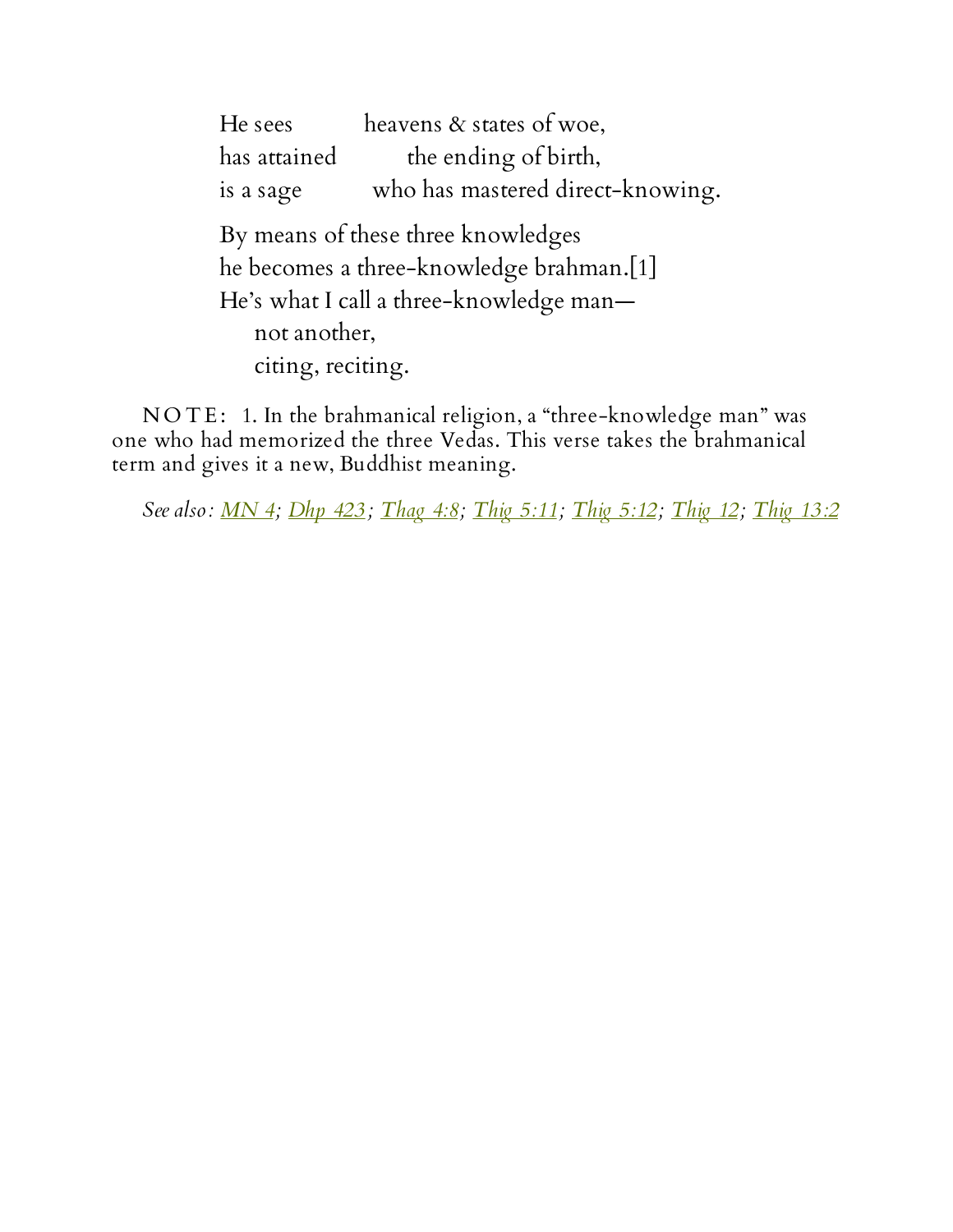## *The Group of Fours*

§100. *This was said by the Blessed One, said by the Arahant, so I have heard:* "I am a brahman, monks, always responsive to requests, open-handed, bearing my last body, an unsurpassed doctor & surgeon. You are my children, my sons, born from my mouth, born of the Dhamma, created by the Dhamma, heirs to the Dhamma, not heirs in material things.

"There are these two kinds of gifts: a gift of material things  $\alpha$  a gift of the Dhamma. Of these two kinds of gifts, this is supreme: a gift of the Dhamma.

"There are these two kinds of sharing: sharing of material things  $\alpha$ sharing of the Dhamma. Of these two kinds of sharing, this is supreme: sharing of the Dhamma.

"There are these two kinds of assistance: assistance with material things & assistance with the Dhamma. Of these two kinds of assistance, this is supreme: assistance with the Dhamma.

"There are these two kinds of mass-donations: a mass-donation of material things & a mass-donation of the Dhamma. Of these two kinds of mass-donations, this is supreme: a mass-donation of the Dhamma."

> He who, unstinting, made the mass-donation of Dhamma, the Tathāgata, sympathetic to all beings: to one of that sort —the best of beings, human & divine living beings pay homage to one gone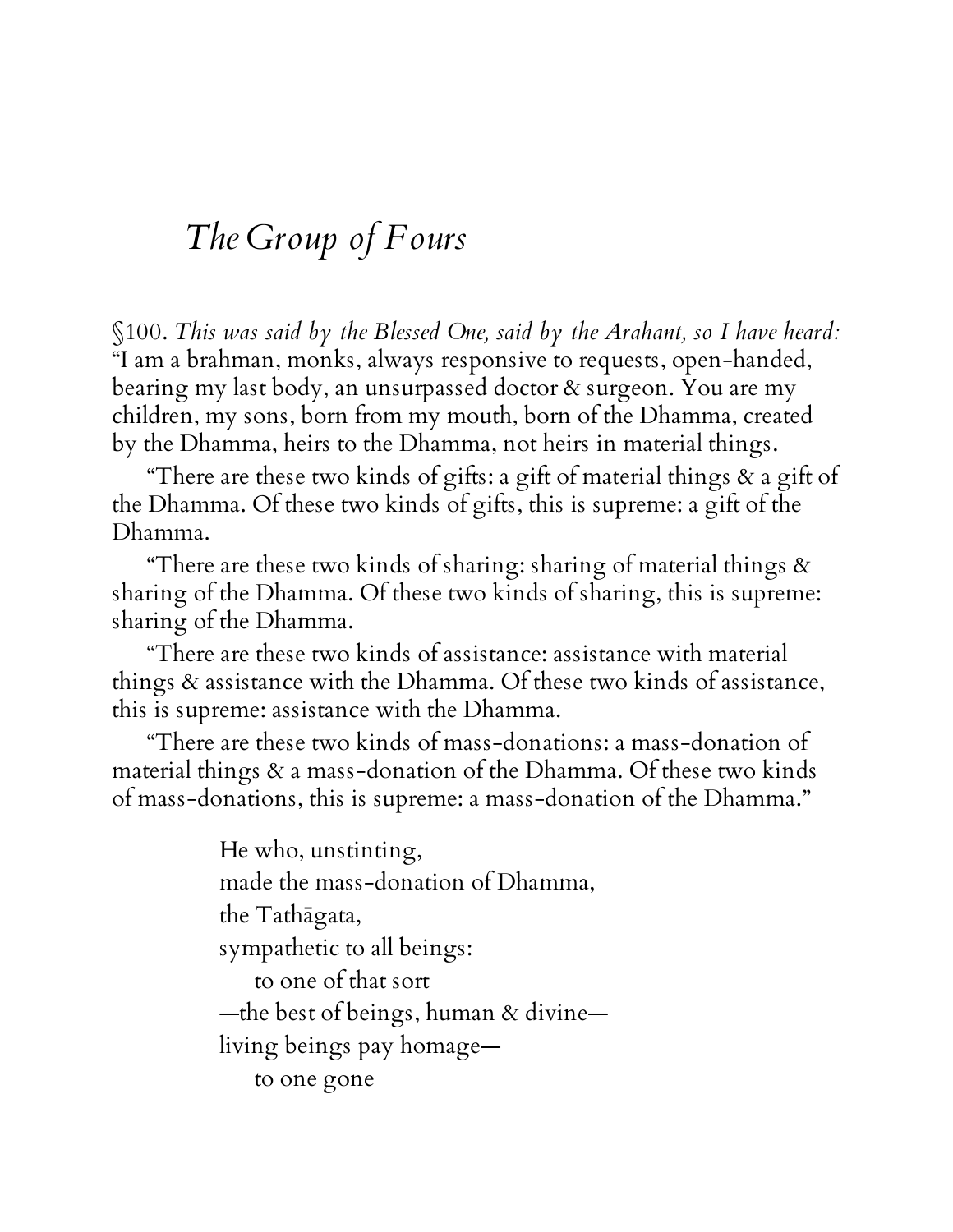to the beyond of becoming.

§101. *This was said by the Blessed One, said by the Arahant, so I have heard:* "Monks, these four things are next to nothing, both easy to gain & blameless. Which four? Cast-off cloth is next to nothing, both easy to gain & blameless. Alms food is next to nothing, both easy to gain & blameless. The root of a tree as a dwelling place is next to nothing, both easy to gain & blameless. Medicine made of smelly urine[1] is next to nothing, both easy to gain & blameless. These are the four things that are next to nothing, both easy to gain & blameless. When a monk is content with what is next to nothing, easy to gain & blameless, then I say that he has one of the component factors of the contemplative life."

> Content with what's blameless, next to nothing, easy to gain, his mind not vexed over lodging, clothing, food, or drink: the four directions offer him no obstruction. These things, declared congenial for the contemplative life, are possessed by the monk heedful, content.

NOTE: 1. This is one of a monk's basic requisites. There is some disagreement as to whether it refers to medicine pickled in urine, or to the use of urine as a medicine (as is still practiced in parts of Asia today).

This itivuttaka is identical with AN [4:27.](http://www.accesstoinsight.org/tipitaka/an/an04/an04.027.than.html)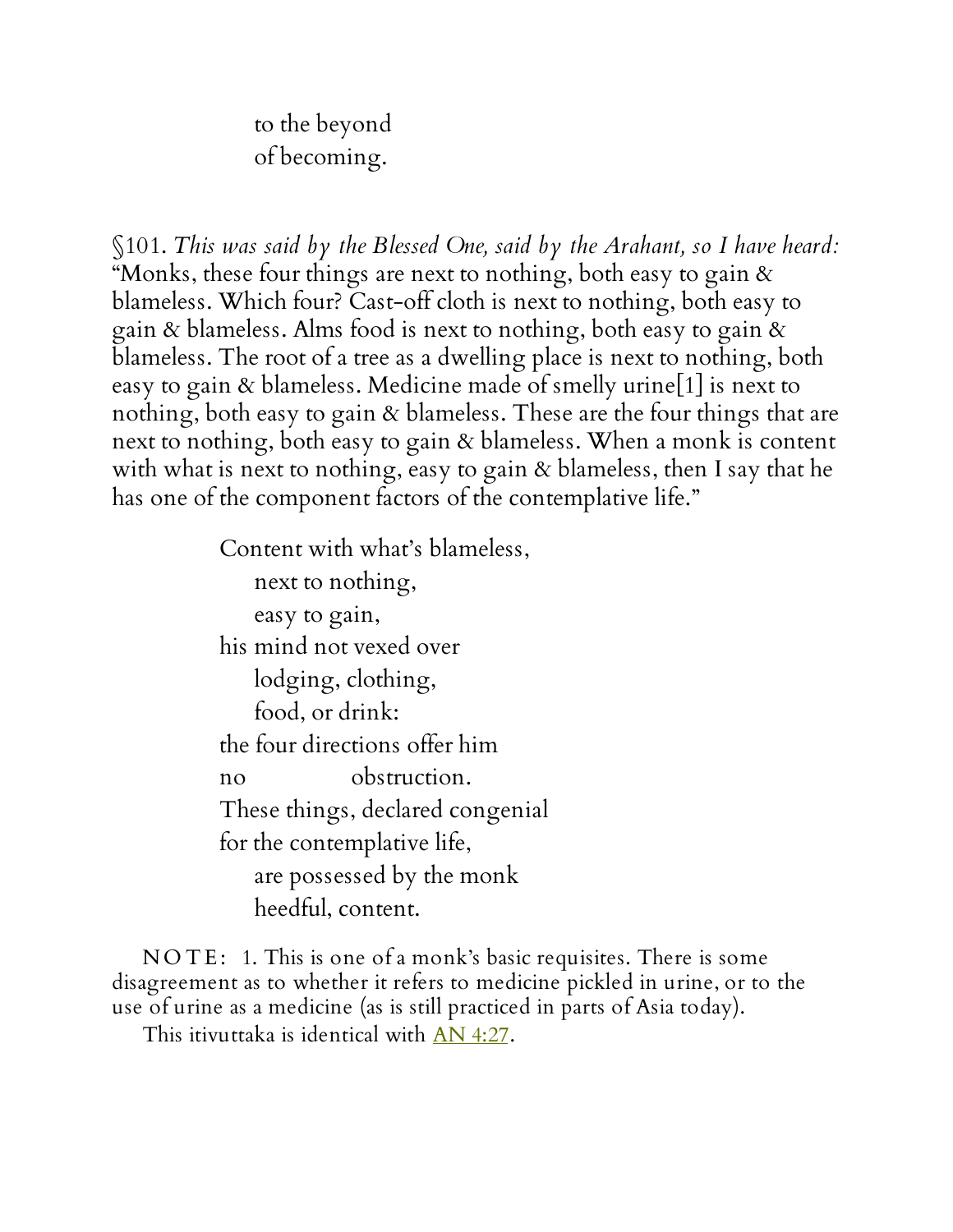§102. *This was said by the Blessed One, said by the Arahant, so I have heard:* "Monks, for one knowing  $\alpha$  seeing, I tell you, there is the ending of effluents, not for one not knowing & seeing. For one knowing what & seeing what is there the ending of effluents? For one knowing & seeing, This is stress,' there is the ending of effluents. For one knowing  $\alpha$ seeing, 'This is the origination of stress,' there is the ending of effluents. For one knowing & seeing, 'This is the cessation of stress,' there is the ending of effluents. For one knowing & seeing, 'This is the path of practice leading to the cessation of stress,' there is the ending of effluents. For one knowing in this way and seeing in this way is there the ending of effluents."

> For a learner in training along the straight path, there arises: first, the knowledge of ending; then, the gnosis unsurpassed; then, the gnosis of one released release-knowledge, superlative, the knowledge of ending: 'The fetters are ended.' Certainly not by the lazy fool uncomprehending, is there attained Unbinding, the loosening of all ties.

*See also: SN [12:70;](http://www.accesstoinsight.org/tipitaka/sn/sn12/sn12.070.than.html) AN [3:86;](http://www.accesstoinsight.org/tipitaka/an/an03/an03.086.than.html) [§62](#page-53-0)*

§103. *This was said by the Blessed One, said by the Arahant, so I have heard:* "Monks, any contemplatives or brahmans who do not discern, as it has come to be, that 'This is stress,' … that 'This is the origination of stress,' … that 'This is the cessation of stress,' who do not discern, as it has come to be, that 'This is the path of practice leading to the cessation of stress':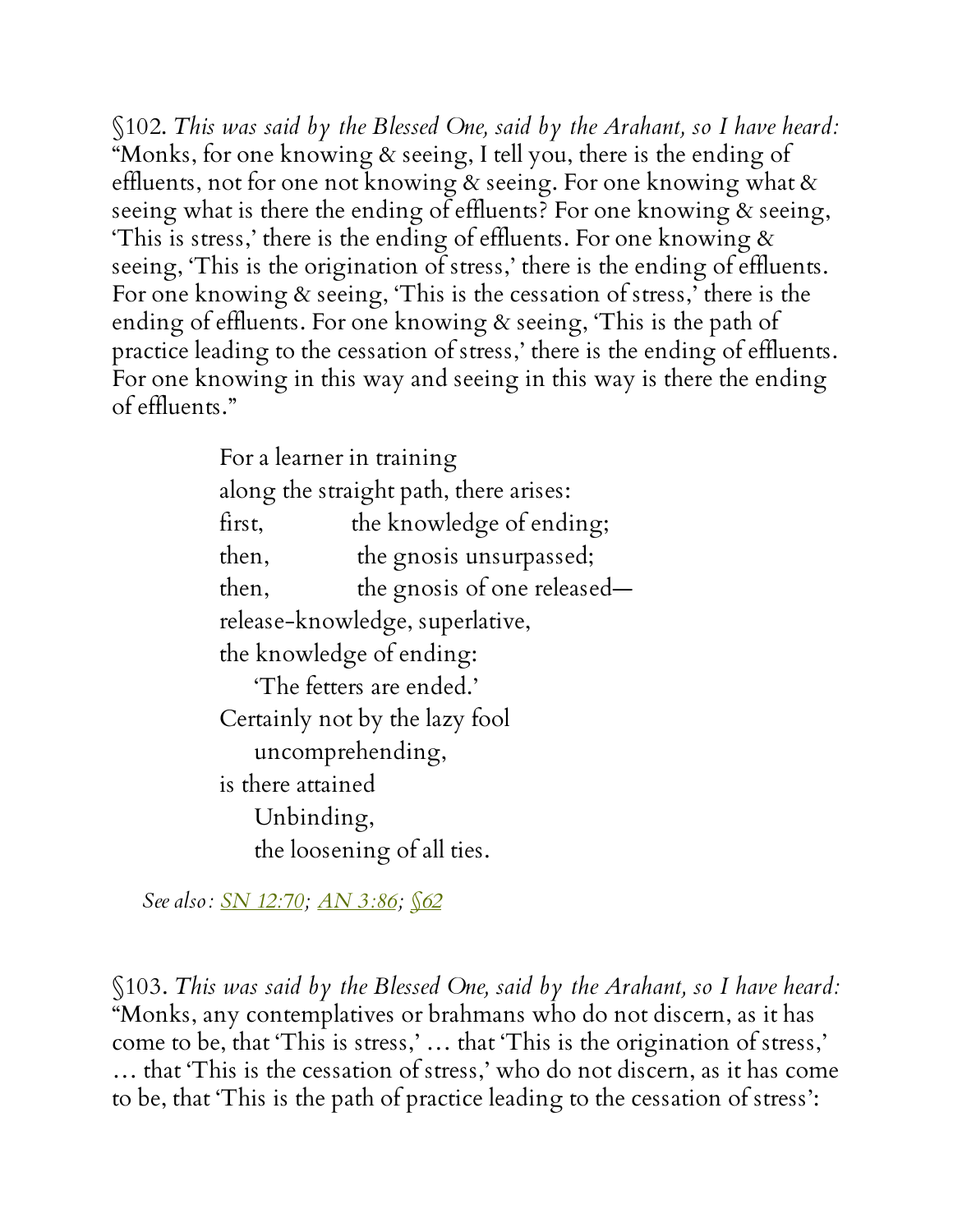to me these contemplatives & brahmans do not count as contemplatives among contemplatives or as brahmans among brahmans. Furthermore, they do not enter & remain in the goal of the contemplative life or the goal of brahmanly life, having directly known & realized it for themselves right in the here-&-now.

"But any contemplatives or brahmans who discern, as it has come to be, that 'This is stress,' … that 'This is the origination of stress,' … that 'This is the cessation of stress,' who discern, as it has come to be, that 'This is the path of practice leading to the cessation of stress': to me these contemplatives & brahmans count as contemplatives among contemplatives and as brahmans among brahmans. Furthermore, they enter & remain in the goal of the contemplative life & the goal of the brahmanly life, having directly known & realized it for themselves right in the here-&-now."

> Those who don't discern stress, stress's coming into play, & where it totally stops, without trace, who don't know the path, the way to the stilling of stress: lowly in their awareness-release & discernment-release, incapable of making an end, they're headed to birth & aging. But those who discern stress, stress's coming into play, & where it totally stops, without trace,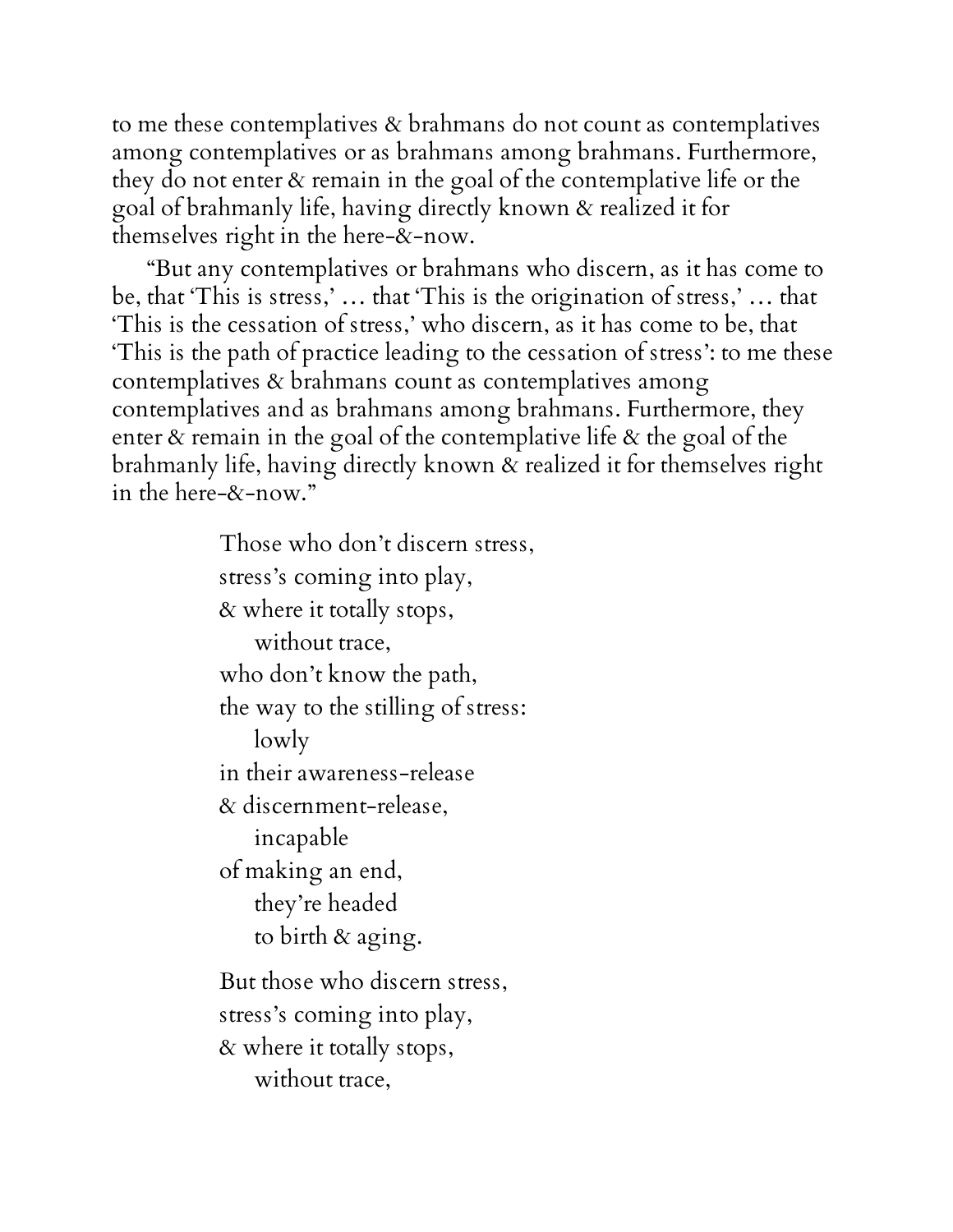who discern the path, the way to the stilling of stress: consummate in their awareness-release & discernment-release, capable of making an end, they are not headed to birth & aging.

*See also: SN [56:22;](http://www.accesstoinsight.org/tipitaka/sn/sn56/sn56.022.than.html) Sn [3:12](http://www.accesstoinsight.org/tipitaka/kn/snp/snp.3.12.than.html)*

§104. *This was said by the Blessed One, said by the Arahant, so I have heard:* "Monks, those monks who are consummate in virtue, consummate in concentration, consummate in discernment, consummate in release, consummate in the knowledge & vision of release; who exhort, demonstrate, instruct, urge, rouse & encourage; who are competent rightly to point out the true Dhamma: seeing them, I tell you, accomplishes a great deal; listening to them… approaching them… attending to them… recollecting them… following them in going forth accomplishes a great deal. Why is that?

"By associating with monks of this sort, sharing with them, attending to them, the as-yet-unculminated aggregate of virtue goes to the culmination of its development, the as-yet-unculminated aggregate of concentration goes to the culmination of its development, the as-yetunculminated aggregate of discernment goes to the culmination of its development, the as-yet-unculminated aggregate of release goes to the culmination of its development, the as-yet-unculminated aggregate of knowledge & vision of release goes to the culmination of its development. Monks of this sort are said to be teachers, caravan leaders, abandoners of strife, dispellers of darkness, makers of light, makers of radiance, makers of brightness, makers of brilliance, bringers of illumination, noble ones, endowed with eyes that see."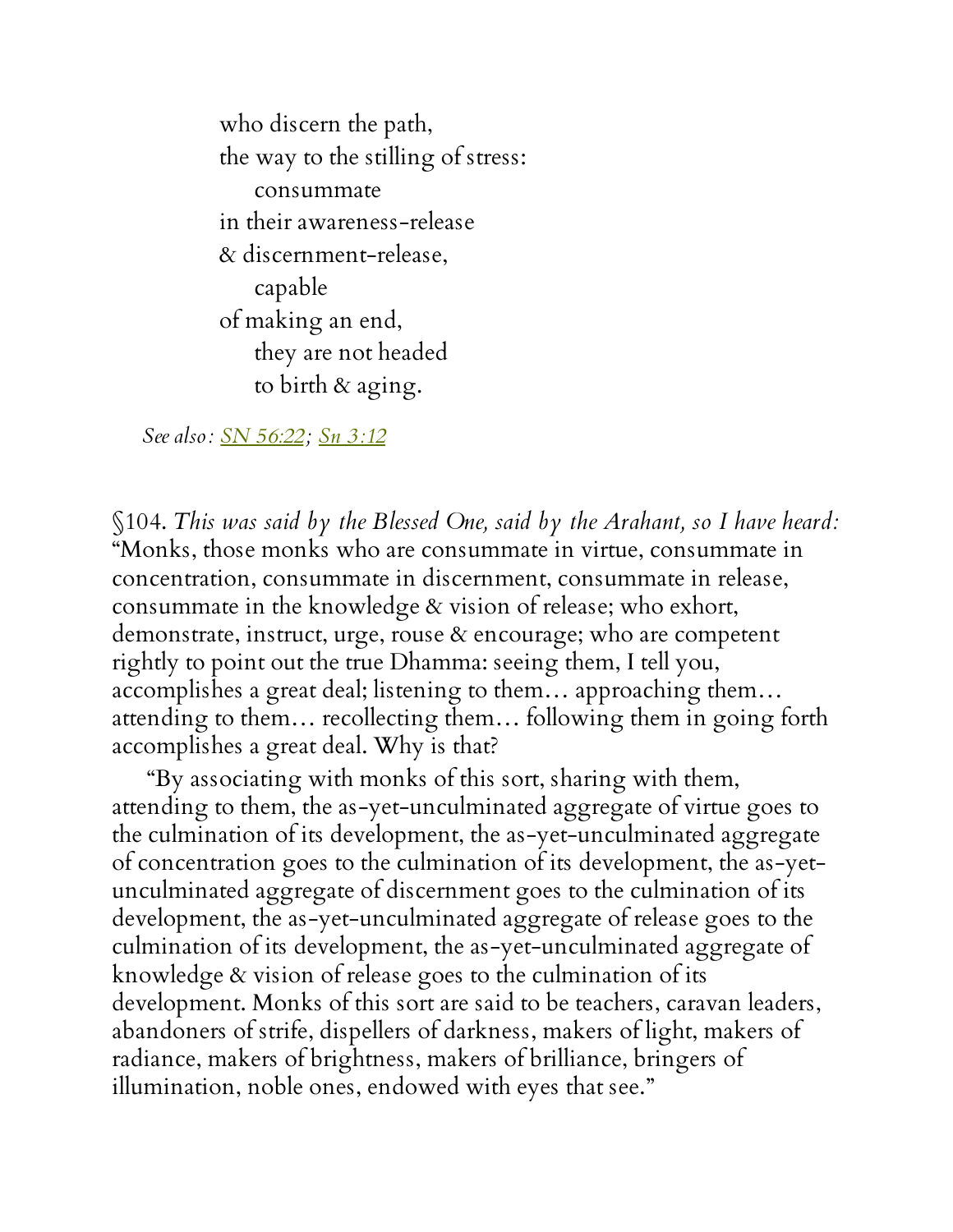This is a condition creating joy for those who know: living the Dhamma of the noble ones, composed in mind. They brighten the true Dhamma, illumine it, shining brilliantly. They are makers of light, enlightened, abandoners of strife. They have eyes that see. Having heard their message with right gnosis, the wise directly knowing the ending of birth, come to no further becoming.

*See also: SN [45:2;](http://www.accesstoinsight.org/tipitaka/sn/sn45/sn45.002.than.html) [AN](http://www.accesstoinsight.org/tipitaka/an/an09/an09.001.than.html) 9:1*

§105. *This was said by the Blessed One, said by the Arahant, so I have heard:* "Monks, there are these four birthplaces of craving where a monk's craving, when taking birth, takes birth. Which four? Either for the sake of cloth a monk's craving, when taking birth, takes birth. Or for the sake of alms food a monk's craving, when taking birth, takes birth. Or for the sake of lodging a monk's craving, when taking birth, takes birth. Or for the sake of becoming or not becoming this or that a monk's craving, when taking birth, takes birth. These are the four birthplaces of craving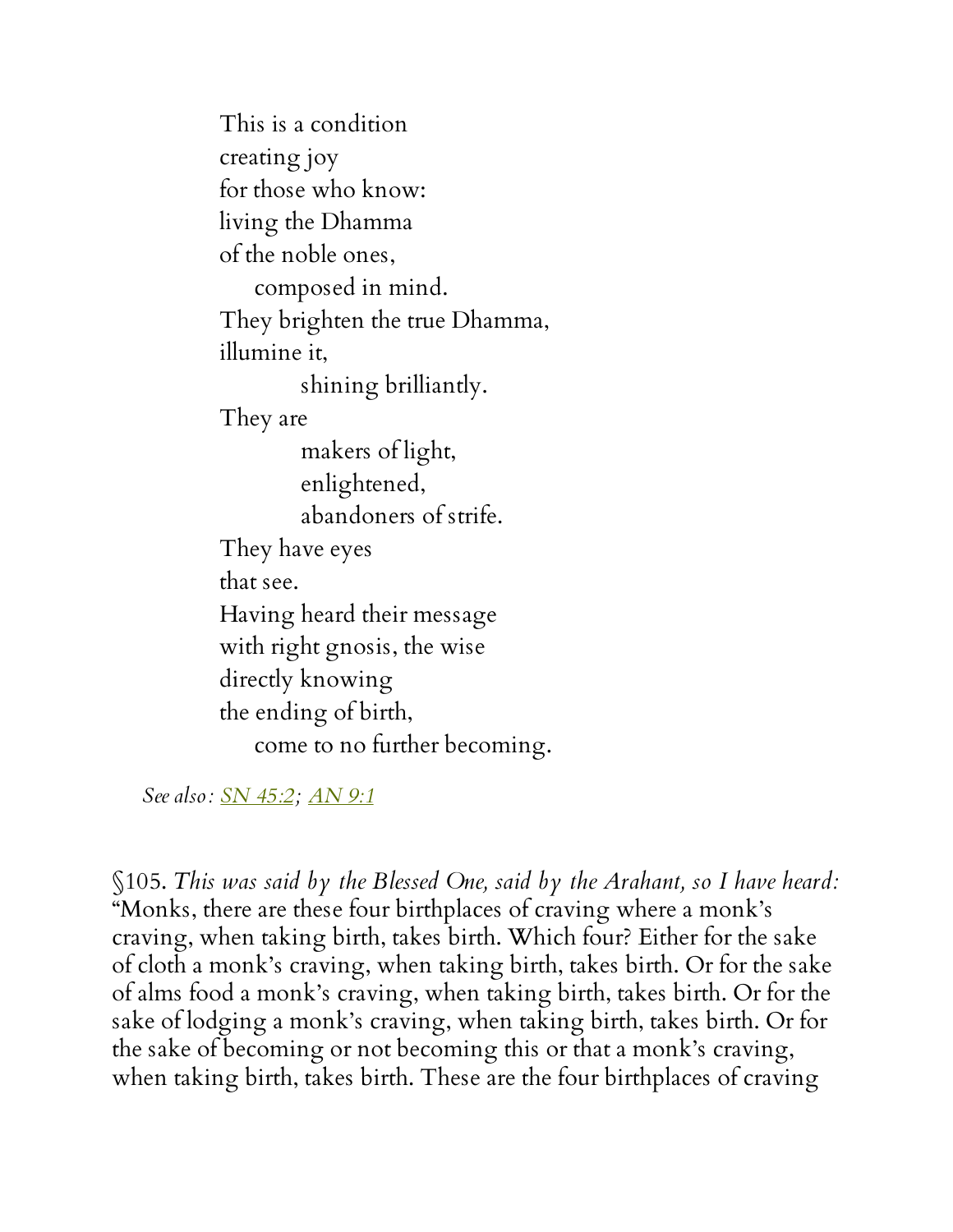where a monk's craving, when taking birth, takes birth."

With craving his companion, a man wanders on a long, long time. Neither in this state here nor anywhere else does he go beyond the wandering- on. Knowing this drawback that craving brings stress into play free from craving, devoid of clinging, mindful, the monk lives the mendicant life.

*See also: SN [21:10;](http://www.accesstoinsight.org/tipitaka/sn/sn21/sn21.010.than.html) SN [35:63](http://www.accesstoinsight.org/tipitaka/sn/sn35/sn35.063.than.html) ; [AN](http://www.accesstoinsight.org/tipitaka/an/an04/an04.009.than.html) 4:9; AN [4:28](http://www.accesstoinsight.org/tipitaka/an/an04/an04.028.than.html); Sn [3:12](http://www.accesstoinsight.org/tipitaka/kn/snp/snp.3.12.than.html)*

§106. *This was said by the Blessed One, said by the Arahant, so I have heard:* "Monks, living with Brahma are those families where, in the home, mother & father are revered by the children. Living with the first devas are those families where, in the home, mother & father are revered by the children. Living with the first teachers are those families where, in the home, mother & father are revered by the children. Living with those worthy of gifts are those families where, in the home, mother & father are revered by the children. 'Brahma' is a synonym for mother & father. 'The first devas' is a synonym for mother & father. 'The first teachers' is a synonym for mother & father. 'Those worthy of gifts' is a synonym for mother & father. Why is that? Mother & father do much for their children. They care for them, nourish them, introduce them to this world."

> Mother & father, compassionate to their family,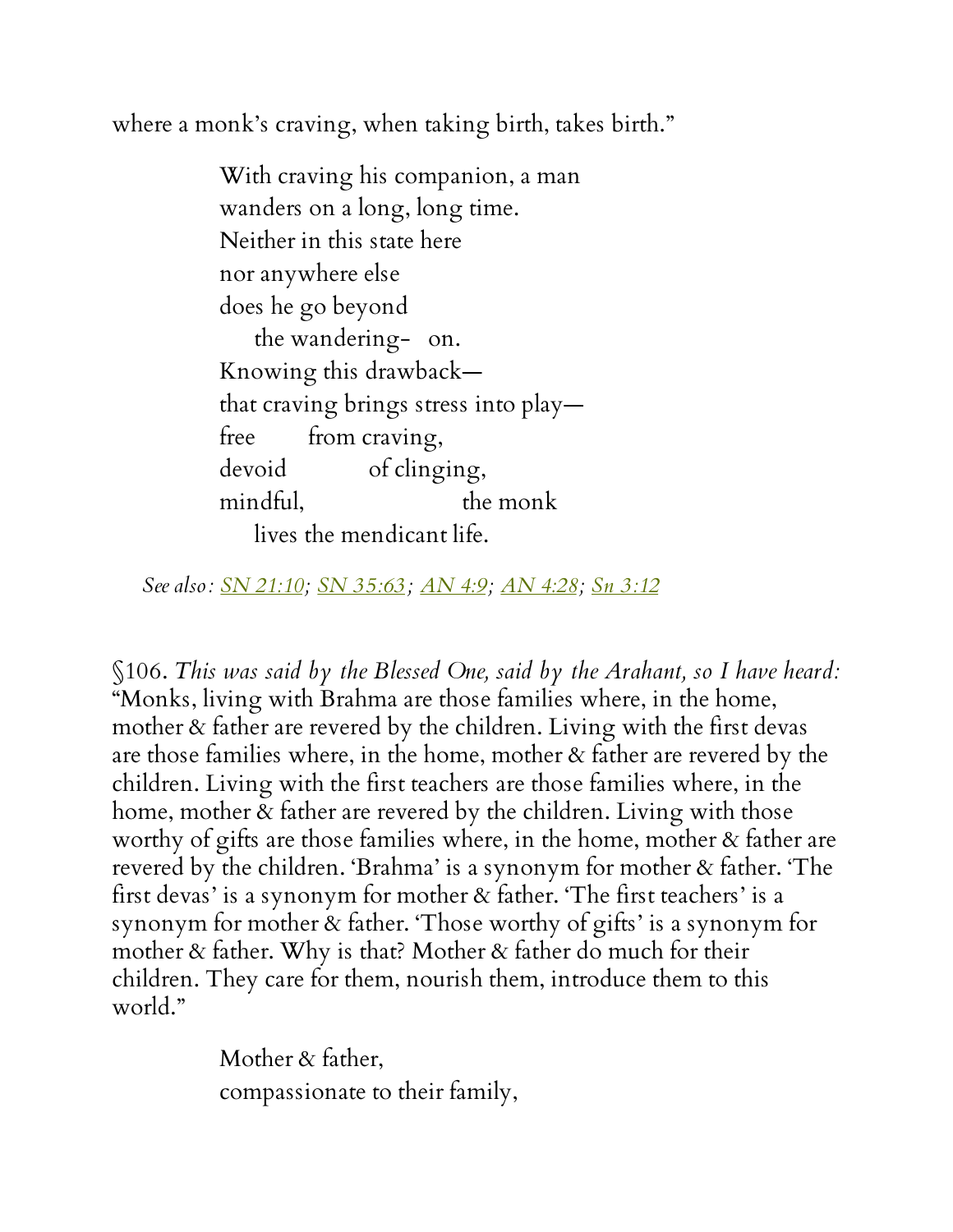are called Brahma, first teachers, those worthy of gifts from their children. So the wise should pay them homage, honor, with food & drink, clothing & bedding, anointing & bathing, & washing their feet. Performing these services to their parents, the wise are praised right here and after death rejoice in heaven.

*See also: SN [7:14](http://www.accesstoinsight.org/tipitaka/sn/sn07/sn07.014.than.html); AN [2:31–32](http://www.accesstoinsight.org/tipitaka/an/an02/an02.031.than.html); AN [4:63](http://www.accesstoinsight.org/tipitaka/an/an04/an04.063.than.html)*

§107. *This was said by the Blessed One, said by the Arahant, so I have heard:* "Monks, brahmans & householders are very helpful to you, as they provide you with the requisites of robes, alms food, lodgings, & medical requisites for the sick. And you, monks, are very helpful to brahmans & householders, as you teach them the Dhamma admirable in the beginning, admirable in the middle, admirable in the end; as you expound the holy life both in its particulars  $\alpha$  in its essence, entirely complete, surpassingly pure. In this way the holy life is lived in mutual dependence, for the purpose of crossing over the flood, for making a right end to stress."

Householders & the homeless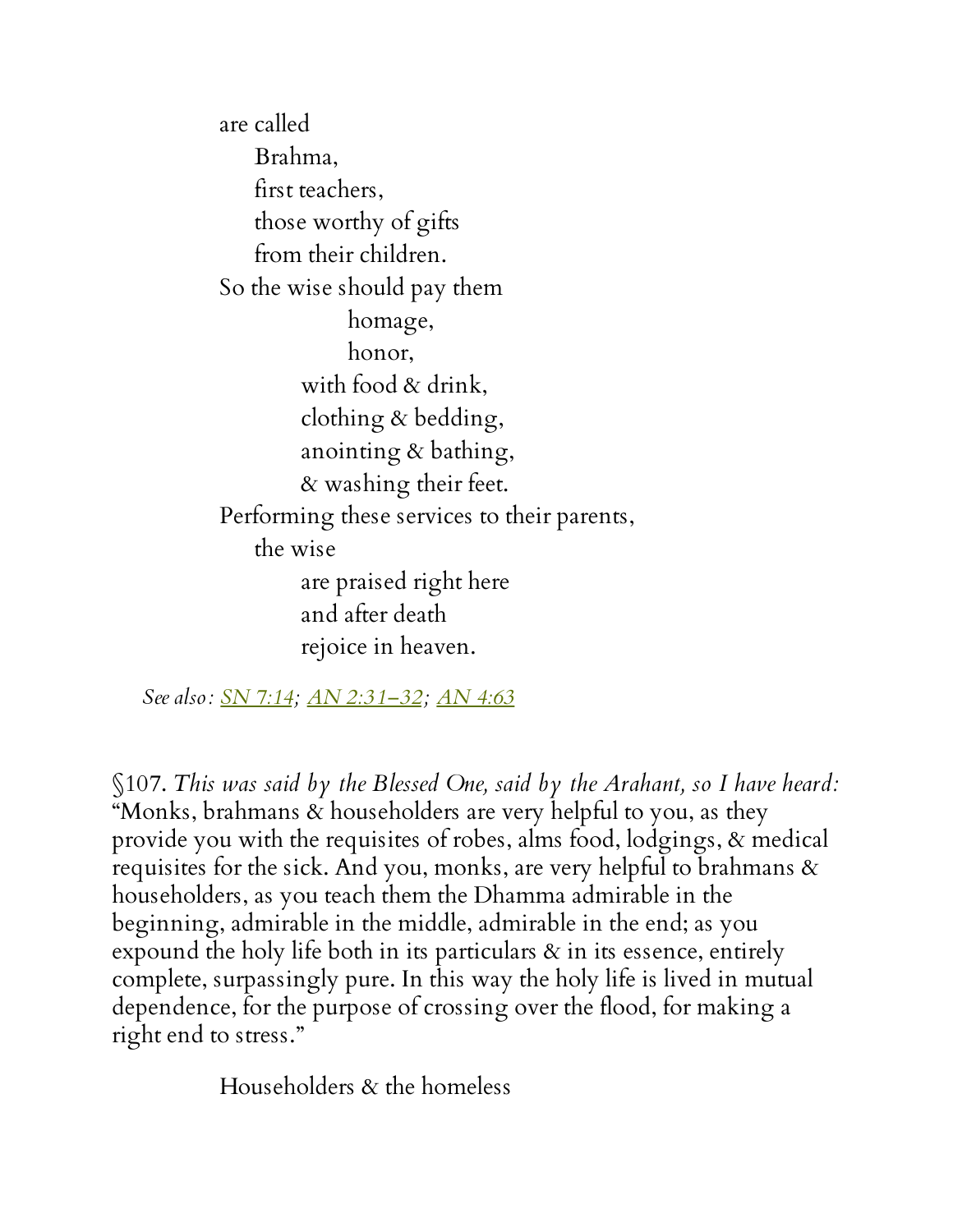in mutual dependence both reach the true Dhamma:

the unsurpassed safety from bondage. From householders, the homeless receive requisites: robes, lodgings, protection from inclemencies.

While in dependence on those well-gone, home-loving householders have conviction in Arahants of noble discernment, absorbed in jhāna. Having practiced the Dhamma here the path leading to good destinations delighting in the deva world, they rejoice, enjoying sensual pleasures.

§108. *This was said by the Blessed One, said by the Arahant, so I have heard:* "Monks, any monks who are deceitful, stubborn, talkers, frauds, arrogant, & uncentered are not followers of mine. They have turned away from this Dhamma-&-Vinaya. They attain, in terms of this Dhamma-&-Vinaya, no growth, increase, or abundance.

"But any monks who are not deceitful, not talkers, who are enlightened, pliant, & well-centered: they are followers of mine. They have not turned away from this Dhamma-&-Vinaya. They attain, in terms of this Dhamma-&-Vinaya, growth, increase, & abundance.

> Deceitful, stubborn, talkers, frauds, arrogant, uncentered: they don't grow in the Dhamma taught by the Rightly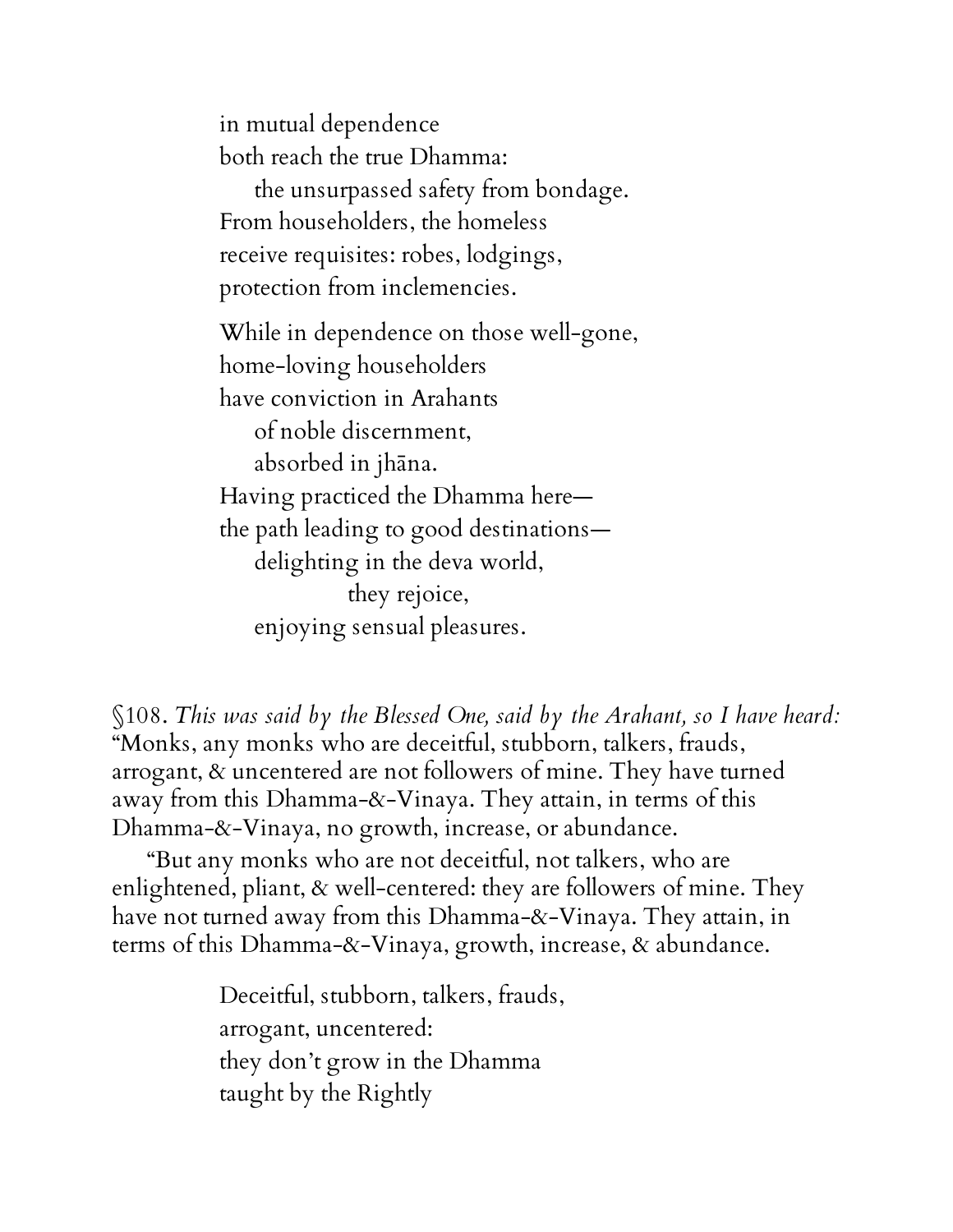Self-awakened One.

Not deceitful, not talkers, enlightened, pliant, well-centered: they grow in the Dhamma taught by the One Rightly Self-awakened.

§109. *This was said by the Blessed One, said by the Arahant, so I have heard:* "Monks, suppose a man were being carried along by the flow of a river, lovely & alluring. And then another man with good eyesight, standing on the bank, on seeing him would say, 'My good man, even though you are being carried along by the flow of a river, lovely & alluring, further down from here is a pool with waves & whirlpools, with seizers & demons. On reaching that pool you will suffer death or death-like pain.' Then the first man, on hearing the words of the second man, would make an effort with his hands & feet to go against the flow.

"I have given you this simile to illustrate a meaning. The meaning is this: the flow of the river stands for craving. Lovely & alluring stands for the six internal sense-media. The pool further down stands for the five lower fetters.[1] The waves stand for anger & distress. The whirlpools stand for the five strings of sensuality. The seizers & demons stand for the opposite sex. Against the flow stands for renunciation. Making an effort with hands & feet stands for the arousing of persistence. The man with good eyesight standing on the bank stands for the Tathāgata, worthy & rightly self-awakened."

> Even if it's with pain, you should abandon sensual desires if you aspire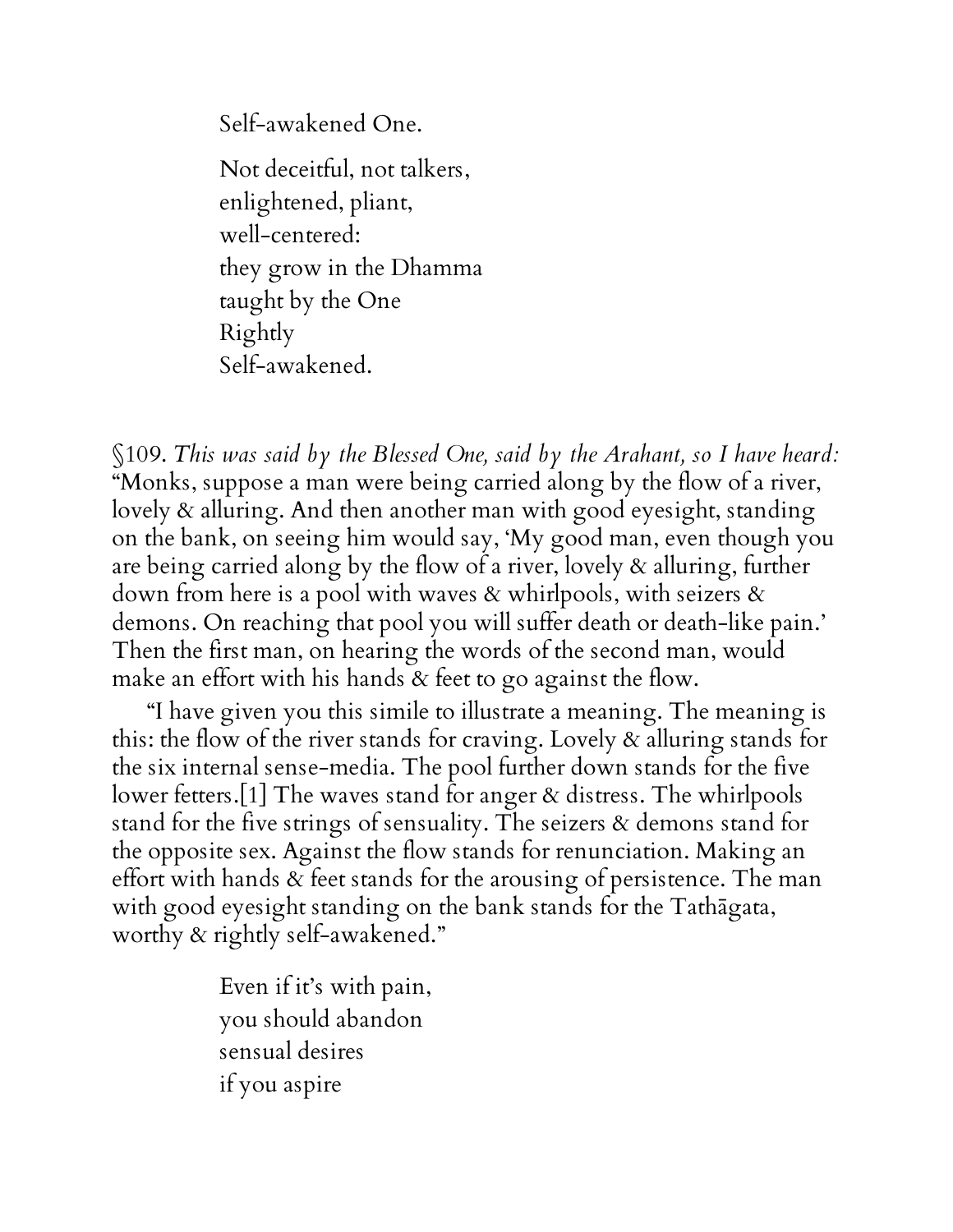to future safety from bondage. Rightly discerning, with a mind well-released, touch release now here, now there. An attainer-of-wisdom, having fulfilled the holy life, is said to have gone to the end of the world, gone beyond.

NOTE: 1. The five lower fetters are self-identity view, uncertainty, [attachment](http://www.accesstoinsight.org/tipitaka/an/an07/an07.048.than.html) to habits & practices, sensual passion, and resistance. See also  $\Delta N$ 7:48 and  $AN$  [10:13.](http://www.accesstoinsight.org/tipitaka/an/an10/an10.013.than.html)

§110. *This was said by the Blessed One, said by the Arahant, so I have heard:* "If, while he is walking, monks, there arises in a monk a thought of sensuality, a thought of ill-will, or a thought of harmfulness, and he does not quickly abandon, dispel, demolish, or wipe that thought out of existence, then a monk walking with such a lack of ardency  $\&$ compunction is called continually  $\&$  continuously lethargic  $\&$  low in his persistence.

"If, while he is standing.…

"If, while he is sitting.…

"If, while he is lying down, there arises in a monk a thought of sensuality, a thought of ill-will, or a thought of harmfulness, and he does not quickly abandon, dispel, demolish, or wipe that thought out of existence, then a monk lying down with such a lack of ardency & compunction is called continually  $\&$  continuously lethargic  $\&$  low in his persistence.

"But if, while he is walking, there arises in a monk a thought of sensuality, a thought of ill-will, or a thought of harmfulness, and he quickly abandons, dispels, demolishes, & wipes that thought out of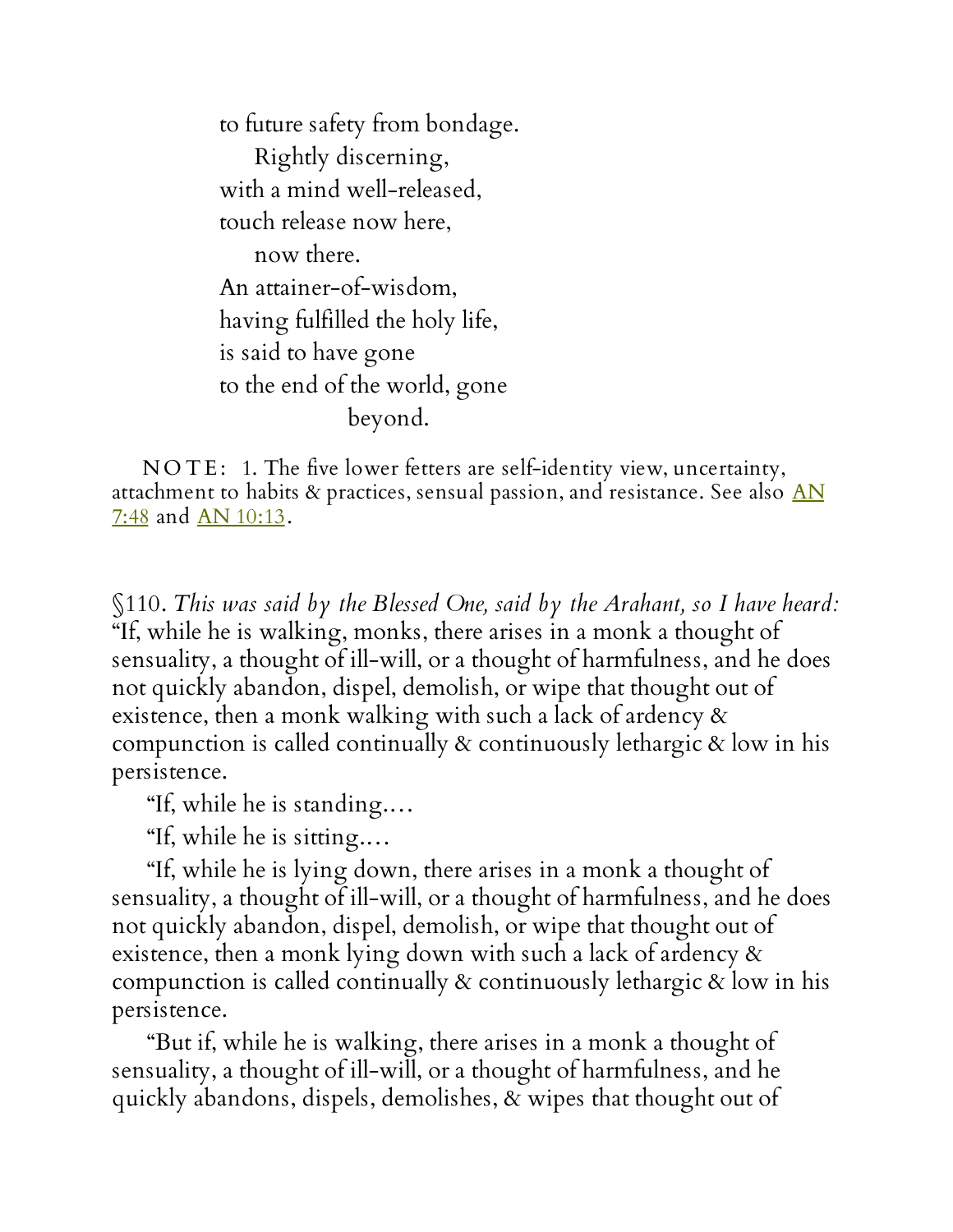existence, then a monk walking with such ardency & compunction is called continually & continuously resolute, one with persistence aroused.

"If, while he is standing.…

"If, while he is sitting.…

"If, while he is lying down, there arises in a monk a thought of sensuality, a thought of ill-will, or a thought of harmfulness, and he quickly abandons, dispels, demolishes, & wipes that thought out of existence, then a monk lying down with such ardency & compunction is called continually & continuously resolute, one with persistence aroused."

> Whether walking, standing, sitting, or lying down, whoever thinks evil thoughts, related to the household life, is following no path at all, smitten with delusory things. He's incapable, a monk like this, of touching superlative self-awakening. But whoever walking, standing, sitting, or lying down overcomes thought, delighting in the stilling of thought: he's capable, a monk like this, of touching superlative self-awakening.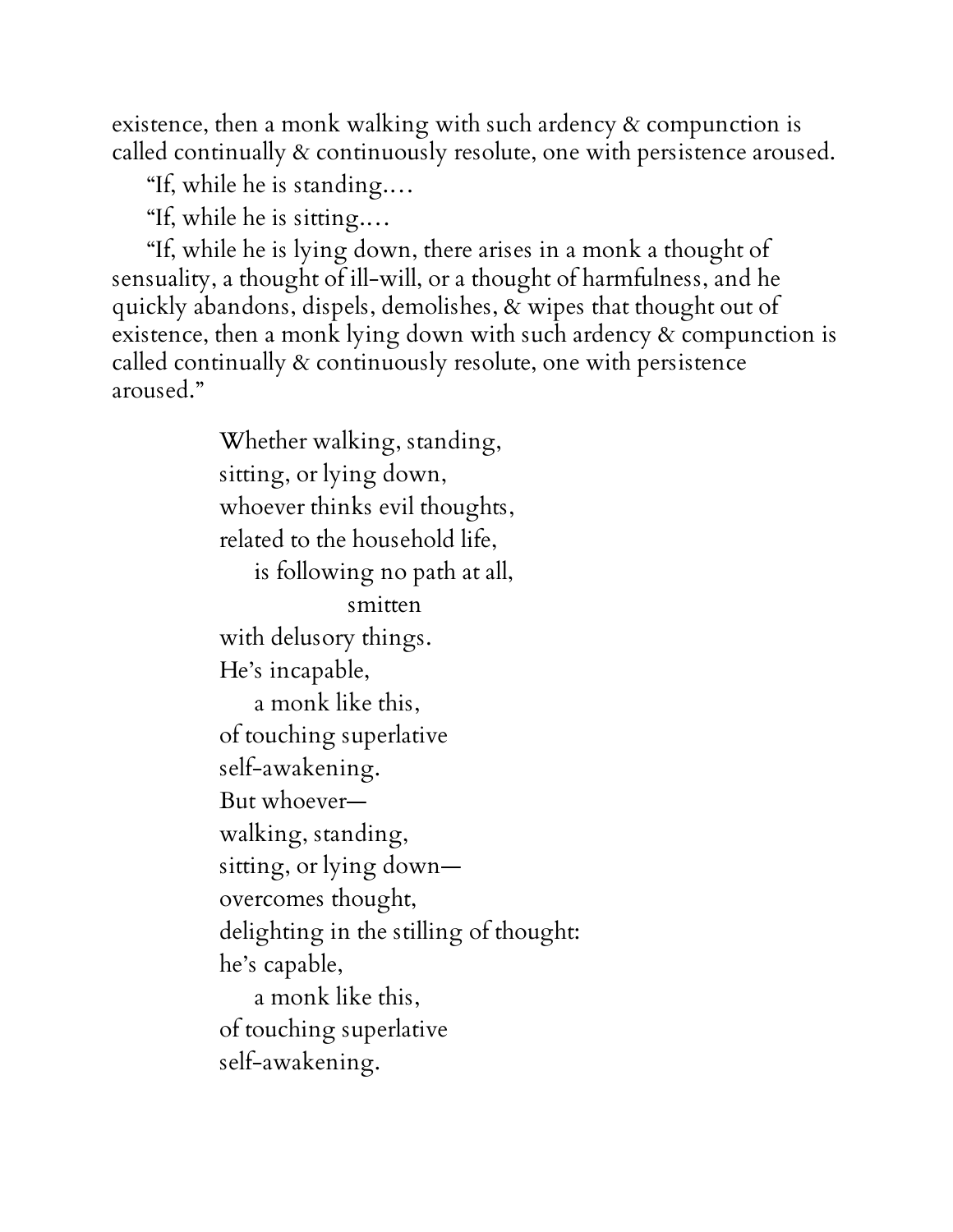§111. *This was said by the Blessed One, said by the Arahant, so I have heard:* "Be consummate in virtue, monks, and consummate in the Pāṭimokkha. Dwell restrained in accordance with the Patimokkha, consummate in your behavior & sphere of activity. Train yourselves, having undertaken the training rules, seeing danger in the slightest faults.

"When one is consummate in virtue, consummate in the Pāṭimokkha; dwelling restrained in accordance with the Patimokkha, consummate in one's behavior & sphere of activity; training oneself, having undertaken the training rules, seeing danger in the slightest faults—what more is to be done?

"If, while he is walking, any greed in a monk is done away with, any ill will... any sloth  $\&$  torpor... any restlessness  $\&$  anxiety is done away with, any uncertainty is abandoned; if his persistence is aroused and not lax; if his mindfulness is established  $\alpha$  unmuddled; if his body is calm  $\alpha$ unaroused; if his mind is centered & unified: then a monk walking with such ardency & compunction is called continually & continuously resolute, one with persistence aroused.

"If, while he is standing.…

"If, while he is sitting.…

"If, while he is lying down, any greed in a monk is done away with, any ill will… any sloth & torpor… any restlessness & anxiety is done away with, any uncertainty is abandoned; if his persistence is aroused and not lax; if his mindfulness is established & unmuddled; if his body is calm & unaroused; if his mind is centered & unified: then a monk lying down with such ardency & compunction is called continually & continuously resolute, one with persistence aroused."

> Controlled in walking, controlled in standing, controlled in sitting, controlled in lying down,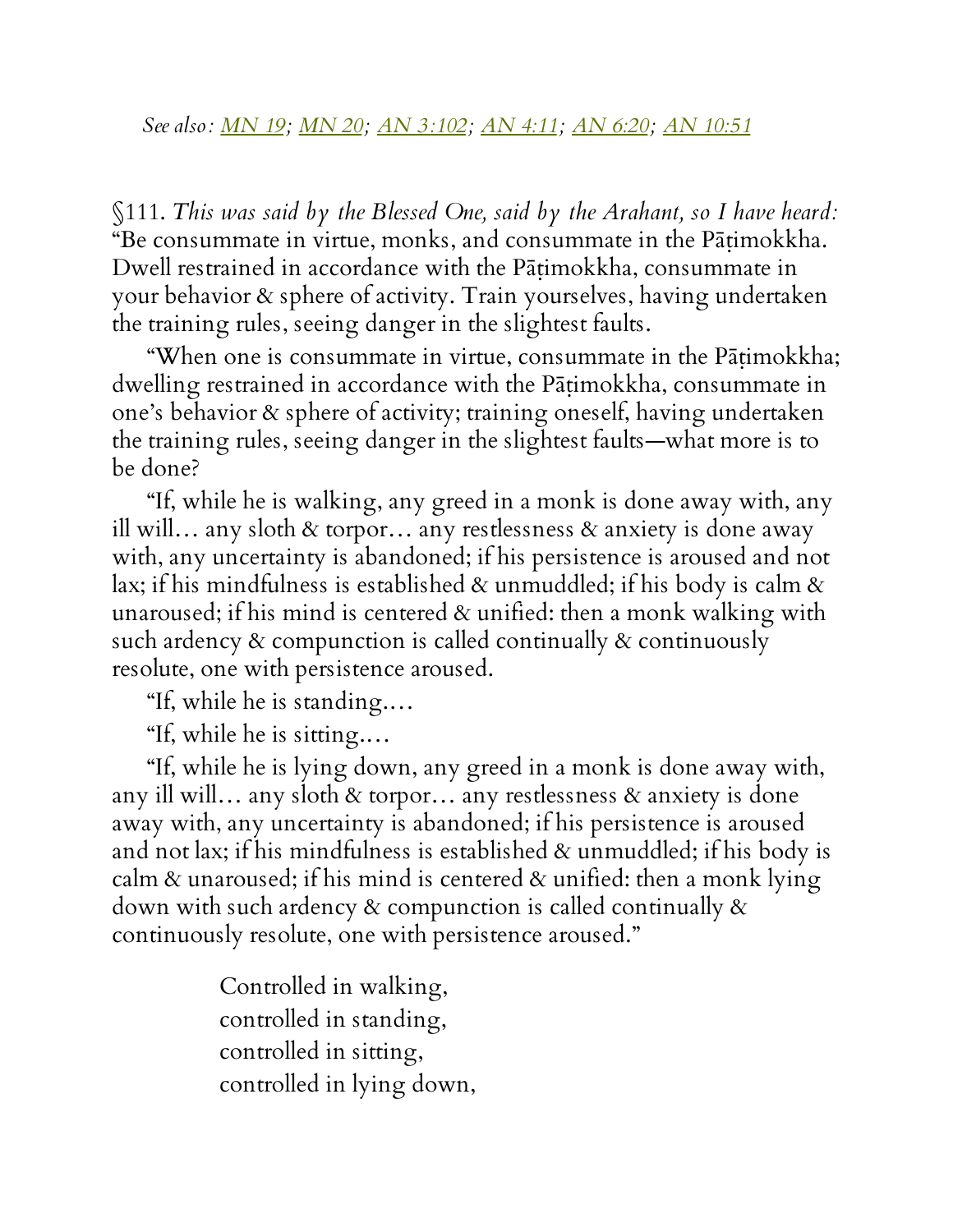controlled in flexing & extending his limbs —above, around, & below, as far as the worlds extend observing the arising & passing away of phenomena, of aggregates: a monk who dwells thus ardently, not restlessly, at peace always mindful, training in the mastery of awareness-tranquility is said to be continually resolute.[1]

 $NOTE: 1. This itivuttaka is identical with  $AN 4:12$ .$ 

<span id="page-112-0"></span>§112. *This was said by the Blessed One, said by the Arahant, so I have heard:* "Monks, the world[1] has been fully awakened to by the Tathāgata. From the world, the Tathāgata is disjoined. The origination of the world has been fully awakened to by the Tathāgata. The origination of the world has, by the Tathāgata, been abandoned. The cessation of the world has been fully awakened to by the Tathāgata. The cessation of the world has, by the Tathāgata, been realized. The path leading to the cessation of the world has been fully awakened to by the Tathāgata. The path leading to the cessation of the world has, by the Tathāgata, been developed.[2]

"Whatever in this world—with its gods, Māras, & Brahmas, its generations complete with contemplatives & brahmans, princes & men is seen, heard, sensed, cognized, attained, sought after, pondered by the intellect, that has been fully awakened to by the Tathāgata. Thus he is called the Tathāgata.

"From the night the Tathāgata fully awakens to the unsurpassed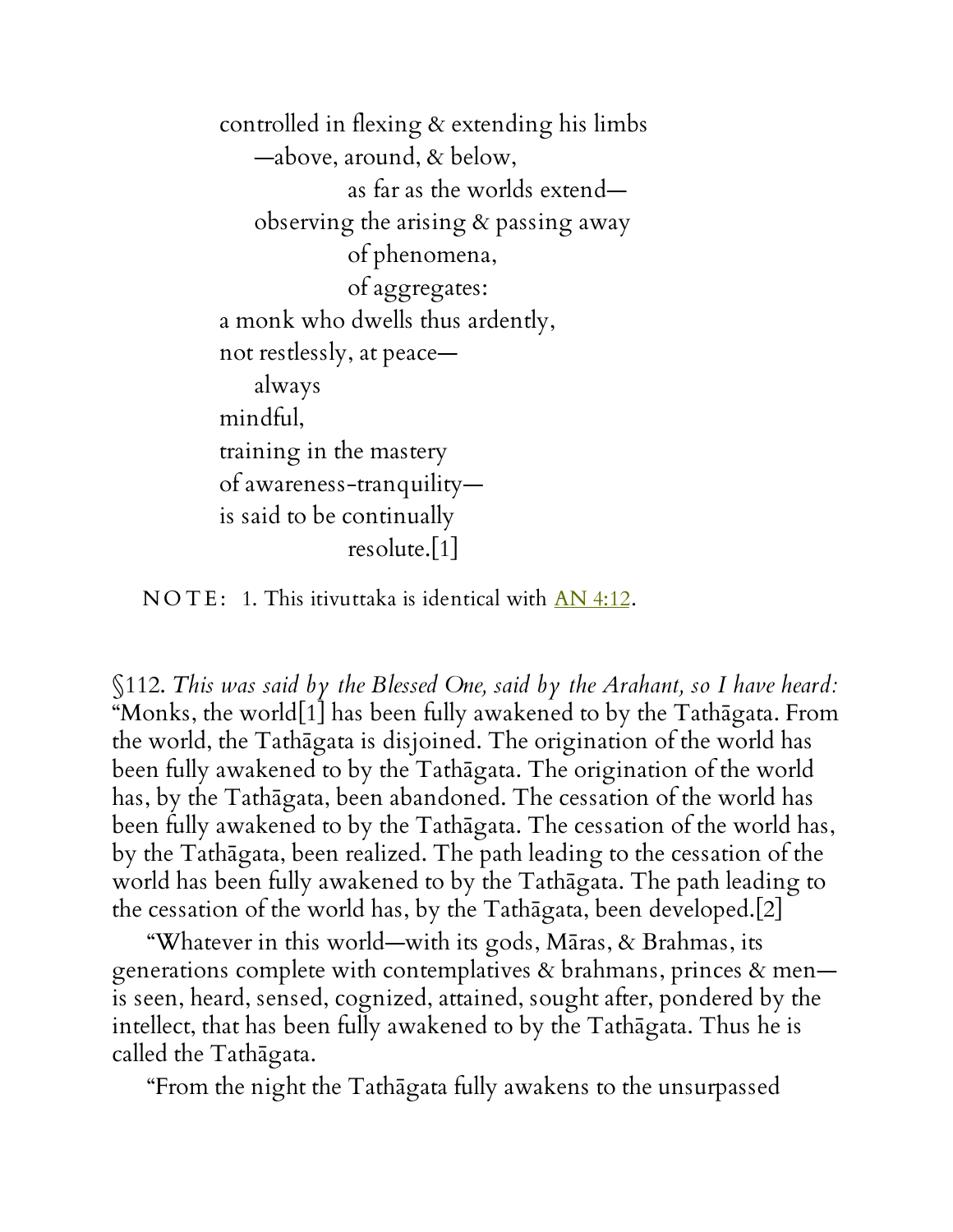Right Self-awakening to the night he is totally unbound in the Unbinding property with no fuel remaining,[3] whatever the Tathāgata has said, spoken, explained is just so *(tatha)* and not otherwise. Thus he is called the Tathāgata.

"The Tathāgata is one who does in line with *(tathā)* what he teaches, one who teaches in line with what he does. Because he is one who does in line with what he teaches, one who teaches in line with what he does, he is thus called the Tathāgata.

"In this world with its gods, Māras, & Brahmas, its generations complete with contemplatives & brahmans, princes & men, the Tathāgata is the unconquered conqueror, total seer, the wielder of power. [4] Thus he is called the Tathāgata."

*This is the meaning of what the Blessed One said. So with regard to this it was said:*

Directly knowing all the world,

all the world as it really is,

from all the world disjoined,

in all the world unmatched.

Conquering all

in all ways,

enlightened,

released from all bonds,

he touches the foremost peace—

Unbinding, free from fear.

He is free

of effluent, of trouble,

awakened,

his doubts cut through; has attained the ending of action,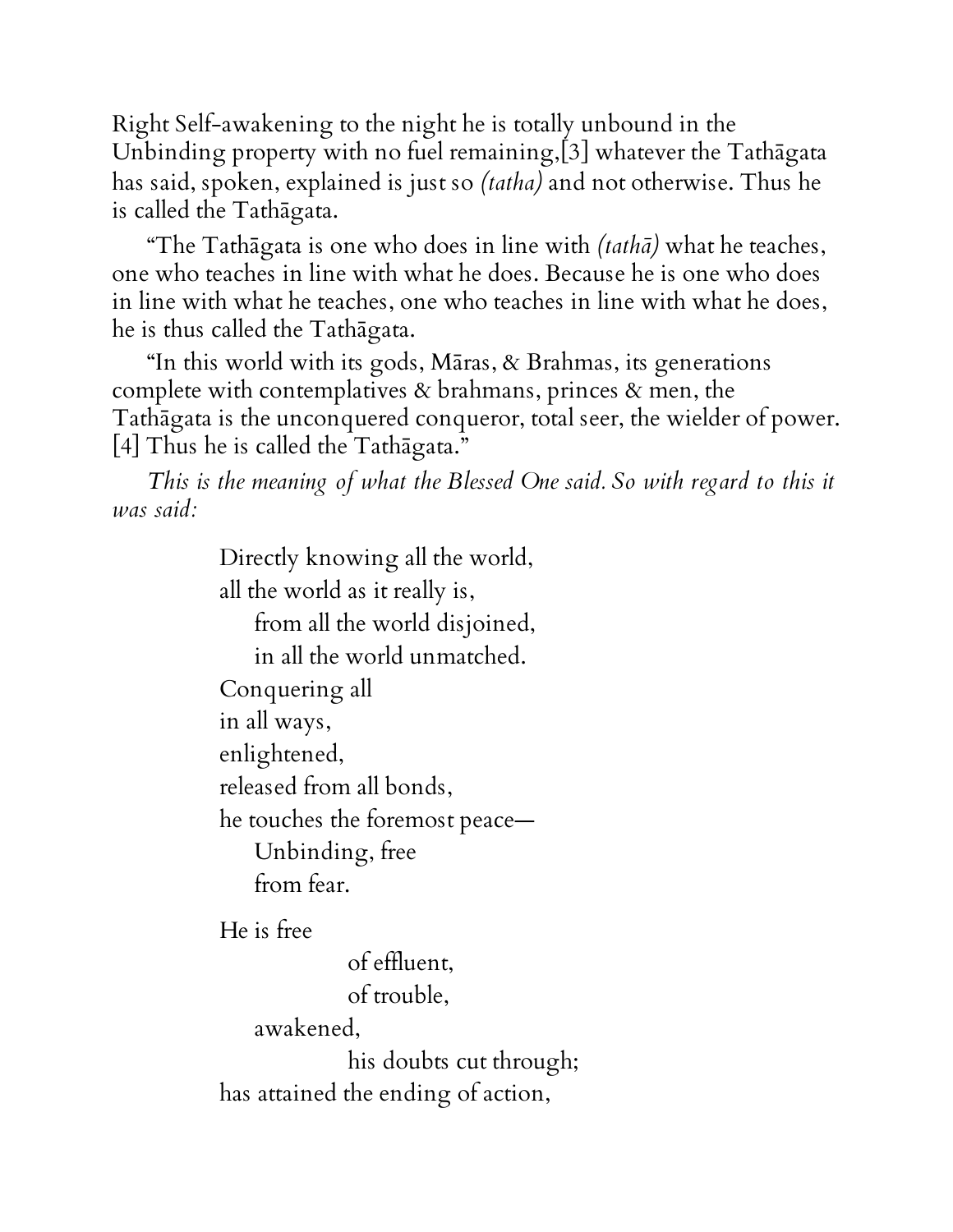is released in the destruction of acquisitions. He is blessed, awakened. He is a lion, unsurpassed. In the world with its devas he set the Brahma-wheel going.5

Thus do divine & human beings who have gone to the Buddha for refuge, gathering, pay homage to the great one, thoroughly mature: 'Tamed, he's the best

of those who can be tamed;

calm, the seer

of those who can be calmed;

released, supreme

among those who can be released;

crossed, the foremost

of those who can cross.'

Thus they pay homage to the great one, thoroughly mature: 'In this world with its devas, there's no one to compare with you.'

*This, too, was the meaning of what was said by the Blessed One, so I have heard.*

## **NOTES**

1. SN [35:82](http://www.accesstoinsight.org/tipitaka/sn/sn35/sn35.082.than.html) defines the "world" as the six sense spheres, their objects, consciousness at those spheres, contact at those spheres, and whatever arises in dependence on that contact, experienced as pleasure, pain, or neither pleasure nor pain.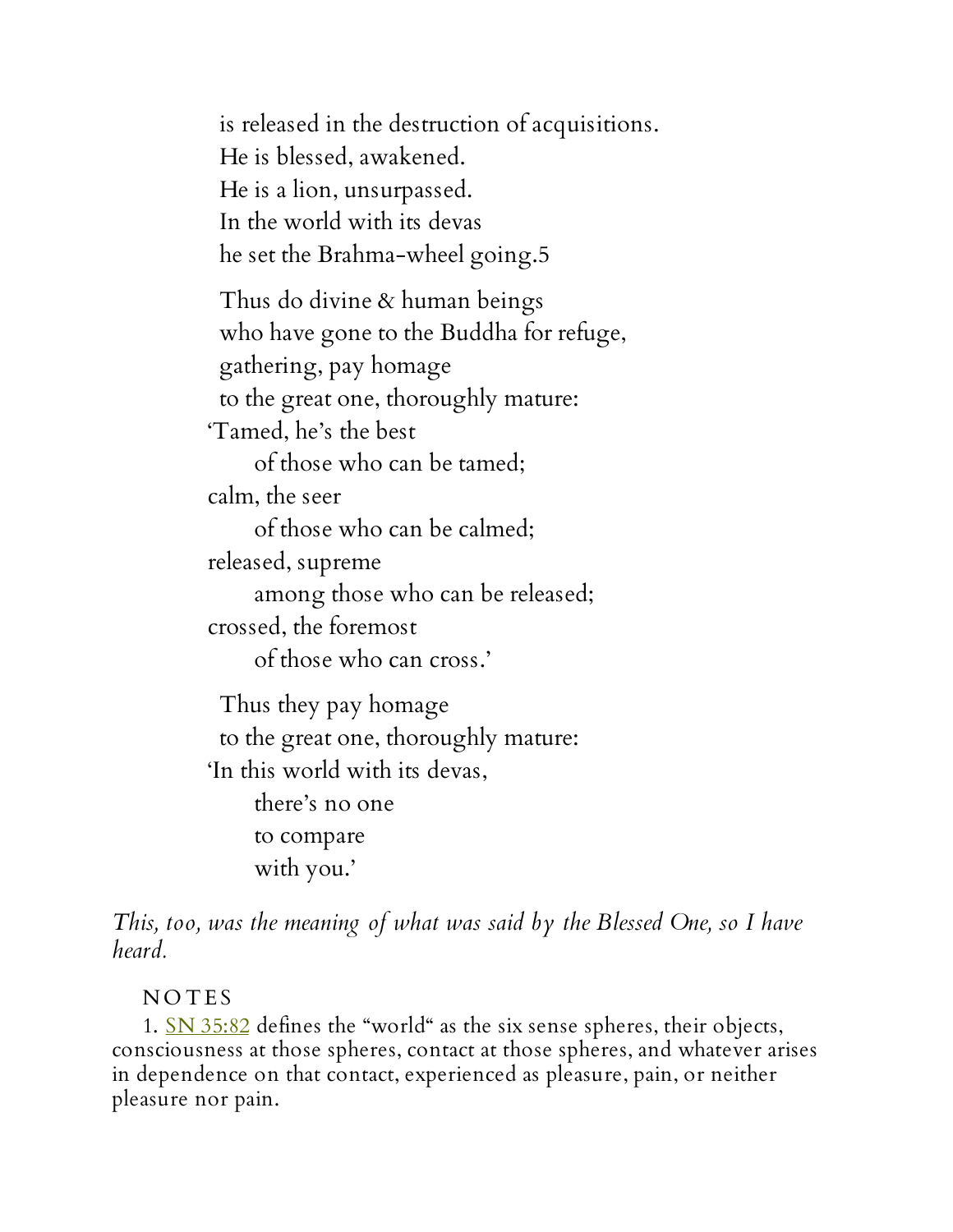2. This passage parallels, with one change, the duties appropriate to the four nobles truths: abandoning the origination of stress, realizing its cessation, and developing the path of practice leading to its cessation. The one deviation is that whereas the duty with regard to stress is to comprehend it, here the Tathāgata is disjoined from the world. See  $\frac{\text{SN }56:11}{\text{SN }61:11}$ .

3. See <u>§44</u>.

3. These are epithets usually associated with the Great Brahma. See  $\frac{\sqrt{22}}{2}$ .

4. The Brahma-wheel = the Dhamma-wheel, the name of the Buddha's first sermon, so called because it contains a "wheel" that lists all twelve combinations of two variables: the four noble truths—stress, its origination, its cessation, and the way leading to its cessation—and the three levels of knowledge appropriate to each truth: knowledge of the truth, knowledge of the task appropriate to the truth, and knowledge that the task has been completed. This wheel constitutes the Buddha's most central teaching.

This itivuttaka is identical with AN [4:23.](http://www.accesstoinsight.org/tipitaka/an/an04/an04.023.than.html)

*See also: [MN](http://www.accesstoinsight.org/tipitaka/mn/mn.072.than.html) 72; [MN](http://www.accesstoinsight.org/tipitaka/mn/mn.140.than.html) 140; [MN](http://www.accesstoinsight.org/tipitaka/mn/mn.146.than.html) 146; SN [22:36](http://www.accesstoinsight.org/tipitaka/sn/sn22/sn22.036.than.html)[;](http://www.accesstoinsight.org/tipitaka/an/an10/an10.081.than.html) SN [22:85](http://www.accesstoinsight.org/tipitaka/sn/sn22/sn22.085.than.html) [–86;](http://www.accesstoinsight.org/tipitaka/sn/sn22/sn22.086.than.html) AN [4:24](http://www.accesstoinsight.org/tipitaka/an/an04/an04.024.than.html); AN 10:81; [§63](#page-55-0) ; Sn [5:6](http://www.accesstoinsight.org/tipitaka/kn/snp/snp.5.06.than.html)*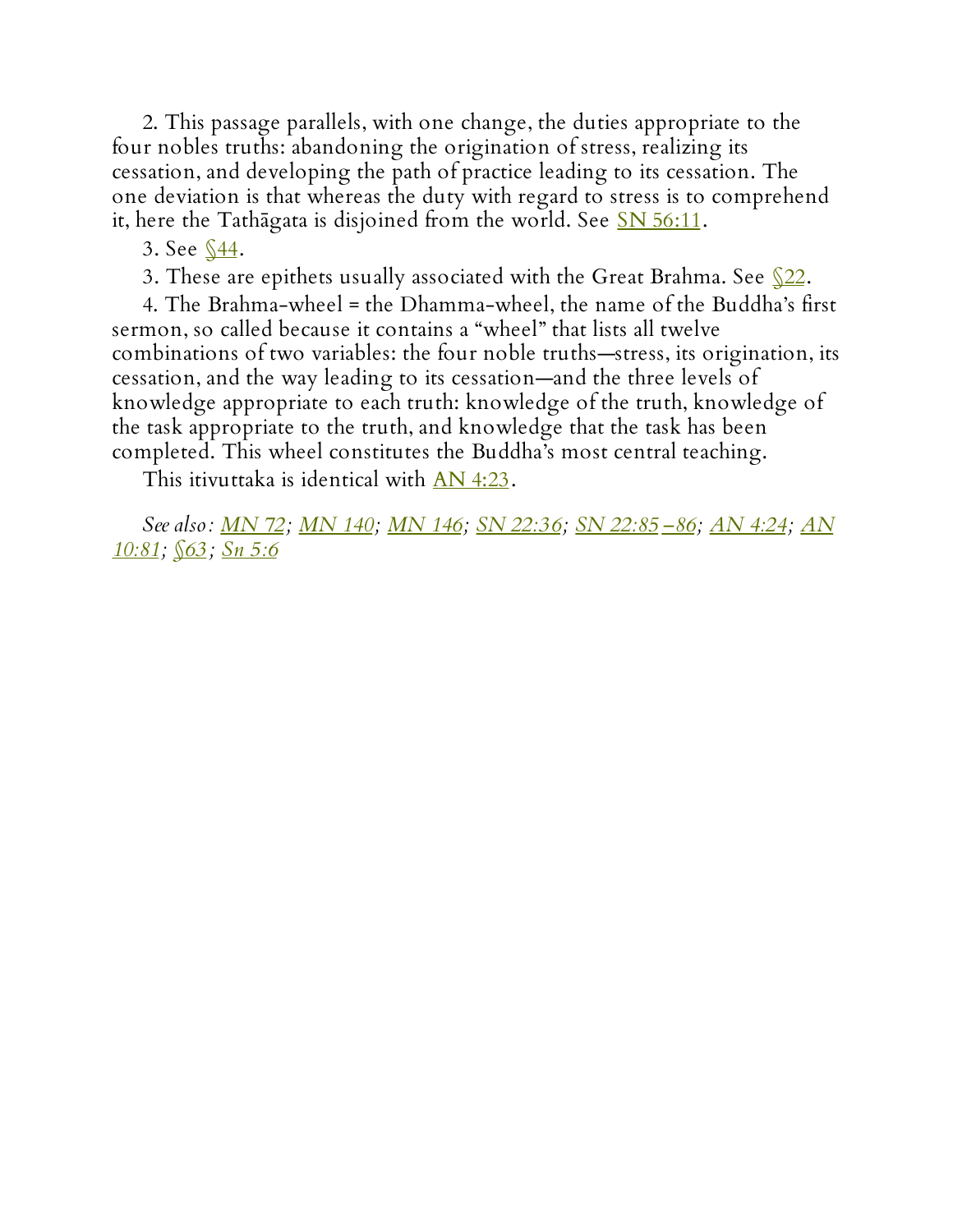## *Glossary*

- *Acquisition (upadhi):* The mental "baggage" that the unawakened mind carries around. The Culaniddesa lists ten types of acquisition: craving, views, defilement, action, misconduct, nutriment (physical and mental), resistance, the four physical properties sustained in the body (earth, water, wind, and fire), the six external sense media (forms, sounds, smells, tastes, tactile sensations, and ideas), and the six forms of sensory consciousness (eye-consciousness, ear-, nose-, tongue-, body-, and intellect-consciousness). The state without acquisitions is Unbinding (see below).
- *Aggregate (khandha):* Any one of the five components for creating a sense of self and clinging to it: form (physical phenomena, including the body), feelings, perceptions (mental labels), thought-fabrications, and consciousness.
- *Arahant:* A "worthy one" or "pure one." A person whose mind is free of defilement and thus is not destined for further rebirth. A title for the Buddha and the highest level of his noble disciples.
- *Avīci:* The lowest level of hell. Hells in Buddhism are places of temporary, not eternal, torment. A being goes to hell, not because any outside power has sent him/her there, but through the power of his/her own actions. When the results of the actions come to their end, the being is released from hell.
- *Becoming (bhava):* States of being that develop first in the mind and allow for birth on any of three levels: the level of sensuality, the level of form, and the level of formlessness.
- *Brahmā:* A deva living on the highest, non-sensual levels of heaven. The Great Brahma is one of the more powerful inhabitants of these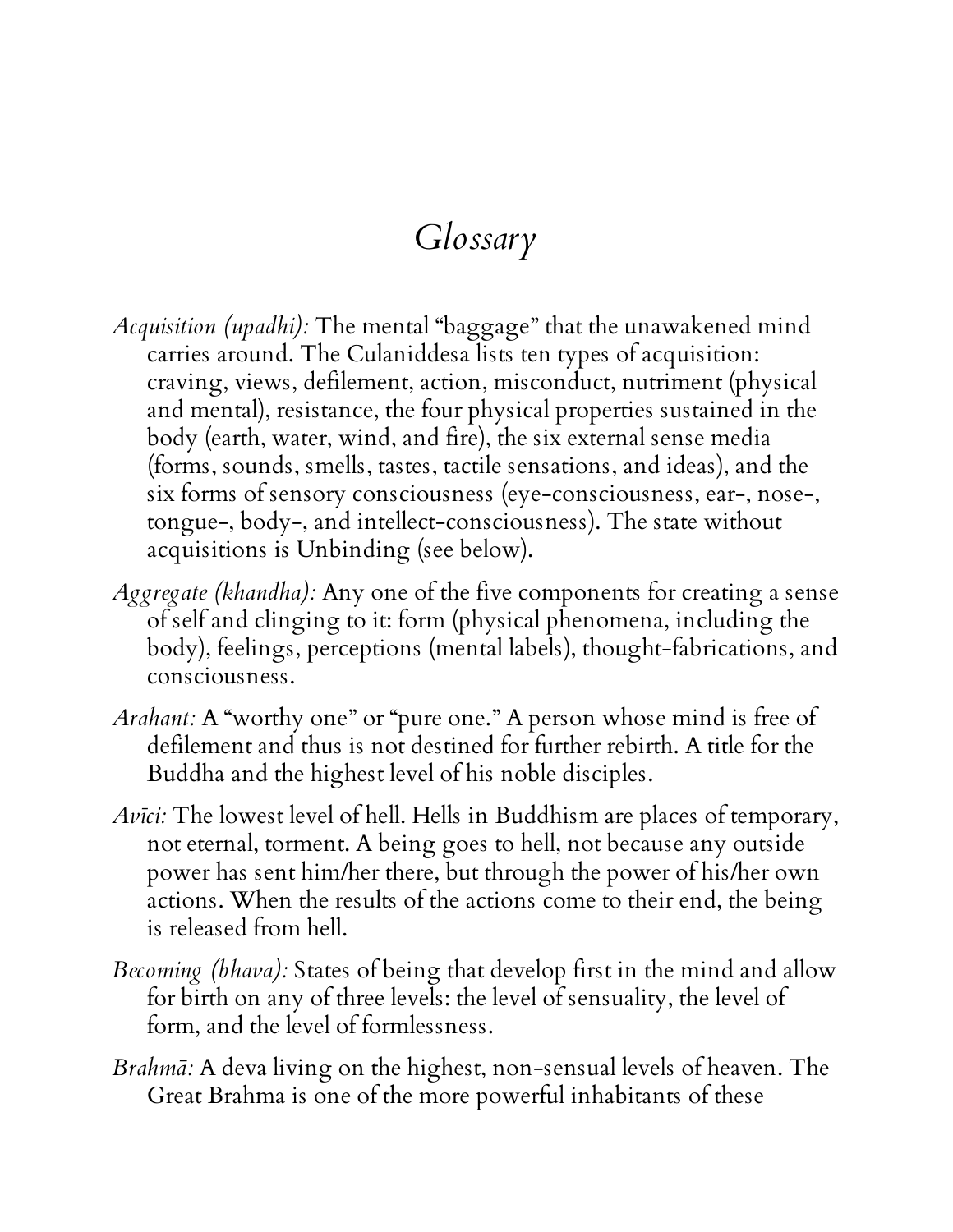heavens. As an adjective, *brahma* means "sublime," "ideal," "embodying the best qualities." As such, it is often used to describe the Arahant or the highest qualities of the Dhamma.

- *Brahman:* The Brahmans of India have long maintained that they, by their birth, are worthy of the highest respect. Buddhists borrowed the term "brahman" to apply to Arahants to show that respect is earned not by birth, race, or caste, but by spiritual attainment through following the right path of practice. Some of the passages in the Itivuttaka use the word brahman in this special sense; others in a more ordinary sense. The intended sense should be obvious from the context.
- *Deva:* Literally, "shining one." An inhabitant of terrestrial or heavenly realms above the human.
- *Dhamma:* (1) Event; a phenomenon in and of itself; (2) mental quality; (3) doctrine, teaching; (4) nibbāna. Sanskrit form: *Dharma.*
- *Enlightened one (dhīra):* Throughout this translation I have rendered *buddha* as "Awakened," and *dhīra* as "enlightened." As Jan Gonda points out in his book, *The Vision of the Vedic Poets,* the word *dhīra* was used in Vedic and Buddhist poetry to mean a person who has the heightened powers of mental vision needed to perceive the "light" of the underlying principles of the cosmos, together with the expertise to implement those principles in the affairs of life and to reveal them to others. A person enlightened in this sense may also be awakened, but is not necessarily so.
- *Fabrication (saṅkhāra):* Saṅkhāra literally means "putting together," and carries connotations of jerry-rigged artificiality. It is applied to physical and to mental processes, as well as to the products of those processes. In some contexts it functions as the fourth of the five aggregates—thought-fabrications; in others, it covers all five.
- *Effluent* (*āsava*): One of four qualities—sensuality, views, becoming, and ignorance—that ferment in the mind and flow out of it, creating the flood of the round of death and rebirth.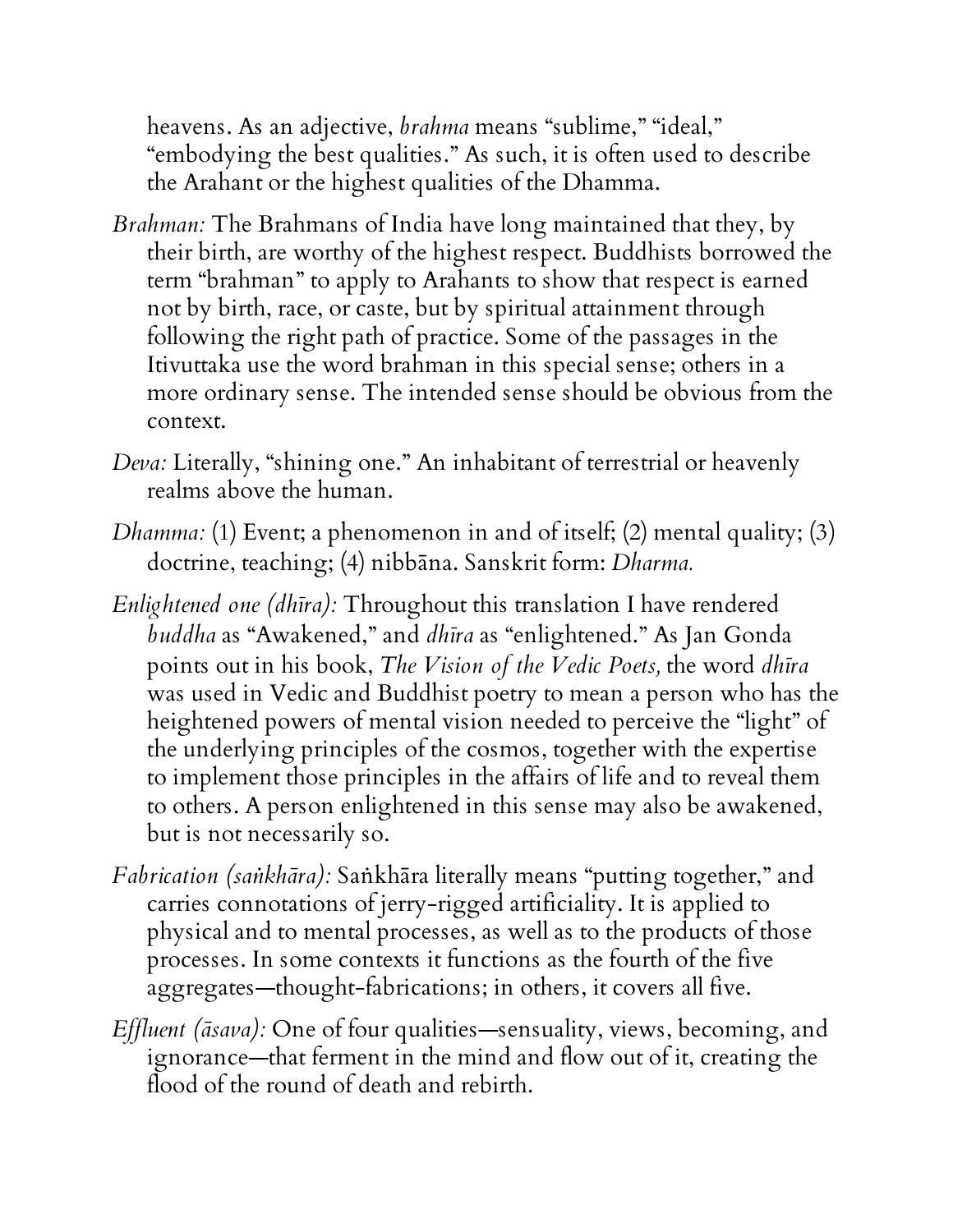*Heart (manas):* The mind in its role as will and intention.

- *Jhāna:* Meditative absorption. A state of strong concentration, devoid of sensuality or unskillful thoughts, focused on a single physical sensation or mental notion which is then expanded to fill the whole range of one's awareness. Jhāna is synonymous with right concentration, the eighth factor in the noble eightfold path.
- *Kamma:* Intentional act, bearing fruit in terms of states of becoming and birth. Sanskrit form: *Karma.*
- *Māra:* The personification of temptation and death.
- *Pāṭimokkha:* The basic code of monastic discipline, composed of 227 rules for monks and 311 for nuns.
- *Sakka:* King of the devas in the Heaven of the Thirty-three.
- *Saṁsāra:* Transmigration; the "wandering-on"; the round of death and rebirth.
- *Saṅgha:* On the conventional *(sammati)* level, this term denotes the communities of Buddhist monks and nuns; on the ideal *(ariya)* level, it denotes those followers of the Buddha, lay or ordained, who have attained at least stream-entry.
- *Stress (dukkha)*: Alternative translations for *dukkha* include *suffering*, *burdensomeness,* and *pain.* However—despite the unfortunate connotations it has picked up from programs in "stressmanagement" and "stress-reduction"—the English word *stress,* in its basic meaning as the reaction to strain on the body or mind, has the advantage of covering much the same range as the Pali word *dukkha.* It applies both to physical and mental phenomena, ranging from the intense stress of acute anguish or pain to the innate burdensomeness of even the subtlest mental or physical fabrications. It also has the advantage of being universally recognized as something directly experienced in all life, and is at the same time a useful tool for cutting through the spiritual pride that keeps people attached to especially refined or sophisticated forms of suffering. Once *all* suffering, no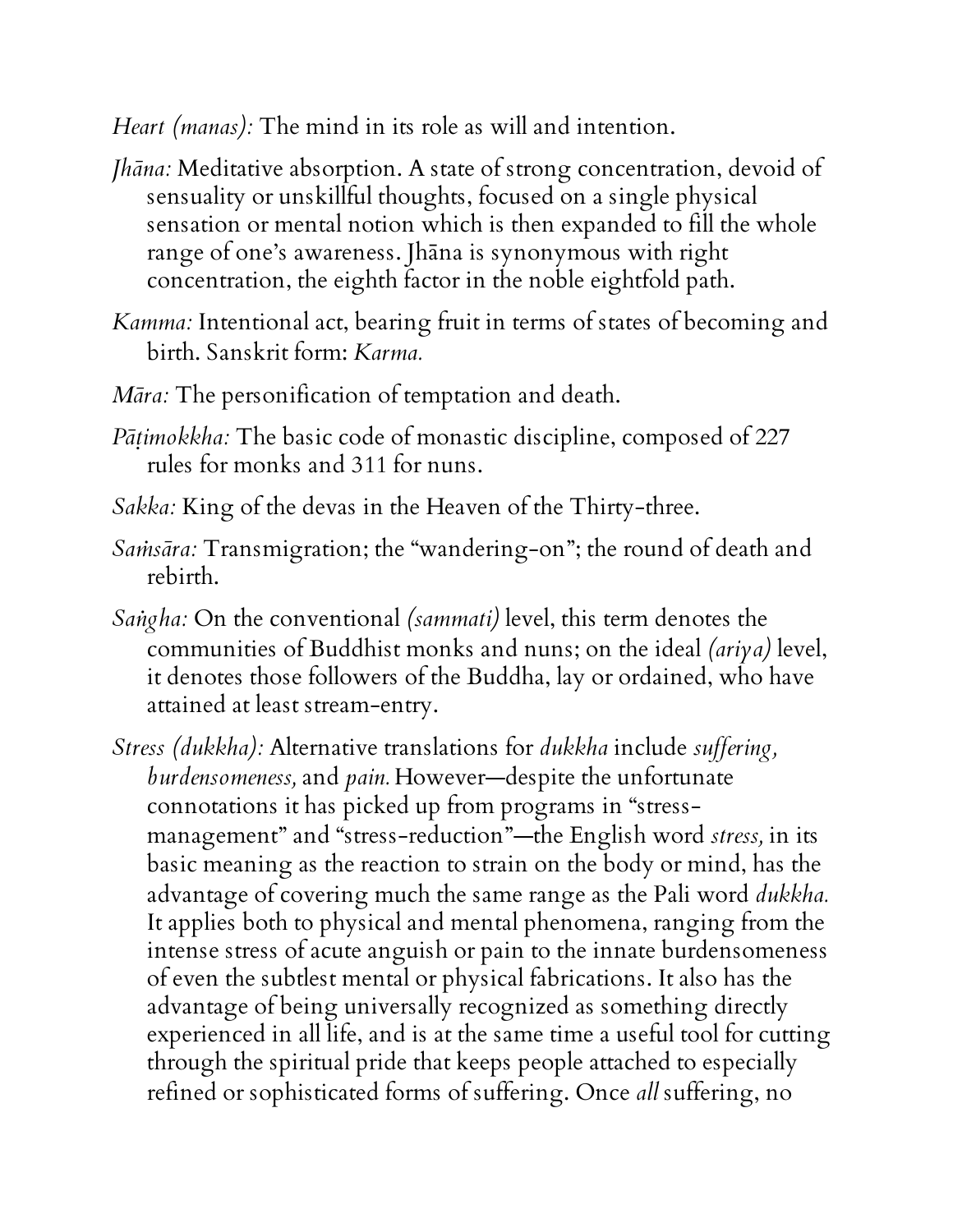matter how noble or refined, is recognized as being nothing more than stress, the mind can abandon the pride that keeps it attached to that suffering, and so gain release from it. Still, in some of the verses of the Itivuttaka, *stress* seems too weak to convey the meaning, so in those verses I have rendered *dukkha* as *pain, suf ering,* or *suf ering & stress.*

- *Tathāgata:* Literally, "one who has become authentic *(tatha-āgata),"* or "one who is really gone *(tatha-gata),"* an epithet used in ancient India for a person who has attained the highest religious goal. (For other etymologies, see  $\frac{\sqrt{112}}{2}$ . In Buddhism, this usually denotes the Buddha, although occasionally it also denotes any of his Arahant disciples.
- *Unbinding (nibbāna):* Because *nibbāna* is used to denote not only the Buddhist goal, but also the extinguishing of a fire, it is usually rendered as "extinguishing" or, even worse, "extinction." However, a study of ancient Indian views of the workings of fire (see *The Mind Like Fire Unbound)* reveals that people of the Buddha's time felt that a fire, in going out, did not go out of existence but was simply freed from its agitation, entrapment, and attachment to its fuel. Thus, when applied to the Buddhist goal, the primary connotation of *nibbāna* is one of release, along with cooling and peace. Sanskrit form: *Nirvāṇa.*
- *Vinaya:* The monastic discipline. The Buddha's name for his own teaching was, "this Dhamma-and-Vinaya," this doctrine and discipline.